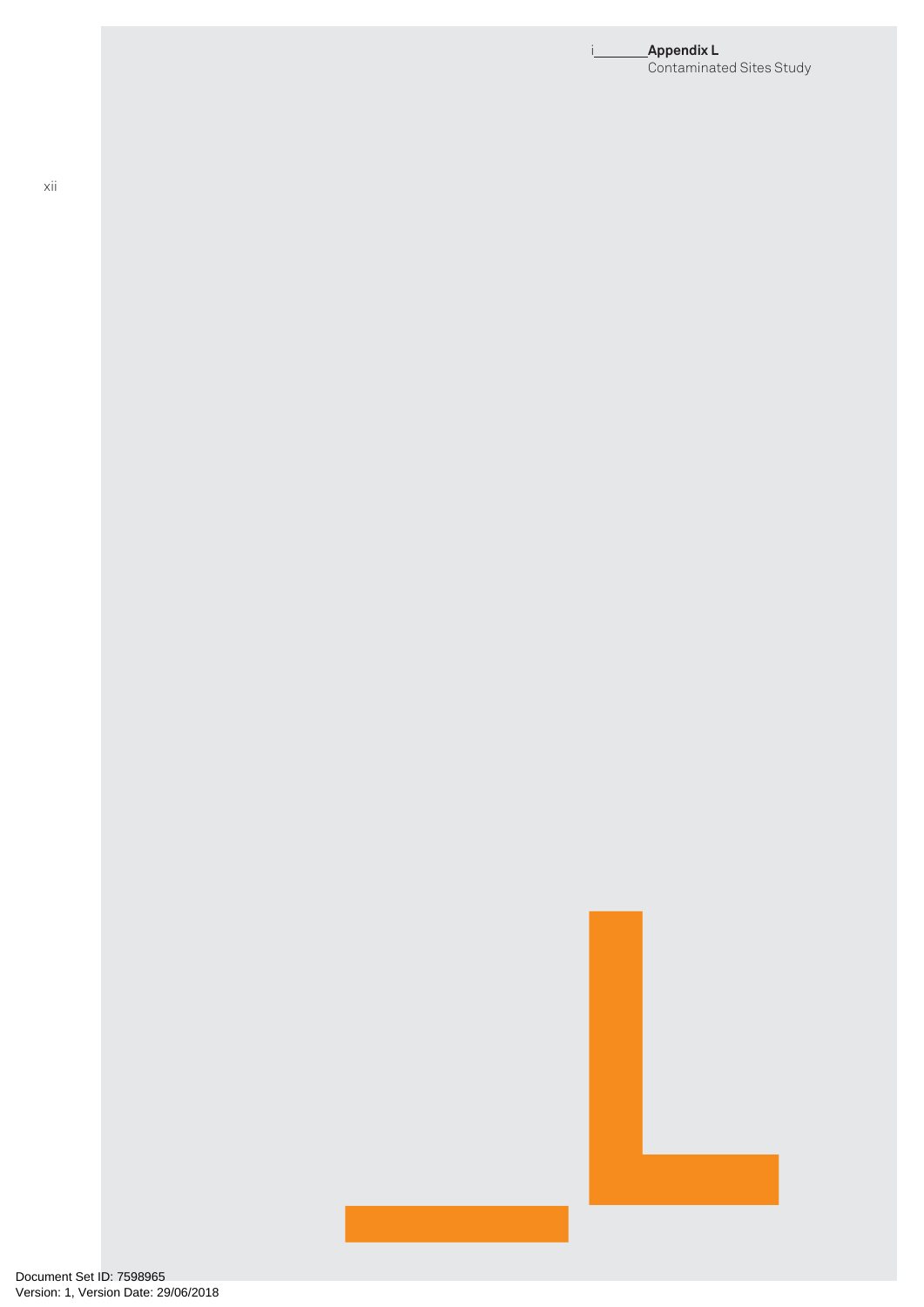

29 October 2012

Sergio Famiano Project Manager **LandCorp** Level 3 Wesfarmers House, 40 The Esplanade Fremantle WA 6000

Our ref: 61/25038/08/125962 Your ref:

Dear Serge,

## **Cockburn Coast Urban Redevelopment Local Structure Plan Response**

LandCorp submitted a Proposed Scheme Amendment (No. 89) to the City of Cockburn Town Planning Scheme No. 3 (Cockburn Coast Development Area). The City of Cockburn subsequently resolved to adopt the Cockburn Coast District Structure Plan Part 2 for the purposes of providing a guiding document to inform the preparation of future Local Structure Plans within the District Structure Plan area subject to certain modifications.

The modifications included requirements to be addressed in the Local Structure Plans (LSP) related to contaminated sites for the Cockburn Coast Redevelopment (Item 3.19). GHD has prepared the following responses to be included in the LSPs for Robb Jetty (Precinct 2 and 8) and Hilltop and Emplacement Crescent (Precinct 3 and 7) for the Cockburn Coast Redevelopment related to contaminated sites.

These responses are subject to, and must be read in conjunction with, the limitations set out in Attachment 1 and the assumptions and qualifications contained throughout the responses.

If you have any queries regarding these responses, please do not hesitate to contact the undersigned.

Yours sincerely,

Simon French

**Simon French**  Principal Scientist 6222 8203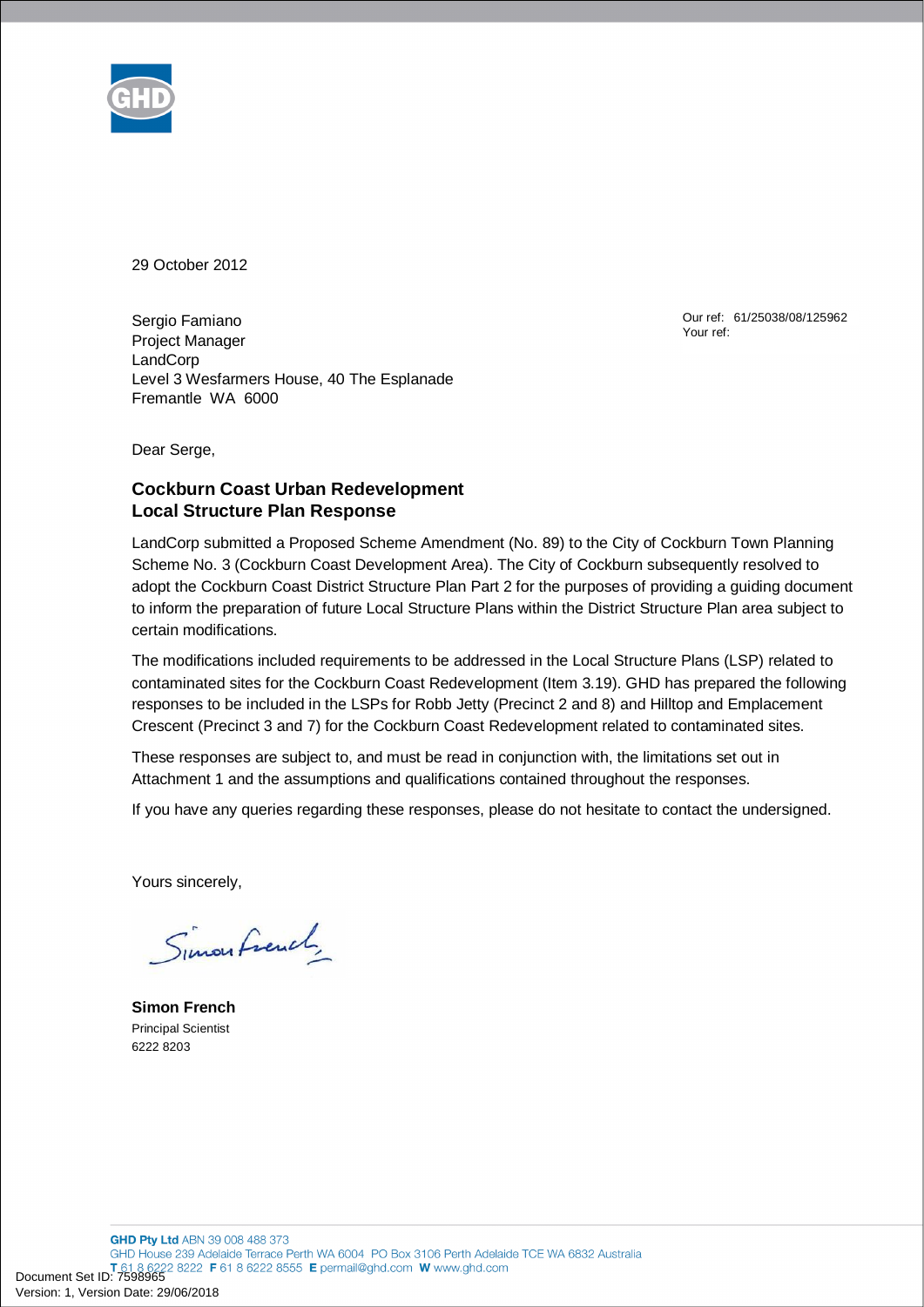

# **Attachment 1: Disclaimer**

This Local Structure Plan Response ("LSP Response") for the Cockburn Coast Urban Redevelopment document has been prepared by GHD for LandCorp and may only be used and relied on by LandCorp for the purpose agreed between GHD and LandCorp.

GHD otherwise disclaims responsibility to any person other than LandCorp arising in connection with the LSP Response. GHD also excludes implied warranties and conditions, to the extent legally permissible.

The services undertaken by GHD in connection with preparing the LSP Response were limited to providing responses to the three City of Cockburn modifications requested for contaminated sites in the Cockburn Coast District Structure Plan Part 2 (Section 3.19) and are subject to the limitations stated in this disclaimer. The services undertaken by GHD were carried out in accordance with the existing GHD/LandCorp Panel Contract (2007/03).

The opinions, conclusions and any recommendations in the LSP Response are based on conditions encountered and limited information reviewed at the date of preparation of the LSP Response. GHD has no responsibility or obligation to update the LSP Responses to account for events of changes occurring subsequent to the date that the LSP Responses were prepared.

The opinions, conclusions and any recommendations in the LSP Response are based on assumptions made by GHD described in the LSP Response. GHD disclaims liability arising from any of the assumptions being incorrect.

GHD has prepared the LSP Response on the basis of information provided the Department of Environment and Conservation (DEC) and Landgate, which GHD has not independently verified or checked beyond the agreed scope of work. GHD does not accept liability in connection with such unverified information, including errors and omissions in the LSP Response which were caused by errors or omissions in that information.

GHD has not been involved in the preparation of the Local Structure Plan and has had no contribution to, or review of the Local Structure Plan other than in the LSP Responses, provided herein. GHD shall not be liable to any person for any error in, omission from, or false or misleading statement in, any other part of the Local Structure Plan.

The LSP Response must be read in full and no excerpts are taken to be representative of the findings of the LSP Response.

61/25038/08/125962 2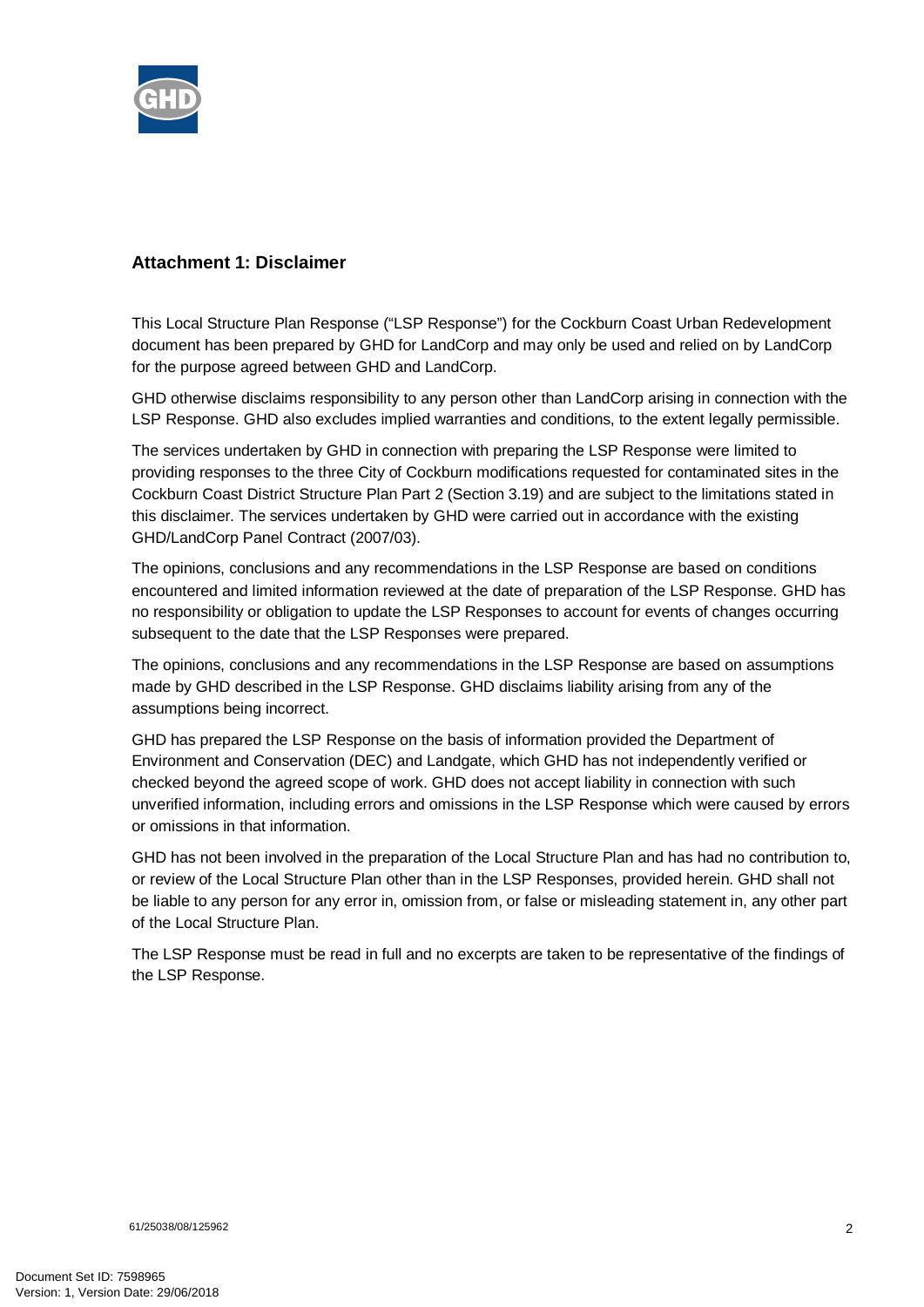

# **Attachment 2: Local Structure Plan Response Robb Jetty (Precinct 2 and 8) and Hilltop and Emplacement Crescent (Precinct 3 and 7)**

### *Describe how contaminated sites will be (or have been) suitably dealt with across the whole Local Structure Plan area in accordance with the Contaminated Sites Act 2003.*

The *Contaminated Sites Act 2003* (CS Act) provides for the "*identification, recording, management and remediation of contaminated sites*". The CS Act is administered by the Department of Environment and Conservation (DEC). The CS Act is supported by the *Contaminated Sites Regulations 2006* and the Contaminated Sites Management Series Guidelines. The CS Act is the main mechanism for identification of known and suspected contaminated sites in Western Australia and reporting of known or suspected contaminated sites is a mandatory requirement under the CS Act for:

- An owner or occupier;
- Person who caused, or contributed to, the contamination; and
- A contaminated sites auditor engaged to report on the site in accordance with the CS Act.

Contamination is an important issue for the Cockburn Coast Urban Redevelopment, particularly as development may introduce generally more sensitive land uses than currently exist in the Local Structure Plan (LSP) areas. Contaminated sites have been addressed in each of the LSPs in accordance with the CS Act (and relevant regulations and guidelines) as summarised in the Preliminary Assessment undertaken as part of LSP consideration or are to be addressed using a staged approach to investigation and management. Further details of these are provided below.

## **Local Structure Plan (LSP) Consideration**

Awareness of the potential for contaminated sites issues has been raised at consultation meetings with stakeholders during the District Structure Plan (DSP) consultation process and will also receive appropriate consideration in the forthcoming LSP consultation process.

As required by DSP modifications and as recommended in relevant guidelines<sup>1</sup>, GHD has undertaken a Preliminary Assessment of all lots within the LSP areas to identify known and suspected contaminated sites that have been reported to the DEC in accordance with the CS Act (presented at Attachment 3). This Preliminary Assessment comprised a review of the Basic Summary of Records (BSR) information provided by the DEC to determine if a site had been reported to DEC as a known or suspected contaminated site, review of previous investigations undertaken by GHD and, where no investigations have been undertaken, a review of available historical aerial photographs to determine if there are any further indications of potentially contaminating land uses/activities at lots within the LSP area.

The LSP process including provision of the Preliminary Assessment described above will therefore assist in informing stakeholders, including land owners, of possible contaminated sites issues for land to be brought forward for development so that these can be suitably dealt with in accordance with the CS Act and relevant guidelines.

<sup>&</sup>lt;sup>1</sup> Contaminated Sites and the Landuse Planning Process, Department of Environment, Government of Western Australia, Contaminated Sites Management Series, April 2006.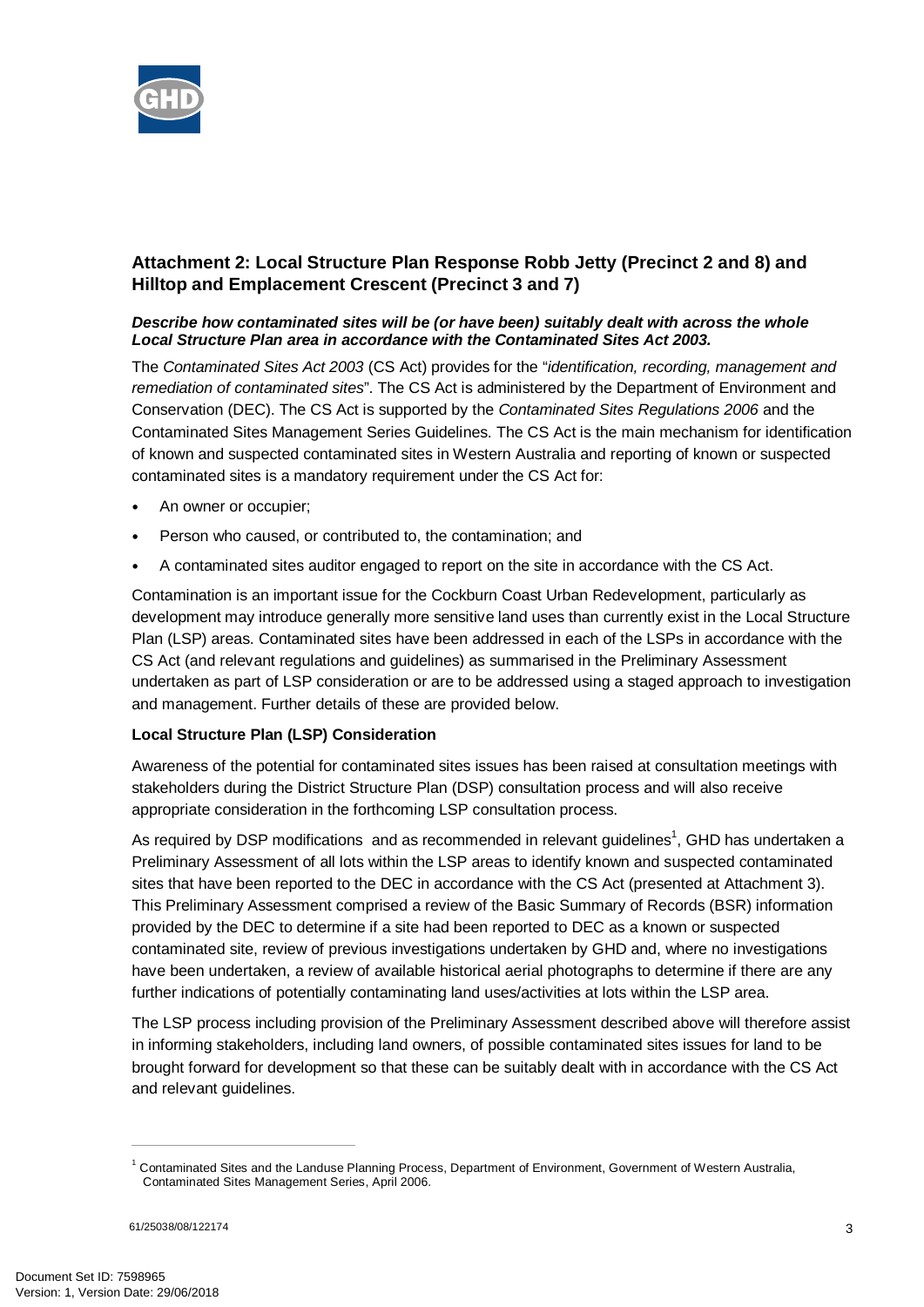

## **Staged Approach to Contaminated Site Investigations and Management**

Relevant guidelines including those published by the DEC recommend a staged approach<sup>2</sup> be adopted for investigation and management of potential or known contamination issues which provides for the following:

- Preliminary Site Investigation (e.g. collecting background knowledge, such as historical, geographical, geological and hydrogeological information to determine if past or present land uses have or have potential to have caused contamination);
- Detailed Site Investigation (e.g. investigation to collect soil, groundwater, gas/vapour samples at a site to determine if contamination is present, substance types, concentrations, extent and assessment of risks posed to human health and the environment);
- Site Management Plan (development of an effective and practical management strategy to address the risks posed by contamination); and
- Remediation, validation, ongoing management (e.g. remediation by methods such as on site or off site treatment of contamination, off-site disposal and subsequent testing to demonstrate the remediation has been effective, or other management measures such as modification of proposed land uses or controls on access via management plans or Memorial On Title).

This staged approach ensures that each stage of work is appropriately informed, provides greater opportunity to characterise sites in sufficient detail and allows appropriate action to be taken (where necessary) to address identified contamination issues in accordance with the CS Act.

As an example, GHD has been commissioned by LandCorp to undertake staged contaminated sites investigations at each of its owned lots within the LSP areas to determine if any potential contamination exists that would restrict proposed development and determine requirements for further action (such as remediation) to address identified issues. These investigations have been undertaken with reference to the CS Act and associated regulations and guidelines. Furthermore, LandCorp has commissioned a DEC accredited Contaminated Sites Auditor to undertake an independent and critical review of each of the investigations undertaken by GHD. A summary of these investigations is provided in Tables 1 and 2 of Attachment 3.

As identified in the Preliminary Assessment for this LSP response, similar investigation and management activities have previously been or are being undertaken by some other landowners in the LSP areas to ensure contamination issues are suitably addressed in accordance with the CS Act. Consideration of contamination issues within the LSP process as described above will further assist stakeholders such as landowners in determining requirements for investigation and management activities area to ensure contamination issues are suitably addressed in accordance with the CS Act.

As acknowledged in relevant guidelines<sup>1</sup> the planning process, which operates in parallel with the CS Act, is a key method for addressing unknown contaminated sites, whereby contamination is considered before planning decisions are made and conditions are imposed for further investigation where necessary to allow decisions to be made. In conjunction with consideration under the LSP process and subsequent actions by relevant stakeholders, the planning process, in addition to the CS Act provides a

 <sup>2</sup> Staged approach to site assessments, Department of Environment and Conservation Contaminated Sites Fact Sheet 2.

<sup>61/25038/08/122174</sup> 4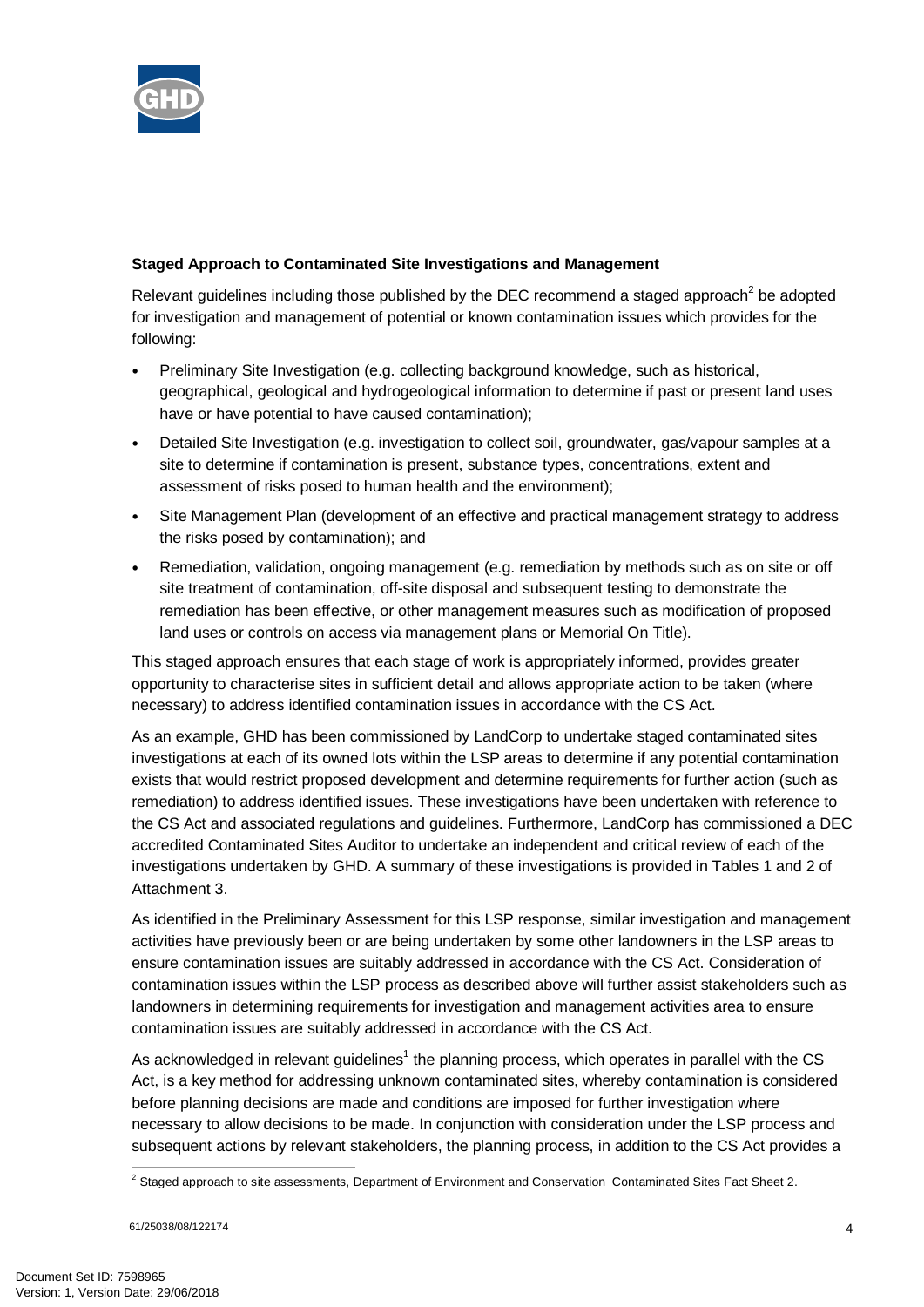

key part of the overall framework to ensure that contaminated sites are suitably dealt with in accordance with the CS Act.

### *Describe how the land use plan responds to issues of contamination across the whole Local Structure Plan area.*

The land use plan responds to issues of contamination across the LSP areas according knowledge gained from a staged approach to investigation and management that has already been implemented for a number of key land holdings throughout the area. In the staged approach to assessment, consideration of known and potential contamination issues has been undertaken for these land holdings and their surroundings with respect to proposed forms of development and potential or actual risks these may pose for such development.

From current information, contamination issues have not however been identified to impose constraints requiring widespread land use responses across the LSP areas. Where contamination issues have been identified at particular land holdings, consideration has been given to the severity, extent and possible management options to address them where deemed necessary in accordance with a risk based approach. Consideration of land use has been part of this process where locating forms of land use at/near known contamination which are suitable from a risk perspective can offer a more sustainable management option than undertaking remediation work. For example, in a location where a historic bunker oil leak has resulted in contamination at depth below ground level, the land use plan has been revised to ensure that no buildings are located over the known impacted area.

It is expected that development proposals will be further refined where needed in response to contamination issues by informed stakeholders. This will either as part of work already being undertaken, consideration in the LSP process and future work to be undertaken to bring sites forward for development in accordance with a staged approach to investigation and management of contaminated sites.

*While recognising the obligations for landowners under the Contaminated Sites Act 2003, list for each lot contained within the whole Local Structure Plan area as part of the Local Structure Plan report, whether any investigation of contaminated sites have been undertaken. Where no investigation has been considered warranted also list details of previous and historic land uses to assert the conclusion the site is not potentially contaminated. Where sites have been reported to DEC as a potentially contaminated site, also list the details of the referral and if available the outcome of the referral.* 

As required by DSP modifications GHD has undertaken a Preliminary Assessment of all lots within the LSP areas to identify known and suspected contaminated sites that have been reported to DEC in accordance with the CS Act.

This Preliminary Assessment comprised a review of the Basic Summary of Records (BSR) information provided by the DEC to determine if a site had been reported to DEC as a known or suspected contaminated site, review of previous investigations undertaken by GHD and, where no investigations have been undertaken, a review of available historical aerial photographs to determine if there are any further indications of potentially contaminating land uses/activities at lots within the LSP area.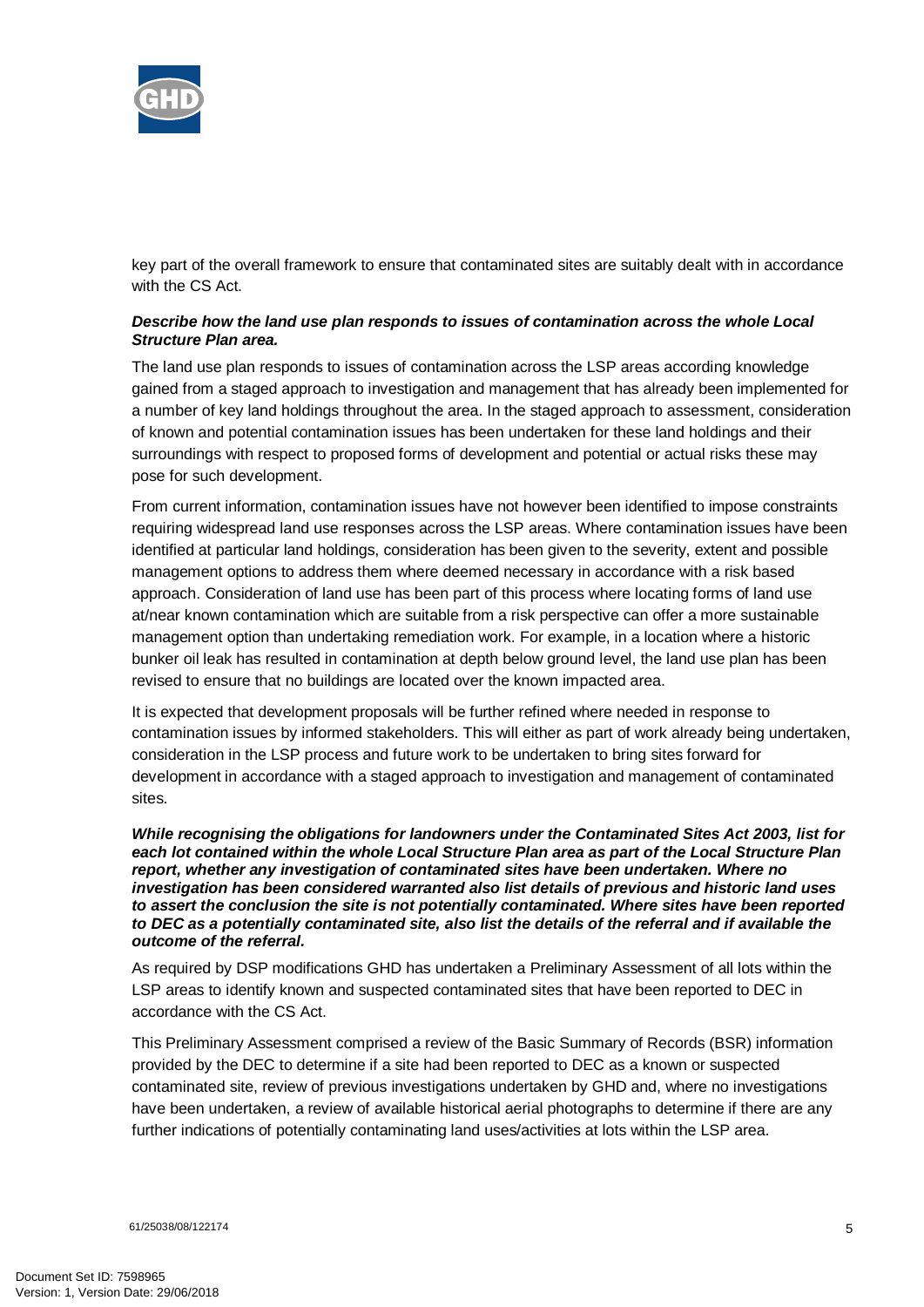

GHD has prepared tables for Robb Jetty (Precinct 2 and 8) and Hilltop and Emplacement Crescent (Precinct 3 and 7), which summarise the current status of contaminated sites investigations, known to GHD, at each of the lots contained within the LSP areas. These tables are presented in Attachment 3.

61/25038/08/122174 6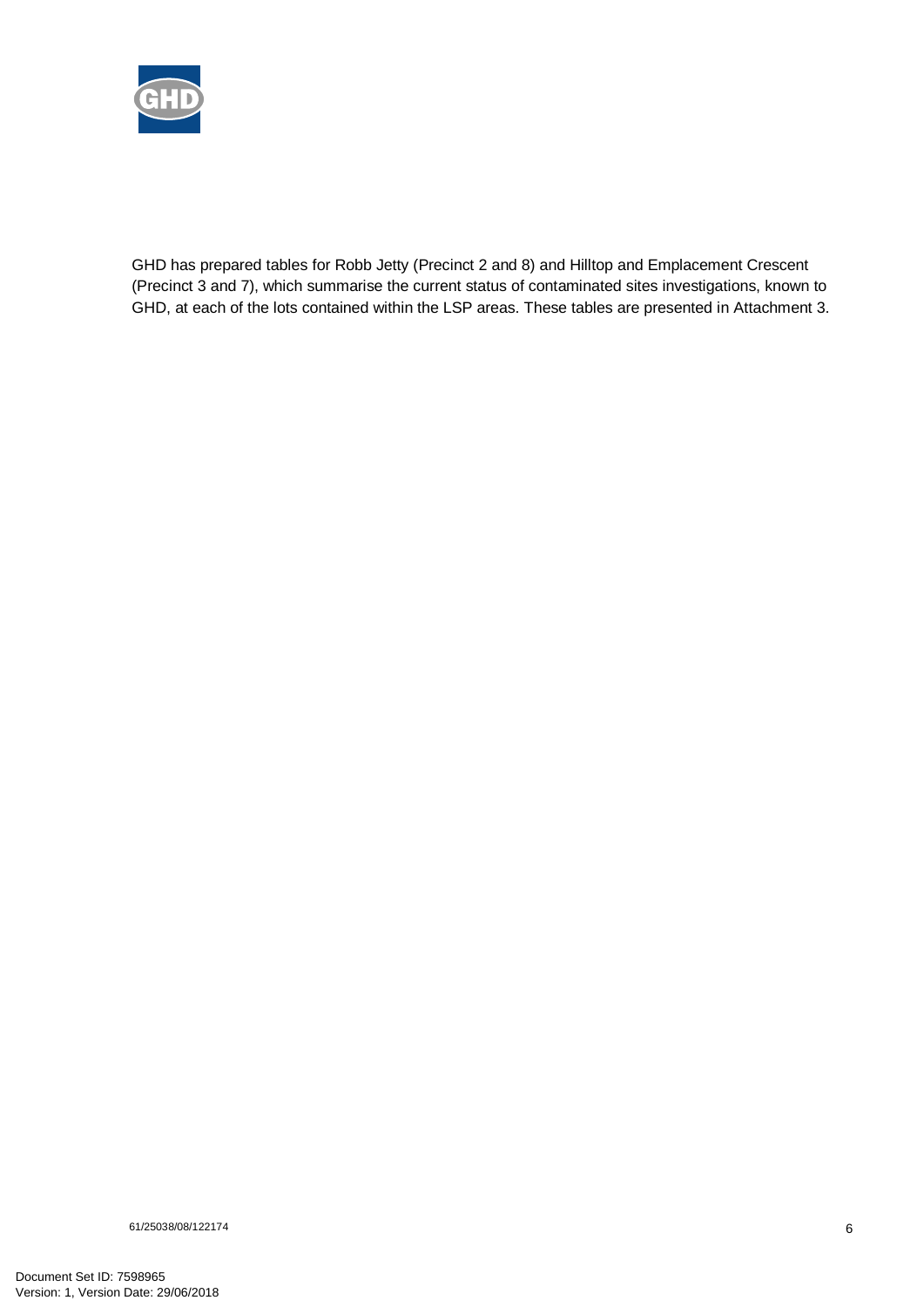

| Table 1 | Robb Jetty (Precinct 2 and 8) |  |
|---------|-------------------------------|--|
|---------|-------------------------------|--|

| Lot ID            | <b>Certificate of Title</b><br>(Volume / Folio) | <b>Contaminated Sites Investigation</b> | <b>Previous/Known Information</b>                                                                                                                                                                                                                                                                                                                                                                                                              |
|-------------------|-------------------------------------------------|-----------------------------------------|------------------------------------------------------------------------------------------------------------------------------------------------------------------------------------------------------------------------------------------------------------------------------------------------------------------------------------------------------------------------------------------------------------------------------------------------|
| 1946 Rollinson Rd | LR3099 / 951                                    |                                         | DEC BSR (DEC12478)                                                                                                                                                                                                                                                                                                                                                                                                                             |
|                   |                                                 |                                         | <b>Classification:</b> 22/05/2012 - Report not substantiated                                                                                                                                                                                                                                                                                                                                                                                   |
|                   |                                                 |                                         | <b>Reason for Classification:</b>                                                                                                                                                                                                                                                                                                                                                                                                              |
|                   |                                                 |                                         | The site was reported to the DEC as per reporting obligations under section 11 of the Contaminated Sites Act 2003. The classification is based<br>on information submitted to DEC by May 2007.                                                                                                                                                                                                                                                 |
|                   |                                                 |                                         | The site was used as a wastewater pump station for the Water Corporation and as a suspected affected site. DEC understands that no<br>indications of possible contamination have been observed or are known at this time.                                                                                                                                                                                                                      |
|                   |                                                 |                                         | The site was reported because an internal risk assessment identified that the site could be affected by contamination from nearby industrial sites.                                                                                                                                                                                                                                                                                            |
|                   |                                                 |                                         | No groundwater investigations have been carried out and the quality of soil and groundwater beneath the site is unknown.                                                                                                                                                                                                                                                                                                                       |
|                   |                                                 |                                         | Based on the information provided, the site appears suitable for continued use as a wastewater pump station, but may not be suitable for more<br>sensitive land uses, such as residential housing and child care centres.                                                                                                                                                                                                                      |
|                   |                                                 |                                         | The report of a known or suspected contaminated site, in conjunction with DEC enquiries, has provided insufficient grounds to indicate that<br>possible contamination of the site is present from the current or historical land use or surrounding land uses. As such, the site is classified as<br>'report not substantiated'.                                                                                                               |
|                   |                                                 |                                         | <b>Aerial Photographs</b>                                                                                                                                                                                                                                                                                                                                                                                                                      |
|                   |                                                 |                                         | Aerial photographs indicate that the site has been used as a wastewater pump station since the mid-1990s. Prior to this the site appears to be<br>used for agricultural purposes.                                                                                                                                                                                                                                                              |
|                   |                                                 |                                         | Conclusion                                                                                                                                                                                                                                                                                                                                                                                                                                     |
|                   |                                                 |                                         | The site may have limited contamination present due to the use as a wastewater pump station and former nearby industrial sites, however the<br>potential likelihood of this is considered low. The site appears suitable for ongoing use as a wastewater pump station.                                                                                                                                                                         |
| 2017 Cockburn Rd  | LR3146 / 795                                    |                                         | DEC BSR (DMO 1475)                                                                                                                                                                                                                                                                                                                                                                                                                             |
|                   |                                                 |                                         | Not reported to DEC as a known or suspected contaminated site.                                                                                                                                                                                                                                                                                                                                                                                 |
|                   |                                                 |                                         | Aerial Photographs                                                                                                                                                                                                                                                                                                                                                                                                                             |
|                   |                                                 |                                         | The site appears to have been occupied entirely by part of an industrial building, potentially associated with the nearby former railway yard to the<br>west or the former abattoir to the north, during 1953. This onsite building was removed in 1974 and a row of trees were planted as a road barrier.<br>A small building was additionally built on the western boundary of the site in 1979. The site has remained unchanged to present. |
|                   |                                                 |                                         | Conclusion                                                                                                                                                                                                                                                                                                                                                                                                                                     |
|                   |                                                 |                                         | Based on a review of DEC BSR information and historic aerial photographs, there appears to be limited potential only for contamination at this<br>site subject to confirmation of former use of the building present onsite from 1953-1974.                                                                                                                                                                                                    |
| 2082 Bennett Ave  | LR3100 / 667                                    |                                         | <b>DEC BSR (DMO 3355)</b>                                                                                                                                                                                                                                                                                                                                                                                                                      |
|                   |                                                 |                                         | Not reported to DEC as a known or suspected contaminated site.                                                                                                                                                                                                                                                                                                                                                                                 |
|                   |                                                 |                                         | <b>Aerial Photographs</b>                                                                                                                                                                                                                                                                                                                                                                                                                      |
|                   |                                                 |                                         | Aerial photographs indicate the site was used for agricultural purposes from the 1950s to the 1980s. The site has remained vacant with no<br>buildings evident in any of the available aerial photographs. There is evidence of ad hoc use as for laydown of materials from the adjacent sites<br>from 1999 onwards.                                                                                                                           |
|                   |                                                 |                                         | Conclusion                                                                                                                                                                                                                                                                                                                                                                                                                                     |
|                   |                                                 |                                         | Based on a review of DEC BSR information and historic aerial photographs there appears to be limited potential only for contamination at this<br>site.                                                                                                                                                                                                                                                                                         |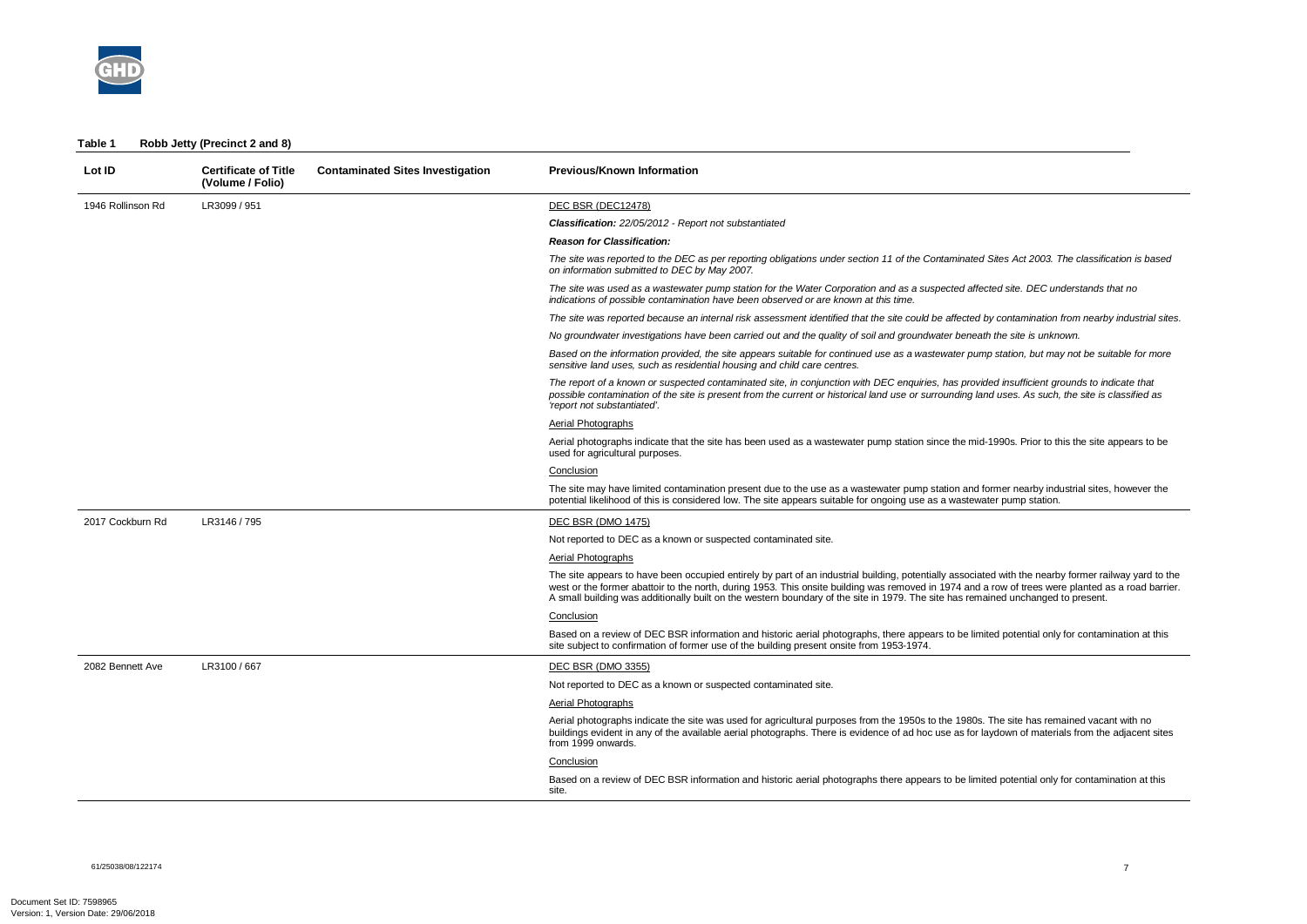61/25038/08/122174 8

*Chromium is present in surface soils at isolated locations. Heavy metals and nutrients are present in groundwater in a plume that extends below* 

*The site was reported to the DEC as per reporting obligations under section 11 of the Contaminated Sites Act 2003. The classification is based* 

*A limited contamination assessment was carried out to provide a baseline level of soil and groundwater contaminants prior to a new tenant* 

*Risk Assessment has therefore indicated that further investigation is required to determine the risk to human health, the environment and environmental values.* 

*The site was reported under section 11 of the Act because the assessment found that chromium was present in soils at contaminations exceeding Ecological Investigation Levels, but below Health Investigation Levels as published in 'Assessment Levels for Soil, Sediment and* 

*Heavy metals were present in groundwater at contaminations exceeding Australian Drinking Water and Marine Aquatic Ecosystem Guidelines, as* 

*As there are grounds to indicate possible contamination of the site, further investigation of soil and groundwater and risk assessment are required to determine the contamination status of the site, the site is therefore classified as 'possibly contaminated – investigation required'.* 



| Lot ID        | <b>Certificate of Title</b><br>(Volume / Folio) | <b>Contaminated Sites Investigation</b> | <b>Previous/Known Information</b>                                                                                                                                                                                                                                                                                                                            |
|---------------|-------------------------------------------------|-----------------------------------------|--------------------------------------------------------------------------------------------------------------------------------------------------------------------------------------------------------------------------------------------------------------------------------------------------------------------------------------------------------------|
| 1 Bennett Ave | 2059 / 330                                      |                                         | DEC BSR (DEC4369)                                                                                                                                                                                                                                                                                                                                            |
|               |                                                 |                                         | <b>Classification:</b> 02/11/2007 - Possibly contaminated - investigation required                                                                                                                                                                                                                                                                           |
|               |                                                 |                                         | <b>Nature and Extent of Contamination:</b>                                                                                                                                                                                                                                                                                                                   |
|               |                                                 |                                         | Chromium is present in surface soils at isolated locations. Heavy metals and nutrients are present in groundwa<br>the entire site.                                                                                                                                                                                                                           |
|               |                                                 |                                         | <b>Reason for Classification:</b>                                                                                                                                                                                                                                                                                                                            |
|               |                                                 |                                         | The site was reported to the DEC as per reporting obligations under section 11 of the Contaminated Sites Act 2<br>on information submitted to DEC by September 2007.                                                                                                                                                                                         |
|               |                                                 |                                         | A limited contamination assessment was carried out to provide a baseline level of soil and groundwater contan<br>occupying the premises.                                                                                                                                                                                                                     |
|               |                                                 |                                         | The site was reported under section 11 of the Act because the assessment found that chromium was present in<br>exceeding Ecological Investigation Levels, but below Health Investigation Levels as published in 'Assessment i<br>Water' (Department of Environment, 2003).                                                                                   |
|               |                                                 |                                         | Heavy metals were present in groundwater at contaminations exceeding Australian Drinking Water and Marine<br>published in 'Assessment Levels for Soil, Sediment and Water' (Department of Environment, 2003).                                                                                                                                                |
|               |                                                 |                                         | Concentrations of contaminants have been found to exceed adopted assessment levels. A Screening Risk Ass<br>that further investigation is required to determine the risk to human health, the environment and environmental                                                                                                                                  |
|               |                                                 |                                         | As there are grounds to indicate possible contamination of the site, further investigation of soil and groundwate<br>to determine the contamination status of the site, the site is therefore classified as 'possibly contaminated - inv                                                                                                                     |
|               |                                                 |                                         | When the results of further soil and groundwater investigations are submitted to DEC, these will be reviewed, a                                                                                                                                                                                                                                              |
|               |                                                 |                                         | <b>Aerial Photographs</b>                                                                                                                                                                                                                                                                                                                                    |
|               |                                                 |                                         | Prior to the 1980s the site appears to be used for agricultural purposes, with evidence of stock yard in the soutl<br>site was developed as an industrial facility some time between 1981 and 1995 (including operation by Gosh Le<br>currently operated as a waste recycling facility until closure following loss of the building structure due to a fire. |
|               |                                                 |                                         | Conclusion                                                                                                                                                                                                                                                                                                                                                   |
|               |                                                 |                                         | This site has the potential to be contaminated due to past use, including the presence of a livestock yard. Poter<br>the more recent use is likely to be mitigated by the significant lateral extent of the building footprint. Loss of the<br>have caused surficial/limited depth contamination of surrounding ground at the site.                          |
| 1 Darkan Ave  | 2175 / 172                                      |                                         | DEC BSR (DMO 1475)                                                                                                                                                                                                                                                                                                                                           |
|               |                                                 |                                         | Not reported to DEC as a known or suspected contaminated site.                                                                                                                                                                                                                                                                                               |
|               |                                                 |                                         | Aerial Photographs                                                                                                                                                                                                                                                                                                                                           |
|               |                                                 |                                         | Between 1999 and 1995 the site was developed, with the construction of a large warehouse. GHD understands<br>by Harvey Industries Processing Centre for food processing. Prior to 1995 the site was vacant and appeared to<br>vegetation.                                                                                                                    |
|               |                                                 |                                         | Conclusions                                                                                                                                                                                                                                                                                                                                                  |
|               |                                                 |                                         | Review of DEC BSR information and historic aerial photographs indicates there is limited potential only for cont                                                                                                                                                                                                                                             |
| 3 Garston Way | 2049 / 131                                      |                                         | <b>DEC BSR (DMO 1475)</b>                                                                                                                                                                                                                                                                                                                                    |
|               |                                                 |                                         | Not reported to DEC as a known or suspected contaminated site.                                                                                                                                                                                                                                                                                               |
|               |                                                 |                                         | Aerial Photographs                                                                                                                                                                                                                                                                                                                                           |
|               |                                                 |                                         | Prior to 1965 the site was vacant and appeared to be covered by sparse coastal vegetation. Between 1965 and<br>for stock grazing. From 1981 onwards the site has remained vacant. There is some evidence of vehicle movem<br>between 1981 and currently.                                                                                                     |
|               |                                                 |                                         | Conclusions                                                                                                                                                                                                                                                                                                                                                  |
|               |                                                 |                                         | Based on a review of DEC BSR information and historic aerial photographs there appears to be limited potentia                                                                                                                                                                                                                                                |

*When the results of further soil and groundwater investigations are submitted to DEC, these will be reviewed, and the site may be re-classified.* 

the south of the site during this period. The Gosh Leather). The site subsequently it o a fire.

ard. Potential contamination associated with bss of the building structure to a fire may

derstands this warehouse is currently used peared to be covered by sparse coastal

ly for contamination at this site.

1965 and 1981 the site appears to be used le movement (i.e. tracks) across the site

d potential for contamination at this site.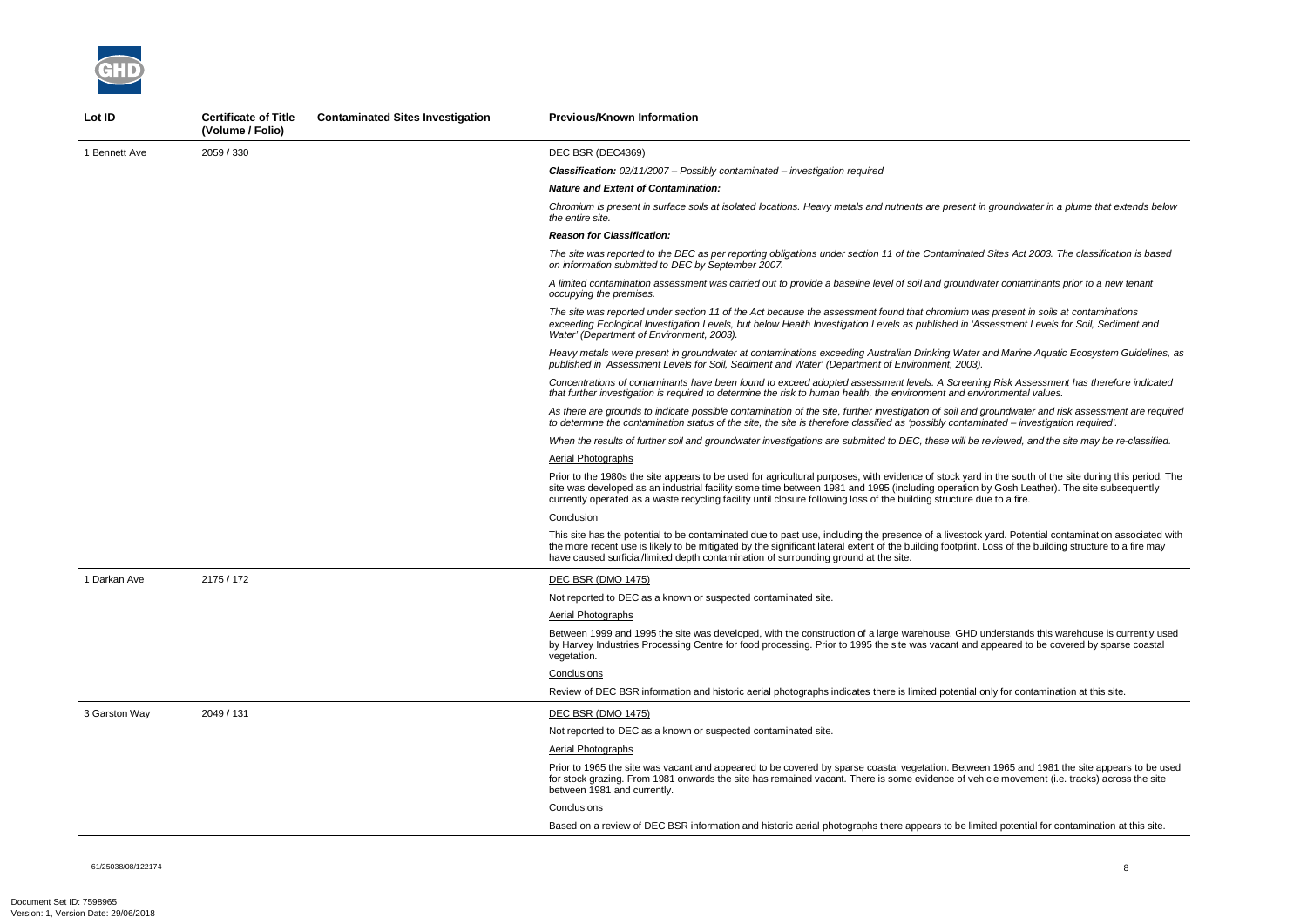

| Lot ID         | <b>Certificate of Title</b><br>(Volume / Folio) | <b>Contaminated Sites Investigation</b> | <b>Previous/Known Information</b>                                                                                                                                                                                                                                                                                                                                                                                                                                                |
|----------------|-------------------------------------------------|-----------------------------------------|----------------------------------------------------------------------------------------------------------------------------------------------------------------------------------------------------------------------------------------------------------------------------------------------------------------------------------------------------------------------------------------------------------------------------------------------------------------------------------|
| 5 Garston Way  | 2049 / 132                                      |                                         | <b>DEC BSR (DMO 1475)</b>                                                                                                                                                                                                                                                                                                                                                                                                                                                        |
|                |                                                 |                                         | Not reported to DEC as a known or suspected contaminated site.                                                                                                                                                                                                                                                                                                                                                                                                                   |
|                |                                                 |                                         | Aerial Photographs                                                                                                                                                                                                                                                                                                                                                                                                                                                               |
|                |                                                 |                                         | Prior to 1965 the site was vacant and appeared to be covered by sparse coastal vegetation. Between<br>for stock grazing. From 1981 onwards the site has remained vacant, with laydown of building material                                                                                                                                                                                                                                                                       |
|                |                                                 |                                         | Conclusions                                                                                                                                                                                                                                                                                                                                                                                                                                                                      |
|                |                                                 |                                         | Based on a review of DEC BSR information and historic aerial photographs there appears to be limite<br>site.                                                                                                                                                                                                                                                                                                                                                                     |
| 7 Garston Way  | 2049 / 133                                      |                                         | DEC BSR (DMO 1475)                                                                                                                                                                                                                                                                                                                                                                                                                                                               |
|                |                                                 |                                         | Not reported to DEC as a known or suspected contaminated site.                                                                                                                                                                                                                                                                                                                                                                                                                   |
|                |                                                 |                                         | Aerial Photographs                                                                                                                                                                                                                                                                                                                                                                                                                                                               |
|                |                                                 |                                         | Prior to 1981 the site was used for agricultural purposes, with evidence of stock grazing. Between 198<br>large warehouse was constructed at the site. GHD understands that this warehouse is occupied by Co                                                                                                                                                                                                                                                                     |
|                |                                                 |                                         | Conclusions                                                                                                                                                                                                                                                                                                                                                                                                                                                                      |
|                |                                                 |                                         | Review of DEC BSR information and historic aerial photographs indicates there is limited potential on                                                                                                                                                                                                                                                                                                                                                                            |
| 15 Garston Way | 2049 / 137                                      |                                         | <b>DEC BSR (DMO 1475)</b>                                                                                                                                                                                                                                                                                                                                                                                                                                                        |
|                |                                                 |                                         | Not reported to DEC as a known or suspected contaminated site.                                                                                                                                                                                                                                                                                                                                                                                                                   |
|                |                                                 |                                         | Aerial Photographs                                                                                                                                                                                                                                                                                                                                                                                                                                                               |
|                |                                                 |                                         | Prior to 1981 the site was vacant, cleared and appeared to be used for stock grazing. The site compri-<br>Around 1995, the site was completely cleared aligned with Garston Way and became the lot as it appe<br>remained vacant, with evidence of vehicle movement (i.e. tracks) across the site until present.                                                                                                                                                                 |
|                |                                                 |                                         | Conclusions                                                                                                                                                                                                                                                                                                                                                                                                                                                                      |
|                |                                                 |                                         | Based on a review of DEC BSR information and historic aerial photographs there appears to be limite<br>site.                                                                                                                                                                                                                                                                                                                                                                     |
| 17 Garston Way | 2049 / 138                                      |                                         | <b>DEC BSR (DMO 1475)</b>                                                                                                                                                                                                                                                                                                                                                                                                                                                        |
|                |                                                 |                                         | Not reported to DEC as a known or suspected contaminated site.                                                                                                                                                                                                                                                                                                                                                                                                                   |
|                |                                                 |                                         | <b>Aerial Photographs</b>                                                                                                                                                                                                                                                                                                                                                                                                                                                        |
|                |                                                 |                                         | Prior to 1981 the site was vacant, cleared and appeared to be used for stock grazing. The majority of<br>small portion of the northern and southern lots encroaching on the north-west and south-east corners<br>completely cleared, aligned with Garston Way and became the lot as it appears today. Following 1995<br>vehicle movement (i.e. tracks) across the site until 2010, where the site appears to have been bitumis<br>trucks, machinery and metal pipes, to present. |
|                |                                                 |                                         | Conclusions                                                                                                                                                                                                                                                                                                                                                                                                                                                                      |
|                |                                                 |                                         | A review of DEC BSR information and historic aerial photographs indicates there apprears to be limite<br>site.                                                                                                                                                                                                                                                                                                                                                                   |

nd 1965 and 1981 the site appears to be used als from the adjacent site.

ed potential only for contamination at this

P81 and 2003 the site was vacant. In 2003 a large was complete Electrical Services.

Iy for contamination at this site.

ised the centre corner of three adjacent lots. bears today. Following 1995, the site

ed potential only for contamination at this

f the site comprised part of one lot, with a s of the site. Around 1995, the site was 15, the site remained vacant, with evidence of vehicle movements the site where the site of the site of the site of the site and used as a laydown/storage area for

ed potential only for contamination at this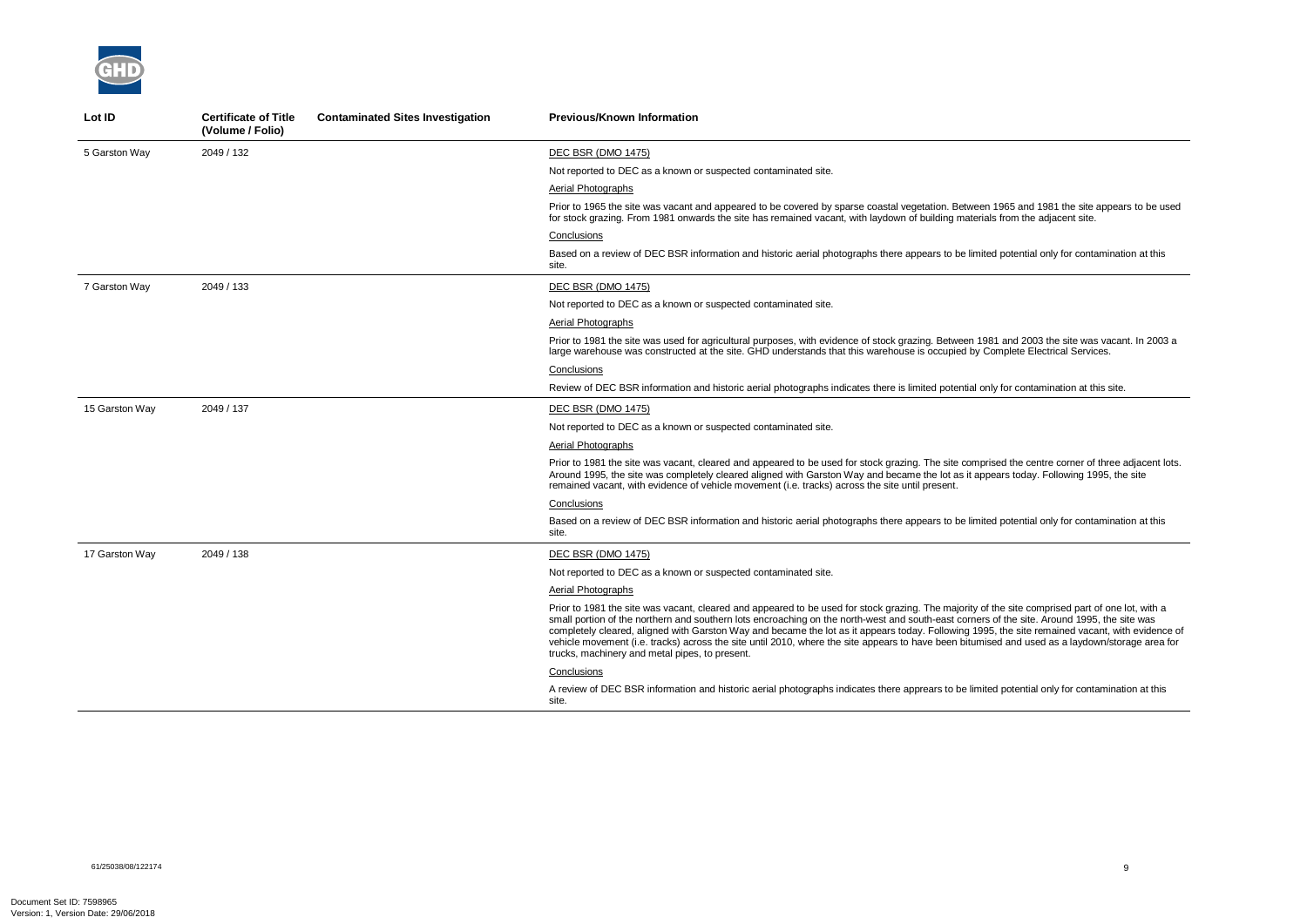

| Lot ID           | <b>Certificate of Title</b><br>(Volume / Folio) | <b>Contaminated Sites Investigation</b> | <b>Previous/Known Information</b>                                                                                                                                                                                                                                                                                                                                                                                                                                                                                                                                                                                                                                                                                                                                                                                                     |
|------------------|-------------------------------------------------|-----------------------------------------|---------------------------------------------------------------------------------------------------------------------------------------------------------------------------------------------------------------------------------------------------------------------------------------------------------------------------------------------------------------------------------------------------------------------------------------------------------------------------------------------------------------------------------------------------------------------------------------------------------------------------------------------------------------------------------------------------------------------------------------------------------------------------------------------------------------------------------------|
| 19 Garston Way   | 2049 / 139                                      |                                         | <b>DEC BSR (DMO 1475)</b>                                                                                                                                                                                                                                                                                                                                                                                                                                                                                                                                                                                                                                                                                                                                                                                                             |
|                  |                                                 |                                         | Not reported to DEC as a known or suspected contaminated site.                                                                                                                                                                                                                                                                                                                                                                                                                                                                                                                                                                                                                                                                                                                                                                        |
|                  |                                                 |                                         | Aerial Photographs                                                                                                                                                                                                                                                                                                                                                                                                                                                                                                                                                                                                                                                                                                                                                                                                                    |
|                  |                                                 |                                         | Prior to 1981 the site was vacant, cleared and appeared to be used for stock grazing. The site compris<br>separated horizontally in a north-east to south-west orientation. Around 1995, the site was completely<br>became the lot as it appears today. Following 1995, the site remained vacant, with evidence of vehicle<br>present.                                                                                                                                                                                                                                                                                                                                                                                                                                                                                                |
|                  |                                                 |                                         | Conclusions                                                                                                                                                                                                                                                                                                                                                                                                                                                                                                                                                                                                                                                                                                                                                                                                                           |
|                  |                                                 |                                         | Based on a review of DEC BSR information and historic aerial photographs there appears to be limite<br>site.                                                                                                                                                                                                                                                                                                                                                                                                                                                                                                                                                                                                                                                                                                                          |
| 2102 Garston Way | LR3098 / 736                                    |                                         | <b>DEC BSR (DMO 1475)</b>                                                                                                                                                                                                                                                                                                                                                                                                                                                                                                                                                                                                                                                                                                                                                                                                             |
|                  |                                                 |                                         | Not reported to DEC as a known or suspected contaminated site.                                                                                                                                                                                                                                                                                                                                                                                                                                                                                                                                                                                                                                                                                                                                                                        |
|                  |                                                 |                                         | Aerial Photographs                                                                                                                                                                                                                                                                                                                                                                                                                                                                                                                                                                                                                                                                                                                                                                                                                    |
|                  |                                                 |                                         | Prior to 1981 the site was vacant, cleared and appeared to be used for stock grazing. The site compris<br>Around 1995, the site was completely cleared aligned with Garston Way and became the lot as it appe<br>remained vacant, with evidence of vehicle movement (i.e. tracks) across the site until present.                                                                                                                                                                                                                                                                                                                                                                                                                                                                                                                      |
|                  |                                                 |                                         | Conclusions                                                                                                                                                                                                                                                                                                                                                                                                                                                                                                                                                                                                                                                                                                                                                                                                                           |
|                  |                                                 |                                         | Based on a review of DEC BSR information and historic aerial photographs there appears to be limite<br>site.                                                                                                                                                                                                                                                                                                                                                                                                                                                                                                                                                                                                                                                                                                                          |
| 20 Darkan Ave    | 2049 / 423                                      |                                         | DEC BSR (DMO 1475)                                                                                                                                                                                                                                                                                                                                                                                                                                                                                                                                                                                                                                                                                                                                                                                                                    |
|                  |                                                 |                                         | Not reported to DEC as a known or suspected contaminated site.                                                                                                                                                                                                                                                                                                                                                                                                                                                                                                                                                                                                                                                                                                                                                                        |
|                  |                                                 |                                         | Aerial Photographs                                                                                                                                                                                                                                                                                                                                                                                                                                                                                                                                                                                                                                                                                                                                                                                                                    |
|                  |                                                 |                                         | Prior to 1999 the site was vacant, cleared and appeared to be used for stock grazing. Around 1999, ar<br>was installed on the site, which appears to have remained unchanged to the present day.                                                                                                                                                                                                                                                                                                                                                                                                                                                                                                                                                                                                                                      |
|                  |                                                 |                                         | <b>Conclusions</b>                                                                                                                                                                                                                                                                                                                                                                                                                                                                                                                                                                                                                                                                                                                                                                                                                    |
|                  |                                                 |                                         | Western Power has indicated that oils used in their transformers have not contained polychlorinated k<br>were phased out on all Western Power equipment. As this unit appears to have been installed around<br>would contain PCBs. Due to the small size of the transformer there appears to be limited potential on                                                                                                                                                                                                                                                                                                                                                                                                                                                                                                                  |
| 2 Garston Way    | 2052 / 864                                      |                                         | <b>DEC BSR (DMO 1475)</b>                                                                                                                                                                                                                                                                                                                                                                                                                                                                                                                                                                                                                                                                                                                                                                                                             |
|                  |                                                 |                                         | Not reported to DEC as a known or suspected contaminated site.                                                                                                                                                                                                                                                                                                                                                                                                                                                                                                                                                                                                                                                                                                                                                                        |
|                  |                                                 |                                         | <b>Aerial Photographs</b>                                                                                                                                                                                                                                                                                                                                                                                                                                                                                                                                                                                                                                                                                                                                                                                                             |
|                  |                                                 |                                         | Prior to 1981 the site was vacant, cleared and appeared to be used for stock grazing. During 1995, fur-<br>occurred. During 1999, vehicular movements and an unsealed track are apparent around the boundar<br>small area in the south-west corner of the site is cleared, potentially for parking purposes. In 2000, a c<br>onsite associated with the construction of the adjacent site in this cleared parking area. The site appea<br>unchanged to present, with the exception of occasional vehicular movements and car parking onsite.<br>use as four hardstand sites for a short term lease of 5 years is noted in the south-eastern corner of the<br>and December 2011, a hardstand was poured across the entire site. Minor vehicle movements and ca<br>April 2012, where the site is utilised as a laydown area to present. |
|                  |                                                 |                                         | Conclusions                                                                                                                                                                                                                                                                                                                                                                                                                                                                                                                                                                                                                                                                                                                                                                                                                           |
|                  |                                                 |                                         | Review of DEC BSR information and historic aerial photographs indicates there is a limited potential for<br>limited to temporary parking of vehicles/materials prior to hardstanding construction.                                                                                                                                                                                                                                                                                                                                                                                                                                                                                                                                                                                                                                    |

sed half of one lot and half of another, deared, aligned with Garston Way and  $\overline{e}$  movement (i.e. tracks) across the site until

ed potential only for contamination at this

sed sections of several adjacent lots. ears today. Following 1999, the site

d potential only for contamination at this

n electrical pad-mount TX transformer unit

biphenyls (PCBs) since 1980, when they 1999, it is unlikely that this transformer unit ly for contamination at this site.

rther vegetation clearance appears to have ry of the site. Between 1999 and 2000, a  $\frac{1}{2}$  rane and other construction vehicles are ars otherwise to have remained relatively A sign advertising the lease of this land for e site since 2010. Between September 2011 ar parking were noted until approximately

or contamination at this site, most likely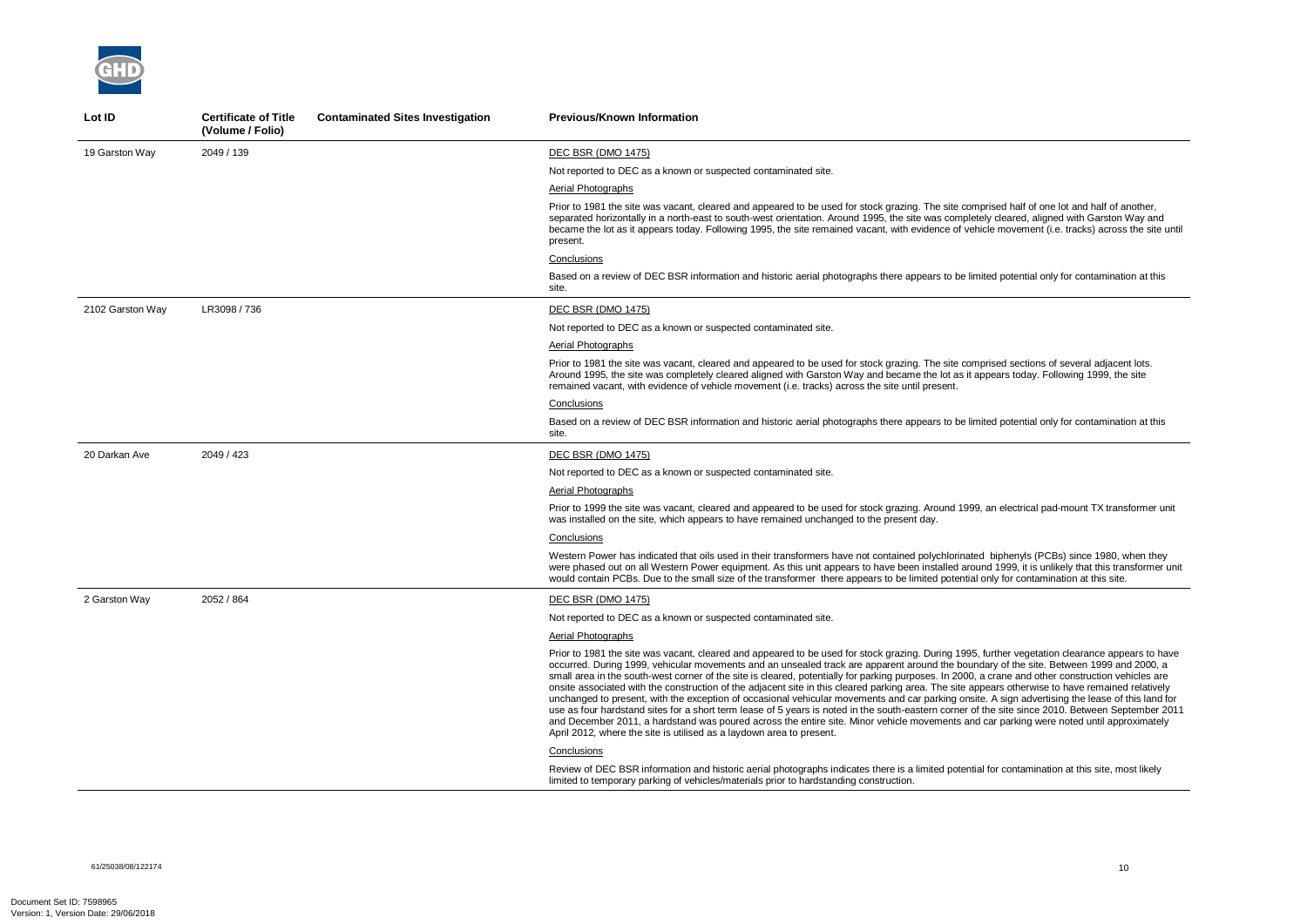the former use of these sites, as part of the Robb Jetty Abattoir, had resulted in contamination that restricted the proposed development. These investigations have been subject to review by

ns it was concluded that the provisional f 2103 Cockburn Rd, 69 Bennett Ave and 79 Benzo dischment Ave groundwater abstraction or received the strategies or  $\frac{1}{2}$ ed Asbestos Containing Material (ACM) at Remediation and Validation Plan (to be any future ACM that may be identified hese issues are addressed these sites are

cluded that these sites were suitable for the ified on some of the adjacent lots and that if ACM is identified during the site

proposed development, which includes low and therefore management measures site development works it is managed



| Lot ID              | <b>Certificate of Title</b><br>(Volume / Folio) | <b>Contaminated Sites Investigation</b>                                                                                    | <b>Previous/Known Information</b>                                                                                                                                                                                                                                                                                                                       |
|---------------------|-------------------------------------------------|----------------------------------------------------------------------------------------------------------------------------|---------------------------------------------------------------------------------------------------------------------------------------------------------------------------------------------------------------------------------------------------------------------------------------------------------------------------------------------------------|
| 1 Garston Way       | 2052 / 865                                      |                                                                                                                            | DEC BSR (DMO 1475)                                                                                                                                                                                                                                                                                                                                      |
|                     |                                                 |                                                                                                                            | Not reported to DEC as a known or suspected contaminated site.                                                                                                                                                                                                                                                                                          |
|                     |                                                 |                                                                                                                            | Aerial Photographs                                                                                                                                                                                                                                                                                                                                      |
|                     |                                                 |                                                                                                                            | Prior to 1974 the site was vacant, cleared and appeared to be used for stock grazing. During 1974, the<br>Between 1995 and 1999 a warehouse and car-parking hardstand has been constructed onsite. The si<br>displays frequent vehicle movements (e.g. cars and trucks visiting site). GHD understands that this way<br>Marine and Industrial Services. |
|                     |                                                 |                                                                                                                            | Conclusions                                                                                                                                                                                                                                                                                                                                             |
|                     |                                                 |                                                                                                                            | Review of DEC BSR information and historic aerial photographs indicates a low potential only for ware<br>moderate or high potential should manufacturing, blending or mixing of paint also have taken place.                                                                                                                                            |
| 2103 Cockburn Rd    | 2691 / 399                                      | SKM (1994) Robb Jetty Abattoir Site, Hamilton                                                                              | <b>DEC BSR (DMO 1475)</b>                                                                                                                                                                                                                                                                                                                               |
| 2109 McTaggart Cove | 2108 / 146                                      | Hill, Phase I Contaminated Site Assessment Draft<br>Report. November 1994.                                                 | Not reported to DEC as a known or suspected contaminated site.                                                                                                                                                                                                                                                                                          |
| 27 Bennett Ave      | 2125 / 967                                      | SKM (2000) Robb Jetty Contamination Study:                                                                                 | Onsite Investigations                                                                                                                                                                                                                                                                                                                                   |
| 49 Bennett Ave      | 2125 / 971                                      | Final. July 2000.                                                                                                          | GHD was commissioned by LandCorp to undertake contaminated sites investigations to determine if t<br>Robb Jetty Abattoir, had resulted in contamination that restricted the proposed development. These in<br>a DEC accredited contaminated sites auditor                                                                                               |
| 69 Bennett Ave      | 2125 / 974                                      | SKM (2004) Former Robb Jetty Abattoir Site,<br>Groundwater Monitoring Event. January 2004.                                 |                                                                                                                                                                                                                                                                                                                                                         |
| 79 Bennett Ave      | 2125 / 975                                      | GHD (2004) North Coogee Master Plan Area,<br>Groundwater Data Review.                                                      | 2103 Cockburn Rd, 69 Bennett Ave & 79 Bennett Ave: Based on the results of the onsite investigatior<br>exclusion zone relating to a historic bunker oil impact at 82 Bennett Ave impinges upon a small part of<br>Bennett Ave and there should therefore be no groundwater abstraction or recharge within this provision                                |
|                     |                                                 | GHD (2006) Cockburn Coast Urban<br>Redevelopment, Phase 1: Project Inception<br>Report. October 2006.                      | provisional as this is subject to amendment). The investigation also identified the presence of localise<br>2103 Cockburn Rd. GHD recommended that the known locations of ACM be removed as part of the F<br>developed) and that a Construction Environment Management Plan (CEMP) be developed to manage                                               |
|                     |                                                 | GHD (2007) Cockburn Coast Urban<br>Redevelopment, Environmental Services Phase                                             | during the development works at 2103 Cockburn Rd, 69 Bennett Ave or 79 Bennett Ave. As long as th<br>considered suitable for proposed mixed use development.                                                                                                                                                                                            |
|                     |                                                 | 2: Desk Based Review, Package 2 - Former<br>Abattoir Area. September 2007.                                                 | 2109 McTaggart Cove & 27 Bennett Ave: Based on the results of the onsite investigations it was conc<br>proposed development, which includes open space and road reserve. It is noted that ACM was identif                                                                                                                                               |
|                     |                                                 | GHD (2010) Cockburn Coast Urban<br>Redevelopment, Sampling and Analysis Plan.                                              | therefore management measures should be put in place, such as development of a CEMP, to ensure<br>development works it is managed appropriately.                                                                                                                                                                                                        |
|                     | January 2010.                                   |                                                                                                                            | 49 Bennett Ave: Following the onsite investigation it was concluded that this site was suitable for the p                                                                                                                                                                                                                                               |
|                     |                                                 | GHD (2010) Cockburn Coast Detailed Site<br>Investigation, Package 2, Former Abattoir Area,<br>North Coogee. November 2010. | density residential and road reserve. It is noted that ACM was identified on some of the adjacent lots a<br>should be put in place, such as development of a CEMP, to ensure that if ACM is identified during the<br>appropriately.                                                                                                                     |

he site appears to have been cleared. site has remained unchanged to present, but varehouse is occupied by Hempel Paints

rehousing of paint products increasing to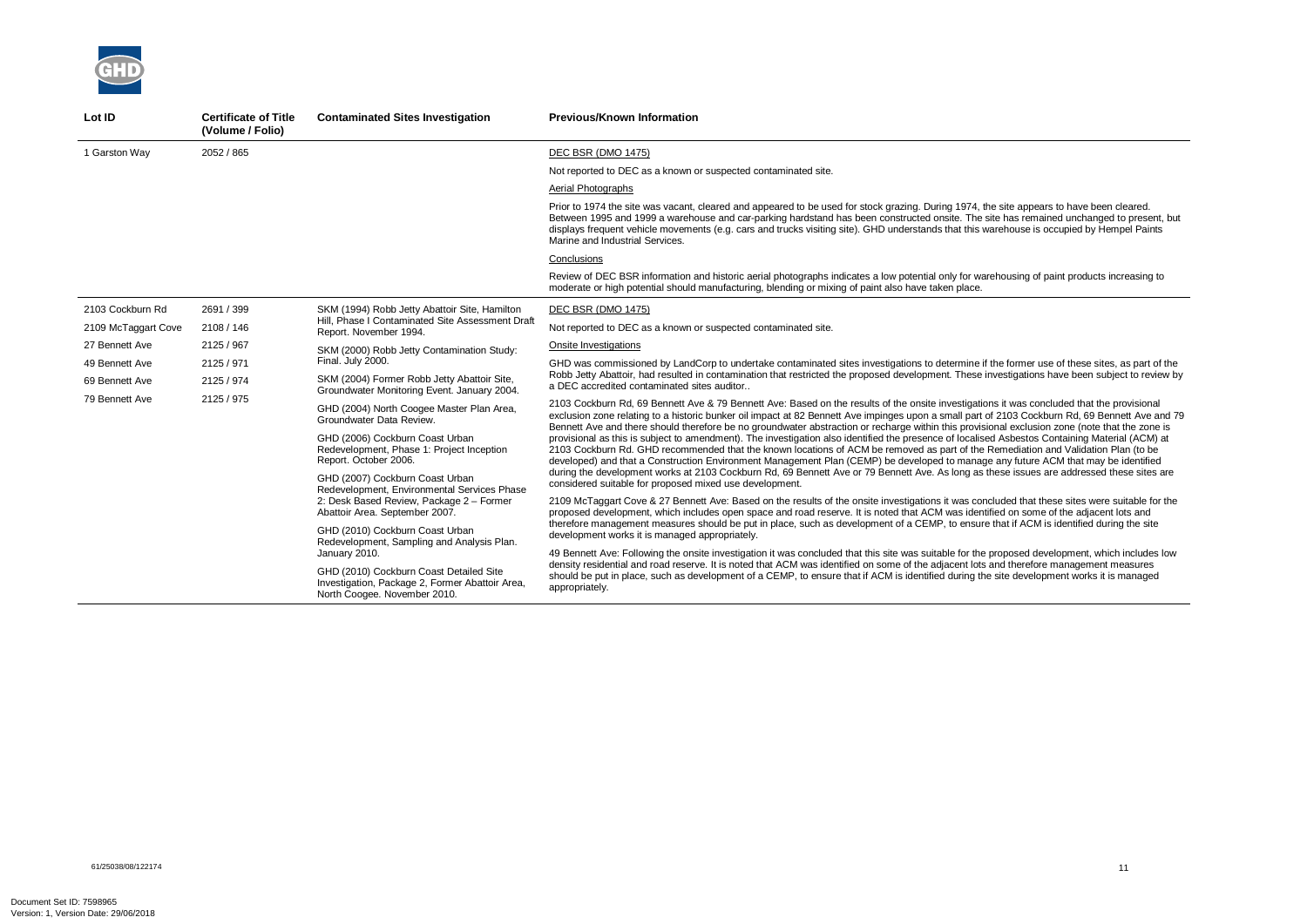*The site was reported to the DEC prior to the commencement of the Contaminated Sites Act 2003 and portions of it were reported again in May 2007, after the commencement of the Act. The classification is based on information submitted to DEC by May 2007.* 

*The site was used as a railway yard, which is a land use that has the potential to cause contamination as specified in the guideline 'Potentially Contaminating Activities, Industries and Landuses' (Department of Environment, 2004). DEC understands that the site is proposed for* 

*The site was reported because contamination assessments carried out in the 1900s to 2007 found soil and groundwater were contaminated with metals and hydrocarbons from historical land uses at the site. Reports for investigations carried out up to 1998 have been submitted to DEC. DEC understands that additional desktop investigations were carried out in 2006 and 2007; and further site investigations are currently underway.* 

*Contaminated fill soils were reportedly imported to the site in the 1970s and 1980s. Soil investigations found that metals (arsenic, manganese, lead, zinc and copper) were present in soils at concentrations exceeding Health-based Investigation Levels for residential land use and exceeding Ecological Investigation Levels, as published in 'Assessment Levels for Soil, Sediment and Water' (Department of Environment and Conservation, 2010). Lead was present in soils at concentrations exceeding Health-based Investigation Levels for commercial/industrial land use. Hydrocarbons (such as from fuel oil) are present in soils at concentrations potentially exceeding Health-based Investigation Levels for all land* 



| Lot ID           | <b>Certificate of Title</b><br>(Volume / Folio) | <b>Contaminated Sites Investigation</b>                                                                                                                                                                                                                                                                                                                                                                                                                                               | <b>Previous/Known Information</b>                                                                                                                                                                                                                                                                                                                                                                                                                                        |
|------------------|-------------------------------------------------|---------------------------------------------------------------------------------------------------------------------------------------------------------------------------------------------------------------------------------------------------------------------------------------------------------------------------------------------------------------------------------------------------------------------------------------------------------------------------------------|--------------------------------------------------------------------------------------------------------------------------------------------------------------------------------------------------------------------------------------------------------------------------------------------------------------------------------------------------------------------------------------------------------------------------------------------------------------------------|
| 2108 Bennett Ave | 2124 / 082                                      | GHD (1996) Robb Jetty Marshalling Yards: Stage                                                                                                                                                                                                                                                                                                                                                                                                                                        | DEC BSR (11/90/102)                                                                                                                                                                                                                                                                                                                                                                                                                                                      |
|                  |                                                 | III Sampling. April 1996.                                                                                                                                                                                                                                                                                                                                                                                                                                                             | <b>Classification:</b> 16/07/2012 - Possibly contaminated - investigation required                                                                                                                                                                                                                                                                                                                                                                                       |
|                  |                                                 | GHD (1996) Robb Jetty Marshalling Yards: Site<br>Assessment - Current Status. May 1996.                                                                                                                                                                                                                                                                                                                                                                                               | <b>Nature and Extent of Contamination:</b>                                                                                                                                                                                                                                                                                                                                                                                                                               |
|                  |                                                 | GHD (1996) Robb Jetty Marshalling Yards Site                                                                                                                                                                                                                                                                                                                                                                                                                                          | Metals and hydrocarbons are present in soils and groundwater at various locations beneath the site.                                                                                                                                                                                                                                                                                                                                                                      |
|                  |                                                 | Assessment: Methodology for Risk Assessment.<br>August 1996.<br>GHD (1996) Robb Jetty Marshalling Yards - Site<br>Assessment: assessment Report - Part 1. August                                                                                                                                                                                                                                                                                                                      | <b>Reason for Classification:</b>                                                                                                                                                                                                                                                                                                                                                                                                                                        |
|                  |                                                 |                                                                                                                                                                                                                                                                                                                                                                                                                                                                                       | The site was reported to the DEC prior to the commencement of the Contaminated Sites Act 2003 and<br>2007, after the commencement of the Act. The classification is based on information submitted to DEC                                                                                                                                                                                                                                                                |
|                  |                                                 | 1996.<br>GHD (1996) Robb Jetty Marshalling Yards:                                                                                                                                                                                                                                                                                                                                                                                                                                     | The site was used as a railway yard, which is a land use that has the potential to cause contamination<br>Contaminating Activities, Industries and Landuses' (Department of Environment, 2004). DEC understa<br>redevelopment and is currently vacant.                                                                                                                                                                                                                   |
|                  |                                                 | Proposed Methodology for Determination of<br>Remediation (or Clean-Up) Goals and<br>Requirements (Part 2). September 1996.                                                                                                                                                                                                                                                                                                                                                            | The site was reported because contamination assessments carried out in the 1900s to 2007 found soi.<br>metals and hydrocarbons from historical land uses at the site. Reports for investigations carried out up                                                                                                                                                                                                                                                          |
|                  |                                                 | GHD (1996) Robb Jetty Marshalling Yards - Site<br>Assessment: Assessment Report - Part 1.<br>October 1996.                                                                                                                                                                                                                                                                                                                                                                            | DEC understands that additional desktop investigations were carried out in 2006 and 2007; and furthe<br>Contaminated fill soils were reportedly imported to the site in the 1970s and 1980s. Soil investigations<br>lead, zinc and copper) were present in soils at concentrations exceeding Health-based Investigation Lo                                                                                                                                               |
|                  |                                                 | GHD (1996) Robb Jetty Clean Up - Part 1:<br>Validation Results. November 1996.                                                                                                                                                                                                                                                                                                                                                                                                        | exceeding Ecological Investigation Levels, as published in 'Assessment Levels for Soil, Sediment and<br>Conservation, 2010). Lead was present in soils at concentrations exceeding Health-based Investigatio<br>Hydrocarbons (such as from fuel oil) are present in soils at concentrations potentially exceeding Health                                                                                                                                                 |
|                  | December 1996.                                  | GHD (1996) Robb Jetty Marshalling Yards - Site<br>Assessment: Assessment Report - Part 2.                                                                                                                                                                                                                                                                                                                                                                                             | uses and exceeding Ecological Investigation Levels (DEC, 2010).<br>Groundwater investigations carried out up to 1998 found copper, zinc and lead were present in ground<br>ecosystems - marine guidelines, as published in 'Assessment Levels for Soil, Sediment and Water' (D                                                                                                                                                                                           |
|                  |                                                 | GHD (1997) Robb Jetty Marshalling Yards - Site                                                                                                                                                                                                                                                                                                                                                                                                                                        | petrol/diesel/oil) were also present in groundwater.                                                                                                                                                                                                                                                                                                                                                                                                                     |
|                  |                                                 | Assessment: Addendum to Part 2 Report. April<br>1997.                                                                                                                                                                                                                                                                                                                                                                                                                                 | DEC understands that some remedial works have been carried out at the site, such as capping contan<br>the success of remedial works in a suitable validation report is yet to be submitted to DEC.                                                                                                                                                                                                                                                                       |
|                  |                                                 | GHD (1997) Former Robb Jetty Marshalling<br>Yards: Site Management Plan. June 1997.<br>GHD (1998) Robb Jetty: Further Information.<br>January 1998.<br>GHD (1998) Robb Jetty: Groundwater Monitoring.<br>May 1998.<br>GHD (2012) Report for Lot 2108 Bennett Avenue,<br>North Coogee (Part of Former WAGR Marshalling<br>Yards): Preliminary Site Investigation. February<br>2012.<br>GHD (2012) Report for Lot 2108 Bennett Avenue,<br>North Coogee (Part of Former WAGR Marshalling | As the site has only been partially investigated, a comment cannot be made on the suitability of the site                                                                                                                                                                                                                                                                                                                                                                |
|                  |                                                 |                                                                                                                                                                                                                                                                                                                                                                                                                                                                                       | As there are grounds to indicate possible contamination of the site and soil and groundwater have not<br>assessment to determine the risk to human health, the environment, or any environmental value has n<br>'possibly contaminated - investigation required'.                                                                                                                                                                                                        |
|                  |                                                 |                                                                                                                                                                                                                                                                                                                                                                                                                                                                                       | When the results of further soil and groundwater investigations are submitted to DEC, these will be rev                                                                                                                                                                                                                                                                                                                                                                  |
|                  |                                                 |                                                                                                                                                                                                                                                                                                                                                                                                                                                                                       | A memorial stating the site's classification has been placed on the certificate of title, and will notify any<br>status of the site.                                                                                                                                                                                                                                                                                                                                     |
|                  |                                                 |                                                                                                                                                                                                                                                                                                                                                                                                                                                                                       | <b>Action Required:</b>                                                                                                                                                                                                                                                                                                                                                                                                                                                  |
|                  |                                                 |                                                                                                                                                                                                                                                                                                                                                                                                                                                                                       | Further soil and groundwater investigations are required to adequately delineate and characterise the<br>contamination across the site. Investigations should meet the standards outlined in the DEC's Contam<br>guidelines.                                                                                                                                                                                                                                             |
|                  |                                                 | Yards): Sampling and Analysis Plan. May 2012.                                                                                                                                                                                                                                                                                                                                                                                                                                         | Onsite Investigations                                                                                                                                                                                                                                                                                                                                                                                                                                                    |
|                  |                                                 |                                                                                                                                                                                                                                                                                                                                                                                                                                                                                       | GHD has been commissioned to undertake ongoing contaminated sites investigations at Lot 2108 to d<br>development. These investigations are being audited by a DEC accredited contaminated sites auditor.<br>and are expected to be complete by end 2012.                                                                                                                                                                                                                 |
|                  |                                                 |                                                                                                                                                                                                                                                                                                                                                                                                                                                                                       | GHD is currently undertaking onsite investigations to determine the current status of contamination at t<br>Site Investigation (PSI), GHD undertook a review of all previous investigations that have been undertal<br>undertaken at the site identified the presence of two types of contamination at the site:                                                                                                                                                         |
|                  |                                                 |                                                                                                                                                                                                                                                                                                                                                                                                                                                                                       | • A series of small, isolated hot-spots of relatively low level contamination scattered across the<br>of to landfill; and<br>The western portion of the site, which showed significantly elevated levels of principally heavy<br>contamination was isolated by perimeter fencing and hydromulching of the soil surface.<br>GHD is currently in the process of further assessing the extent of this contamination with respect to sui<br>requirements for further action. |

*Groundwater investigations carried out up to 1998 found copper, zinc and lead were present in groundwater at concentrations exceeding aquatic ecosystems – marine guidelines, as published in 'Assessment Levels for Soil, Sediment and Water' (DEC, 2010). Hydrocarbons (such as from* 

*DEC understands that some remedial works have been carried out at the site, such as capping contaminated soils onsite; however, evidence of* 

*As the site has only been partially investigated, a comment cannot be made on the suitability of the site as a whole for any land use.* 

*As there are grounds to indicate possible contamination of the site and soil and groundwater have not been fully investigated, and a risk assessment to determine the risk to human health, the environment, or any environmental value has not been carried out, the site is classified as* 

*When the results of further soil and groundwater investigations are submitted to DEC, these will be reviewed, and the site may be re-classified.* 

*A memorial stating the site's classification has been placed on the certificate of title, and will notify any prospective owners of the contamination* 

*Further soil and groundwater investigations are required to adequately delineate and characterise the nature and extent of soil and groundwater contamination across the site. Investigations should meet the standards outlined in the DEC's Contaminated Sites Management Series of* 

determine the suitability for the proposed . Onsite investigations have commenced

the site, however as part of the Preliminary aken at the site. Previous investigations in

site, which were excavated and disposed

y metal and metalloid contaminants. This

iitability for the proposed land use and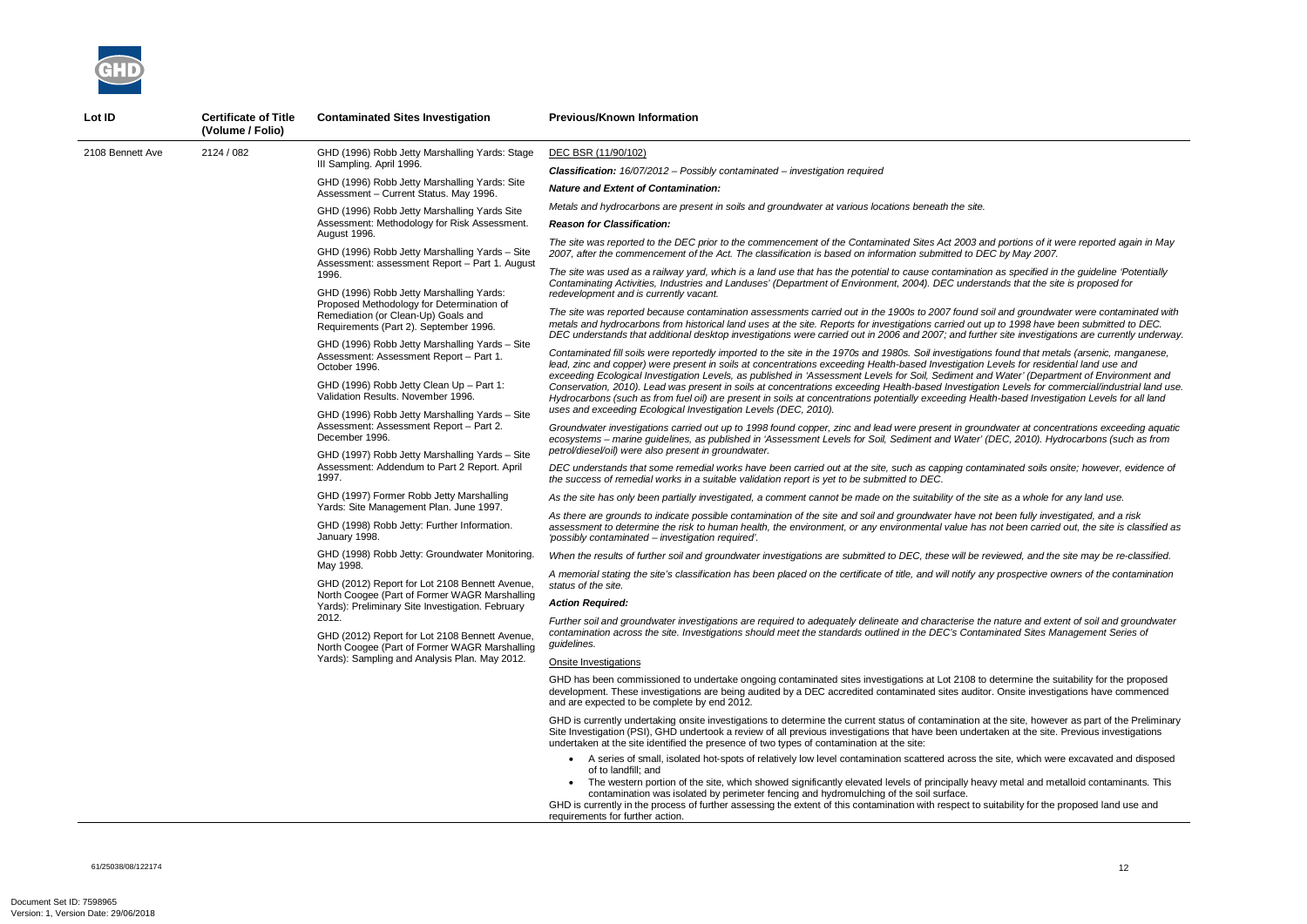

| Lot ID               | <b>Certificate of Title</b><br>(Volume / Folio) | <b>Contaminated Sites Investigation</b> | <b>Previous/Known Information</b>                                                                                                                                                                                                                                                                                                                                                                                                                                                                                                                                                                                                                                                                                                                                                                                                                                                                                                                                                                                                                                  |
|----------------------|-------------------------------------------------|-----------------------------------------|--------------------------------------------------------------------------------------------------------------------------------------------------------------------------------------------------------------------------------------------------------------------------------------------------------------------------------------------------------------------------------------------------------------------------------------------------------------------------------------------------------------------------------------------------------------------------------------------------------------------------------------------------------------------------------------------------------------------------------------------------------------------------------------------------------------------------------------------------------------------------------------------------------------------------------------------------------------------------------------------------------------------------------------------------------------------|
| 35 Bennett Ave       | 2125 / 968                                      |                                         | <b>DEC BSR (DMO 1475)</b>                                                                                                                                                                                                                                                                                                                                                                                                                                                                                                                                                                                                                                                                                                                                                                                                                                                                                                                                                                                                                                          |
| (Lot 62 Bennett Ave) |                                                 |                                         | Not reported to DEC as a known or suspected contaminated site.                                                                                                                                                                                                                                                                                                                                                                                                                                                                                                                                                                                                                                                                                                                                                                                                                                                                                                                                                                                                     |
|                      |                                                 |                                         | Aerial Photographs                                                                                                                                                                                                                                                                                                                                                                                                                                                                                                                                                                                                                                                                                                                                                                                                                                                                                                                                                                                                                                                 |
|                      |                                                 |                                         | Prior to 1965 the site was vacant, cleared and appeared to be used for stock grazing. During 1974, the site appears to have been cleared and<br>approximately half of the site was covered by unsealed blue metal gravel until 1999 for car parking purposes, with the other half remaining vacant<br>land. During 1999, the car parking area has been removed and the site remained vacant land. Between January 2002 and October 2003, a<br>commercial building was constructed onsite, including two large sheds and a bitumised car parking area and is understood to have been used for<br>food processing with associated offices and a cold store. The site remains unchanged to present, with the exception of vehicular movement<br>onsite.                                                                                                                                                                                                                                                                                                               |
|                      |                                                 |                                         | Conclusions                                                                                                                                                                                                                                                                                                                                                                                                                                                                                                                                                                                                                                                                                                                                                                                                                                                                                                                                                                                                                                                        |
|                      |                                                 |                                         | The DEC does not list food processing as a potentially contaminating activity and potential for contamination associated with stock grazing<br>appears limited. Based on a review of DEC BSR information and historic aerial photographs there appears to be limited potential only for<br>contamination at this site.                                                                                                                                                                                                                                                                                                                                                                                                                                                                                                                                                                                                                                                                                                                                             |
| 41 Bennett Ave       | 2125 / 969                                      |                                         | DEC BSR (DMO 1475)                                                                                                                                                                                                                                                                                                                                                                                                                                                                                                                                                                                                                                                                                                                                                                                                                                                                                                                                                                                                                                                 |
| (Lot 63 Bennett Ave) |                                                 |                                         | Not reported to DEC as a known or suspected contaminated site.                                                                                                                                                                                                                                                                                                                                                                                                                                                                                                                                                                                                                                                                                                                                                                                                                                                                                                                                                                                                     |
|                      |                                                 |                                         | <b>Aerial Photographs</b>                                                                                                                                                                                                                                                                                                                                                                                                                                                                                                                                                                                                                                                                                                                                                                                                                                                                                                                                                                                                                                          |
|                      |                                                 |                                         | Prior to 1965 the site was vacant, cleared and appeared to be used for stock grazing. During 1974, the site appears to have been cleared and<br>covered by unsealed blue metal gravel from until 1999, for car parking purposes. During 1999, the car parking area has been removed and the<br>site remained vacant land until January 2001, when a white building was constructed onsite. During January 2002, a sealed bitumen car park<br>was constructed along the northern boundary of the site. Following April 2011, the eastern portion of the site appears to have been used as a<br>laydown and vehicle parking area. The site remains unchanged to present, with the exception of vehicular movement. GHD understands that the<br>site is currently occupied by Marine and General Constructions.                                                                                                                                                                                                                                                       |
|                      |                                                 |                                         | Conclusions                                                                                                                                                                                                                                                                                                                                                                                                                                                                                                                                                                                                                                                                                                                                                                                                                                                                                                                                                                                                                                                        |
|                      |                                                 |                                         | Potential for contamination associated with stock grazing appears limited. Based on a review of DEC BSR information and historic aerial<br>photographs there appears to be limited potential only for contamination at this site.                                                                                                                                                                                                                                                                                                                                                                                                                                                                                                                                                                                                                                                                                                                                                                                                                                  |
| 45 Bennett Ave       | 2125 / 970                                      |                                         | <b>DEC BSR (DMO 1475)</b>                                                                                                                                                                                                                                                                                                                                                                                                                                                                                                                                                                                                                                                                                                                                                                                                                                                                                                                                                                                                                                          |
| (Lot 64 Bennett Ave) |                                                 |                                         | Not reported to DEC as a known or suspected contaminated site.                                                                                                                                                                                                                                                                                                                                                                                                                                                                                                                                                                                                                                                                                                                                                                                                                                                                                                                                                                                                     |
|                      |                                                 |                                         | <b>Aerial Photographs</b>                                                                                                                                                                                                                                                                                                                                                                                                                                                                                                                                                                                                                                                                                                                                                                                                                                                                                                                                                                                                                                          |
|                      |                                                 |                                         | Prior to 1965 the site was vacant, cleared and appeared to be used for stock grazing. During 1974, the site appears to have been cleared and<br>covered by unsealed blue metal gravel until 1999, for car parking purposes. Between February 1995 and May 1999, a green corrugated iron<br>building was constructed in the south-eastern corner of the site and a sealed bitumised car park was constructed in the north-western portion of<br>the site. Landscaping has been introduced on the north and south-western corners of the site and the north-eastern corner remains unsealed<br>yellow sand. During January 2009, sections of the landscaping area are in the process of being removed and by August 2010, it appears that the<br>site is being used as a laydown area for industrial vehicles. The site remains unchanged to present, with the exception of vehicular movements. It<br>is understood this site is operated by ERS Equipment, a plant hire company with limited on site fabrication and sales of bespoke plant/equipment<br>trailers. |
|                      |                                                 |                                         | Conclusions                                                                                                                                                                                                                                                                                                                                                                                                                                                                                                                                                                                                                                                                                                                                                                                                                                                                                                                                                                                                                                                        |
|                      |                                                 |                                         | Potential for contamination associated with stock grazing appears limited. Based on a review of DEC BSR information and historic aerial<br>photographs there appears to be limited potential only for contamination at this site.                                                                                                                                                                                                                                                                                                                                                                                                                                                                                                                                                                                                                                                                                                                                                                                                                                  |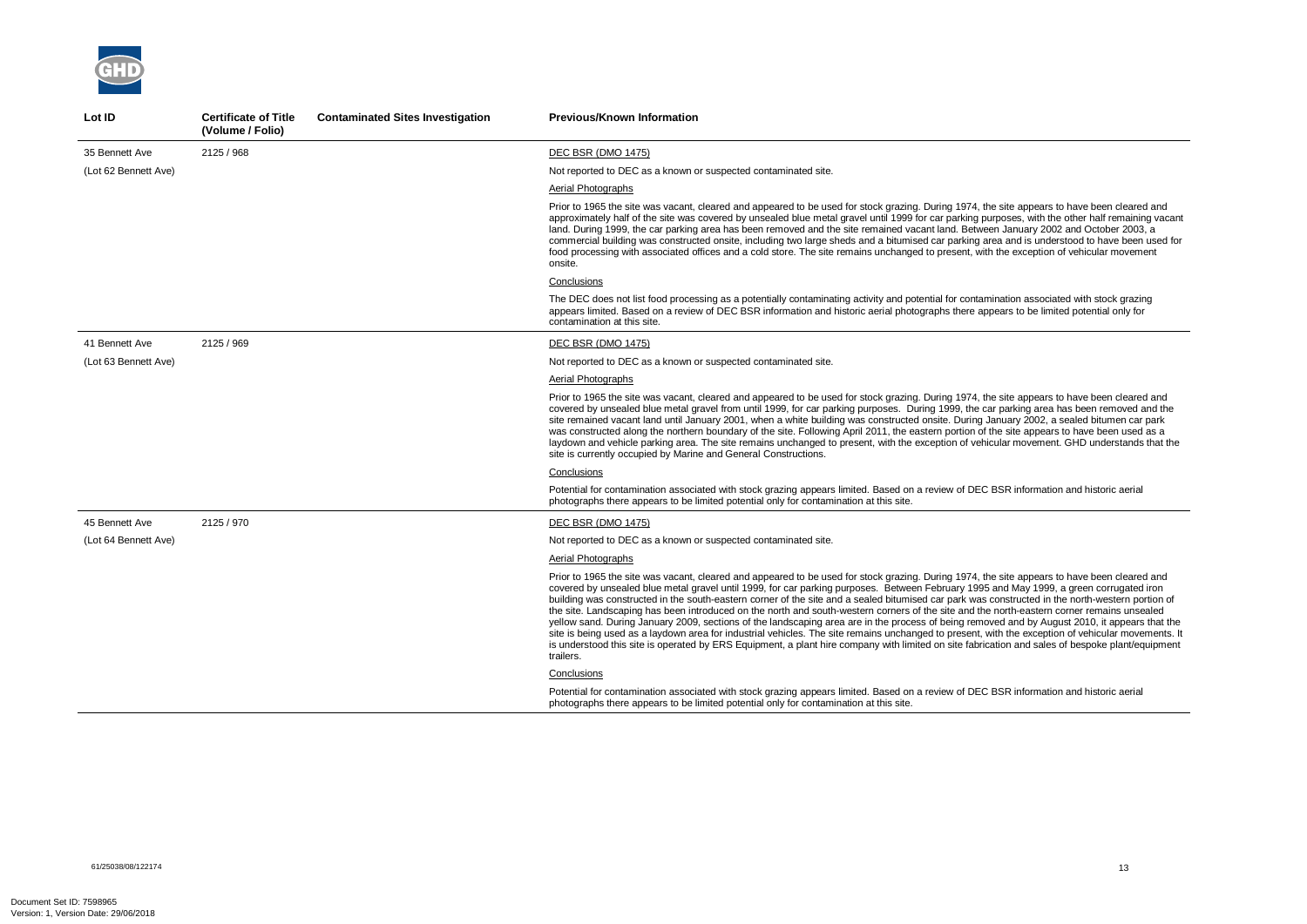

| Lot ID         | <b>Certificate of Title</b><br>(Volume / Folio) | <b>Contaminated Sites Investigation</b>                                                                                                                      | <b>Previous/Known Information</b>                                                                                                                                                                                                                                                                                                                                                                                                                                                                                                                                                                                                                                                                                                                                                                                                                                                                                                                                                                                |
|----------------|-------------------------------------------------|--------------------------------------------------------------------------------------------------------------------------------------------------------------|------------------------------------------------------------------------------------------------------------------------------------------------------------------------------------------------------------------------------------------------------------------------------------------------------------------------------------------------------------------------------------------------------------------------------------------------------------------------------------------------------------------------------------------------------------------------------------------------------------------------------------------------------------------------------------------------------------------------------------------------------------------------------------------------------------------------------------------------------------------------------------------------------------------------------------------------------------------------------------------------------------------|
| 57 Bennett Ave | 2125 / 972                                      |                                                                                                                                                              | <b>DEC BSR (DMO 1475)</b>                                                                                                                                                                                                                                                                                                                                                                                                                                                                                                                                                                                                                                                                                                                                                                                                                                                                                                                                                                                        |
|                |                                                 |                                                                                                                                                              | Not reported to DEC as a known or suspected contaminated site.                                                                                                                                                                                                                                                                                                                                                                                                                                                                                                                                                                                                                                                                                                                                                                                                                                                                                                                                                   |
|                |                                                 |                                                                                                                                                              | Aerial Photographs                                                                                                                                                                                                                                                                                                                                                                                                                                                                                                                                                                                                                                                                                                                                                                                                                                                                                                                                                                                               |
|                |                                                 |                                                                                                                                                              | Prior to 1953 the site was vacant, cleared and appeared to be used for stock grazing. During 1965, the site appeared to have two small buildir<br>located near the eastern boundary and in the centre of the site, with unsealed vehicular tracks leading to the structures. The site remains<br>relatively unchanged until May 1999. The site remains unchanged until October 2003, when a white shed was constructed in the centre of the<br>site, with associated sealed, bitumised car parking area located along the western boundary of the site. The site remains unchanged (with the<br>exception of vehicular movements) until December 2007, where it appears that the site is occupied by Don Vica Gourmet Olives, due to the<br>presence of shipping containers and large orange olive barrels. The site remains unchanged to present, with the exception of movement of<br>shipping containers, olive barrels and vehicles. GHD understands that Don Vica Gourmet Olives currently occupy the site. |
|                |                                                 |                                                                                                                                                              | Conclusions                                                                                                                                                                                                                                                                                                                                                                                                                                                                                                                                                                                                                                                                                                                                                                                                                                                                                                                                                                                                      |
|                |                                                 |                                                                                                                                                              | Based on a review of DEC BSR information and historic aerial photographs there appears to be limited potential only for contamination at this<br>site.                                                                                                                                                                                                                                                                                                                                                                                                                                                                                                                                                                                                                                                                                                                                                                                                                                                           |
| 61 Bennett Ave | 2125 / 973                                      | SKM (1994) Robb Jetty Abattoir Site, Hamilton<br>Hill, Phase I Contaminated Site Assessment Draft<br>Report. November 1994.                                  | DEC BSR (DEC3279)                                                                                                                                                                                                                                                                                                                                                                                                                                                                                                                                                                                                                                                                                                                                                                                                                                                                                                                                                                                                |
|                |                                                 |                                                                                                                                                              | Awaiting classification.                                                                                                                                                                                                                                                                                                                                                                                                                                                                                                                                                                                                                                                                                                                                                                                                                                                                                                                                                                                         |
|                |                                                 | SKM (2000) Robb Jetty Contamination Study:                                                                                                                   | Onsite Investigations                                                                                                                                                                                                                                                                                                                                                                                                                                                                                                                                                                                                                                                                                                                                                                                                                                                                                                                                                                                            |
|                |                                                 | Final. July 2000.                                                                                                                                            | GHD was commissioned by LandCorp to undertake contaminated sites investigations to determine if the former use of the site, as part of the                                                                                                                                                                                                                                                                                                                                                                                                                                                                                                                                                                                                                                                                                                                                                                                                                                                                       |
|                |                                                 | SKM (2004) Former Robb Jetty Abattoir Site,<br>Groundwater Monitoring Event. January 2004.                                                                   | Robb Jetty Abattoir, had resulted in contamination that restricted the proposed development. These investigations have been subject to review<br>a DEC accredited contaminated sites auditor.                                                                                                                                                                                                                                                                                                                                                                                                                                                                                                                                                                                                                                                                                                                                                                                                                    |
|                |                                                 | GHD (2004) North Coogee Master Plan Area,<br>Groundwater Data Review.                                                                                        | Based on the results of the onsite investigations, the site requires limited management in the form of remediation of a localised area of elevate<br>lead concentrations. Management will be implemented as part of the works commissioned by LandCorp to render the site suitable for the<br>proposed development. The onsite investigation also identified the presence of localised Asbestos Containing Materials (ACM). GHD                                                                                                                                                                                                                                                                                                                                                                                                                                                                                                                                                                                  |
|                |                                                 | GHD (2006) Cockburn Coast Urban<br>Redevelopment, Phase 1: Project Inception<br>Report. October 2006.                                                        | recommended that the known locations of ACM be removed as part of the Remediation and Validation Plan (to be developed) and that a CEM<br>be developed to manage any future ACM that may be identified during the development works. As long as these issues are addressed the site<br>considered suitable for the proposed development, which includes low density residential, activity centre and road reserve.                                                                                                                                                                                                                                                                                                                                                                                                                                                                                                                                                                                               |
|                |                                                 | GHD (2007) Cockburn Coast Urban<br>Redevelopment, Environmental Services Phase<br>2: Desk Based Review, Package 2 - Former<br>Abattoir Area. September 2007. |                                                                                                                                                                                                                                                                                                                                                                                                                                                                                                                                                                                                                                                                                                                                                                                                                                                                                                                                                                                                                  |
|                |                                                 | GHD (2010) Cockburn Coast Urban<br>Redevelopment, Sampling and Analysis Plan.<br>January 2010.                                                               |                                                                                                                                                                                                                                                                                                                                                                                                                                                                                                                                                                                                                                                                                                                                                                                                                                                                                                                                                                                                                  |
|                |                                                 | GHD (2012) Cockburn Coast Detailed Site<br>Investigation, Package 2, Former Abattoir Area,<br>North Coogee. August 2012.                                     |                                                                                                                                                                                                                                                                                                                                                                                                                                                                                                                                                                                                                                                                                                                                                                                                                                                                                                                                                                                                                  |

e site appeared to have two small buildings, to the structures. The site remains relatively unchanged unchanged unchanged unchanged until  $\frac{1}{2}$  and  $\frac{1}{2}$  which is negatively beginned was constructed in the centre of the presence orange in the shipping containers and the site remains unchanged to present of  $n$ ently occupy the site.

the former use of the site, as part of the Robb Jetty Abattoir, had responsive that restricted the proposed investigations have been subject to review by

emediation of a localised area of elevated n Plan (to be developed) and that a CEMP  $n$ g as these issues are addressed the site is consideration include the proposed development, which is and road reserve.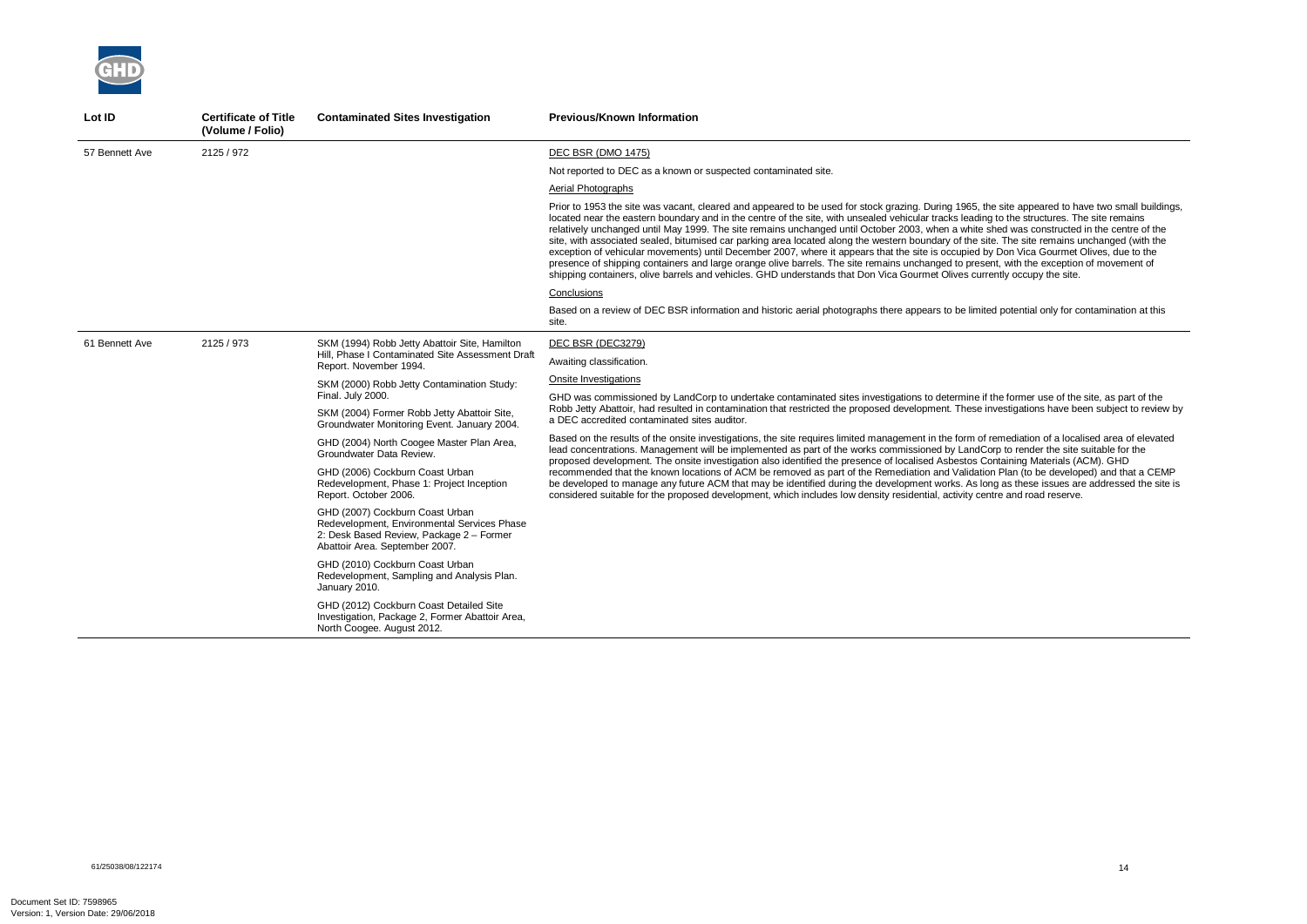*The site was reported to the DEC prior to the commencement of the Contaminated Sites Act 2003 and portions of it were reported again in May 2007, after the commencement of the Act. The classification is based on information submitted to DEC by May 2007.* 

*The site was used as a railway yard, which is a land use that has the potential to cause contamination as specified in the guideline 'Potentially Contaminating Activities, Industries and Landuses' (Department of Environment, 2004). DEC understands that the site is proposed for* 

*The site was reported because contamination assessments carried out in the 1900s to 2007 found soil and groundwater were contaminated with metals and hydrocarbons from historical land uses at the site. Reports for investigations carried out up to 1998 have been submitted to DEC. DEC understands that additional desktop investigations were carried out in 2006 and 2007; and further site investigations are currently underway.* 

*Contaminated fill soils were reportedly imported to the site in the 1970s and 1980s. Soil investigations found that metals (arsenic, manganese, lead, zinc and copper) were present in soils at concentrations exceeding Health-based Investigation Levels for residential land use and exceeding Ecological Investigation Levels, as published in 'Assessment Levels for Soil, Sediment and Water' (Department of Environment and Conservation, 2010). Lead was present in soils at concentrations exceeding Health-based Investigation Levels for commercial/industrial land use. Hydrocarbons (such as from fuel oil) are present in soils at concentrations potentially exceeding Health-based Investigation Levels for all land* 



| Lot ID         | <b>Certificate of Title</b><br>(Volume / Folio) | <b>Contaminated Sites Investigation</b>                                                                                                                                                                                                                                                               | <b>Previous/Known Information</b>                                                                                                                                                                                                                                                                                                                                                                                                                                                                                                                                                                                                                                                                                                    |                                                                                                                                                                                                                              |
|----------------|-------------------------------------------------|-------------------------------------------------------------------------------------------------------------------------------------------------------------------------------------------------------------------------------------------------------------------------------------------------------|--------------------------------------------------------------------------------------------------------------------------------------------------------------------------------------------------------------------------------------------------------------------------------------------------------------------------------------------------------------------------------------------------------------------------------------------------------------------------------------------------------------------------------------------------------------------------------------------------------------------------------------------------------------------------------------------------------------------------------------|------------------------------------------------------------------------------------------------------------------------------------------------------------------------------------------------------------------------------|
| 76 Bennett Ave | 2125 / 976                                      | SKM (1994) Robb Jetty Abattoir Site, Hamilton                                                                                                                                                                                                                                                         | DEC BSR (11/90/102)                                                                                                                                                                                                                                                                                                                                                                                                                                                                                                                                                                                                                                                                                                                  |                                                                                                                                                                                                                              |
| 82 Bennett Ave | 2125 / 982                                      | Hill, Phase I Contaminated Site Assessment Draft<br>Report. November 1994.                                                                                                                                                                                                                            | <b>Classification:</b> 16/07/2012 - Possibly contaminated - investigation required                                                                                                                                                                                                                                                                                                                                                                                                                                                                                                                                                                                                                                                   |                                                                                                                                                                                                                              |
|                |                                                 | SKM (2000) Robb Jetty Contamination Study:                                                                                                                                                                                                                                                            | <b>Nature and Extent of Contamination:</b>                                                                                                                                                                                                                                                                                                                                                                                                                                                                                                                                                                                                                                                                                           |                                                                                                                                                                                                                              |
|                |                                                 | Final. July 2000.                                                                                                                                                                                                                                                                                     | Metals and hydrocarbons are present in soils and groundwater at various locations beneath the site.                                                                                                                                                                                                                                                                                                                                                                                                                                                                                                                                                                                                                                  |                                                                                                                                                                                                                              |
|                |                                                 | SKM (2004) Former Robb Jetty Abattoir Site,<br>Groundwater Monitoring Event. January 2004.                                                                                                                                                                                                            | <b>Reason for Classification:</b>                                                                                                                                                                                                                                                                                                                                                                                                                                                                                                                                                                                                                                                                                                    |                                                                                                                                                                                                                              |
|                |                                                 | GHD (2004) North Coogee Master Plan Area,<br>Groundwater Data Review.                                                                                                                                                                                                                                 | The site was reported to the DEC prior to the commencement of the Contaminated Sites Act 2003 and<br>2007, after the commencement of the Act. The classification is based on information submitted to DEC                                                                                                                                                                                                                                                                                                                                                                                                                                                                                                                            |                                                                                                                                                                                                                              |
|                |                                                 | GHD (2006) Cockburn Coast Urban<br>Redevelopment, Phase 1: Project Inception<br>Report. October 2006.                                                                                                                                                                                                 | The site was used as a railway yard, which is a land use that has the potential to cause contamination<br>Contaminating Activities, Industries and Landuses' (Department of Environment, 2004). DEC understa<br>redevelopment and is currently vacant.                                                                                                                                                                                                                                                                                                                                                                                                                                                                               |                                                                                                                                                                                                                              |
|                |                                                 | GHD (2007) Cockburn Coast Urban<br>Redevelopment, Environmental Services Phase                                                                                                                                                                                                                        | The site was reported because contamination assessments carried out in the 1900s to 2007 found soi.<br>metals and hydrocarbons from historical land uses at the site. Reports for investigations carried out up<br>DEC understands that additional desktop investigations were carried out in 2006 and 2007; and furthe                                                                                                                                                                                                                                                                                                                                                                                                              |                                                                                                                                                                                                                              |
|                |                                                 | 2: Desk Based Review, Package 2 - Former<br>Abattoir Area. September 2007.<br>GHD (2010) Cockburn Coast Urban<br>Redevelopment, Sampling and Analysis Plan.<br>January 2010.<br>GHD (2012) Cockburn Coast Detailed Site<br>Investigation, Package 2, Former Abattoir Area,<br>North Coogee. August 20 | Contaminated fill soils were reportedly imported to the site in the 1970s and 1980s. Soil investigations<br>lead, zinc and copper) were present in soils at concentrations exceeding Health-based Investigation Lo<br>exceeding Ecological Investigation Levels, as published in 'Assessment Levels for Soil, Sediment and<br>Conservation, 2010). Lead was present in soils at concentrations exceeding Health-based Investigatio<br>Hydrocarbons (such as from fuel oil) are present in soils at concentrations potentially exceeding Healtl<br>uses and exceeding Ecological Investigation Levels (DEC, 2010).                                                                                                                    |                                                                                                                                                                                                                              |
|                |                                                 |                                                                                                                                                                                                                                                                                                       | Groundwater investigations carried out up to 1998 found copper, zinc and lead were present in ground<br>ecosystems - marine guidelines, as published in 'Assessment Levels for Soil, Sediment and Water' (D<br>petrol/diesel/oil) were also present in groundwater.                                                                                                                                                                                                                                                                                                                                                                                                                                                                  |                                                                                                                                                                                                                              |
|                |                                                 |                                                                                                                                                                                                                                                                                                       |                                                                                                                                                                                                                                                                                                                                                                                                                                                                                                                                                                                                                                                                                                                                      | DEC understands that some remedial works have been carried out at the site, such as capping contan<br>the success of remedial works in a suitable validation report is yet to be submitted to DEC.                           |
|                |                                                 |                                                                                                                                                                                                                                                                                                       | As the site has only been partially investigated, a comment cannot be made on the suitability of the site                                                                                                                                                                                                                                                                                                                                                                                                                                                                                                                                                                                                                            |                                                                                                                                                                                                                              |
|                |                                                 |                                                                                                                                                                                                                                                                                                       | As there are grounds to indicate possible contamination of the site and soil and groundwater have not<br>assessment to determine the risk to human health, the environment, or any environmental value has n<br>'possibly contaminated – investigation required'.                                                                                                                                                                                                                                                                                                                                                                                                                                                                    |                                                                                                                                                                                                                              |
|                |                                                 |                                                                                                                                                                                                                                                                                                       | When the results of further soil and groundwater investigations are submitted to DEC, these will be rev                                                                                                                                                                                                                                                                                                                                                                                                                                                                                                                                                                                                                              |                                                                                                                                                                                                                              |
|                |                                                 |                                                                                                                                                                                                                                                                                                       | A memorial stating the site's classification has been placed on the certificate of title, and will notify any<br>status of the site.                                                                                                                                                                                                                                                                                                                                                                                                                                                                                                                                                                                                 |                                                                                                                                                                                                                              |
|                |                                                 |                                                                                                                                                                                                                                                                                                       | <b>Action Required:</b>                                                                                                                                                                                                                                                                                                                                                                                                                                                                                                                                                                                                                                                                                                              |                                                                                                                                                                                                                              |
|                |                                                 |                                                                                                                                                                                                                                                                                                       |                                                                                                                                                                                                                                                                                                                                                                                                                                                                                                                                                                                                                                                                                                                                      | Further soil and groundwater investigations are required to adequately delineate and characterise the<br>contamination across the site. Investigations should meet the standards outlined in the DEC's Contam<br>quidelines. |
|                |                                                 |                                                                                                                                                                                                                                                                                                       | <b>Onsite Investigations</b>                                                                                                                                                                                                                                                                                                                                                                                                                                                                                                                                                                                                                                                                                                         |                                                                                                                                                                                                                              |
|                |                                                 |                                                                                                                                                                                                                                                                                                       | GHD was commissioned by LandCorp to undertake contaminated sites investigations to determine if the<br>Robb Jetty Abattoir, had resulted in contamination that restricted the proposed development. These in<br>a DEC accredited contaminated sites auditor.                                                                                                                                                                                                                                                                                                                                                                                                                                                                         |                                                                                                                                                                                                                              |
|                |                                                 |                                                                                                                                                                                                                                                                                                       | 76 Bennett Ave: Based on the results of the onsite investigations, it was concluded that the visional ex<br>oil impact at 82 Bennett Ave impinges upon part of 76 Bennett Ave and there should therefore be no g<br>this provisional exclusion zone (note that the zone is provisional as this is subject to amendment). The<br>presence of localised Asbestos Containing Material (ACM) at 76 Bennett Ave. GHD recommended that<br>as part of the Remediation and Validation Plan (to be developed) and that a CEMP be developed to m<br>identified during the development works at 76 Bennett Ave. As long as these issues are addressed the<br>proposed development, which includes activity centre, road reserve and open space. |                                                                                                                                                                                                                              |
|                |                                                 |                                                                                                                                                                                                                                                                                                       |                                                                                                                                                                                                                                                                                                                                                                                                                                                                                                                                                                                                                                                                                                                                      |                                                                                                                                                                                                                              |

*Groundwater investigations carried out up to 1998 found copper, zinc and lead were present in groundwater at concentrations exceeding aquatic ecosystems – marine guidelines, as published in 'Assessment Levels for Soil, Sediment and Water' (DEC, 2010). Hydrocarbons (such as from* 

*DEC understands that some remedial works have been carried out at the site, such as capping contaminated soils onsite; however, evidence of* 

*As the site has only been partially investigated, a comment cannot be made on the suitability of the site as a whole for any land use.* 

*As there are grounds to indicate possible contamination of the site and soil and groundwater have not been fully investigated, and a risk assessment to determine the risk to human health, the environment, or any environmental value has not been carried out, the site is classified as* 

*When the results of further soil and groundwater investigations are submitted to DEC, these will be reviewed, and the site may be re-classified.* 

*A memorial stating the site's classification has been placed on the certificate of title, and will notify any prospective owners of the contamination* 

*Further soil and groundwater investigations are required to adequately delineate and characterise the nature and extent of soil and groundwater contamination across the site. Investigations should meet the standards outlined in the DEC's Contaminated Sites Management Series of* 

he former use of these sites, as part of the vestigations have been subject to review by

 $x$ clusion zone relating to ta historic bunker groundwater abstraction or recharge within of provision also identified the zonsite investigation also identified the at the known locations of ACM be removed anage any future ACM that may be ese sites are considered suitable for the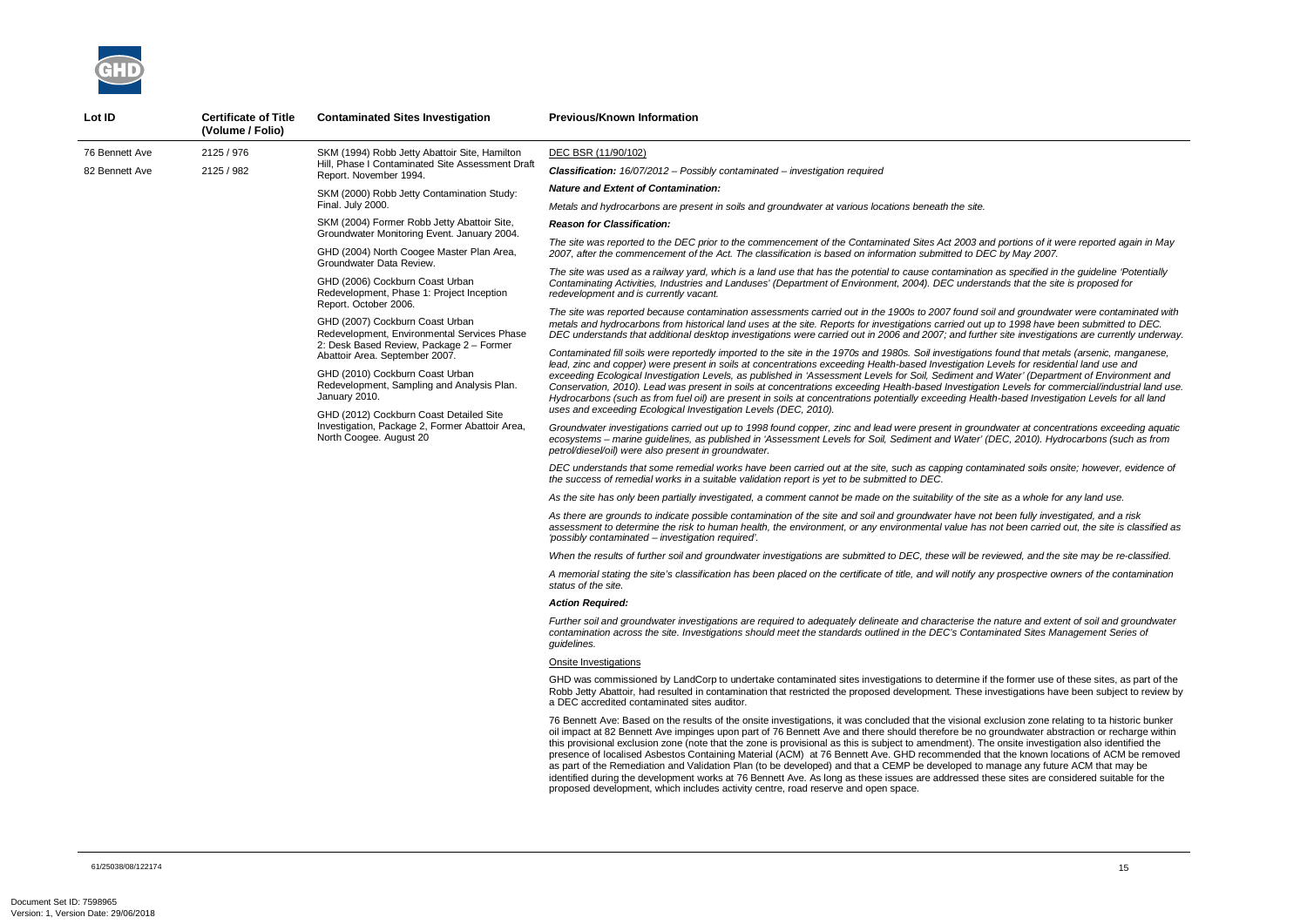

| Lot ID | <b>Certificate of Title</b><br>(Volume / Folio) | <b>Contaminated Sites Investigation</b> | <b>Previous/Known Information</b>                                                                                                                                                                                                                                                                                                                                                                                                                                                                                                                                                                                                                                                                                                                                                                                                                 |
|--------|-------------------------------------------------|-----------------------------------------|---------------------------------------------------------------------------------------------------------------------------------------------------------------------------------------------------------------------------------------------------------------------------------------------------------------------------------------------------------------------------------------------------------------------------------------------------------------------------------------------------------------------------------------------------------------------------------------------------------------------------------------------------------------------------------------------------------------------------------------------------------------------------------------------------------------------------------------------------|
|        |                                                 |                                         | 82 Bennett Ave: Based on the results of the onsite investigations, it was concluded that a historic bunker oil impact is located at 82 Bennett Ave.<br>Given the presence of this bunker oil impact, GHD was commissioned to undertake additional investigations to confirm the extent of the bunker<br>oil impact and a quantitative risk assessment to identify if the bunker oil impact posed a risk to the identified receptors. The additional<br>investigations concluded that the bunker oil impact is not likely to pose a risk to the identified receptors providing that management measures are<br>implemented with respect to prevention of groundwater abstraction or reinjection within an influencing distance of the bunker oil impact and<br>adoption of appropriate construction/maintenance mitigation measures and materials. |
|        |                                                 |                                         |                                                                                                                                                                                                                                                                                                                                                                                                                                                                                                                                                                                                                                                                                                                                                                                                                                                   |

61/25038/08/122174<br>61/25038/08/122174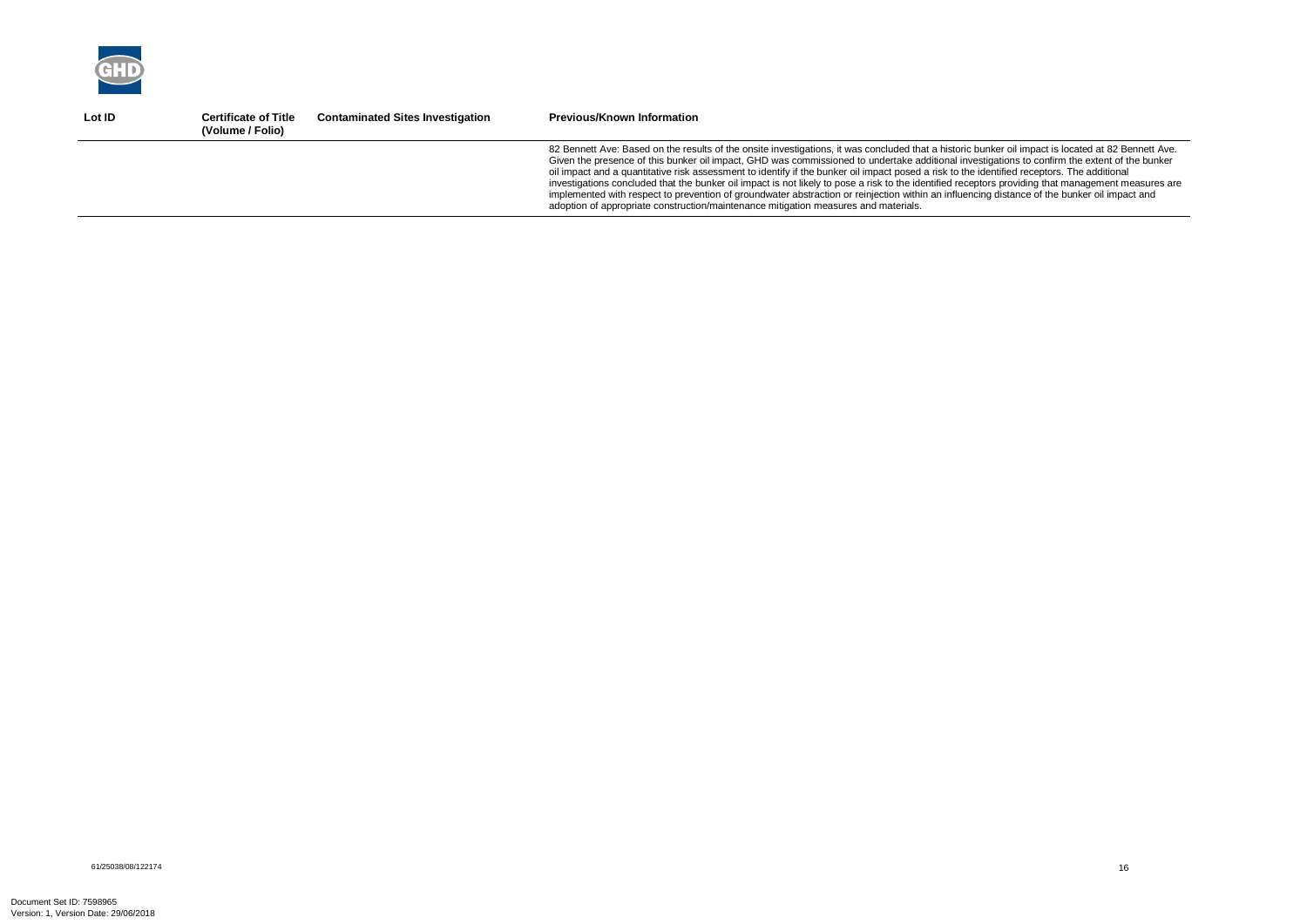*The site was reported to the DEC prior to the commencement of the Contaminated Sites Act 2003 and portions of it were reported again in May 2007, after the commencement of the Act. The classification is based on information submitted to DEC by May 2007.* 

*The site was used as a railway yard, which is a land use that has the potential to cause contamination as specified in the guideline 'Potentially Contaminating Activities, Industries and Landuses' (Department of Environment, 2004). DEC understands that the site is proposed for* 

*The site was reported because contamination assessments carried out in the 1900s to 2007 found soil and groundwater were contaminated with metals and hydrocarbons from historical land uses at the site. Reports for investigations carried out up to 1998 have been submitted to DEC. DEC understands that additional desktop investigations were carried out in 2006 and 2007; and further site investigations are currently underway.* 

*Contaminated fill soils were reportedly imported to the site in the 1970s and 1980s. Soil investigations found that metals (arsenic, manganese, lead, zinc and copper) were present in soils at concentrations exceeding Health-based Investigation Levels for residential land use and exceeding Ecological Investigation Levels, as published in 'Assessment Levels for Soil, Sediment and Water' (Department of Environment and Conservation, 2010). Lead was present in soils at concentrations exceeding Health-based Investigation Levels for commercial/industrial land use. Hydrocarbons (such as from fuel oil) are present in soils at concentrations potentially exceeding Health-based Investigation Levels for all land* 



| Lot ID         | <b>Certificate of Title</b><br>(Volume / Folio) | <b>Contaminated Sites Investigation</b>                                                    | <b>Previous/Known Information</b>                                                                                                                                                                                                                                                                                                                                                                                                                                                                                                                                                                             |
|----------------|-------------------------------------------------|--------------------------------------------------------------------------------------------|---------------------------------------------------------------------------------------------------------------------------------------------------------------------------------------------------------------------------------------------------------------------------------------------------------------------------------------------------------------------------------------------------------------------------------------------------------------------------------------------------------------------------------------------------------------------------------------------------------------|
| 66 Bennett Ave | 2125 / 977                                      | GHD (2010) 66 Bennett Avenue, North Coogee:                                                | DEC BSR (11/90/102)                                                                                                                                                                                                                                                                                                                                                                                                                                                                                                                                                                                           |
|                |                                                 | Preliminary Site Investigation. July 2010.                                                 | <b>Classification:</b> $16/07/2012$ - Possibly contaminated - investigation required                                                                                                                                                                                                                                                                                                                                                                                                                                                                                                                          |
|                |                                                 | GHD (2010) 66 Bennett Avenue, North Coogee:<br>Hazardous Materials Report. July 2010.      | <b>Nature and Extent of Contamination:</b>                                                                                                                                                                                                                                                                                                                                                                                                                                                                                                                                                                    |
|                |                                                 | GHD (2010) 66 Bennett Avenue, North Coogee:<br>Pre-Demolition Sampling Results. July 2010. | Metals and hydrocarbons are present in soils and groundwater at various locations beneath the site.<br><b>Reason for Classification:</b>                                                                                                                                                                                                                                                                                                                                                                                                                                                                      |
|                |                                                 | GHD (2011) 66 Bennett Avenue, North Coogee:<br>Sampling and Analysis Plan. February 2011.  | The site was reported to the DEC prior to the commencement of the Contaminated Sites Act 2003 an<br>2007, after the commencement of the Act. The classification is based on information submitted to DE                                                                                                                                                                                                                                                                                                                                                                                                       |
|                |                                                 | GHD (2011) 66 Bennett Avenue, North Coogee:<br>Detailed Site Investigation. November 2011. | The site was used as a railway yard, which is a land use that has the potential to cause contamination<br>Contaminating Activities, Industries and Landuses' (Department of Environment, 2004). DEC underst<br>redevelopment and is currently vacant.                                                                                                                                                                                                                                                                                                                                                         |
|                |                                                 |                                                                                            | The site was reported because contamination assessments carried out in the 1900s to 2007 found so<br>metals and hydrocarbons from historical land uses at the site. Reports for investigations carried out u<br>DEC understands that additional desktop investigations were carried out in 2006 and 2007; and furth                                                                                                                                                                                                                                                                                           |
|                |                                                 |                                                                                            | Contaminated fill soils were reportedly imported to the site in the 1970s and 1980s. Soil investigations<br>lead, zinc and copper) were present in soils at concentrations exceeding Health-based Investigation I<br>exceeding Ecological Investigation Levels, as published in 'Assessment Levels for Soil, Sediment and<br>Conservation, 2010). Lead was present in soils at concentrations exceeding Health-based Investigati<br>Hydrocarbons (such as from fuel oil) are present in soils at concentrations potentially exceeding Heal<br>uses and exceeding Ecological Investigation Levels (DEC, 2010). |
|                |                                                 |                                                                                            | Groundwater investigations carried out up to 1998 found copper, zinc and lead were present in groun<br>ecosystems - marine guidelines, as published in 'Assessment Levels for Soil, Sediment and Water' (<br>petrol/diesel/oil) were also present in groundwater.                                                                                                                                                                                                                                                                                                                                             |
|                |                                                 |                                                                                            | DEC understands that some remedial works have been carried out at the site, such as capping conta<br>the success of remedial works in a suitable validation report is yet to be submitted to DEC.                                                                                                                                                                                                                                                                                                                                                                                                             |
|                |                                                 |                                                                                            | As the site has only been partially investigated, a comment cannot be made on the suitability of the s.                                                                                                                                                                                                                                                                                                                                                                                                                                                                                                       |
|                |                                                 |                                                                                            | As there are grounds to indicate possible contamination of the site and soil and groundwater have no<br>assessment to determine the risk to human health, the environment, or any environmental value has<br>'possibly contaminated - investigation required'.                                                                                                                                                                                                                                                                                                                                                |
|                |                                                 |                                                                                            | When the results of further soil and groundwater investigations are submitted to DEC, these will be re                                                                                                                                                                                                                                                                                                                                                                                                                                                                                                        |
|                |                                                 |                                                                                            | A memorial stating the site's classification has been placed on the certificate of title, and will notify an<br>status of the site.                                                                                                                                                                                                                                                                                                                                                                                                                                                                           |
|                |                                                 |                                                                                            | <b>Action Reauired:</b>                                                                                                                                                                                                                                                                                                                                                                                                                                                                                                                                                                                       |
|                |                                                 |                                                                                            | Further soil and groundwater investigations are required to adequately delineate and characterise the<br>contamination across the site. Investigations should meet the standards outlined in the DEC's Contar<br>quidelines.                                                                                                                                                                                                                                                                                                                                                                                  |
|                |                                                 |                                                                                            | <b>Onsite Investigations</b>                                                                                                                                                                                                                                                                                                                                                                                                                                                                                                                                                                                  |
|                |                                                 |                                                                                            | Given that this site was formerly used as part of the Robb Jetty Abattoir and Robb Jetty Marshalling Y<br>LandCorp to undertake contaminated sites investigations to determine if the former site uses had resu<br>proposed development. These investigations have been subject to review by a DEC accredited conta                                                                                                                                                                                                                                                                                           |
|                |                                                 |                                                                                            | Following the onsite investigations it was concluded that the site was suitable for mixed residential (in<br>space and/or playing fields), commercial and light industrial land uses. Based on the conclusions of th<br>recommendations:                                                                                                                                                                                                                                                                                                                                                                      |
|                |                                                 |                                                                                            | Should remnant underground services of asbestos construction be identified during the developn<br>preparation and implementation of a Site Management Plan (SMP) should be undertaken; and                                                                                                                                                                                                                                                                                                                                                                                                                    |
|                |                                                 |                                                                                            | For any groundwater abstraction proposed for development use at the site, consideration of salin<br>assessment.                                                                                                                                                                                                                                                                                                                                                                                                                                                                                               |

*Groundwater investigations carried out up to 1998 found copper, zinc and lead were present in groundwater at concentrations exceeding aquatic ecosystems – marine guidelines, as published in 'Assessment Levels for Soil, Sediment and Water' (DEC, 2010). Hydrocarbons (such as from* 

*DEC understands that some remedial works have been carried out at the site, such as capping contaminated soils onsite; however, evidence of* 

*As the site has only been partially investigated, a comment cannot be made on the suitability of the site as a whole for any land use.* 

*As there are grounds to indicate possible contamination of the site and soil and groundwater have not been fully investigated, and a risk assessment to determine the risk to human health, the environment, or any environmental value has not been carried out, the site is classified as* 

*When the results of further soil and groundwater investigations are submitted to DEC, these will be reviewed, and the site may be re-classified.* 

*A memorial stating the site's classification has been placed on the certificate of title, and will notify any prospective owners of the contamination* 

*Further soil and groundwater investigations are required to adequately delineate and characterise the nature and extent of soil and groundwater contamination across the site. Investigations should meet the standards outlined in the DEC's Contaminated Sites Management Series of* 

Yards, GHD were commissioned by sulted in contamination that restricted the aminated sites auditor.

ncluding residential, parks, recreational open the report, GHD made the following

ment, management measures including

ne intrusion should be included in relevant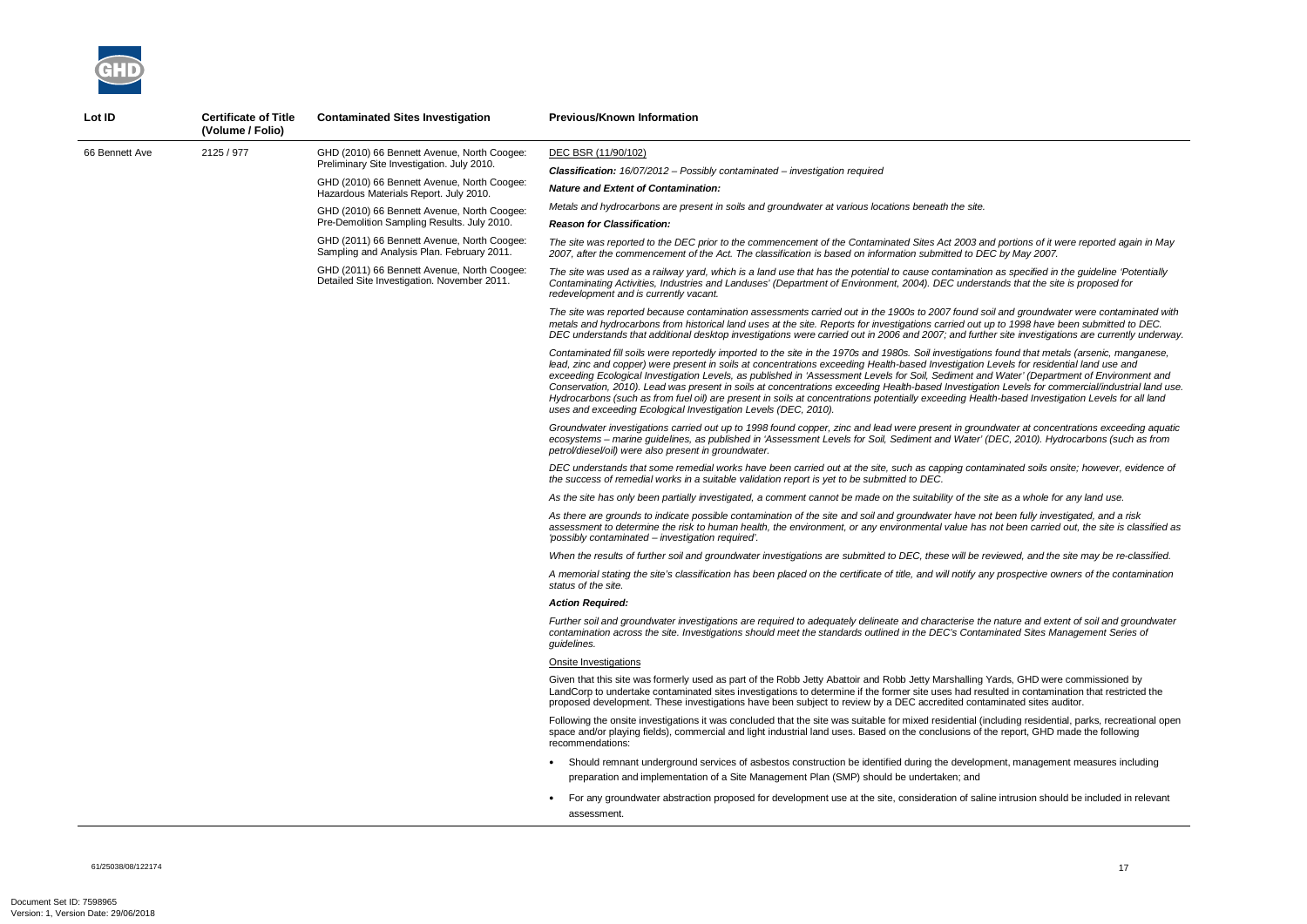*The site was reported to the DEC prior to the commencement of the Contaminated Sites Act 2003 and portions of it were reported again in May 2007, after the commencement of the Act. The classification is based on information submitted to DEC by May 2007.* 

*The site was used as a railway yard, which is a land use that has the potential to cause contamination as specified in the guideline 'Potentially Contaminating Activities, Industries and Landuses' (Department of Environment, 2004). DEC understands that the site is proposed for* 

*The site was reported because contamination assessments carried out in the 1900s to 2007 found soil and groundwater were contaminated with metals and hydrocarbons from historical land uses at the site. Reports for investigations carried out up to 1998 have been submitted to DEC. DEC understands that additional desktop investigations were carried out in 2006 and 2007; and further site investigations are currently underway.* 

*Contaminated fill soils were reportedly imported to the site in the 1970s and 1980s. Soil investigations found that metals (arsenic, manganese, lead, zinc and copper) were present in soils at concentrations exceeding Health-based Investigation Levels for residential land use and exceeding Ecological Investigation Levels, as published in 'Assessment Levels for Soil, Sediment and Water' (Department of Environment and Conservation, 2010). Lead was present in soils at concentrations exceeding Health-based Investigation Levels for commercial/industrial land use. Hydrocarbons (such as from fuel oil) are present in soils at concentrations potentially exceeding Health-based Investigation Levels for all land* 



| Lot ID         | <b>Certificate of Title</b><br>(Volume / Folio) | <b>Contaminated Sites Investigation</b>                                                                                                        | <b>Previous/Known Information</b>                                                                                                                                                                                                                                                                                                                                                                                                                                                                                                                                                               |
|----------------|-------------------------------------------------|------------------------------------------------------------------------------------------------------------------------------------------------|-------------------------------------------------------------------------------------------------------------------------------------------------------------------------------------------------------------------------------------------------------------------------------------------------------------------------------------------------------------------------------------------------------------------------------------------------------------------------------------------------------------------------------------------------------------------------------------------------|
| 50 Bennett Ave | 2125 / 978                                      | GHD (1996) Robb Jetty Marshalling Yards - Site                                                                                                 | DEC BSR (11/90/102)                                                                                                                                                                                                                                                                                                                                                                                                                                                                                                                                                                             |
|                |                                                 | Assessment Report Part 1 and 2, report for<br>Westrail.                                                                                        | <b>Classification:</b> $16/07/2012$ – Possibly contaminated – investigation required                                                                                                                                                                                                                                                                                                                                                                                                                                                                                                            |
|                |                                                 | GHD (1997) Robb Jetty Marshalling Yards - Site<br>Management Plan, report for Westrail.                                                        | <b>Nature and Extent of Contamination:</b>                                                                                                                                                                                                                                                                                                                                                                                                                                                                                                                                                      |
|                |                                                 |                                                                                                                                                | Metals and hydrocarbons are present in soils and groundwater at various locations beneath the site.                                                                                                                                                                                                                                                                                                                                                                                                                                                                                             |
|                |                                                 | GHD (2002) Groundwater Monitoring Robb Jetty:<br>Report of Findings, report for Western Australian<br>Government Railways Commission.          | <b>Reason for Classification:</b>                                                                                                                                                                                                                                                                                                                                                                                                                                                                                                                                                               |
|                |                                                 |                                                                                                                                                | The site was reported to the DEC prior to the commencement of the Contaminated Sites Act 2003 and<br>2007, after the commencement of the Act. The classification is based on information submitted to DEC                                                                                                                                                                                                                                                                                                                                                                                       |
|                |                                                 | GHD (2003) Robb Jetty Marshalling Yards<br>Groundwater Monitoring Report, report for Public<br>Transport Authority.                            | The site was used as a railway yard, which is a land use that has the potential to cause contamination<br>Contaminating Activities, Industries and Landuses' (Department of Environment, 2004). DEC understa<br>redevelopment and is currently vacant.                                                                                                                                                                                                                                                                                                                                          |
|                |                                                 | GHD (2004) North Coogee Master Plan Area,<br>Groundwater Data Review.                                                                          | The site was reported because contamination assessments carried out in the 1900s to 2007 found soi.<br>metals and hydrocarbons from historical land uses at the site. Reports for investigations carried out up                                                                                                                                                                                                                                                                                                                                                                                 |
|                |                                                 | GHD (2006) Cockburn Coast Urban                                                                                                                | DEC understands that additional desktop investigations were carried out in 2006 and 2007; and furthe                                                                                                                                                                                                                                                                                                                                                                                                                                                                                            |
|                |                                                 | Redevelopment, Phase 1: Project Inception<br>Report. October 2006.                                                                             | Contaminated fill soils were reportedly imported to the site in the 1970s and 1980s. Soil investigations<br>lead, zinc and copper) were present in soils at concentrations exceeding Health-based Investigation Le                                                                                                                                                                                                                                                                                                                                                                              |
|                |                                                 | GHD (2007) Cockburn Coast Urban<br>Redevelopment, Environmental Service Phase 2:<br>Desk Based Review, Package 1 - Lot 111.<br>September 2007. | exceeding Ecological Investigation Levels, as published in 'Assessment Levels for Soil, Sediment and<br>Conservation, 2010). Lead was present in soils at concentrations exceeding Health-based Investigatio<br>Hydrocarbons (such as from fuel oil) are present in soils at concentrations potentially exceeding Healtl<br>uses and exceeding Ecological Investigation Levels (DEC, 2010).                                                                                                                                                                                                     |
|                |                                                 | GHD (2010) Cockburn Coast Urban<br>Redevelopment, Sampling and Analysis Plan.<br>January 2010.                                                 | Groundwater investigations carried out up to 1998 found copper, zinc and lead were present in ground<br>ecosystems - marine guidelines, as published in 'Assessment Levels for Soil, Sediment and Water' (D<br>petrol/diesel/oil) were also present in groundwater.                                                                                                                                                                                                                                                                                                                             |
|                |                                                 | GHD (2012) Report for Cockburn Coast Detailed<br>Site Investigation: Package 1, Lot 111 Bennett<br>Avenue, North Coogee. May 2012.             | DEC understands that some remedial works have been carried out at the site, such as capping contan<br>the success of remedial works in a suitable validation report is yet to be submitted to DEC.                                                                                                                                                                                                                                                                                                                                                                                              |
|                |                                                 |                                                                                                                                                | As the site has only been partially investigated, a comment cannot be made on the suitability of the site                                                                                                                                                                                                                                                                                                                                                                                                                                                                                       |
|                |                                                 |                                                                                                                                                | As there are grounds to indicate possible contamination of the site and soil and groundwater have not<br>assessment to determine the risk to human health, the environment, or any environmental value has n<br>'possibly contaminated – investigation required'.                                                                                                                                                                                                                                                                                                                               |
|                |                                                 |                                                                                                                                                | When the results of further soil and groundwater investigations are submitted to DEC, these will be rev                                                                                                                                                                                                                                                                                                                                                                                                                                                                                         |
|                |                                                 |                                                                                                                                                | A memorial stating the site's classification has been placed on the certificate of title, and will notify any<br>status of the site.                                                                                                                                                                                                                                                                                                                                                                                                                                                            |
|                |                                                 |                                                                                                                                                | Action Reauired:                                                                                                                                                                                                                                                                                                                                                                                                                                                                                                                                                                                |
|                |                                                 |                                                                                                                                                | Further soil and groundwater investigations are required to adequately delineate and characterise the<br>contamination across the site. Investigations should meet the standards outlined in the DEC's Contam<br>guidelines.                                                                                                                                                                                                                                                                                                                                                                    |
|                |                                                 |                                                                                                                                                | Onsite Investigations                                                                                                                                                                                                                                                                                                                                                                                                                                                                                                                                                                           |
|                |                                                 |                                                                                                                                                | GHD was commissioned by LandCorp to undertake contaminated sites investigations to determine if the<br>Robb Jetty Marshalling Yard, had resulted in contamination that restricted the proposed development.<br>review by a DEC accredited contaminated sites auditor.                                                                                                                                                                                                                                                                                                                           |
|                |                                                 |                                                                                                                                                | Based on the results of the onsite investigations, the site requires limited management in the form of re<br>mercury concentrations. Management will be implemented as part of the works commissioned by Land<br>proposed development. The onsite investigation also identified the presence of localised Asbestos Cor<br>recommended that the known locations of ACM be removed as part of the Remediation and Validation<br>be developed to manage any future ACM that may be identified during the development works. As long<br>considered suitable for the proposed mixed use development. |

*Groundwater investigations carried out up to 1998 found copper, zinc and lead were present in groundwater at concentrations exceeding aquatic ecosystems – marine guidelines, as published in 'Assessment Levels for Soil, Sediment and Water' (DEC, 2010). Hydrocarbons (such as from* 

*DEC understands that some remedial works have been carried out at the site, such as capping contaminated soils onsite; however, evidence of* 

*As the site has only been partially investigated, a comment cannot be made on the suitability of the site as a whole for any land use.* 

*As there are grounds to indicate possible contamination of the site and soil and groundwater have not been fully investigated, and a risk assessment to determine the risk to human health, the environment, or any environmental value has not been carried out, the site is classified as* 

*When the results of further soil and groundwater investigations are submitted to DEC, these will be reviewed, and the site may be re-classified.* 

*A memorial stating the site's classification has been placed on the certificate of title, and will notify any prospective owners of the contamination* 

*Further soil and groundwater investigations are required to adequately delineate and characterise the nature and extent of soil and groundwater contamination across the site. Investigations should meet the standards outlined in the DEC's Contaminated Sites Management Series of* 

he former use of the site, as part of the These investigations have been subject to

emediation of a localised area of elevated in dCorp to render the site suitable for the **proposed development**<br>Intaining Materials (ACM). GHD Plan (to be developed) and that a CEMP g as these issues are addressed the site is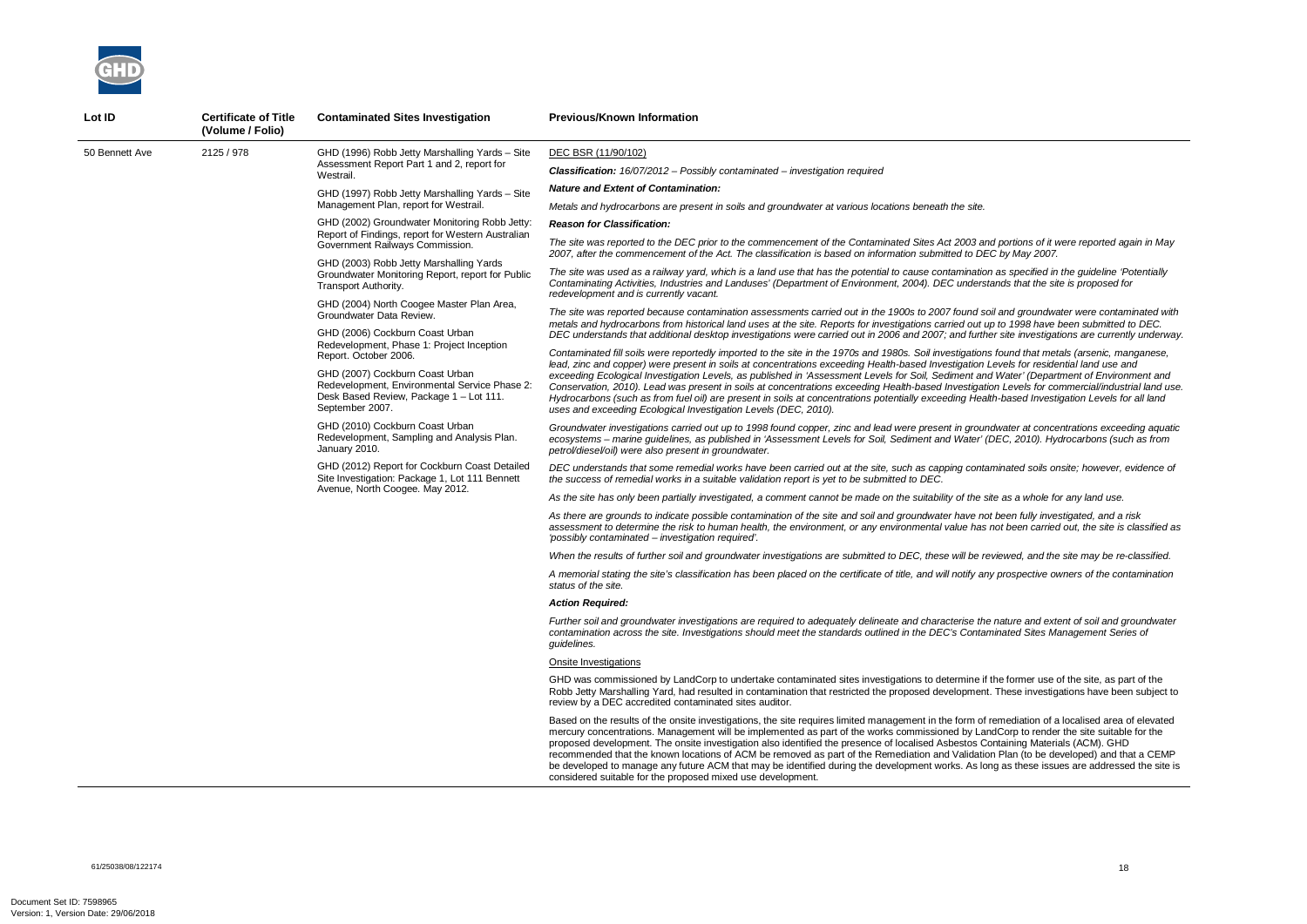

**Lot ID Certificate of Title** 

*The site was reported to the DEC prior to the commencement of the Contaminated Sites Act 2003 and portions of it were reported again in May 2007, after the commencement of the Act. The classification is based on information submitted to DEC by May 2007.* 

*The site was used as a railway yard, which is a land use that has the potential to cause contamination as specified in the guideline 'Potentially Contaminating Activities, Industries and Landuses' (Department of Environment, 2004). DEC understands that the site is proposed for* 

*The site was reported because contamination assessments carried out in the 1900s to 2007 found soil and groundwater were contaminated with metals and hydrocarbons from historical land uses at the site. Reports for investigations carried out up to 1998 have been submitted to DEC. DEC understands that additional desktop investigations were carried out in 2006 and 2007; and further site investigations are currently underway.* 

*Contaminated fill soils were reportedly imported to the site in the 1970s and 1980s. Soil investigations found that metals (arsenic, manganese, lead, zinc and copper) were present in soils at concentrations exceeding Health-based Investigation Levels for residential land use and exceeding Ecological Investigation Levels, as published in 'Assessment Levels for Soil, Sediment and Water' (Department of Environment and Conservation, 2010). Lead was present in soils at concentrations exceeding Health-based Investigation Levels for commercial/industrial land use. Hydrocarbons (such as from fuel oil) are present in soils at concentrations potentially exceeding Health-based Investigation Levels for all land* 

*nature and extent of soil and groundwater and character contamination across the site. Investigations should meet the standards outlined in the DEC's Contaminated Sites Management Series of* 

secting the site. Train tracks dominated the  $n$  1965. The railway yard and associated th minimal sparse coastal vegetation

potential to cause contamination as *specified in the guideline 'Potentially Contaminating Activities, Industries and Landuses' (Department of Environment, 2004). DEC understands i* indicate that this site was utilised as a ally contaminating activity, additionally a ential for contamination at this site.

|                              | (Volume / Folio) |                                                                                                                                                                                                                                                                                                                                                                                                                                                                                                                                                                                                                 |
|------------------------------|------------------|-----------------------------------------------------------------------------------------------------------------------------------------------------------------------------------------------------------------------------------------------------------------------------------------------------------------------------------------------------------------------------------------------------------------------------------------------------------------------------------------------------------------------------------------------------------------------------------------------------------------|
| Lot 2120 on plan 22416       | LR3112 / 771     | DEC BSR (11/90/102)                                                                                                                                                                                                                                                                                                                                                                                                                                                                                                                                                                                             |
| (Lot 2120 Bennett<br>Avenue) |                  | <b>Classification:</b> $16/07/2012$ – Possibly contaminated – investigation required                                                                                                                                                                                                                                                                                                                                                                                                                                                                                                                            |
|                              |                  | <b>Nature and Extent of Contamination:</b>                                                                                                                                                                                                                                                                                                                                                                                                                                                                                                                                                                      |
|                              |                  | Metals and hydrocarbons are present in soils and groundwater at various locations beneath the site.                                                                                                                                                                                                                                                                                                                                                                                                                                                                                                             |
|                              |                  | <b>Reason for Classification:</b>                                                                                                                                                                                                                                                                                                                                                                                                                                                                                                                                                                               |
|                              |                  | The site was reported to the DEC prior to the commencement of the Contaminated Sites Act 2003 and<br>2007, after the commencement of the Act. The classification is based on information submitted to DEC                                                                                                                                                                                                                                                                                                                                                                                                       |
|                              |                  | The site was used as a railway yard, which is a land use that has the potential to cause contamination<br>Contaminating Activities, Industries and Landuses' (Department of Environment, 2004). DEC understa<br>redevelopment and is currently vacant.                                                                                                                                                                                                                                                                                                                                                          |
|                              |                  | The site was reported because contamination assessments carried out in the 1900s to 2007 found so.<br>metals and hydrocarbons from historical land uses at the site. Reports for investigations carried out up<br>DEC understands that additional desktop investigations were carried out in 2006 and 2007; and furthe                                                                                                                                                                                                                                                                                          |
|                              |                  | Contaminated fill soils were reportedly imported to the site in the 1970s and 1980s. Soil investigations<br>lead, zinc and copper) were present in soils at concentrations exceeding Health-based Investigation L<br>exceeding Ecological Investigation Levels, as published in 'Assessment Levels for Soil, Sediment and<br>Conservation, 2010). Lead was present in soils at concentrations exceeding Health-based Investigatio<br>Hydrocarbons (such as from fuel oil) are present in soils at concentrations potentially exceeding Healt<br>uses and exceeding Ecological Investigation Levels (DEC, 2010). |
|                              |                  | Groundwater investigations carried out up to 1998 found copper, zinc and lead were present in ground<br>ecosystems - marine guidelines, as published in 'Assessment Levels for Soil, Sediment and Water' (L<br>petrol/diesel/oil) were also present in groundwater.                                                                                                                                                                                                                                                                                                                                             |
|                              |                  | DEC understands that some remedial works have been carried out at the site, such as capping contar<br>the success of remedial works in a suitable validation report is yet to be submitted to DEC.                                                                                                                                                                                                                                                                                                                                                                                                              |
|                              |                  | As the site has only been partially investigated, a comment cannot be made on the suitability of the sit                                                                                                                                                                                                                                                                                                                                                                                                                                                                                                        |
|                              |                  | As there are grounds to indicate possible contamination of the site and soil and groundwater have not<br>assessment to determine the risk to human health, the environment, or any environmental value has r<br>'possibly contaminated – investigation required'.                                                                                                                                                                                                                                                                                                                                               |
|                              |                  | When the results of further soil and groundwater investigations are submitted to DEC, these will be re                                                                                                                                                                                                                                                                                                                                                                                                                                                                                                          |
|                              |                  | A memorial stating the site's classification has been placed on the certificate of title, and will notify any<br>status of the site.                                                                                                                                                                                                                                                                                                                                                                                                                                                                            |
|                              |                  | <b>Action Required:</b>                                                                                                                                                                                                                                                                                                                                                                                                                                                                                                                                                                                         |
|                              |                  | Further soil and groundwater investigations are required to adequately delineate and characterise the<br>contamination across the site. Investigations should meet the standards outlined in the DEC's Contan<br>guidelines.                                                                                                                                                                                                                                                                                                                                                                                    |
|                              |                  | <b>Aerial Photographs</b>                                                                                                                                                                                                                                                                                                                                                                                                                                                                                                                                                                                       |
|                              |                  | During 1953, the site was utilised as a railway yard, with several tracks and trains with carriages inters<br>western portion of the site, whilst part of a building was constructed in the eastern portion of the site in<br>infrastructure was removed between 1995 and 2000, and the site had remained vacant to present, wit<br>present onsite.                                                                                                                                                                                                                                                             |
|                              |                  | <b>Conclusions</b>                                                                                                                                                                                                                                                                                                                                                                                                                                                                                                                                                                                              |
|                              |                  | The DEC BSR listed this site as "the site was used as a railway yard, which is a land use that has the<br>specified in the guideline 'Potentially Contaminating Activities, Industries and Landuses' (Department<br>that the site is proposed for redevelopment and is currently vacant)." The historical aerial photographs<br>railway prior to 1953 until its decommissioning during 1995 to 2000. The DEC list railways as a potentia<br>review of DEC BSR information and historic aerial photographs indicates that there appears to be pote                                                               |

**Contaminated Sites Investigation Previous/Known Information** 

*Groundwater investigations carried out up to 1998 found copper, zinc and lead were present in groundwater at concentrations exceeding aquatic ecosystems – marine guidelines, as published in 'Assessment Levels for Soil, Sediment and Water' (DEC, 2010). Hydrocarbons (such as from* 

*DEC understands that some remedial works have been carried out at the site, such as capping contaminated soils onsite; however, evidence of* 

*As the site has only been partially investigated, a comment cannot be made on the suitability of the site as a whole for any land use.* 

*As there are grounds to indicate possible contamination of the site and soil and groundwater have not been fully investigated, and a risk assessment to determine the risk to human health, the environment, or any environmental value has not been carried out, the site is classified as* 

*When the results of further soil and groundwater investigations are submitted to DEC, these will be reviewed, and the site may be re-classified.* 

*A memorial stating the site's classification has been placed on the certificate of title, and will notify any prospective owners of the contamination*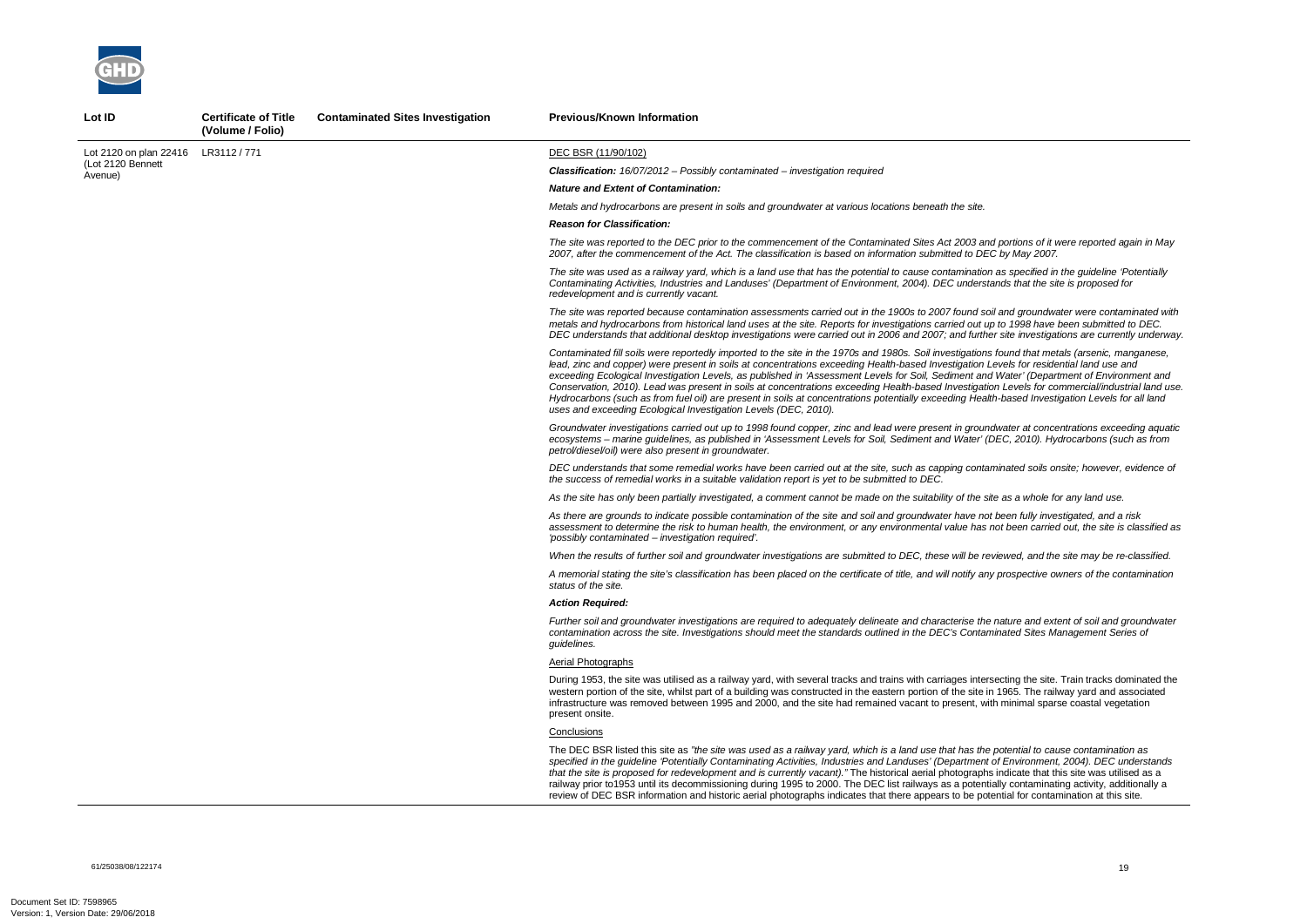*The site was reported to the DEC prior to the commencement of the Contaminated Sites Act 2003 and portions of it were reported again in May 2007, after the commencement of the Act. The classification is based on information submitted to DEC by May 2007.* 

*And groundwater were contaminated with metals and hydrocarbons from historical land uses at the site. Reports for investigations carried out up to 1998 have been submitted to DEC. DEC understands that additional desktop investigations were carried out in 2006 and 2007; and further site investigations are currently underway.* 

*The site was used as a railway yard, which is a land use that has the potential to cause contamination as specified in the guideline 'Potentially Contaminating Activities, Industries and Landuses' (Department of Environment, 2004). DEC understands that the site is proposed for* 

*Contaminated fill soils were reportedly imported to the site in the 1970s and 1980s. Soil investigations found that metals (arsenic, manganese, lead, zinc and copper) were present in soils at concentrations exceeding Health-based Investigation Levels for residential land use and exceeding Ecological Investigation Levels, as published in 'Assessment Levels for Soil, Sediment and Water' (Department of Environment and Conservation, 2010). Lead was present in soils at concentrations exceeding Health-based Investigation Levels for commercial/industrial land use. Hydrocarbons (such as from fuel oil) are present in soils at concentrations potentially exceeding Health-based Investigation Levels for all land* 

*Groundwater investigations carried out up to 1998 found copper, zinc and lead were present in groundwater at concentrations exceeding aquatic ecosystems – marine guidelines, as published in 'Assessment Levels for Soil, Sediment and Water' (DEC, 2010). Hydrocarbons (such as from* 



| Lot ID         | <b>Certificate of Title</b><br>(Volume / Folio) | <b>Contaminated Sites Investigation</b> | <b>Previous/Known Information</b>                                                                                                                                                                                                                                                                                                                                                                                                                                                                                                                                                                                  |
|----------------|-------------------------------------------------|-----------------------------------------|--------------------------------------------------------------------------------------------------------------------------------------------------------------------------------------------------------------------------------------------------------------------------------------------------------------------------------------------------------------------------------------------------------------------------------------------------------------------------------------------------------------------------------------------------------------------------------------------------------------------|
| 74 Bennett Ave | 2125 / 979                                      |                                         | DEC BSR (11/90/102)                                                                                                                                                                                                                                                                                                                                                                                                                                                                                                                                                                                                |
|                |                                                 |                                         | <b>Classification:</b> 16/07/2012 - Possibly contaminated - investigation required                                                                                                                                                                                                                                                                                                                                                                                                                                                                                                                                 |
|                |                                                 |                                         | <b>Nature and Extent of Contamination:</b>                                                                                                                                                                                                                                                                                                                                                                                                                                                                                                                                                                         |
|                |                                                 |                                         | Metals and hydrocarbons are present in soils and groundwater at various locations beneath the site.                                                                                                                                                                                                                                                                                                                                                                                                                                                                                                                |
|                |                                                 |                                         | <b>Reason for Classification:</b>                                                                                                                                                                                                                                                                                                                                                                                                                                                                                                                                                                                  |
|                |                                                 |                                         | The site was reported to the DEC prior to the commencement of the Contaminated Sites Act 2003 and<br>2007, after the commencement of the Act. The classification is based on information submitted to DEC                                                                                                                                                                                                                                                                                                                                                                                                          |
|                |                                                 |                                         | The site was used as a railway yard, which is a land use that has the potential to cause contamination<br>Contaminating Activities, Industries and Landuses' (Department of Environment, 2004). DEC understa<br>redevelopment and is currently vacant.                                                                                                                                                                                                                                                                                                                                                             |
|                |                                                 |                                         | The site was reported because contamination assessments carried out in the 1900s to 2007 found soil<br>metals and hydrocarbons from historical land uses at the site. Reports for investigations carried out up<br>DEC understands that additional desktop investigations were carried out in 2006 and 2007; and further                                                                                                                                                                                                                                                                                           |
|                |                                                 |                                         | Contaminated fill soils were reportedly imported to the site in the 1970s and 1980s. Soil investigations<br>lead, zinc and copper) were present in soils at concentrations exceeding Health-based Investigation Le<br>exceeding Ecological Investigation Levels, as published in 'Assessment Levels for Soil, Sediment and<br>Conservation, 2010). Lead was present in soils at concentrations exceeding Health-based Investigatio.<br>Hydrocarbons (such as from fuel oil) are present in soils at concentrations potentially exceeding Health<br>uses and exceeding Ecological Investigation Levels (DEC, 2010). |
|                |                                                 |                                         | Groundwater investigations carried out up to 1998 found copper, zinc and lead were present in ground<br>ecosystems - marine guidelines, as published in 'Assessment Levels for Soil, Sediment and Water' (D<br>petrol/diesel/oil) were also present in groundwater.                                                                                                                                                                                                                                                                                                                                                |
|                |                                                 |                                         | DEC understands that some remedial works have been carried out at the site, such as capping contan<br>the success of remedial works in a suitable validation report is yet to be submitted to DEC.                                                                                                                                                                                                                                                                                                                                                                                                                 |
|                |                                                 |                                         | As the site has only been partially investigated, a comment cannot be made on the suitability of the site                                                                                                                                                                                                                                                                                                                                                                                                                                                                                                          |
|                |                                                 |                                         | As there are grounds to indicate possible contamination of the site and soil and groundwater have not<br>assessment to determine the risk to human health, the environment, or any environmental value has n<br>'possibly contaminated – investigation required'.                                                                                                                                                                                                                                                                                                                                                  |
|                |                                                 |                                         | When the results of further soil and groundwater investigations are submitted to DEC, these will be rev                                                                                                                                                                                                                                                                                                                                                                                                                                                                                                            |
|                |                                                 |                                         | A memorial stating the site's classification has been placed on the certificate of title, and will notify any<br>status of the site.                                                                                                                                                                                                                                                                                                                                                                                                                                                                               |
|                |                                                 |                                         | <b>Action Required:</b>                                                                                                                                                                                                                                                                                                                                                                                                                                                                                                                                                                                            |
|                |                                                 |                                         | Further soil and groundwater investigations are required to adequately delineate and characterise the i<br>contamination across the site. Investigations should meet the standards outlined in the DEC's Contam.<br><i>guidelines.</i>                                                                                                                                                                                                                                                                                                                                                                             |
|                |                                                 |                                         | <b>Aerial Photographs</b>                                                                                                                                                                                                                                                                                                                                                                                                                                                                                                                                                                                          |
|                |                                                 |                                         | Prior to May 1999, the site remained a part of the abattoir infrastructure. It is unclear whether there are<br>transformer unit onsite from 1999 to 2001, however by January 2002; the electrical pad-mount TX trans<br>quality aerial. The site remained unchanged to present.                                                                                                                                                                                                                                                                                                                                    |
|                |                                                 |                                         | Conclusions                                                                                                                                                                                                                                                                                                                                                                                                                                                                                                                                                                                                        |
|                |                                                 |                                         | The DEC BSR listed this site as "the site was used as a railway yard, which is a land use that has the $\mu$<br>specified in the guideline 'Potentially Contaminating Activities, Industries and Landuses' (Department c<br>that the site is proposed for redevelopment and is currently vacant)." However, the site actually formed<br>rather than the railway yard.                                                                                                                                                                                                                                              |
|                |                                                 |                                         | Western Power has indicated that oils used in their transformers have not contained polychlorinated bi<br>were phased out on all Western Power equipment. As this unit appears to have been installed around<br>would contain PCBs. Furthermore, site investigations undertaken at 66 Bennett Ave (located to the nor<br>sampling within the vicinity of this transformer. This sampling did not detect any contamination associa                                                                                                                                                                                  |

*DEC understands that some remedial works have been carried out at the site, such as capping contaminated soils onsite; however, evidence of* 

*As the site has only been partially investigated, a comment cannot be made on the suitability of the site as a whole for any land use.* 

*As there are grounds to indicate possible contamination of the site and soil and groundwater have not been fully investigated, and a risk assessment to determine the risk to human health, the environment, or any environmental value has not been carried out, the site is classified as* 

*When the results of further soil and groundwater investigations are submitted to DEC, these will be reviewed, and the site may be re-classified.* 

*A memorial stating the site's classification has been placed on the certificate of title, and will notify any prospective owners of the contamination* 

*Further soil and groundwater investigations are required to adequately delineate and characterise the nature and extent of soil and groundwater contamination across the site. Investigations should meet the standards outlined in the DEC's Contaminated Sites Management Series of* 

only trees or the electrical pad-mount TX nsformer unit is clearly visible in the better

potential to cause contamination as *specified in the guideline 'Potentially Contaminating Activities, Industries and Landuses' (Department of Environment, 2004). DEC understands*  <sup>ed</sup> part of the former abattoir infrastructure,

iphenyls (PCBs) since 1980, when they 1999, it is unlikely that this transformer unit ith of 74 Bennett Ave) included targeted ated with the electrical transformer.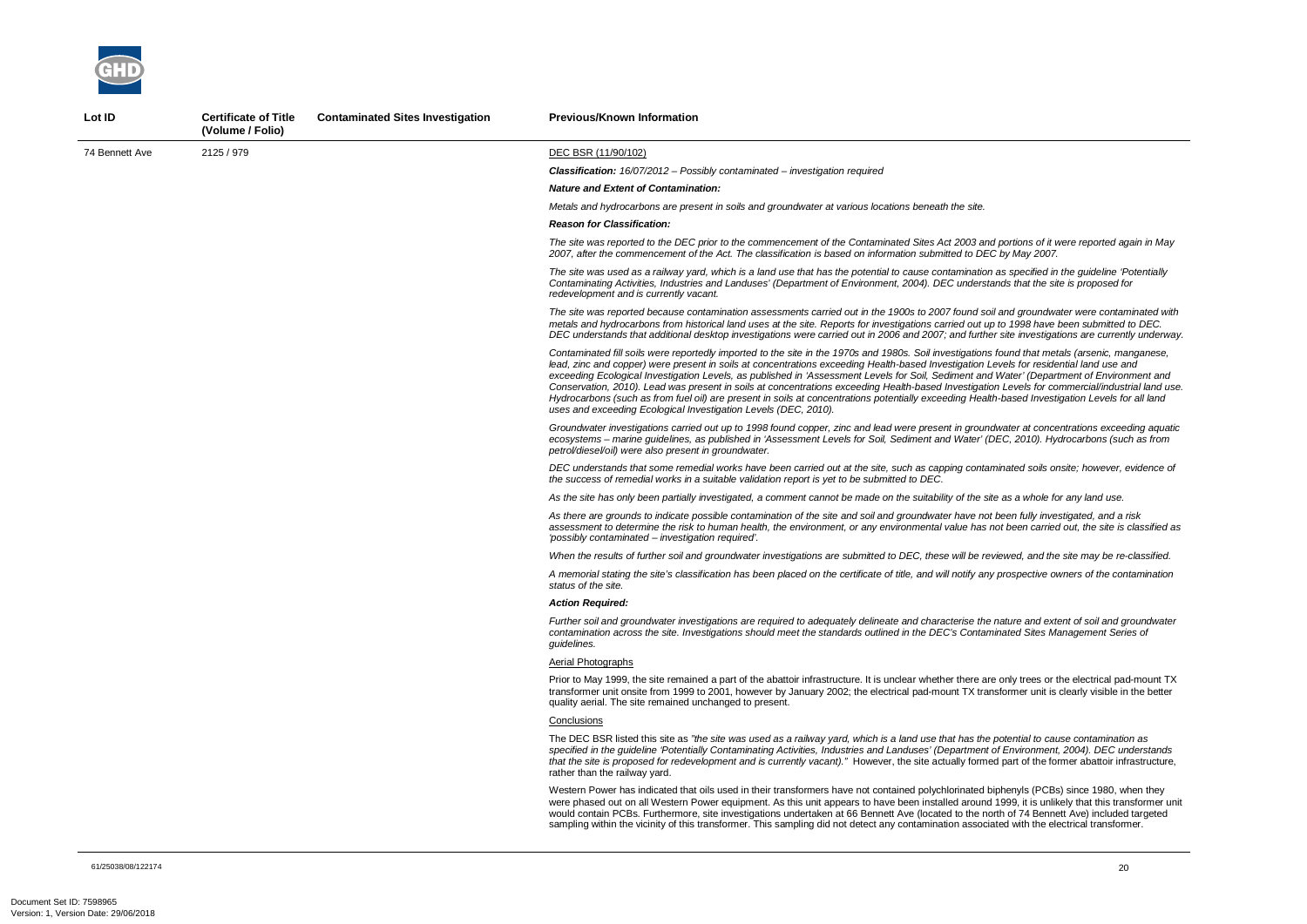

| Lot ID         | <b>Certificate of Title</b><br>(Volume / Folio) | <b>Contaminated Sites Investigation</b> | <b>Previous/Known Information</b>                                                                                                                                                                                                                                                                                                                                                                                                           |
|----------------|-------------------------------------------------|-----------------------------------------|---------------------------------------------------------------------------------------------------------------------------------------------------------------------------------------------------------------------------------------------------------------------------------------------------------------------------------------------------------------------------------------------------------------------------------------------|
|                |                                                 |                                         | Based on review of DEC BSR information and historic aerial photographs there appears to be very limited potential only for contamination at this<br>site.                                                                                                                                                                                                                                                                                   |
| 48 Bennett Ave | 2125 / 980                                      |                                         | DEC BSR (DMO 1475)                                                                                                                                                                                                                                                                                                                                                                                                                          |
|                |                                                 |                                         | Not reported to DEC as a known or suspected contaminated site.                                                                                                                                                                                                                                                                                                                                                                              |
|                |                                                 |                                         | Aerial Photographs                                                                                                                                                                                                                                                                                                                                                                                                                          |
|                |                                                 |                                         | Prior to 1953, the site was vacant, cleared and appeared to be used for stock grazing. From 1965, the site became a part of the Bennett Avenue<br>road reserve. This site is located next to a railway yard, with several tracks and trains with carriages intersecting the site. Around May 1999, an<br>electrical pad-mount TX transformer unit was constructed onsite. The site remained unchanged to present.                           |
|                |                                                 |                                         | Conclusions                                                                                                                                                                                                                                                                                                                                                                                                                                 |
|                |                                                 |                                         | Western Power has indicated that oils used in their transformers have not contained polychlorinated biphenyls (PCBs) since 1980, when they<br>were phased out on all Western Power equipment. As this unit appears to have been installed around 1999, it is unlikely that this transformer unit<br>would contain PCBs. Due to the small size of the transformer there appears to be limited potential only for contamination at this site. |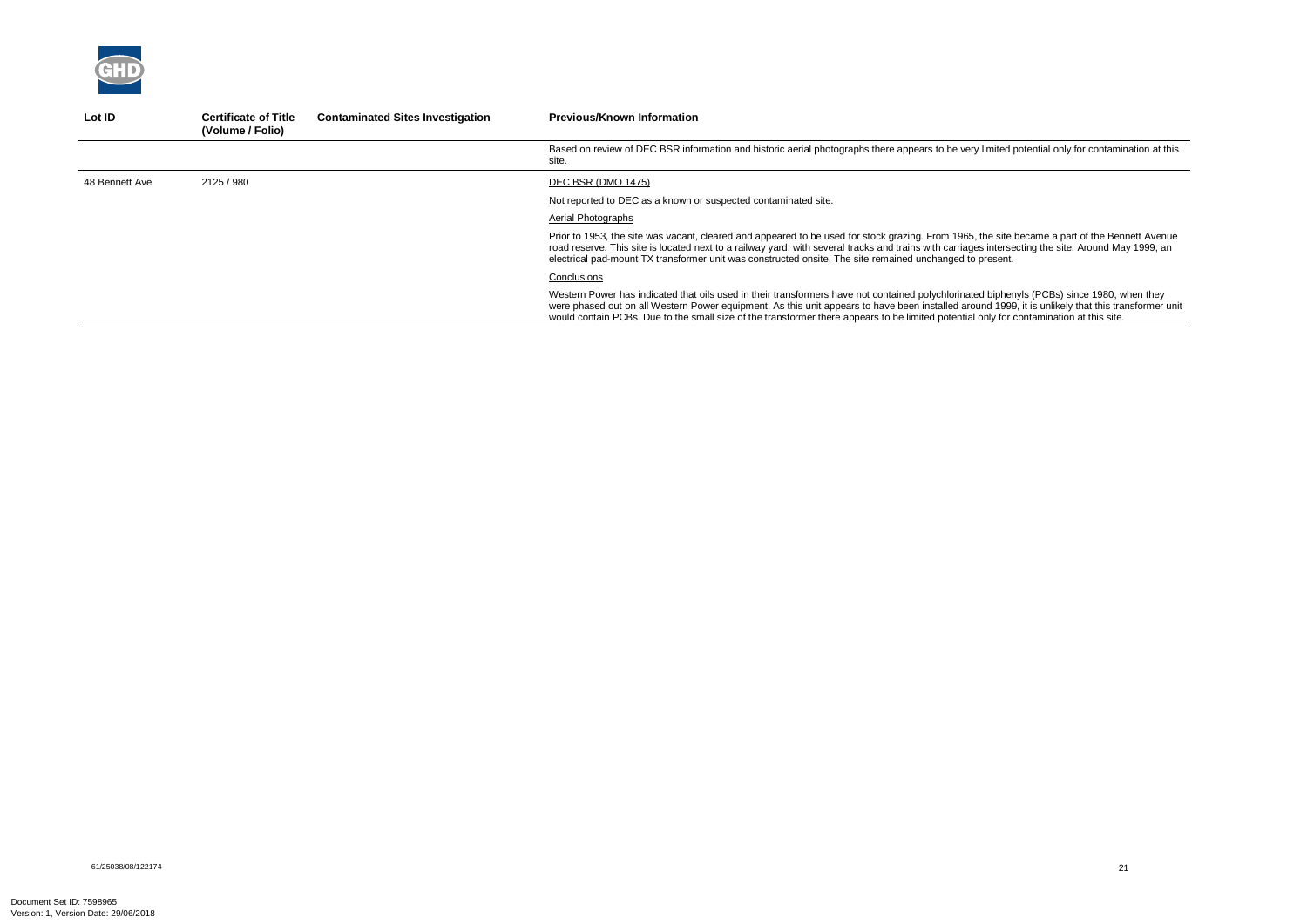*The site was reported to the DEC prior to the commencement of the Contaminated Sites Act 2003 and portions of it were reported again in May 2007, after the commencement of the Act. The classification is based on information submitted to DEC by May 2007.* 

*And groundwater were contaminated with metals and hydrocarbons from historical land uses at the site. Reports for investigations carried out up to 1998 have been submitted to DEC. DEC understands that additional desktop investigations were carried out in 2006 and 2007; and further site investigations are currently underway.* 

*The site was used as a railway yard, which is a land use that has the potential to cause contamination as specified in the guideline 'Potentially Contaminating Activities, Industries and Landuses' (Department of Environment, 2004). DEC understands that the site is proposed for* 

*Contaminated fill soils were reportedly imported to the site in the 1970s and 1980s. Soil investigations found that metals (arsenic, manganese, lead, zinc and copper) were present in soils at concentrations exceeding Health-based Investigation Levels for residential land use and Water' (Department of Environment and in Water' (Department of Environment and Conservation, 2010). Lead was present in soils at concentrations exceeding Health-based Investigation Levels for commercial/industrial land use. Hydrocarbons (such as from fuel oil) are present in soils at concentrations potentially exceeding Health-based Investigation Levels for all land* 

*Groundwater investigations carried out up to 1998 found copper, zinc and lead were present in groundwater at concentrations exceeding aquatic ecosystems – marine guidelines, as published in 'Assessment Levels for Soil, Sediment and Water' (DEC, 2010). Hydrocarbons (such as from* 

The DEC BSR listed this site as *"the site was used as a railway yard, which is a land use that has the potential to cause contamination as specified in the guideline 'Potentially Contaminating Activities, Industries and Landuses' (Department of Environment, 2004). DEC understands indicate that this site was utilised as a* ally contaminating activity, additionally a intial for contamination at this site.



| Lot ID                 | <b>Certificate of Title</b><br>(Volume / Folio) | <b>Contaminated Sites Investigation</b> | <b>Previous/Known Information</b>                                                                                                                                                                                                                                                                                                                                                                                                                                                                                                                                                                                                                        |
|------------------------|-------------------------------------------------|-----------------------------------------|----------------------------------------------------------------------------------------------------------------------------------------------------------------------------------------------------------------------------------------------------------------------------------------------------------------------------------------------------------------------------------------------------------------------------------------------------------------------------------------------------------------------------------------------------------------------------------------------------------------------------------------------------------|
| Lot 2121 on plan 22417 | LR3112 / 772                                    |                                         | DEC BSR (11/90/102)                                                                                                                                                                                                                                                                                                                                                                                                                                                                                                                                                                                                                                      |
|                        |                                                 |                                         | <b>Classification:</b> $16/07/2012$ - Possibly contaminated - investigation required                                                                                                                                                                                                                                                                                                                                                                                                                                                                                                                                                                     |
|                        |                                                 |                                         | <b>Nature and Extent of Contamination:</b>                                                                                                                                                                                                                                                                                                                                                                                                                                                                                                                                                                                                               |
|                        |                                                 |                                         | Metals and hydrocarbons are present in soils and groundwater at various locations beneath the site.                                                                                                                                                                                                                                                                                                                                                                                                                                                                                                                                                      |
|                        |                                                 |                                         | <b>Reason for Classification:</b>                                                                                                                                                                                                                                                                                                                                                                                                                                                                                                                                                                                                                        |
|                        |                                                 |                                         | The site was reported to the DEC prior to the commencement of the Contaminated Sites Act 2003 and<br>2007, after the commencement of the Act. The classification is based on information submitted to DEC                                                                                                                                                                                                                                                                                                                                                                                                                                                |
|                        |                                                 |                                         | The site was used as a railway yard, which is a land use that has the potential to cause contamination<br>Contaminating Activities, Industries and Landuses' (Department of Environment, 2004). DEC understa.<br>redevelopment and is currently vacant.                                                                                                                                                                                                                                                                                                                                                                                                  |
|                        |                                                 |                                         | The site was reported because contamination assessments carried out in the 1900s to 2007 found soil<br>metals and hydrocarbons from historical land uses at the site. Reports for investigations carried out up<br>DEC understands that additional desktop investigations were carried out in 2006 and 2007; and further                                                                                                                                                                                                                                                                                                                                 |
|                        |                                                 |                                         | Contaminated fill soils were reportedly imported to the site in the 1970s and 1980s. Soil investigations<br>lead, zinc and copper) were present in soils at concentrations exceeding Health-based Investigation Le<br>exceeding Ecological Investigation Levels, as published in 'Assessment Levels for Soil, Sediment and<br>Conservation, 2010). Lead was present in soils at concentrations exceeding Health-based Investigation<br>Hydrocarbons (such as from fuel oil) are present in soils at concentrations potentially exceeding Health<br>uses and exceeding Ecological Investigation Levels (DEC, 2010).                                       |
|                        |                                                 |                                         | Groundwater investigations carried out up to 1998 found copper, zinc and lead were present in ground<br>ecosystems - marine guidelines, as published in 'Assessment Levels for Soil, Sediment and Water' (D<br>petrol/diesel/oil) were also present in groundwater.                                                                                                                                                                                                                                                                                                                                                                                      |
|                        |                                                 |                                         | DEC understands that some remedial works have been carried out at the site, such as capping contan<br>the success of remedial works in a suitable validation report is yet to be submitted to DEC.                                                                                                                                                                                                                                                                                                                                                                                                                                                       |
|                        |                                                 |                                         | As the site has only been partially investigated, a comment cannot be made on the suitability of the site                                                                                                                                                                                                                                                                                                                                                                                                                                                                                                                                                |
|                        |                                                 |                                         | As there are grounds to indicate possible contamination of the site and soil and groundwater have not<br>assessment to determine the risk to human health, the environment, or any environmental value has n<br>'possibly contaminated – investigation required'.                                                                                                                                                                                                                                                                                                                                                                                        |
|                        |                                                 |                                         | When the results of further soil and groundwater investigations are submitted to DEC, these will be rev                                                                                                                                                                                                                                                                                                                                                                                                                                                                                                                                                  |
|                        |                                                 |                                         | A memorial stating the site's classification has been placed on the certificate of title, and will notify any<br>status of the site.                                                                                                                                                                                                                                                                                                                                                                                                                                                                                                                     |
|                        |                                                 |                                         | <b>Action Required:</b>                                                                                                                                                                                                                                                                                                                                                                                                                                                                                                                                                                                                                                  |
|                        |                                                 |                                         | Further soil and groundwater investigations are required to adequately delineate and characterise the i<br>contamination across the site. Investigations should meet the standards outlined in the DEC's Contami<br>guidelines.                                                                                                                                                                                                                                                                                                                                                                                                                          |
|                        |                                                 |                                         | <b>Aerial Photographs</b>                                                                                                                                                                                                                                                                                                                                                                                                                                                                                                                                                                                                                                |
|                        |                                                 |                                         | Prior to 1953, the site was mostly cleared and vacant land, with a building present on the western bour<br>evidence of development of a railway corridor in and around the site. By 1974, it appeared that the buil<br>removed and replaced with a new building on the southern boundary during 1977. Growth of vegetation<br>observed in 1979 and during 1985 that part of the site was used for storage. The site was cleared betw<br>drain/bund area for surface water runoff was constructed, which appears to be lined with soil material (<br>only entrance being on the northern fence via a locked gate. The site remained unchanged to present. |
|                        |                                                 |                                         | Conclusions                                                                                                                                                                                                                                                                                                                                                                                                                                                                                                                                                                                                                                              |
|                        |                                                 |                                         | The DEC BSR listed this site as "the site was used as a railway yard, which is a land use that has the $\mu$<br>specified in the guideline 'Potentially Contaminating Activities, Industries and Landuses' (Department c<br>that the site is proposed for redevelopment and is currently vacant)." The historical aerial photographs<br>railway prior to 1953 until its decommissioning during 1995 to 2000. The DEC list railways as a potentia<br>review of DEC BSR information and historic aerial photographs indicates that there appears to be pote                                                                                                |

*DEC understands that some remedial works have been carried out at the site, such as capping contaminated soils onsite; however, evidence of* 

*As the site has only been partially investigated, a comment cannot be made on the suitability of the site as a whole for any land use.* 

*As there are grounds to indicate possible contamination of the site and soil and groundwater have not been fully investigated, and a risk assessment to determine the risk to human health, the environment, or any environmental value has not been carried out, the site is classified as* 

*iewed, and the site may be re-classified.* 

*A memorial stating the site's classification has been placed on the certificate of title, and will notify any prospective owners of the contamination* 

*Further soil and groundwater investigations are required to adequately delineate and characterise the nature and extent of soil and groundwater contamination across the site. Investigations should meet the standards outlined in the DEC's Contaminated Sites Management Series of* 

ndary of the site. During 1965, there was ilding on the western boundary had been on along the northern portion of the site was  $\nu$ een 1995 and 2000. By 2006, a (possibly clay) and is fenced off with the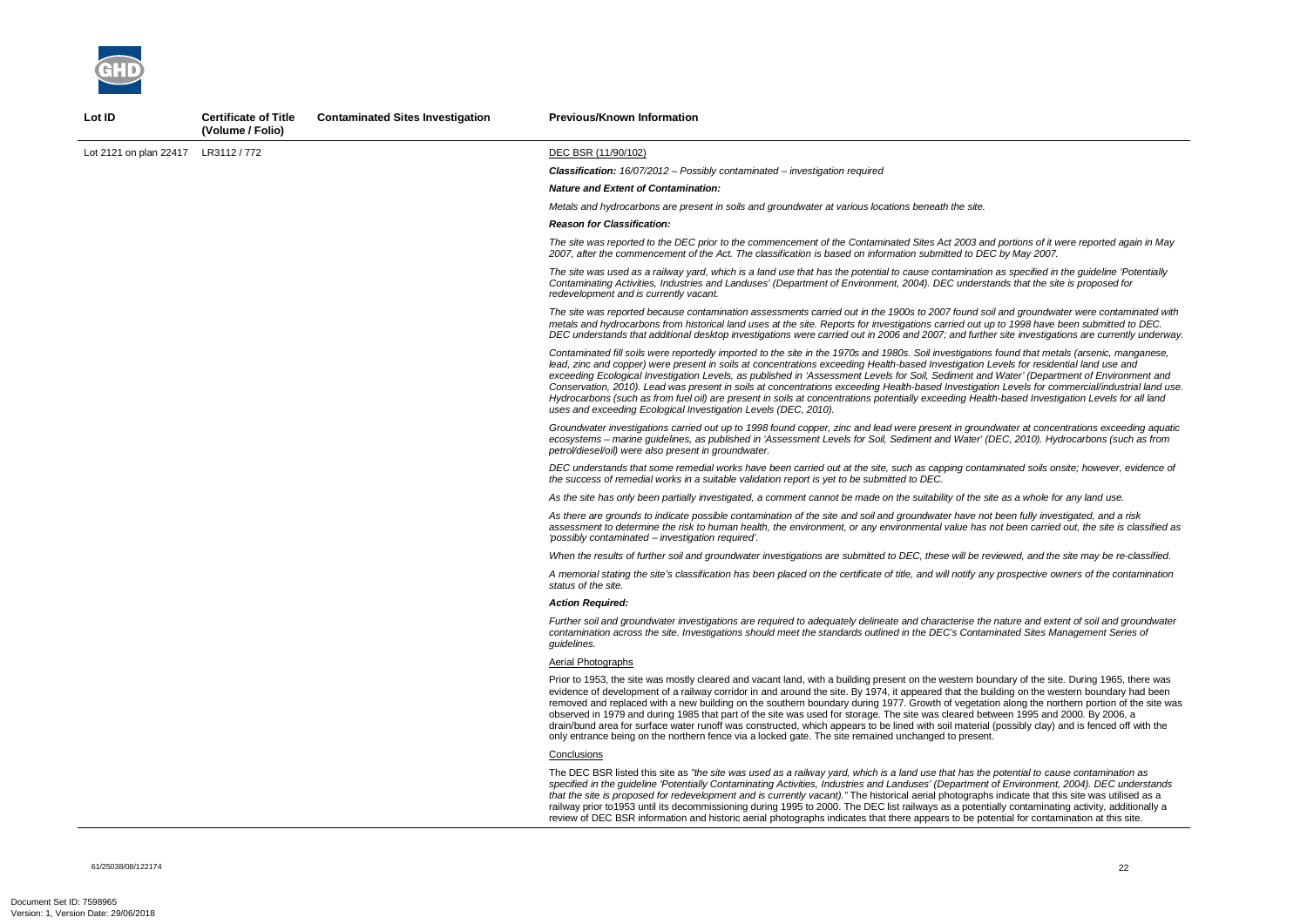

| Lot ID          | <b>Certificate of Title</b><br>(Volume / Folio) | <b>Contaminated Sites Investigation</b> | <b>Previous/Known Information</b>                                                                                                                                                                                                                                                                                                                                                                                                                                                                                                                                     |
|-----------------|-------------------------------------------------|-----------------------------------------|-----------------------------------------------------------------------------------------------------------------------------------------------------------------------------------------------------------------------------------------------------------------------------------------------------------------------------------------------------------------------------------------------------------------------------------------------------------------------------------------------------------------------------------------------------------------------|
| 14 Bennett Ave  | 2125 / 993                                      |                                         | DEC BSR (DMO 3355)                                                                                                                                                                                                                                                                                                                                                                                                                                                                                                                                                    |
|                 |                                                 |                                         | Not reported to DEC as a known or suspected contaminated site.                                                                                                                                                                                                                                                                                                                                                                                                                                                                                                        |
|                 |                                                 |                                         | Aerial Photographs                                                                                                                                                                                                                                                                                                                                                                                                                                                                                                                                                    |
|                 |                                                 |                                         | Prior to 1974, the site was vacant, cleared and appeared to be used for stock grazing. From 1981, the site became a part of the Bennett Avenue<br>road reserve. Around May 1999, an electrical pad-mount TX transformer unit was constructed onsite. The site remained unchanged to present.                                                                                                                                                                                                                                                                          |
|                 |                                                 |                                         | Conclusions                                                                                                                                                                                                                                                                                                                                                                                                                                                                                                                                                           |
|                 |                                                 |                                         | Western Power has indicated that oils used in their transformers have not contained polychlorinated biphenyls (PCBs) since 1980, when they<br>were phased out on all Western Power equipment. As this unit appears to have been installed around 1999, it is unlikely that this transformer unit<br>would contain PCBs. Due to the small size of the transformer there appears to be limited potential only for contamination at this site.                                                                                                                           |
| 3 Darkan Ave    | 2186 / 665                                      |                                         | DEC BSR (DMO 1475)                                                                                                                                                                                                                                                                                                                                                                                                                                                                                                                                                    |
|                 |                                                 |                                         | Not reported to DEC as a known or suspected contaminated site.                                                                                                                                                                                                                                                                                                                                                                                                                                                                                                        |
|                 |                                                 |                                         | <b>Aerial Photographs</b>                                                                                                                                                                                                                                                                                                                                                                                                                                                                                                                                             |
|                 |                                                 |                                         | Prior to 1981 the site was vacant and appeared to be covered by sparse coastal vegetation. In the 1981 aerial photograph the site appears to be<br>used for stock grazing. The site appears to undergoing earthworks in the 1995 aerial photograph. Construction of a warehouse has commenced<br>in the 2000 aerial photograph. This warehouse is evident in all subsequent aerial photographs. GHD understands this warehouse is currently<br>used by Fremantle City Cold Stores.                                                                                    |
|                 |                                                 |                                         | Conclusions                                                                                                                                                                                                                                                                                                                                                                                                                                                                                                                                                           |
|                 |                                                 |                                         | Based on a review of DEC BSR information and historic aerial photographs there appears to be limited potential only for contamination at this<br>site.                                                                                                                                                                                                                                                                                                                                                                                                                |
| 13 Rollinson Rd | 2689 / 288                                      |                                         | DEC BSR (DMO 1475)                                                                                                                                                                                                                                                                                                                                                                                                                                                                                                                                                    |
|                 |                                                 |                                         | Not reported to DEC as a known or suspected contaminated site.                                                                                                                                                                                                                                                                                                                                                                                                                                                                                                        |
|                 |                                                 |                                         | Aerial Photographs                                                                                                                                                                                                                                                                                                                                                                                                                                                                                                                                                    |
|                 |                                                 |                                         | Prior to 1981, the site was vacant and appeared to be covered by sparse coastal vegetation. The site was cleared of vegetation in 1995. The site<br>remains vacant to present, the only notable changes being that the vegetation has slowly grown sparse coastal vegetation, vehicular movements<br>across the site (in the form of tracks) and minor illegal dumping onsite near the tracks.                                                                                                                                                                        |
|                 |                                                 |                                         | Conclusions                                                                                                                                                                                                                                                                                                                                                                                                                                                                                                                                                           |
|                 |                                                 |                                         | Based on a review of DEC BSR information and historic aerial photographs there appears to be limited potential only for contamination at this<br>site.                                                                                                                                                                                                                                                                                                                                                                                                                |
| 16 Garston Way  | 2689 / 289                                      |                                         | <b>DEC BSR (DMO 1475)</b>                                                                                                                                                                                                                                                                                                                                                                                                                                                                                                                                             |
|                 |                                                 |                                         | Not reported to DEC as a known or suspected contaminated site.                                                                                                                                                                                                                                                                                                                                                                                                                                                                                                        |
|                 |                                                 |                                         | <b>Aerial Photographs</b>                                                                                                                                                                                                                                                                                                                                                                                                                                                                                                                                             |
|                 |                                                 |                                         | Prior to 1974, the site was vacant and appeared to be covered by sparse coastal vegetation. The site appears to have been partially cleared for<br>agricultural use in 1974, until 1995, where vegetation was completely cleared. During 1999, the site was aligned to Garston Way and Darkan<br>Avenue, which were constructed and bitumised during this time. The site remains vacant to present, the only notable changes being that the<br>vegetation has slowly grown sparse coastal vegetation and vehicular movements across the site (in the form of tracks). |
|                 |                                                 |                                         | Conclusions                                                                                                                                                                                                                                                                                                                                                                                                                                                                                                                                                           |
|                 |                                                 |                                         | Based on a review of DEC BSR information and historic aerial photographs there appears to be limited potential only for contamination at this<br>site.                                                                                                                                                                                                                                                                                                                                                                                                                |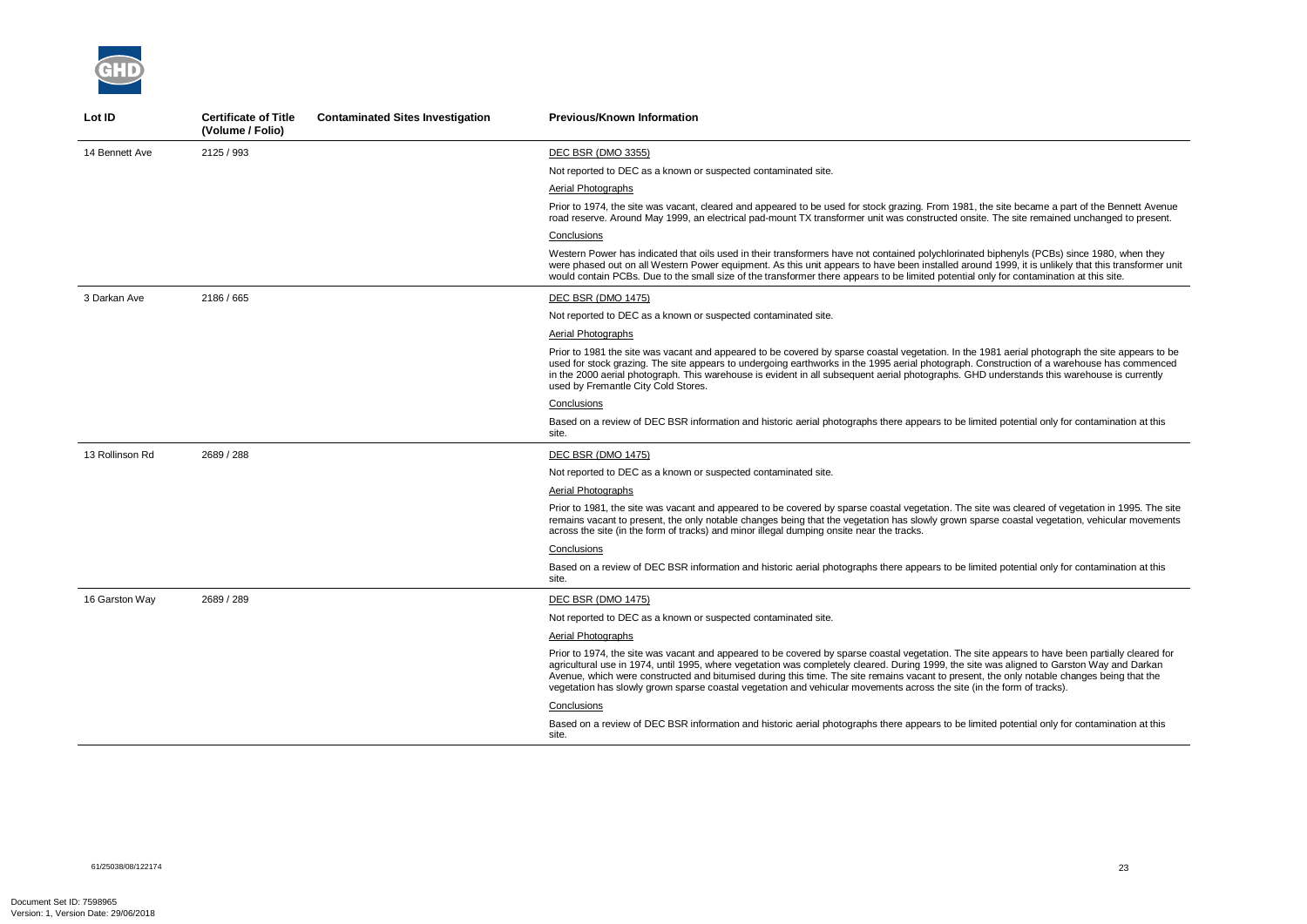*The site was reported to the DEC prior to the commencement of the Contaminated Sites Act 2003 and portions of it were reported again in May 2007, after the commencement of the Act. The classification is based on information submitted to DEC by May 2007.* 

*And groundwater were contaminated with in the 2008 found soil and groundwater were contaminated with metals and hydrocarbons from historical land uses at the site. Reports for investigations carried out up to 1998 have been submitted to DEC. DEC understands that additional desktop investigations were carried out in 2006 and 2007; and further site investigations are currently underway.* 

*The site was used as a railway yard, which is a land use that has the potential to cause contamination as specified in the guideline 'Potentially Contaminating Activities, Industries and Landuses' (Department of Environment, 2004). DEC understands that the site is proposed for* 

*Contaminated fill soils were reportedly imported to the site in the 1970s and 1980s. Soil investigations found that metals (arsenic, manganese, lead, zinc and copper) were present in soils at concentrations exceeding Health-based Investigation Levels for residential land use and Water' (Department of Environment and in Water' (Department of Environment and Conservation, 2010). Lead was present in soils at concentrations exceeding Health-based Investigation Levels for commercial/industrial land use. Hydrocarbons (such as from fuel oil) are present in soils at concentrations potentially exceeding Health-based Investigation Levels for all land* 

*Groundwater investigations carried out up to 1998 found copper, zinc and lead were present in groundwater at concentrations exceeding aquatic ecosystems – marine guidelines, as published in 'Assessment Levels for Soil, Sediment and Water' (DEC, 2010). Hydrocarbons (such as from* 

The DEC BSR listed this site as *"the site was used as a railway yard, which is a land use that has the potential to cause contamination as specified in the guideline 'Potentially Contaminating Activities, Industries and Landuses' (Department of Environment, 2004). DEC understands indicate that this site was utilised as a* ally contaminating activity, additionally a ntial for contamination at this site.



| Lot ID                | <b>Certificate of Title</b><br>(Volume / Folio) | <b>Contaminated Sites Investigation</b> | <b>Previous/Known Information</b>                                                                                                                                                                                                                                                                                                                                                                                                                                                                                                                                                                                                                                                                                                                                                    |
|-----------------------|-------------------------------------------------|-----------------------------------------|--------------------------------------------------------------------------------------------------------------------------------------------------------------------------------------------------------------------------------------------------------------------------------------------------------------------------------------------------------------------------------------------------------------------------------------------------------------------------------------------------------------------------------------------------------------------------------------------------------------------------------------------------------------------------------------------------------------------------------------------------------------------------------------|
| 43 Rollinson Rd       | 2689 / 286                                      |                                         | DEC BSR (11/90/102)                                                                                                                                                                                                                                                                                                                                                                                                                                                                                                                                                                                                                                                                                                                                                                  |
| (Lot 69 Rollinson Rd) |                                                 |                                         | <b>Classification:</b> $16/07/2012$ – Possibly contaminated – investigation required                                                                                                                                                                                                                                                                                                                                                                                                                                                                                                                                                                                                                                                                                                 |
|                       |                                                 |                                         | <b>Nature and Extent of Contamination:</b>                                                                                                                                                                                                                                                                                                                                                                                                                                                                                                                                                                                                                                                                                                                                           |
|                       |                                                 |                                         | Metals and hydrocarbons are present in soils and groundwater at various locations beneath the site.                                                                                                                                                                                                                                                                                                                                                                                                                                                                                                                                                                                                                                                                                  |
|                       |                                                 |                                         | <b>Reason for Classification:</b>                                                                                                                                                                                                                                                                                                                                                                                                                                                                                                                                                                                                                                                                                                                                                    |
|                       |                                                 |                                         | The site was reported to the DEC prior to the commencement of the Contaminated Sites Act 2003 and<br>2007, after the commencement of the Act. The classification is based on information submitted to DEC                                                                                                                                                                                                                                                                                                                                                                                                                                                                                                                                                                            |
|                       |                                                 |                                         | The site was used as a railway yard, which is a land use that has the potential to cause contamination<br>Contaminating Activities, Industries and Landuses' (Department of Environment, 2004). DEC understa.<br>redevelopment and is currently vacant.                                                                                                                                                                                                                                                                                                                                                                                                                                                                                                                              |
|                       |                                                 |                                         | The site was reported because contamination assessments carried out in the 1900s to 2007 found soil<br>metals and hydrocarbons from historical land uses at the site. Reports for investigations carried out up<br>DEC understands that additional desktop investigations were carried out in 2006 and 2007; and further                                                                                                                                                                                                                                                                                                                                                                                                                                                             |
|                       |                                                 |                                         | Contaminated fill soils were reportedly imported to the site in the 1970s and 1980s. Soil investigations<br>lead, zinc and copper) were present in soils at concentrations exceeding Health-based Investigation Le<br>exceeding Ecological Investigation Levels, as published in 'Assessment Levels for Soil, Sediment and<br>Conservation, 2010). Lead was present in soils at concentrations exceeding Health-based Investigation<br>Hydrocarbons (such as from fuel oil) are present in soils at concentrations potentially exceeding Health<br>uses and exceeding Ecological Investigation Levels (DEC, 2010).                                                                                                                                                                   |
|                       |                                                 |                                         | Groundwater investigations carried out up to 1998 found copper, zinc and lead were present in ground<br>ecosystems - marine guidelines, as published in 'Assessment Levels for Soil, Sediment and Water' (D<br>petrol/diesel/oil) were also present in groundwater.                                                                                                                                                                                                                                                                                                                                                                                                                                                                                                                  |
|                       |                                                 |                                         | DEC understands that some remedial works have been carried out at the site, such as capping contan<br>the success of remedial works in a suitable validation report is yet to be submitted to DEC.                                                                                                                                                                                                                                                                                                                                                                                                                                                                                                                                                                                   |
|                       |                                                 |                                         | As the site has only been partially investigated, a comment cannot be made on the suitability of the site                                                                                                                                                                                                                                                                                                                                                                                                                                                                                                                                                                                                                                                                            |
|                       |                                                 |                                         | As there are grounds to indicate possible contamination of the site and soil and groundwater have not<br>assessment to determine the risk to human health, the environment, or any environmental value has n<br>'possibly contaminated - investigation required'.                                                                                                                                                                                                                                                                                                                                                                                                                                                                                                                    |
|                       |                                                 |                                         | When the results of further soil and groundwater investigations are submitted to DEC, these will be rev                                                                                                                                                                                                                                                                                                                                                                                                                                                                                                                                                                                                                                                                              |
|                       |                                                 |                                         | A memorial stating the site's classification has been placed on the certificate of title, and will notify any<br>status of the site.                                                                                                                                                                                                                                                                                                                                                                                                                                                                                                                                                                                                                                                 |
|                       |                                                 |                                         | Action Reauired:                                                                                                                                                                                                                                                                                                                                                                                                                                                                                                                                                                                                                                                                                                                                                                     |
|                       |                                                 |                                         | Further soil and groundwater investigations are required to adequately delineate and characterise the r<br>contamination across the site. Investigations should meet the standards outlined in the DEC's Contami<br>guidelines.                                                                                                                                                                                                                                                                                                                                                                                                                                                                                                                                                      |
|                       |                                                 |                                         | <b>Aerial Photographs</b>                                                                                                                                                                                                                                                                                                                                                                                                                                                                                                                                                                                                                                                                                                                                                            |
|                       |                                                 |                                         | In 1953, there majority of the site remains sparse coastal vegetation, with a building in the south-east c<br>building appears onsite in the north-west corner of the site. The site appears to be being utilised as a ra<br>railway tracks located across the site and a train with carriages is present near south-eastern building.<br>eastern portion of the site in this photograph. During 1974, the onsite building in the north-west corner<br>and carriages remaining stored or in use onsite. During 1981, there appears to be multiple train lines vi<br>buildings south-eastern corner. By May 1999, all onsite railways appear to have been removed and the<br>railway remaining to the west of the site). The site has remained cleared to present, with sparse coasta |
|                       |                                                 |                                         | Conclusions                                                                                                                                                                                                                                                                                                                                                                                                                                                                                                                                                                                                                                                                                                                                                                          |
|                       |                                                 |                                         | The DEC BSR listed this site as "the site was used as a railway yard, which is a land use that has the $\mu$<br>specified in the guideline 'Potentially Contaminating Activities, Industries and Landuses' (Department c<br>that the site is proposed for redevelopment and is currently vacant)." The historical aerial photographs<br>railway prior to 1953 until its decommissioning during 1995 to 2000. The DEC list railways as a potentia<br>review of DEC BSR information and historic aerial photographs indicates that there appears to be pote                                                                                                                                                                                                                            |

*DEC understands that some remedial works have been carried out at the site, such as capping contaminated soils onsite; however, evidence of* 

*As the site has only been partially investigated, a comment cannot be made on the suitability of the site as a whole for any land use.* 

*As there are grounds to indicate possible contamination of the site and soil and groundwater have not been fully investigated, and a risk assessment to determine the risk to human health, the environment, or any environmental value has not been carried out, the site is classified as* 

*iewed, and the site may be re-classified.* 

*A memorial stating the site's classification has been placed on the certificate of title, and will notify any prospective owners of the contamination* 

*Further soil and groundwater investigations are required to adequately delineate and characterise the nature and extent of soil and groundwater contamination across the site. Investigations should meet the standards outlined in the DEC's Contaminated Sites Management Series of* 

corner of the site. In 1965, an additional ailway marshalling yard, with several There are also stock yards evident in the appear to have been removed, with trains isible intersecting the site, with two small e site has been cleared (with the main al vegetation growing back.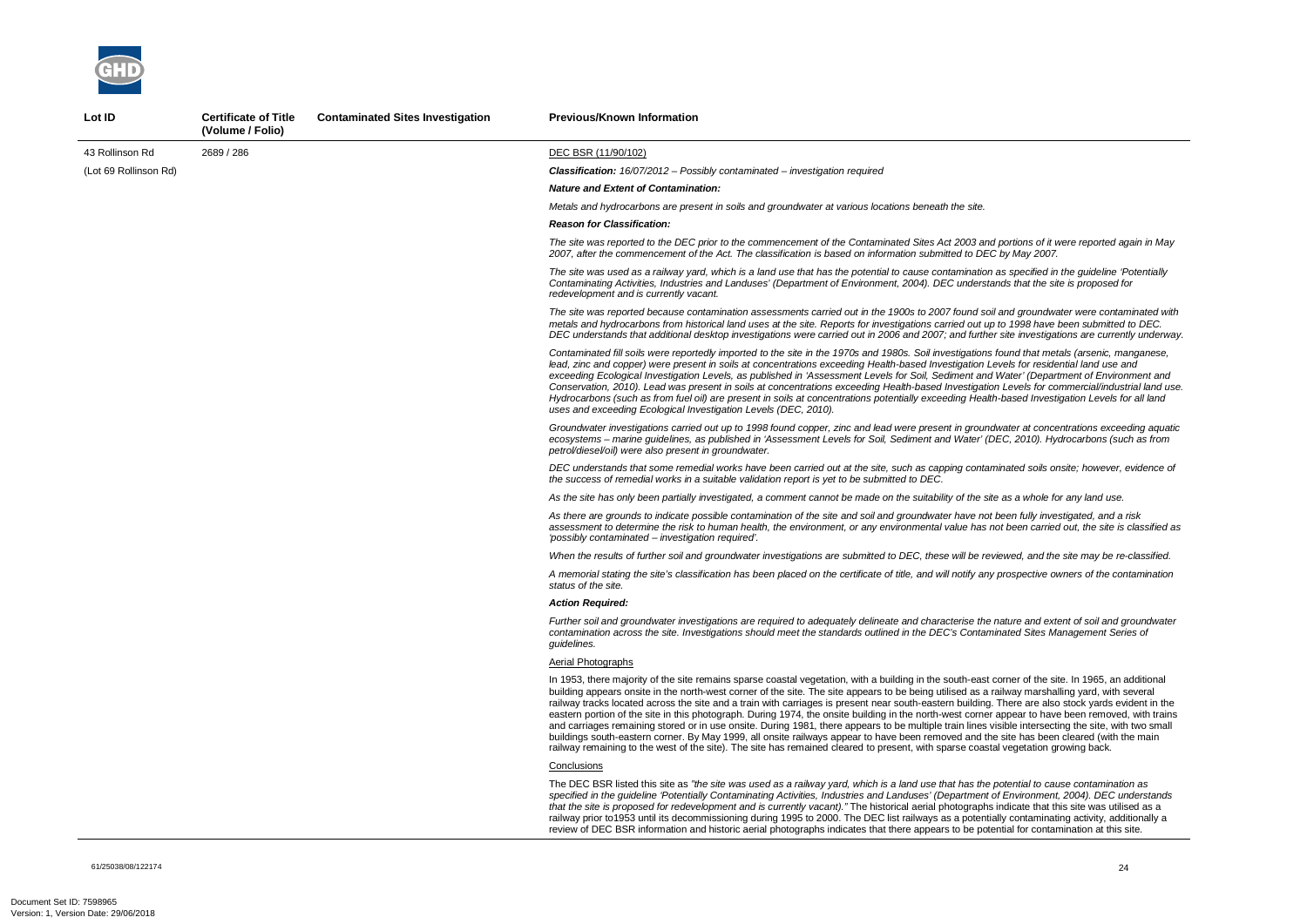61/25038/08/122174 25

*The site was reported to the DEC prior to the commencement of the Contaminated Sites Act 2003 and portions of it were reported again in May 2007, after the commencement of the Act. The classification is based on information submitted to DEC by May 2007.* 

*And groundwater were contaminated with in the 2008 found soil and groundwater were contaminated with metals and hydrocarbons from historical land uses at the site. Reports for investigations carried out up to 1998 have been submitted to DEC. DEC understands that additional desktop investigations were carried out in 2006 and 2007; and further site investigations are currently underway.* 

*The site was used as a railway yard, which is a land use that has the potential to cause contamination as specified in the guideline 'Potentially Contaminating Activities, Industries and Landuses' (Department of Environment, 2004). DEC understands that the site is proposed for* 

*Contaminated fill soils were reportedly imported to the site in the 1970s and 1980s. Soil investigations found that metals (arsenic, manganese, lead, zinc and copper) were present in soils at concentrations exceeding Health-based Investigation Levels for residential land use and Water' (Department of Environment and in Water' (Department of Environment and Conservation, 2010). Lead was present in soils at concentrations exceeding Health-based Investigation Levels for commercial/industrial land use. Hydrocarbons (such as from fuel oil) are present in soils at concentrations potentially exceeding Health-based Investigation Levels for all land* 

*Groundwater investigations carried out up to 1998 found copper, zinc and lead were present in groundwater at concentrations exceeding aquatic ecosystems – marine guidelines, as published in 'Assessment Levels for Soil, Sediment and Water' (DEC, 2010). Hydrocarbons (such as from* 

The DEC BSR listed this site as *"the site was used as a railway yard, which is a land use that has the potential to cause contamination as specified in the guideline 'Potentially Contaminating Activities, Industries and Landuses' (Department of Environment, 2004). DEC understands indicate that this site was utilised as a* ally contaminating activity, additionally a ntial for contamination at this site.



| Lot ID                 | <b>Certificate of Title</b><br>(Volume / Folio) | <b>Contaminated Sites Investigation</b> | <b>Previous/Known Information</b>                                                                                                                                                                                                                                                                                                                                                                                                                                                                                                                                                                                                                                                                     |
|------------------------|-------------------------------------------------|-----------------------------------------|-------------------------------------------------------------------------------------------------------------------------------------------------------------------------------------------------------------------------------------------------------------------------------------------------------------------------------------------------------------------------------------------------------------------------------------------------------------------------------------------------------------------------------------------------------------------------------------------------------------------------------------------------------------------------------------------------------|
| Lot 70 Bennett Ave     | 2689 / 287                                      |                                         | DEC BSR (11/90/102)                                                                                                                                                                                                                                                                                                                                                                                                                                                                                                                                                                                                                                                                                   |
| (Lot 70 on plan 55128) |                                                 |                                         | <b>Classification:</b> $16/07/2012$ – Possibly contaminated – investigation required                                                                                                                                                                                                                                                                                                                                                                                                                                                                                                                                                                                                                  |
|                        |                                                 |                                         | <b>Nature and Extent of Contamination:</b>                                                                                                                                                                                                                                                                                                                                                                                                                                                                                                                                                                                                                                                            |
|                        |                                                 |                                         | Metals and hydrocarbons are present in soils and groundwater at various locations beneath the site.                                                                                                                                                                                                                                                                                                                                                                                                                                                                                                                                                                                                   |
|                        |                                                 |                                         | <b>Reason for Classification:</b>                                                                                                                                                                                                                                                                                                                                                                                                                                                                                                                                                                                                                                                                     |
|                        |                                                 |                                         | The site was reported to the DEC prior to the commencement of the Contaminated Sites Act 2003 and<br>2007, after the commencement of the Act. The classification is based on information submitted to DEC                                                                                                                                                                                                                                                                                                                                                                                                                                                                                             |
|                        |                                                 |                                         | The site was used as a railway yard, which is a land use that has the potential to cause contamination<br>Contaminating Activities, Industries and Landuses' (Department of Environment, 2004). DEC understa.<br>redevelopment and is currently vacant.                                                                                                                                                                                                                                                                                                                                                                                                                                               |
|                        |                                                 |                                         | The site was reported because contamination assessments carried out in the 1900s to 2007 found soil<br>metals and hydrocarbons from historical land uses at the site. Reports for investigations carried out up<br>DEC understands that additional desktop investigations were carried out in 2006 and 2007; and further                                                                                                                                                                                                                                                                                                                                                                              |
|                        |                                                 |                                         | Contaminated fill soils were reportedly imported to the site in the 1970s and 1980s. Soil investigations<br>lead, zinc and copper) were present in soils at concentrations exceeding Health-based Investigation Le<br>exceeding Ecological Investigation Levels, as published in 'Assessment Levels for Soil, Sediment and<br>Conservation, 2010). Lead was present in soils at concentrations exceeding Health-based Investigation<br>Hydrocarbons (such as from fuel oil) are present in soils at concentrations potentially exceeding Health<br>uses and exceeding Ecological Investigation Levels (DEC, 2010).                                                                                    |
|                        |                                                 |                                         | Groundwater investigations carried out up to 1998 found copper, zinc and lead were present in ground<br>ecosystems - marine guidelines, as published in 'Assessment Levels for Soil, Sediment and Water' (D<br>petrol/diesel/oil) were also present in groundwater.                                                                                                                                                                                                                                                                                                                                                                                                                                   |
|                        |                                                 |                                         | DEC understands that some remedial works have been carried out at the site, such as capping contan<br>the success of remedial works in a suitable validation report is yet to be submitted to DEC.                                                                                                                                                                                                                                                                                                                                                                                                                                                                                                    |
|                        |                                                 |                                         | As the site has only been partially investigated, a comment cannot be made on the suitability of the site                                                                                                                                                                                                                                                                                                                                                                                                                                                                                                                                                                                             |
|                        |                                                 |                                         | As there are grounds to indicate possible contamination of the site and soil and groundwater have not<br>assessment to determine the risk to human health, the environment, or any environmental value has n<br>'possibly contaminated - investigation required'.                                                                                                                                                                                                                                                                                                                                                                                                                                     |
|                        |                                                 |                                         | When the results of further soil and groundwater investigations are submitted to DEC, these will be rev                                                                                                                                                                                                                                                                                                                                                                                                                                                                                                                                                                                               |
|                        |                                                 |                                         | A memorial stating the site's classification has been placed on the certificate of title, and will notify any<br>status of the site.                                                                                                                                                                                                                                                                                                                                                                                                                                                                                                                                                                  |
|                        |                                                 |                                         | Action Reauired:                                                                                                                                                                                                                                                                                                                                                                                                                                                                                                                                                                                                                                                                                      |
|                        |                                                 |                                         | Further soil and groundwater investigations are required to adequately delineate and characterise the r<br>contamination across the site. Investigations should meet the standards outlined in the DEC's Contami<br>guidelines.                                                                                                                                                                                                                                                                                                                                                                                                                                                                       |
|                        |                                                 |                                         | Aerial Photographs                                                                                                                                                                                                                                                                                                                                                                                                                                                                                                                                                                                                                                                                                    |
|                        |                                                 |                                         | Prior to 1953, the site was already utilised as a railway corridor in the central and eastern portions of th<br>undeveloped and covered with sparse, coastal vegetation. During 1965, there was evidence of develop<br>site. Railway lines intersect the central portion of the site, whilst railway cars are visible on railway lines<br>are also stock yards evident in the eastern portion of the site in this photograph. By 1974, it appeared t<br>the site have been removed and replaced with new buildings between 1974 and 1977. The site was uti<br>approximately 20 years, with minor changes to infrastructure. The railway was decommissioned and cl<br>remained vacant land to present. |
|                        |                                                 |                                         | Conclusions                                                                                                                                                                                                                                                                                                                                                                                                                                                                                                                                                                                                                                                                                           |
|                        |                                                 |                                         | The DEC BSR listed this site as "the site was used as a railway yard, which is a land use that has the $\mu$<br>specified in the guideline 'Potentially Contaminating Activities, Industries and Landuses' (Department c<br>that the site is proposed for redevelopment and is currently vacant)." The historical aerial photographs<br>railway prior to 1953 until its decommissioning during 1995 to 2000. The DEC list railways as a potentia<br>review of DEC BSR information and historic aerial photographs indicates that there appears to be pote                                                                                                                                             |

*DEC understands that some remedial works have been carried out at the site, such as capping contaminated soils onsite; however, evidence of* 

*As the site has only been partially investigated, a comment cannot be made on the suitability of the site as a whole for any land use.* 

*As there are grounds to indicate possible contamination of the site and soil and groundwater have not been fully investigated, and a risk assessment to determine the risk to human health, the environment, or any environmental value has not been carried out, the site is classified as* 

*iewed, and the site may be re-classified.* 

*A memorial stating the site's classification has been placed on the certificate of title, and will notify any prospective owners of the contamination* 

*Further soil and groundwater investigations are required to adequately delineate and characterise the nature and extent of soil and groundwater contamination across the site. Investigations should meet the standards outlined in the DEC's Contaminated Sites Management Series of* 

e site, with the western portion remaining pment of a railway corridor intersecting the in the eastern portion of the site. There hat the majority of buildings surrounding ilised as a railway corridor for the next leared between 1995 and 2000, and has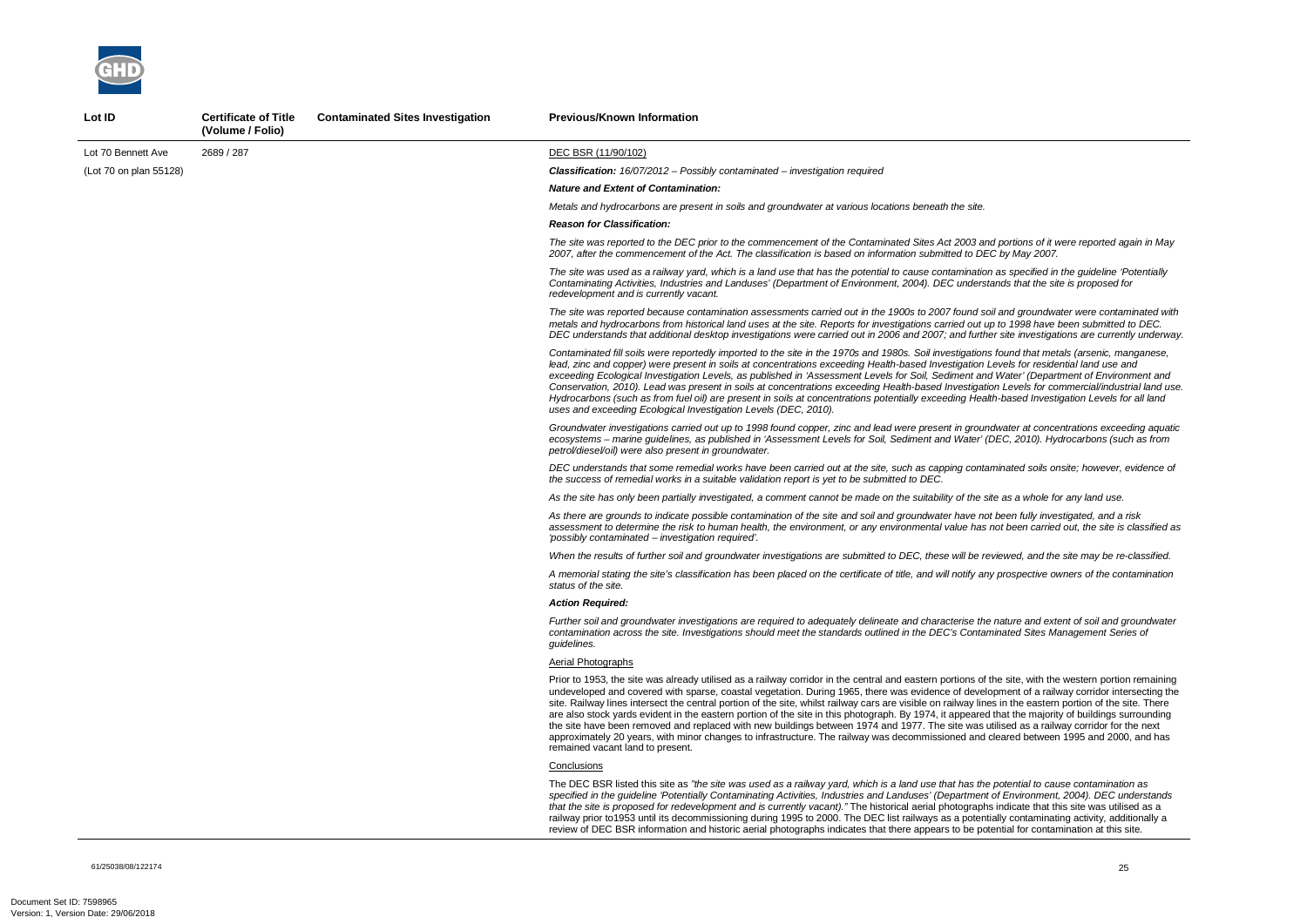*The site was reported to the DEC as per reporting obligations under section 11 of the Contaminated Sites Act 2003. The classification is based* 

*Soil and groundwater investigations have not been carried out and the quality of soil and groundwater beneath the site are unknown.* 

*As a risk assessment has not been carried out, DEC cannot comment on the suitability of the Site for the proposed residential use.* 

*A site inspection was performed by Golder Associates which reported the visual identification of landfill comprising seaweed and shells on the* 



| Lot ID         | <b>Certificate of Title</b><br>(Volume / Folio) | <b>Contaminated Sites Investigation</b> | <b>Previous/Known Information</b>                                                                                                                                                                                                                                                                                           |
|----------------|-------------------------------------------------|-----------------------------------------|-----------------------------------------------------------------------------------------------------------------------------------------------------------------------------------------------------------------------------------------------------------------------------------------------------------------------------|
| 11 Garston Way | 2689 / 290                                      |                                         | DEC BSR (DEC4271)                                                                                                                                                                                                                                                                                                           |
|                |                                                 |                                         | <b>Classification:</b> 08/02/2008 - Report not substantiated                                                                                                                                                                                                                                                                |
|                |                                                 |                                         | <b>Nature and Extent of Contamination:</b>                                                                                                                                                                                                                                                                                  |
|                |                                                 |                                         | Landfill comprising of seaweed and shells have been identified on the site's surface.                                                                                                                                                                                                                                       |
|                |                                                 |                                         | <b>Reason for Classification:</b>                                                                                                                                                                                                                                                                                           |
|                |                                                 |                                         | The site was reported to the DEC as per reporting obligations under section 11 of the Contaminated Site<br>on information submitted to DEC by 18 May 2007.                                                                                                                                                                  |
|                |                                                 |                                         | The site has historically been used for cattle grazing.                                                                                                                                                                                                                                                                     |
|                |                                                 |                                         | Soil and groundwater investigations have not been carried out and the quality of soil and groundwater be                                                                                                                                                                                                                    |
|                |                                                 |                                         | As a risk assessment has not been carried out, DEC cannot comment on the suitability of the Site for the                                                                                                                                                                                                                    |
|                |                                                 |                                         | A site inspection was performed by Golder Associates which reported the visual identification of landfill of<br>surface.                                                                                                                                                                                                    |
|                |                                                 |                                         | Based on a preliminary site investigation, there is no evidence to suggest that soils or groundwater/surfa<br>contaminated.                                                                                                                                                                                                 |
|                |                                                 |                                         | The report of a known or suspected contaminated site, in conjunction with DEC enquiries of the site, pro<br>possible contamination of the site is present from the current or historical land use. As such, the site is c                                                                                                   |
|                |                                                 |                                         | Aerial Photographs                                                                                                                                                                                                                                                                                                          |
|                |                                                 |                                         | The site appears to be used for agricultural purposes during the 1950s to the 1980s, with possible fencir<br>photographs. The site has been disused since the mid-1990s. There is some evidence of vehicle moven<br>2004 to 2009 aerial photographs. There are no other notable features in any of the aerial photographs a |
|                |                                                 |                                         | Conclusions                                                                                                                                                                                                                                                                                                                 |
|                |                                                 |                                         | Based on a review of the DEC BSR information and aerial photographs there appears to be limited pote                                                                                                                                                                                                                        |
|                |                                                 |                                         |                                                                                                                                                                                                                                                                                                                             |

*Based on a preliminary site investigation, there is no evidence to suggest that soils or groundwater/surface water of the site are potentially* 

*The report of a known or suspected contaminated site, in conjunction with DEC enquiries of the site, provides insufficient grounds to indicate that possible contamination of the site is present from the current or historical land use. As such, the site is classified as 'report not substantiated'.* 

ng and stock evident in some aerial ment (i.e. tracks) across the site in the available for review.

ential only for contamination at this site.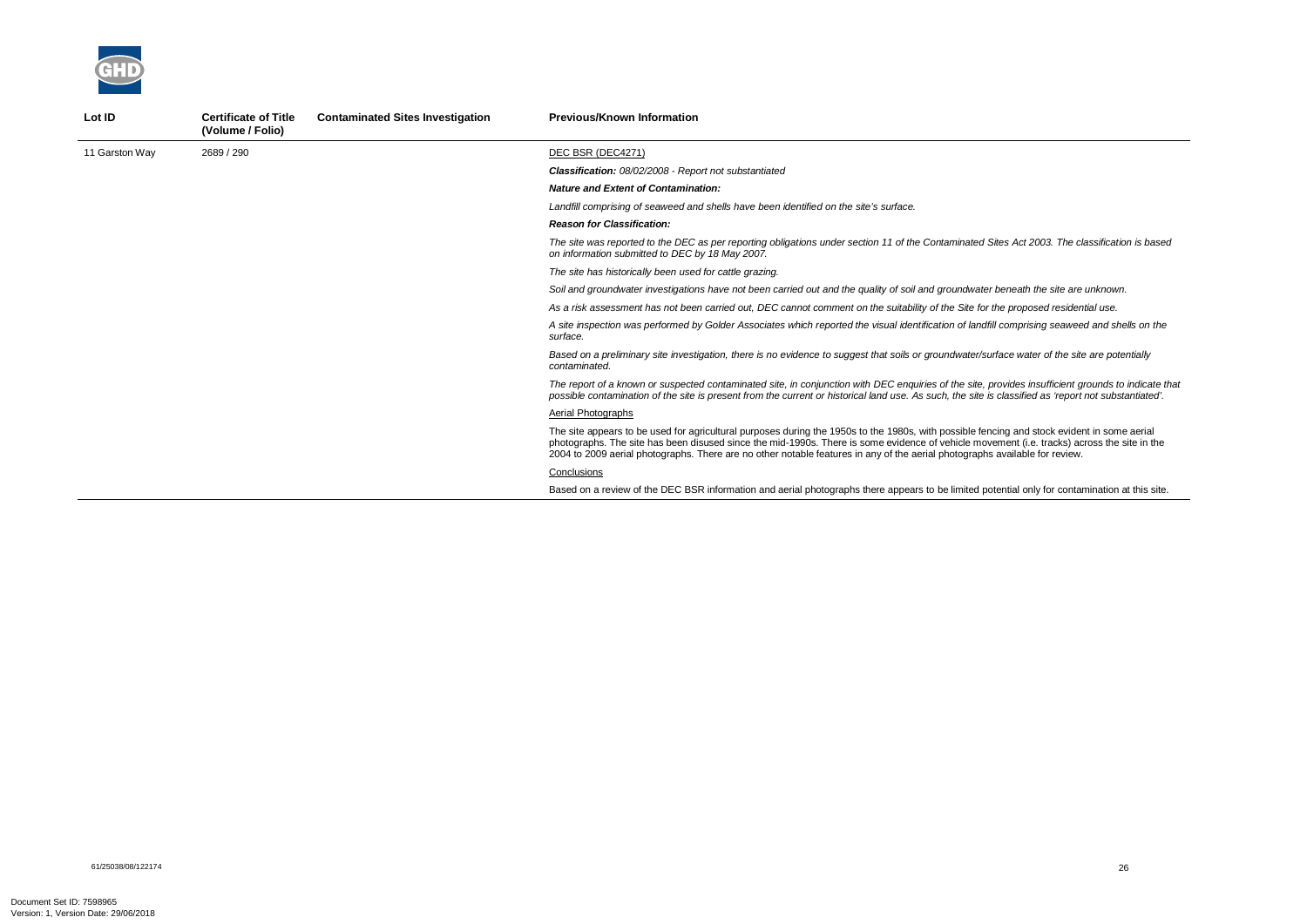*The site was reported to the DEC as per reporting obligations under section 11 of the Contaminated Sites Act 2003. The classification is based* 

beneath the site are unknown.

*As a risk assessment has not been carried out, DEC cannot comment on the suitability of the Site for the proposed residential use.* 

*A site inspection was performed by Golder Associates which reported the visual identification of landfill comprising seaweed and shells on the* 

*Based on a preliminary site investigation, there is no evidence to suggest that soils or groundwater/surface water of the site are potentially* 



| Lot ID           | <b>Certificate of Title</b><br>(Volume / Folio) | <b>Contaminated Sites Investigation</b> | <b>Previous/Known Information</b>                                                                                                                                                                                                                                                                                              |
|------------------|-------------------------------------------------|-----------------------------------------|--------------------------------------------------------------------------------------------------------------------------------------------------------------------------------------------------------------------------------------------------------------------------------------------------------------------------------|
| 9 Garston Way    | 2689 / 291                                      |                                         | DEC BSR (DEC4271)                                                                                                                                                                                                                                                                                                              |
|                  |                                                 |                                         | <b>Classification: 08/02/2008 - Report not substantiated</b>                                                                                                                                                                                                                                                                   |
|                  |                                                 |                                         | <b>Nature and Extent of Contamination:</b>                                                                                                                                                                                                                                                                                     |
|                  |                                                 |                                         | Landfill comprising of seaweed and shells have been identified on the site's surface.                                                                                                                                                                                                                                          |
|                  |                                                 |                                         | <b>Reason for Classification:</b>                                                                                                                                                                                                                                                                                              |
|                  |                                                 |                                         | The site was reported to the DEC as per reporting obligations under section 11 of the Contaminated Si<br>on information submitted to DEC by 18 May 2007.                                                                                                                                                                       |
|                  |                                                 |                                         | The site has historically been used for cattle grazing.                                                                                                                                                                                                                                                                        |
|                  |                                                 |                                         | Soil and groundwater investigations have not been carried out and the quality of soil and groundwater                                                                                                                                                                                                                          |
|                  |                                                 |                                         | As a risk assessment has not been carried out, DEC cannot comment on the suitability of the Site for ti                                                                                                                                                                                                                        |
|                  |                                                 |                                         | A site inspection was performed by Golder Associates which reported the visual identification of landfill<br>surface.                                                                                                                                                                                                          |
|                  |                                                 |                                         | Based on a preliminary site investigation, there is no evidence to suggest that soils or groundwater/sur<br>contaminated.                                                                                                                                                                                                      |
|                  |                                                 |                                         | The report of a known or suspected contaminated site, in conjunction with DEC enquiries of the site, pr<br>possible contamination of the site is present from the current or historical land use. As such, the site is                                                                                                         |
|                  |                                                 |                                         | Aerial Photographs                                                                                                                                                                                                                                                                                                             |
|                  |                                                 |                                         | The site appears to be used for agricultural purposes during the 1950s to the 1980s, with possible fend<br>photographs. The site has been disused since the mid-1990s. There is some evidence of vehicle move<br>2004 to 2009 aerial photographs. There are no other notable features in any of the aerial photographs         |
|                  |                                                 |                                         | Conclusions                                                                                                                                                                                                                                                                                                                    |
|                  |                                                 |                                         | Based on a review of the DEC BSR information and aerial photographs there appears to be limited pot                                                                                                                                                                                                                            |
| 2016 Cockburn Rd | LR3146 / 794                                    |                                         | DEC BSR (DMO 1475)                                                                                                                                                                                                                                                                                                             |
|                  |                                                 |                                         | Not reported to DEC as a known or suspected contaminated site.                                                                                                                                                                                                                                                                 |
|                  |                                                 |                                         | Aerial Photographs                                                                                                                                                                                                                                                                                                             |
|                  |                                                 |                                         | Prior to 1981 the site was vacant, cleared and appeared to be used for stock grazing. During 1985, the<br>1995, it is appears that the site was being utilised as a drain/bund area for surface water runoff. It appe<br>(possibly clay). The site remains unchanged to present, the only exception being the dense regrowth o |
|                  |                                                 |                                         | Conclusions                                                                                                                                                                                                                                                                                                                    |
|                  |                                                 |                                         | Based on a review of the DEC BSR information and aerial photographs there appears to be limited pot                                                                                                                                                                                                                            |

*The report of a known or suspected contaminated site, in conjunction with DEC enquiries of the site, provides insufficient grounds to indicate that possible contamination of the site is present from the current or historical land use. As such, the site is classified as 'report not substantiated'.* 

cing and stock evident in some aerial ement (i.e. tracks) across the site in the available for review.

tential only for contamination at this site.

ere is evidence of soil disturbance and by ears to have been lined with a soil material f coastal vegetation.

tential for contamination at this site.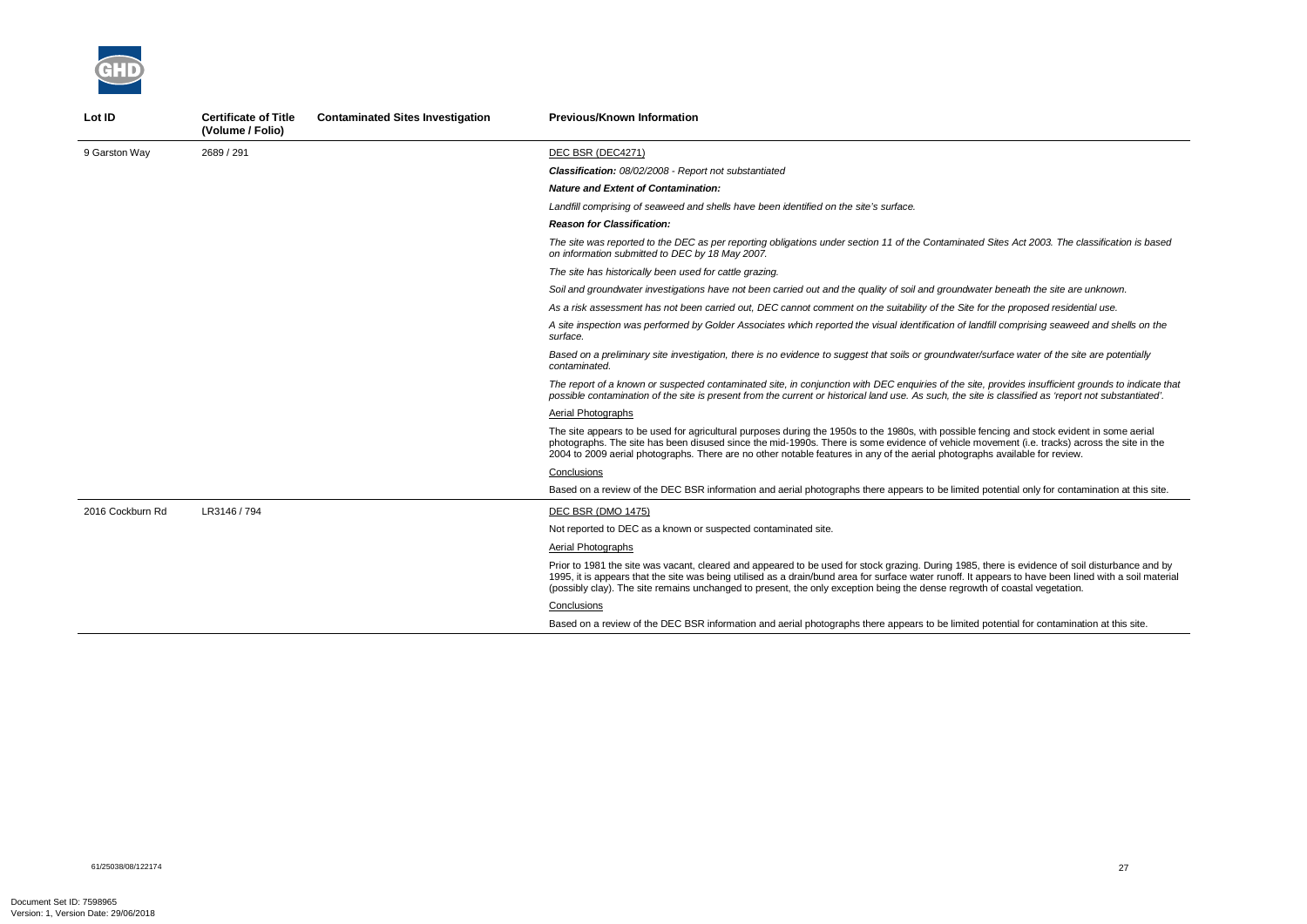

| Lot ID                                                                                 | <b>Certificate of Title</b><br>(Volume / Folio) | <b>Contaminated Sites Investigation</b>                                                                                                                                                                                                                                                                                                                                                                                                                                                                                                                                                                                                                                                                                                                                                                                                                                                                                                   | <b>Previous/Known Information</b>                                                                                                                                                                                                                                                                                                                                                                                                                                                                                                                                                                                                                                                                                                                                                                                                                                                                                                                                                                                                                                                                                                                                               |
|----------------------------------------------------------------------------------------|-------------------------------------------------|-------------------------------------------------------------------------------------------------------------------------------------------------------------------------------------------------------------------------------------------------------------------------------------------------------------------------------------------------------------------------------------------------------------------------------------------------------------------------------------------------------------------------------------------------------------------------------------------------------------------------------------------------------------------------------------------------------------------------------------------------------------------------------------------------------------------------------------------------------------------------------------------------------------------------------------------|---------------------------------------------------------------------------------------------------------------------------------------------------------------------------------------------------------------------------------------------------------------------------------------------------------------------------------------------------------------------------------------------------------------------------------------------------------------------------------------------------------------------------------------------------------------------------------------------------------------------------------------------------------------------------------------------------------------------------------------------------------------------------------------------------------------------------------------------------------------------------------------------------------------------------------------------------------------------------------------------------------------------------------------------------------------------------------------------------------------------------------------------------------------------------------|
| Lot 1957 on plan<br>205558<br>Lot 1818 on plan<br>205891<br>Lot 1759 on plan<br>240202 | LR3139 / 029<br>LR3139 / 028<br>LR3139 / 027    | ENV (2007) Initial Investigation of Point Catherine<br>Dunes North Coogee. February 2007.<br>ENV (2009) Part of WAPC Reserve 44945, North<br>Coogee, WA: Detailed Site Investigation. June<br>2009.<br>360 Environmental Pty Ltd (2009) WAPC Reserve<br>44945, North Coogee, WA: Tier 2 Health Risk<br>Assessment. October 2009.<br>RPS (2020) Robb Road Soils Investigation. March<br>2010.<br>RPS (2010) Robb Road Groundwater Reinjection<br>Pipeline, North Coogee: Construction Phase. May<br>2010.<br>RPS (2010) Groundwater Interception Drain<br>2009-21010 Monitoring Report: Port Coogee<br>Project. October 2010.<br>GHD (2011) Report for North Coogee: Preliminary<br>Site Investigation. March 2011.<br>GHD (2011) Report for North Coogee: Sampling<br>and Analysis Plan. March 2011.<br>GHD (2012) Report for 24787R McTaggart Cover<br>and 2110L Bennett Avenue, North Coogee:<br>Detailed Site Investigation. May 2012. | DEC BSR (DEC5859)<br>Awaiting classification.<br>Onsite Investigations<br>GHD was commissioned by the City of Cockburn to undertake contaminated sites investigations to determine if the former use of these sites had<br>resulted in contamination. These investigations have been subject to review by a DEC accredited contaminated sites auditor.<br>This investigation identified the presence of isolated elevated lead concentrations within the surface and subsurface soils at the site. The elevate<br>concentrations were generally associated with slag material associated with the former ANI Bradken Foundry. Asbestos Containing Material<br>(ACM) fragments were also identified at the site. During onsite investigations, E.coli was identified within groundwater beneath the site, which<br>may limit the use of groundwater. Based on the results of the onsite investigations, GHD recommended that a Site Management Plan (SMP) be<br>prepared to address potential human health risks associated with contamination at the site and that groundwater use be managed to limit the<br>exposure to E.coli.                                               |
| 2064 Robb Rd                                                                           | LR3093 / 698                                    | ENV (2007) Initial Investigation of Point Catherine<br>Dunes North Coogee. February 2007.<br>ENV (2009) Part of WAPC Reserve 44945, North<br>Coogee, WA: Detailed Site Investigation. June<br>2009.<br>360 Environmental Pty Ltd (2009) WAPC Reserve<br>44945, North Coogee, WA: Tier 2 Health Risk<br>Assessment. October 2009.<br>RPS (2020) Robb Road Soils Investigation. March<br>2010.<br>RPS (2010) Robb Road Groundwater Reinjection<br>Pipeline, North Coogee: Construction Phase. May<br>2010.<br>RPS (2010) Groundwater Interception Drain<br>2009-21010 Monitoring Report: Port Coogee<br>Project. October 2010.<br>GHD (2011) Report for North Coogee: Preliminary<br>Site Investigation. March 2011.<br>GHD (2011) Report for North Coogee: Sampling<br>and Analysis Plan. March 2011.<br>GHD (2012) Report for 24787R McTaggart Cover<br>and 2110L Bennett Avenue, North Coogee:<br>Detailed Site Investigation. May 2012. | <b>DEC BSR (DMO 7241)</b><br>Not reported to DEC as a known or suspected contaminated site.<br>Onsite Investigations<br>GHD was commissioned by the City of Cockburn to undertake contaminated sites investigations to determine if the former use of these sites hac<br>resulted in contamination. These investigations have been subject to review by a DEC accredited contaminated sites auditor.<br>This investigation identified the presence of isolated elevated lead concentrations within the surface and subsurface soils at the site. The elevate<br>concentrations were generally associated with slag material associated with the former ANI Bradken Foundry. Asbestos Containing Material<br>(ACM) fragments were also identified at the site. During onsite investigations, E.coli was identified within groundwater beneath the site, which<br>may limit the use of groundwater. Based on the results of the onsite investigations, GHD recommended that a Site Management Plan (SMP) be<br>prepared to address potential human health risks associated with contamination at the site and that groundwater use be managed to limit the<br>exposure to E.coli. |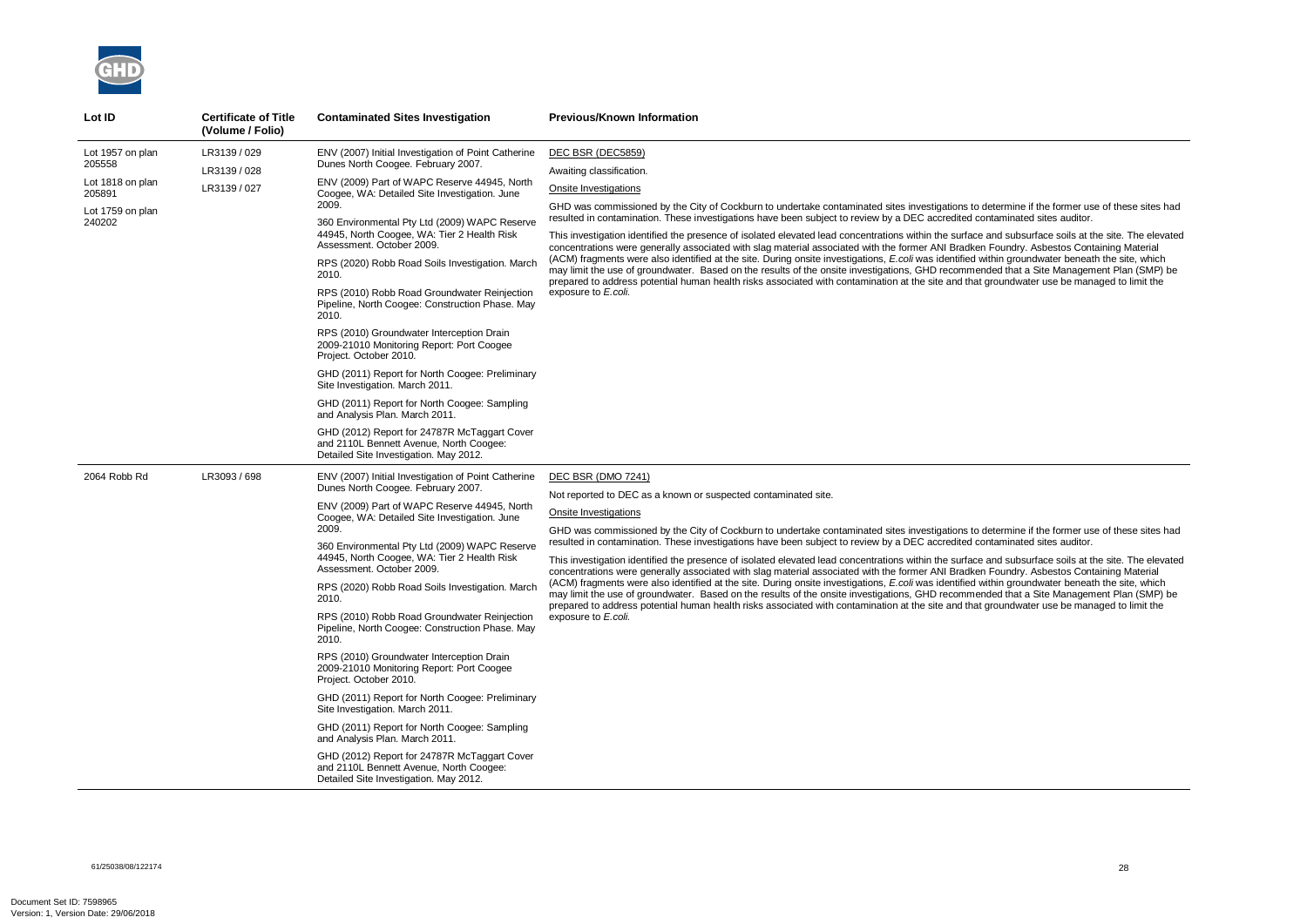*Hydrocarbons including fuel oils, and heavy metals including cadmium, copper and zinc were identified in surface soils to the west of Robb Road, extending approximately 200 m north of McTaggart Cover. Heavy metals, including arsenic, chromium, copper, lead, manganese, nickel and zinc* 

*The site was originally reported to the DEC prior to the commencement of the Contaminated Sites Act 2003. A portion of the site, north of Rollinson Road, was reported again on 26 March 2009. The site classification is based on information submitted to DEC by August 2009.* 

*The site comprises Lot 2106, a portion of railway reserve extending north from McTaggart Cover for approximately 1.2 km, as well as Lot 2110,* 

*As there are grounds to indicate possible contamination of the site, and since further investigation of soil and groundwater and a risk assessment*  determine the contamination status of the site,

*Part of the site was historically occupied by the Robb Jetty Marshalling Yards, and stormwater drainage from an abattoir further east was also discharged to the site. Railway yards and abattoirs are land uses that have the potential to cause contamination, as specified in the guideline* 

*The then Department of Commerce and Trade commissioned a soil investigation of the site in 1996 to provide information for its redevelopment for passive recreational purposes including a dual use pedestrian and cycle path, access road and car park. The soil investigation identified that hydrocarbons (such as fuel oils and combustion residues) were present in surface soils near the railway tracks at concentrations exceeding Ecological Investigation Levels (EILs) and Health-based Investigation Levels for parks and recreational land use (HIL-E), as published in 'Assessment Levels for Soil, Sediment and Water' (Department of Environment, 2003). Hydrocarbons, cadmium, copper and zinc were also present in near surface soils at the former abattoir stormwater discharge and rail wagon washdown areas at concentrations exceeding EILs.* 



| Lot ID           | <b>Certificate of Title</b><br>(Volume / Folio) | <b>Contaminated Sites Investigation</b>                                                                                           | <b>Previous/Known Information</b>                                                                                                                                                                                                                                                                                                                                                                                                                                                                                                                                                                            |                                   |
|------------------|-------------------------------------------------|-----------------------------------------------------------------------------------------------------------------------------------|--------------------------------------------------------------------------------------------------------------------------------------------------------------------------------------------------------------------------------------------------------------------------------------------------------------------------------------------------------------------------------------------------------------------------------------------------------------------------------------------------------------------------------------------------------------------------------------------------------------|-----------------------------------|
| Lot 2110 on plan | 2124 / 083                                      |                                                                                                                                   | ENV (2007) Initial Investigation of Point Catherine                                                                                                                                                                                                                                                                                                                                                                                                                                                                                                                                                          | DEC BSR (11/90/110 and 2011/9783) |
| 219369           |                                                 | Dunes North Coogee. February 2007.                                                                                                | <b>Classification:</b> $09/09/2009$ – Possibly contaminated – investigation required                                                                                                                                                                                                                                                                                                                                                                                                                                                                                                                         |                                   |
|                  |                                                 | ENV (2009) Part of WAPC Reserve 44945, North<br>Coogee, WA: Detailed Site Investigation. June                                     | <b>Nature and Extent of Contamination:</b>                                                                                                                                                                                                                                                                                                                                                                                                                                                                                                                                                                   |                                   |
|                  |                                                 | 2009.<br>360 Environmental Pty Ltd (2009) WAPC Reserve<br>44945, North Coogee, WA: Tier 2 Health Risk                             | Hydrocarbons including fuel oils, and heavy metals including cadmium, copper and zinc were identified in surfa<br>extending approximately 200 m north of McTaggart Cover. Heavy metals, including arsenic, chromium, copper<br>were also identified in soils north of Rollinson Road.                                                                                                                                                                                                                                                                                                                        |                                   |
|                  |                                                 | Assessment. October 2009.                                                                                                         | <b>Reason for Classification:</b>                                                                                                                                                                                                                                                                                                                                                                                                                                                                                                                                                                            |                                   |
|                  |                                                 | RPS (2020) Robb Road Soils Investigation. March<br>2010.                                                                          | The site was originally reported to the DEC prior to the commencement of the Contaminated Sites Act 2003. A<br>Rollinson Road, was reported again on 26 March 2009. The site classification is based on information submitte                                                                                                                                                                                                                                                                                                                                                                                 |                                   |
|                  |                                                 | RPS (2010) Robb Road Groundwater Reinjection<br>Pipeline, North Coogee: Construction Phase. May                                   | The site comprises Lot 2106, a portion of railway reserve extending north from McTaggart Cover for approxima<br>which lies directly west of the railway reserve, and includes Robb Road.                                                                                                                                                                                                                                                                                                                                                                                                                     |                                   |
|                  |                                                 | 2010.<br>RPS (2010) Groundwater Interception Drain<br>2009-21010 Monitoring Report: Port Coogee                                   | Part of the site was historically occupied by the Robb Jetty Marshalling Yards, and stormwater drainage from a<br>discharged to the site. Railway yards and abattoirs are land uses that have the potential to cause contaminatio<br>'Potentially Contaminating Activities, Industries and Landuses' (Department of Environment, 2004).                                                                                                                                                                                                                                                                      |                                   |
|                  |                                                 | Project. October 2010.<br>GHD (2011) Report for North Coogee: Preliminary<br>Site Investigation. March 2011.                      | The then Department of Commerce and Trade commissioned a soil investigation of the site in 1996 to provide<br>for passive recreational purposes including a dual use pedestrian and cycle path, access road and car park. Th<br>hydrocarbons (such as fuel oils and combustion residues) were present in surface soils near the railway tracks<br>Ecological Investigation Levels (EILs) and Health-based Investigation Levels for parks and recreational land us                                                                                                                                            |                                   |
|                  |                                                 | GHD (2011) Report for North Coogee: Sampling<br>and Analysis Plan. March 2011.                                                    | 'Assessment Levels for Soil, Sediment and Water' (Department of Environment, 2003). Hydrocarbons, cadmiu.<br>present in near surface soils at the former abattoir stormwater discharge and rail wagon washdown areas at co                                                                                                                                                                                                                                                                                                                                                                                   |                                   |
|                  |                                                 | GHD (2012) Report for 24787R McTaggart Cover<br>and 2110L Bennett Avenue, North Coogee:<br>Detailed Site Investigation. May 2012. | DEC was informed in March 2009 that metals had been identified in soil in the northern portion of Lot 2110, no<br>concentrations exceeding EILs and, in some cases, HIL-E. DEC understands that further soil investigations are<br>awaiting submission of the relevant reports.                                                                                                                                                                                                                                                                                                                              |                                   |
|                  |                                                 |                                                                                                                                   | Soil sampling undertaken within the railway reserve (Lot 2106) just north of Rollinson Road in August 2008 and<br>exceeding EILs but below Health-based Investigation Levels for commercial/industrial land use (HIL-F).                                                                                                                                                                                                                                                                                                                                                                                     |                                   |
|                  |                                                 |                                                                                                                                   | Groundwater investigations have not been carried out, and the quality of groundwater beneath the Site is unkn                                                                                                                                                                                                                                                                                                                                                                                                                                                                                                |                                   |
|                  |                                                 |                                                                                                                                   | The 1996 investigation report proposed that the identified impacted soils be excavated and sent for off-site disp<br>landfill facility and that validation of the resultant excavations be carried out prior to backfilling. By the date of c<br>a suitable validation report confirming that the proposed remedial actions had been successfully implemented.                                                                                                                                                                                                                                               |                                   |
|                  |                                                 |                                                                                                                                   | As there are grounds to indicate possible contamination of the site, and since further investigation of soil and g<br>to determine the risk to human health, the environment, or any environmental value are required to determine<br>the site is classified as 'possibly contaminated - investigation required'.                                                                                                                                                                                                                                                                                            |                                   |
|                  |                                                 |                                                                                                                                   | When the results of further soil and groundwater investigations are submitted to DEC, these will be reviewed, a                                                                                                                                                                                                                                                                                                                                                                                                                                                                                              |                                   |
|                  |                                                 |                                                                                                                                   | Onsite Investigations                                                                                                                                                                                                                                                                                                                                                                                                                                                                                                                                                                                        |                                   |
|                  |                                                 |                                                                                                                                   | GHD was commissioned by the City of Cockburn to undertake contaminated sites investigations to determine i<br>resulted in contamination. These investigations have been subject to review by a DEC accredited contaminated                                                                                                                                                                                                                                                                                                                                                                                   |                                   |
|                  |                                                 |                                                                                                                                   | This investigation identified the presence of isolated elevated lead concentrations within the surface and subsu<br>concentrations were generally associated with slag material associated with the former ANI Bradken Foundry.<br>(ACM) fragments were also identified at the site. During onsite investigations, E.coli was identified within groun<br>may limit the use of groundwater. Based on the results of the onsite investigations, GHD recommended that a<br>prepared to address potential human health risks associated with contamination at the site and that groundwat<br>exposure to E.coli. |                                   |

*DEC was informed in March 2009 that metals had been identified in soil in the northern portion of Lot 2110, north of Rollinson Road, at concentrations exceeding EILs and, in some cases, HIL-E. DEC understands that further soil investigations are underway in this area, and is* 

*Soil sampling undertaken within the railway reserve (Lot 2106) just north of Rollinson Road in August 2008 and March 2009 identified lead in soil* 

*Groundwater investigations have not been carried out, and the quality of groundwater beneath the Site is unknown.* 

*The 1996 investigation report proposed that the identified impacted soils be excavated and sent for off-site disposal to an appropriately licenced landfill facility and that validation of the resultant excavations be carried out prior to backfilling. By the date of classification, DEC had not received* 

*When the results of further soil and groundwater investigations are submitted to DEC, these will be reviewed, and the site may be re-classified.* 

letermine if the former use of these sites had ntaminated sites auditor.

and subsurface soils at the site. The elevated Foundry. Asbestos Containing Material ithin groundwater beneath the site, which ded that a Site Management Plan (SMP) be groundwater use be managed to limit the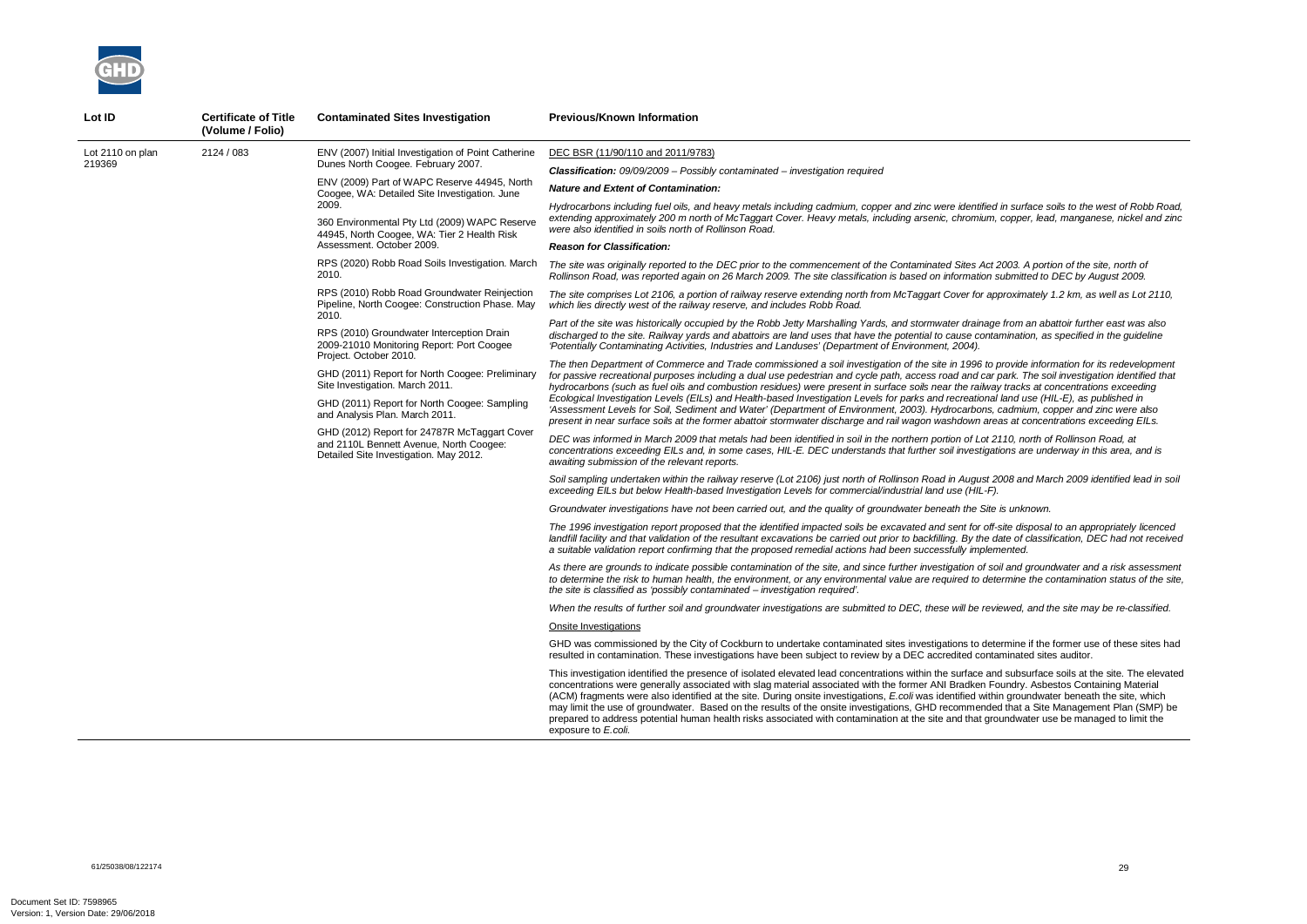

#### **Table 2 Hilltop and Emplacement Crescent**

| Lot ID            | <b>Certificate of Title</b><br>(Volume / Folio) | <b>CS Investigation</b> | <b>Previous/Known Information</b>                                                                                                                                                                                                                                                                                                                                                                                                                                                                                                                                                                                                                                                                                                                                                                                                                                                                                                                                                                                                                                                                                                                                                                                                                                                                                                                                                                                                                                                                                                                                                                                                                          |
|-------------------|-------------------------------------------------|-------------------------|------------------------------------------------------------------------------------------------------------------------------------------------------------------------------------------------------------------------------------------------------------------------------------------------------------------------------------------------------------------------------------------------------------------------------------------------------------------------------------------------------------------------------------------------------------------------------------------------------------------------------------------------------------------------------------------------------------------------------------------------------------------------------------------------------------------------------------------------------------------------------------------------------------------------------------------------------------------------------------------------------------------------------------------------------------------------------------------------------------------------------------------------------------------------------------------------------------------------------------------------------------------------------------------------------------------------------------------------------------------------------------------------------------------------------------------------------------------------------------------------------------------------------------------------------------------------------------------------------------------------------------------------------------|
| 136 Cockburn Rd   | 1205 / 021                                      |                         | <b>DEC BSR</b>                                                                                                                                                                                                                                                                                                                                                                                                                                                                                                                                                                                                                                                                                                                                                                                                                                                                                                                                                                                                                                                                                                                                                                                                                                                                                                                                                                                                                                                                                                                                                                                                                                             |
|                   |                                                 |                         | Awaiting results of BSR search.                                                                                                                                                                                                                                                                                                                                                                                                                                                                                                                                                                                                                                                                                                                                                                                                                                                                                                                                                                                                                                                                                                                                                                                                                                                                                                                                                                                                                                                                                                                                                                                                                            |
|                   |                                                 |                         | <b>Aerial Photographs</b><br>Prior to 1965, the site remains vacant and undeveloped, consisting of sparse coastal vegetation. By 1974,<br>vehicular moment onsite are visible (car tracks). The site remains unchanged until 1995, where it appears that<br>vegetation in the western portion of the site has been burnt. The site remains unchanged again until 2001, where it<br>has been cleared of all vegetation. Construction is underway in 2002, with the concrete pads of building visible and<br>movement of sand. In 2003, there appears to be three 'pits' in the western portion of the site, and two buildings<br>onsite. A large industrial shed dominates the central portion of the site and a smaller, presumably administration<br>building resides along the eastern boundary. There are at least two electrical towers located onsite. The entire site<br>is bitumised and car parking bays are visible. A small red brick building appears in the north-western corner of the<br>site in 2007 and the 'pits' become vegetated around the edges. By 2009, an extension has been constructed on<br>the central shed, extending the shed to the northern boundary. The site remains unchanged to present. Quickstep<br>Holdings Ltd and Quickstep Technology Pty Ltd are the current site occupiers, which is an accredited<br>manufacturing facility for the production engineering, manufacture and testing of advanced composite components<br>to aerospace and defence-quality standards.                                                                                                                                           |
|                   |                                                 |                         | Conclusions                                                                                                                                                                                                                                                                                                                                                                                                                                                                                                                                                                                                                                                                                                                                                                                                                                                                                                                                                                                                                                                                                                                                                                                                                                                                                                                                                                                                                                                                                                                                                                                                                                                |
|                   |                                                 |                         | Based on a review of the DEC BSR information and aerial photographs, there appears to be potential for<br>contamination at this site. Further investigation would be required to determine level, if any, of contamination<br>present at the site.                                                                                                                                                                                                                                                                                                                                                                                                                                                                                                                                                                                                                                                                                                                                                                                                                                                                                                                                                                                                                                                                                                                                                                                                                                                                                                                                                                                                         |
| 21 Cockburn Rd    | 1275 / 714                                      |                         | DEC BSR                                                                                                                                                                                                                                                                                                                                                                                                                                                                                                                                                                                                                                                                                                                                                                                                                                                                                                                                                                                                                                                                                                                                                                                                                                                                                                                                                                                                                                                                                                                                                                                                                                                    |
| (142 Cockburn Rd) |                                                 |                         | Awaiting results of BSR search.                                                                                                                                                                                                                                                                                                                                                                                                                                                                                                                                                                                                                                                                                                                                                                                                                                                                                                                                                                                                                                                                                                                                                                                                                                                                                                                                                                                                                                                                                                                                                                                                                            |
|                   |                                                 |                         | <b>Aerial Photographs</b>                                                                                                                                                                                                                                                                                                                                                                                                                                                                                                                                                                                                                                                                                                                                                                                                                                                                                                                                                                                                                                                                                                                                                                                                                                                                                                                                                                                                                                                                                                                                                                                                                                  |
|                   |                                                 |                         | Prior to 1965, the site remains vacant and undeveloped, consisting of sparse coastal vegetation. By 1965, the site<br>has been cleared of vegetation and there is evidence of excavations onsite. Minor infrastructure has been<br>constructed on the western portion of the site in 1974, in addition to a bunded or retained area near the western<br>boundary of the site. The 1977 aerial features an excavation in the eastern portion of the site. During 1981, the<br>western portion of the site appears to have been used as a tip site, with dumped waste or materials dominating the<br>western portion of the site. The majority of these materials have been removed by 1985, with only minor materials<br>present around the infrastructure. The eastern portion of the site appears to have been covered in small sand<br>piles, potentially to refill the excavated sand. The 1995 aerial reinforces this notion, as the eastern portion of the<br>site appears to have been refilled to the surface level of the remainder of the site. The entire site appears to have<br>been utilised for sparse, surficial dumping in 2000, however by 2001, the eastern portion of the site has been<br>cleared and by 2003, the entire site has been cleared. During 2009, there was vehicular activity onsite (car<br>parking). A building was constructed onsite during 2010, two buildings were constructed on the south-western<br>boundary and one building was constructed near the north-western boundary (all with blue rooves). A small<br>building was added to the west of the two buildings on the south-western boundary in late 2010. |
|                   |                                                 |                         | The current and historical land uses of the site are unknown.                                                                                                                                                                                                                                                                                                                                                                                                                                                                                                                                                                                                                                                                                                                                                                                                                                                                                                                                                                                                                                                                                                                                                                                                                                                                                                                                                                                                                                                                                                                                                                                              |
|                   |                                                 |                         | Conclusions                                                                                                                                                                                                                                                                                                                                                                                                                                                                                                                                                                                                                                                                                                                                                                                                                                                                                                                                                                                                                                                                                                                                                                                                                                                                                                                                                                                                                                                                                                                                                                                                                                                |
|                   |                                                 |                         | Based on a review of the DEC BSR Information and aerial photographs, there appears to be potential for<br>contamination at this site.                                                                                                                                                                                                                                                                                                                                                                                                                                                                                                                                                                                                                                                                                                                                                                                                                                                                                                                                                                                                                                                                                                                                                                                                                                                                                                                                                                                                                                                                                                                      |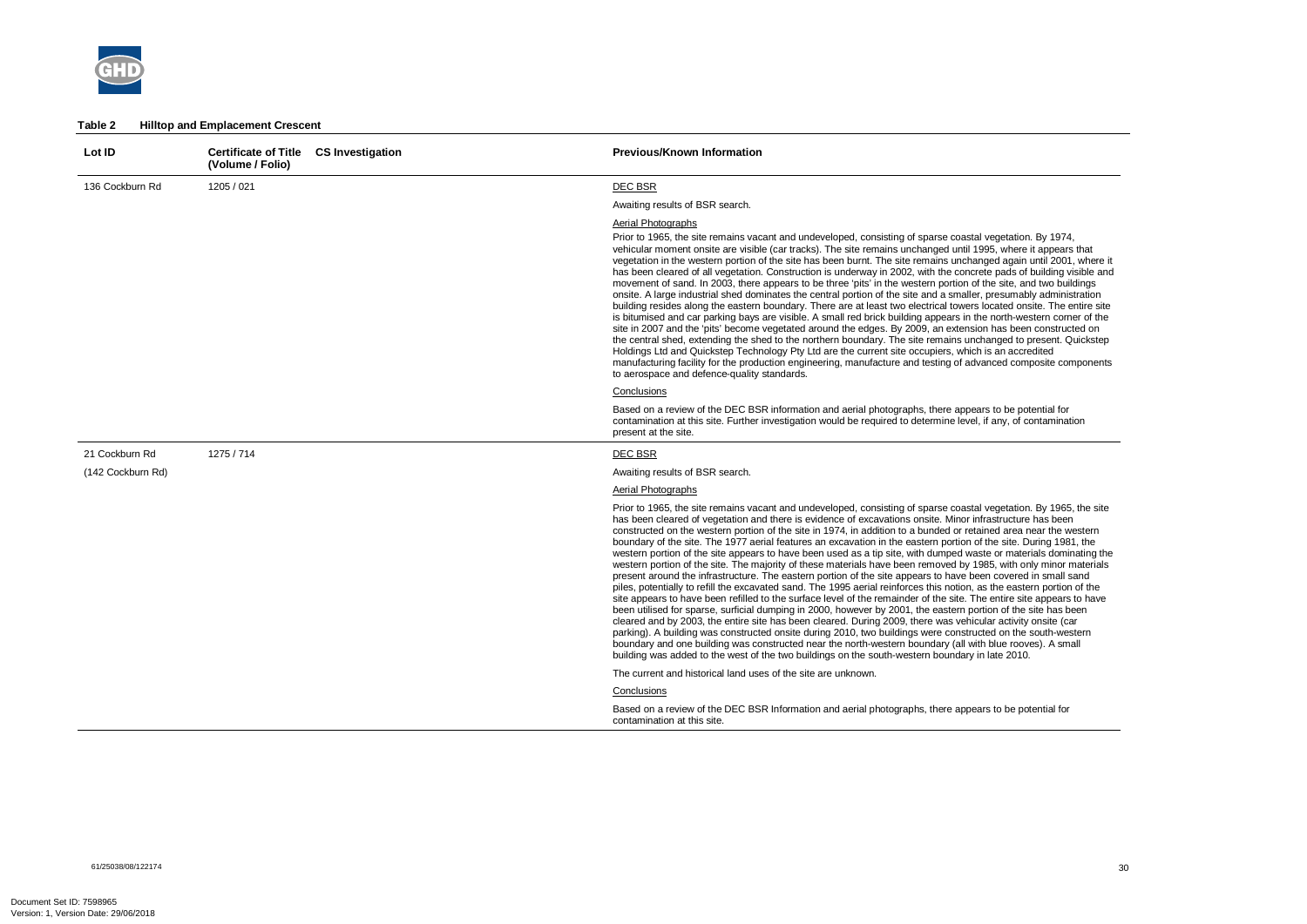

| Lot ID               | <b>Certificate of Title</b><br>(Volume / Folio) | <b>CS Investigation</b> | <b>Previous/Known Information</b>                                                                                                                                                                                                                                                                                                                                                                                                                                                                                                                                                                                                                                                   |
|----------------------|-------------------------------------------------|-------------------------|-------------------------------------------------------------------------------------------------------------------------------------------------------------------------------------------------------------------------------------------------------------------------------------------------------------------------------------------------------------------------------------------------------------------------------------------------------------------------------------------------------------------------------------------------------------------------------------------------------------------------------------------------------------------------------------|
| 146 Cockburn Rd      | 1277 / 291                                      |                         | DEC BSR (DEC5596)                                                                                                                                                                                                                                                                                                                                                                                                                                                                                                                                                                                                                                                                   |
| (Lot 22 Cockburn Rd) |                                                 |                         | Awaiting classification.                                                                                                                                                                                                                                                                                                                                                                                                                                                                                                                                                                                                                                                            |
|                      |                                                 |                         | Aerial Photographs<br>Prior to 1953, the site remains vacant and undeveloped, consisting of sparse coastal vegetation. By 1965, the<br>western portion of the site is partially cleared and a building appears to have been constructed near Cockburn<br>Road. By 1974, one large and two medium sized industrial buildings have been constructed onsite. An additional<br>medium-sized building has been constructed to the east of the other buildings. During 1995, the site has been<br>partially bitumised including car parking areas near Cockburn Road. Evidence of the site being used as a laydown<br>area is visible during 2004. The site remains unchanged to present. |
|                      |                                                 |                         | SCHÜTZ DSL Group (Coogee Drums) are the current site occupiers, which are a leading international producer of<br>high-quality packaging systems, offering a range of products for liquid and dry filling goods, such as intermediate<br>bulk containers, stainless steel units and mild grease units, drums, small volume refillable containers and<br>reconditioned steel drums.                                                                                                                                                                                                                                                                                                   |
|                      |                                                 |                         | City of Cockburn Information<br>Information provided by the City of Cockburn indicates that this site has been occupied by SCHÜTZ DSL Group for<br>a number of years and is used for drum storage and cleaning. The use of this site may have resulted may have<br>resulted in some chemical spillages.                                                                                                                                                                                                                                                                                                                                                                             |
|                      |                                                 |                         | Conclusions<br>The DEC list the current land use of chemical manufacturing, blending or mixing (plastics), drum or tank re-<br>conditioning or recycling facility and steel works as potentially contaminating activities. Based on a review of the<br>DEC BSR information and aerial photographs, there appears to be a moderate potential for contamination at this<br>site, however GHD understands that the current site owners have commissioned WSP to undertake contaminated<br>site investigations and remediation at this site.                                                                                                                                            |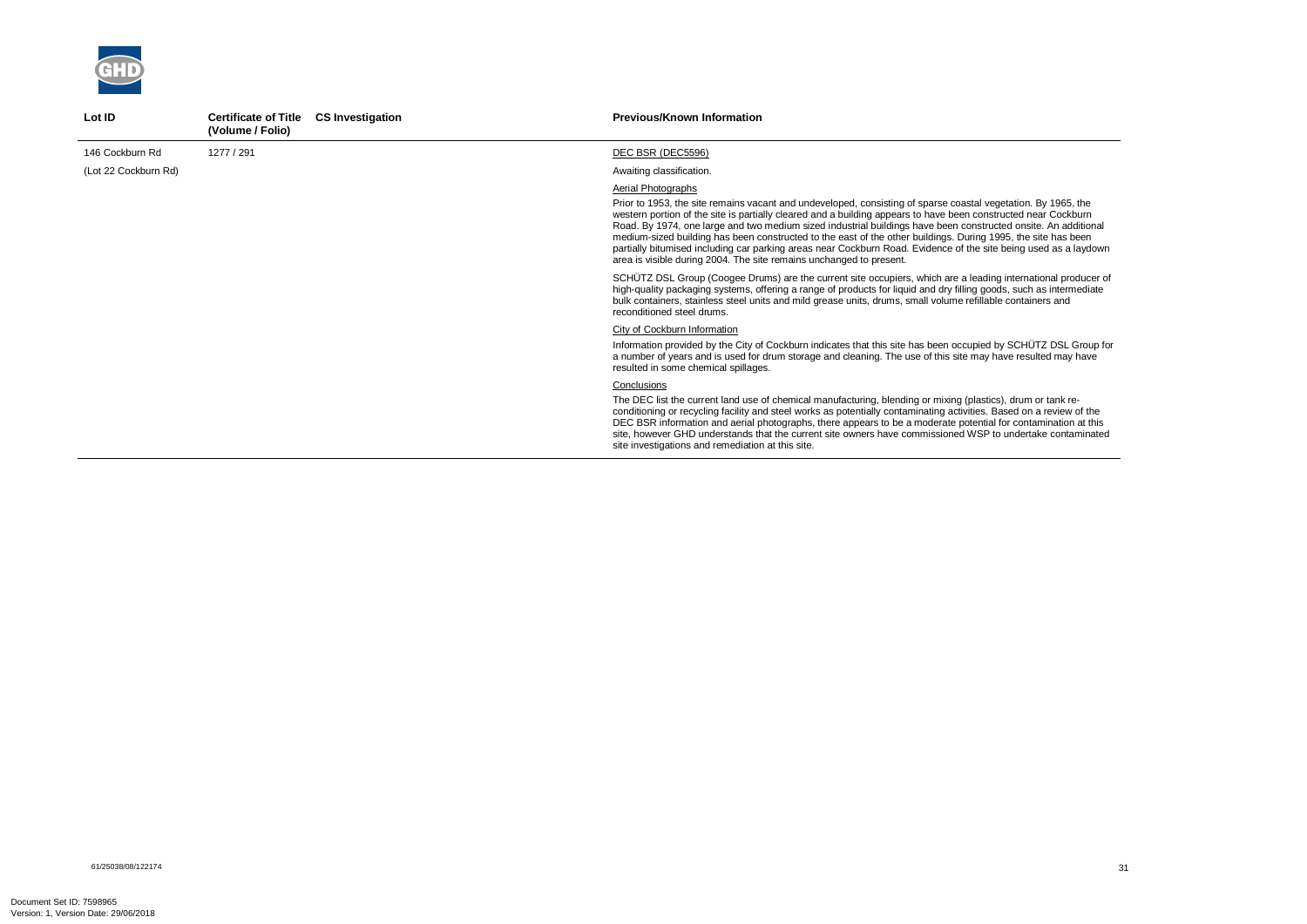

| Lot ID         | Certificate of Title CS Investigation<br>(Volume / Folio) | <b>Previous/Known Information</b>                                                                                                                                                                                                                                                                                                                                                                                                                                                                                                                                                                                                                                                                                                                                                                                                                                                                                                                                                                                                                                                                    |
|----------------|-----------------------------------------------------------|------------------------------------------------------------------------------------------------------------------------------------------------------------------------------------------------------------------------------------------------------------------------------------------------------------------------------------------------------------------------------------------------------------------------------------------------------------------------------------------------------------------------------------------------------------------------------------------------------------------------------------------------------------------------------------------------------------------------------------------------------------------------------------------------------------------------------------------------------------------------------------------------------------------------------------------------------------------------------------------------------------------------------------------------------------------------------------------------------|
| 25 Cockburn Rd | 1369 / 924                                                | DEC BSR (DEC3281)                                                                                                                                                                                                                                                                                                                                                                                                                                                                                                                                                                                                                                                                                                                                                                                                                                                                                                                                                                                                                                                                                    |
|                |                                                           | <b>Classification:</b> $15/05/2012$ - Possibly contaminated - investigation required                                                                                                                                                                                                                                                                                                                                                                                                                                                                                                                                                                                                                                                                                                                                                                                                                                                                                                                                                                                                                 |
|                |                                                           | <b>Nature and Extent of Contamination:</b>                                                                                                                                                                                                                                                                                                                                                                                                                                                                                                                                                                                                                                                                                                                                                                                                                                                                                                                                                                                                                                                           |
|                |                                                           | Soils at the site have been impacted with brine salts.                                                                                                                                                                                                                                                                                                                                                                                                                                                                                                                                                                                                                                                                                                                                                                                                                                                                                                                                                                                                                                               |
|                |                                                           | <b>Reason for Classification:</b>                                                                                                                                                                                                                                                                                                                                                                                                                                                                                                                                                                                                                                                                                                                                                                                                                                                                                                                                                                                                                                                                    |
|                |                                                           | The site was reported to the DEC as per reporting obligations under section 11 of the Contaminated Sites Act<br>2003. The classification is based on information submitted to DEC by May 2007.                                                                                                                                                                                                                                                                                                                                                                                                                                                                                                                                                                                                                                                                                                                                                                                                                                                                                                       |
|                |                                                           | The site has historically been used as a tannery since the 1970s. This is a land use that has the potential to cause<br>contamination, as specified in the guideline 'Potentially Contaminating Activities, Industries and Landuses'<br>(Department of Environment, 2004).                                                                                                                                                                                                                                                                                                                                                                                                                                                                                                                                                                                                                                                                                                                                                                                                                           |
|                |                                                           | The site was reported because groundwater impacts were suspected to have originated from the evaporation pond<br>that has been located on the eastern part of the site for more than 30 years. The report also cited visual indications<br>that brine salts, such as are used in the tanning process, had impacted soil at the site.                                                                                                                                                                                                                                                                                                                                                                                                                                                                                                                                                                                                                                                                                                                                                                 |
|                |                                                           | No soil or groundwater investigations have been carried out, and the quality of soil and groundwater beneath the<br>site are unknown.                                                                                                                                                                                                                                                                                                                                                                                                                                                                                                                                                                                                                                                                                                                                                                                                                                                                                                                                                                |
|                |                                                           | A risk assessment has not been carried out to determine the potential risk posed by the substances of concern at<br>the site to human health, the environment or any environmental value. As a risk assessment has not been carried<br>out, DEC cannot comment on the suitability of the site for any use.                                                                                                                                                                                                                                                                                                                                                                                                                                                                                                                                                                                                                                                                                                                                                                                           |
|                |                                                           | As there are grounds to indicate possible contamination of the site, and since suitable investigation of soil and<br>groundwater and a risk assessment to determine the risk to human health, the environment, or any environmental<br>value has not been carried out, further works are required to determine the contamination status of the site and the<br>site is therefore classified as 'possibly contaminated – investigation required'.                                                                                                                                                                                                                                                                                                                                                                                                                                                                                                                                                                                                                                                     |
|                |                                                           | When the results of soil and groundwater investigations are submitted to DEC, these will be reviewed, and the site<br>may be re-classified.                                                                                                                                                                                                                                                                                                                                                                                                                                                                                                                                                                                                                                                                                                                                                                                                                                                                                                                                                          |
|                |                                                           | Aerial Photographs                                                                                                                                                                                                                                                                                                                                                                                                                                                                                                                                                                                                                                                                                                                                                                                                                                                                                                                                                                                                                                                                                   |
|                |                                                           | Prior to 1953, the site remains vacant and undeveloped, consisting of sparse coastal vegetation. By 1965, the<br>western portion of the site is partially cleared and an industrial building appears to have been constructed near<br>Cockburn Road. By 1981, development of the industrial building is apparent, with a bitumised area now around the<br>edge of the building. There appears to be a bunded area towards the central to eastern portion of the site. This<br>bunded area appears to hold liquid and in the 1995 aerial, there appears to be a disturbance in the bunded liquid,<br>potentially due to the addition of liquid or other soil materials. Additionally, there also appear to be trucks onsite. By<br>2005, this blue bunded water now appears to be brown whereas in 2009, it appears to be white before returning to<br>blue in 2010. The site remains unchanged to present, apart from the bunded area being disturbed and changing<br>colour. Perth Hide and Skin Exports are the current site occupiers, which consists of a tannery for cattle and sheep<br>skins. |
|                |                                                           | <b>City of Cockburn Information</b>                                                                                                                                                                                                                                                                                                                                                                                                                                                                                                                                                                                                                                                                                                                                                                                                                                                                                                                                                                                                                                                                  |
|                |                                                           | Information provided by the City of Cockburn indicates that this site has operated as a skin and hide processing<br>business for a number of years.                                                                                                                                                                                                                                                                                                                                                                                                                                                                                                                                                                                                                                                                                                                                                                                                                                                                                                                                                  |
|                |                                                           | Conclusions                                                                                                                                                                                                                                                                                                                                                                                                                                                                                                                                                                                                                                                                                                                                                                                                                                                                                                                                                                                                                                                                                          |
|                |                                                           | The DEC list the current land use of a tannery as a potentially contaminating activity. Based on a review of the<br>DEC BSR information and aerial photographs, there appears to be moderate potential for contamination at this<br>site. Further investigation would be required to determine level, if any, of contamination present at the site.                                                                                                                                                                                                                                                                                                                                                                                                                                                                                                                                                                                                                                                                                                                                                  |

61/25038/08/122174<br>61/25038/08/122174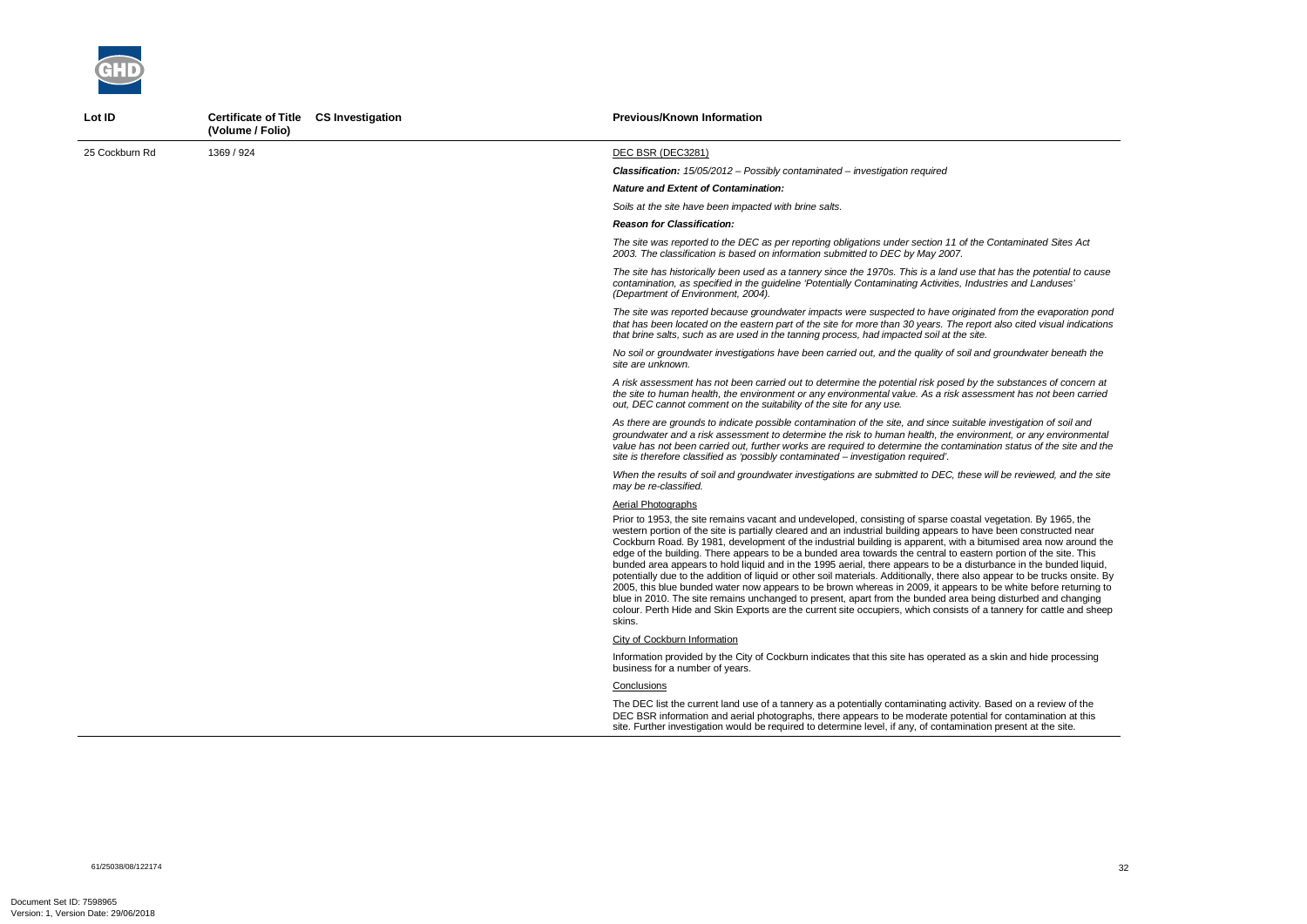

| Lot ID         | Certificate of Title CS Investigation<br>(Volume / Folio) | <b>Previous/Known Information</b>                                                                                                                                                                                                                                                                                                                                                                                                                                                                                                                                                                                                                                                                                                                                                                                                                                                                                                                                                                                                                                                           |
|----------------|-----------------------------------------------------------|---------------------------------------------------------------------------------------------------------------------------------------------------------------------------------------------------------------------------------------------------------------------------------------------------------------------------------------------------------------------------------------------------------------------------------------------------------------------------------------------------------------------------------------------------------------------------------------------------------------------------------------------------------------------------------------------------------------------------------------------------------------------------------------------------------------------------------------------------------------------------------------------------------------------------------------------------------------------------------------------------------------------------------------------------------------------------------------------|
| 15 Cockburn Rd | 357 / 75A                                                 | <b>DEC BSR (DMO 1476)</b>                                                                                                                                                                                                                                                                                                                                                                                                                                                                                                                                                                                                                                                                                                                                                                                                                                                                                                                                                                                                                                                                   |
|                |                                                           | Not reported to DEC as a known or suspected contaminated site.                                                                                                                                                                                                                                                                                                                                                                                                                                                                                                                                                                                                                                                                                                                                                                                                                                                                                                                                                                                                                              |
|                |                                                           | Aerial Photographs                                                                                                                                                                                                                                                                                                                                                                                                                                                                                                                                                                                                                                                                                                                                                                                                                                                                                                                                                                                                                                                                          |
|                |                                                           | Prior to 1965, the site remains vacant and undeveloped, consisting of sparse coastal vegetation. By 1977, there is<br>evidence of vehicular movement in the eastern portion of the site and in 1979, a large track is apparent near the<br>western boundary of the site, running in a north to south orientation and by 1995, there are a few additional tracks<br>intersecting the site. The site remains unchanged to present.                                                                                                                                                                                                                                                                                                                                                                                                                                                                                                                                                                                                                                                            |
|                |                                                           | Conclusions                                                                                                                                                                                                                                                                                                                                                                                                                                                                                                                                                                                                                                                                                                                                                                                                                                                                                                                                                                                                                                                                                 |
|                |                                                           | Based on a review of the DEC BSR information and aerial photographs, there appears to be limited potential only<br>for contamination at this site.                                                                                                                                                                                                                                                                                                                                                                                                                                                                                                                                                                                                                                                                                                                                                                                                                                                                                                                                          |
| 29 Cockburn Rd | 1220 / 271                                                | DEC BSR (DEC1446)                                                                                                                                                                                                                                                                                                                                                                                                                                                                                                                                                                                                                                                                                                                                                                                                                                                                                                                                                                                                                                                                           |
|                |                                                           | Not reported to DEC as a known or suspected contaminated site.                                                                                                                                                                                                                                                                                                                                                                                                                                                                                                                                                                                                                                                                                                                                                                                                                                                                                                                                                                                                                              |
|                |                                                           | Aerial Photographs                                                                                                                                                                                                                                                                                                                                                                                                                                                                                                                                                                                                                                                                                                                                                                                                                                                                                                                                                                                                                                                                          |
|                |                                                           | Prior to 1953, the site remains vacant and undeveloped, consisting of sparse coastal vegetation. By 1965, two<br>large buildings have been constructed in the centre of the site and the western portion of the site has been<br>subjected to clearing. The use of the buildings is unknown. In 1981, two smaller buildings have been constructed<br>on either side of one of the existing buildings. It also appears that an area to the front of the western building has<br>been cleared (presumably for car parking purposes). It appears that the buildings have been decommissioned and<br>removed by 1995. The site remains unchanged to present.                                                                                                                                                                                                                                                                                                                                                                                                                                    |
|                |                                                           | Conclusions                                                                                                                                                                                                                                                                                                                                                                                                                                                                                                                                                                                                                                                                                                                                                                                                                                                                                                                                                                                                                                                                                 |
|                |                                                           | Due to the relatively small scale of development indicated at this site the potential for contamination to be present<br>may be limited in terms of potential scale and severity, however as the nature of use is not known, this is<br>uncertain. Further investigation would be required to determine level, if any, of contamination present at the site.                                                                                                                                                                                                                                                                                                                                                                                                                                                                                                                                                                                                                                                                                                                                |
| 17 Cockburn Rd | 1203 / 190                                                | DEC BSR (DMO 1476)                                                                                                                                                                                                                                                                                                                                                                                                                                                                                                                                                                                                                                                                                                                                                                                                                                                                                                                                                                                                                                                                          |
|                |                                                           | Not reported to DEC as a known or suspected contaminated site.                                                                                                                                                                                                                                                                                                                                                                                                                                                                                                                                                                                                                                                                                                                                                                                                                                                                                                                                                                                                                              |
|                |                                                           | Aerial Photographs                                                                                                                                                                                                                                                                                                                                                                                                                                                                                                                                                                                                                                                                                                                                                                                                                                                                                                                                                                                                                                                                          |
|                |                                                           | Prior to 1953, the site remains vacant and undeveloped, consisting of sparse coastal vegetation. By 1965, the site<br>has evidence of vehicular movement across the western portion. An industrial building has been constructed in the<br>centre of the site, in a north to south orientation. GHD understands that this building was part of the former<br>Kreglinger Tannery. During 1977, a car parking area in the western portion of the site has been constructed.<br>Extensive clearing in the western portion of the site is noted in 1995. The site remains unchanged to present, with<br>the exception of the regrowth of coastal vegetation in the eastern portion of the site. This site appears to be<br>currently inside the same fence as the neighbouring property to the north, Inside Out Direct Pty Ltd, which<br>manufacture non-upholstered wood household furniture. Potentially, this industrial building may be associated with<br>this company, due to them sharing a fence and also due to the orientation of the building and its distance from<br>Cockburn Rd. |
|                |                                                           | Conclusions                                                                                                                                                                                                                                                                                                                                                                                                                                                                                                                                                                                                                                                                                                                                                                                                                                                                                                                                                                                                                                                                                 |
|                |                                                           | Former use of the site includes a tannery. The DEC list the current land use of a tannery as a potentially<br>contaminating activity. Based on a review of available information and aerial photographs, there appears to be<br>moderate potential for contamination at this site. Further investigation would be required to determine level, if any,<br>of contamination present at the site.                                                                                                                                                                                                                                                                                                                                                                                                                                                                                                                                                                                                                                                                                             |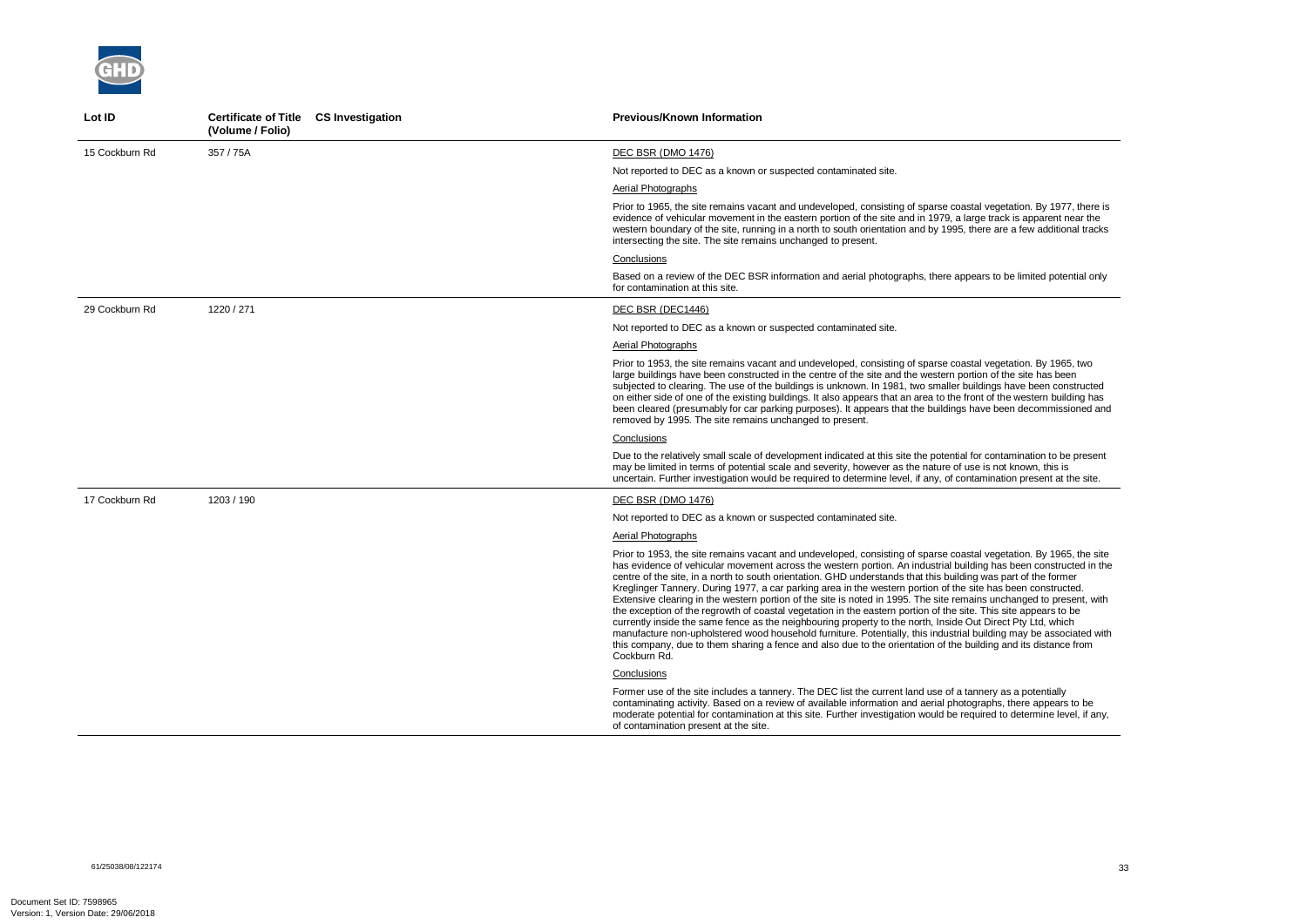

| Lot ID                             | <b>Certificate of Title</b><br>(Volume / Folio) | <b>CS Investigation</b>                                                                                                                                                       | <b>Previous/Known Information</b>                                                                                                                                                                                                                                                                                                                                                                                                                                                                                                                                                                                                                                                                                                                                                                    |
|------------------------------------|-------------------------------------------------|-------------------------------------------------------------------------------------------------------------------------------------------------------------------------------|------------------------------------------------------------------------------------------------------------------------------------------------------------------------------------------------------------------------------------------------------------------------------------------------------------------------------------------------------------------------------------------------------------------------------------------------------------------------------------------------------------------------------------------------------------------------------------------------------------------------------------------------------------------------------------------------------------------------------------------------------------------------------------------------------|
| Lot 18 on diagram 15317 1301 / 640 |                                                 |                                                                                                                                                                               | <b>DEC BSR (DMO 1476)</b>                                                                                                                                                                                                                                                                                                                                                                                                                                                                                                                                                                                                                                                                                                                                                                            |
|                                    |                                                 |                                                                                                                                                                               | Not reported to DEC as a known or suspected contaminated site.                                                                                                                                                                                                                                                                                                                                                                                                                                                                                                                                                                                                                                                                                                                                       |
|                                    |                                                 |                                                                                                                                                                               | Aerial Photographs                                                                                                                                                                                                                                                                                                                                                                                                                                                                                                                                                                                                                                                                                                                                                                                   |
|                                    |                                                 |                                                                                                                                                                               | Prior to 1965, the site remains vacant and undeveloped, consisting of sparse coastal vegetation. By 1977, there is<br>evidence of vehicular movement onsite and by 1995, the site has been partially cleared. The site remains<br>unchanged to present.                                                                                                                                                                                                                                                                                                                                                                                                                                                                                                                                              |
|                                    |                                                 |                                                                                                                                                                               | Conclusions                                                                                                                                                                                                                                                                                                                                                                                                                                                                                                                                                                                                                                                                                                                                                                                          |
|                                    |                                                 |                                                                                                                                                                               | Based on a review of the DEC BSR information and aerial photographs, there appears to be limited potential only<br>for contamination at this site.                                                                                                                                                                                                                                                                                                                                                                                                                                                                                                                                                                                                                                                   |
| 32 Cockburn Rd                     | 1272 / 721                                      | GHD (2004) North Coogee Master Plan Area, Groundwater Data                                                                                                                    | DEC BSR (DEC3277)                                                                                                                                                                                                                                                                                                                                                                                                                                                                                                                                                                                                                                                                                                                                                                                    |
| 31 Cockburn Rd                     | 1258 / 802                                      | Review.                                                                                                                                                                       | Awaiting classification.                                                                                                                                                                                                                                                                                                                                                                                                                                                                                                                                                                                                                                                                                                                                                                             |
|                                    |                                                 | GHD (2006) Cockburn Coast Urban Redevelopment, Phase 1:<br>Project Inception Report. October 2006.                                                                            | <b>Onsite Investigations</b>                                                                                                                                                                                                                                                                                                                                                                                                                                                                                                                                                                                                                                                                                                                                                                         |
|                                    |                                                 | GHD (2007) Cockburn Coast Urban Redevelopment,<br>Environmental Service Phase 2: Desk Based Review, Package 3<br>- Land East of Cockburn Road. September 2007.                | GHD was commissioned by LandCorp to undertake contaminated sites investigations to determine if the former<br>use of the site had resulted in contamination that restricted the proposed development. These investigations have<br>been subject to review by a DEC accredited contaminated sites auditor.                                                                                                                                                                                                                                                                                                                                                                                                                                                                                            |
|                                    |                                                 | GHD (2010) Cockburn Coast Urban Redevelopment, Sampling<br>and Analysis Plan. January 2010.                                                                                   | The onsite investigation also identified the presence of localised Asbestos Containing Material (ACM) at 32<br>Cockburn Rd. GHD recommended that the known locations of ACM be removed as part of the Remediation and<br>Validation Plan (to be developed) and that a Construction Environment Management Plan (CEMP) be developed                                                                                                                                                                                                                                                                                                                                                                                                                                                                   |
|                                    |                                                 | GHD (2011) Report for Cockburn Coast Detailed Site<br>Investigation, Package 3: Lot 126 Emplacement Crescent and<br>Lots 31 and 32 Cockburn Road, North Coogee. October 2011. | to manage any future ACM that may be identified during the development works at 32 Cockburn Rd and 31<br>Cockburn Rd. As long as these issues are addressed these sites are considered suitable for the proposed<br>development, which includes terraced house/detached, low density residential, medium to high density residential<br>and road reserve.                                                                                                                                                                                                                                                                                                                                                                                                                                            |
| 30 Cockburn Rd                     | 1267 / 155                                      |                                                                                                                                                                               | DEC BSR (DEC1446)                                                                                                                                                                                                                                                                                                                                                                                                                                                                                                                                                                                                                                                                                                                                                                                    |
|                                    |                                                 |                                                                                                                                                                               | Not reported to DEC as a known or suspected contaminated site.                                                                                                                                                                                                                                                                                                                                                                                                                                                                                                                                                                                                                                                                                                                                       |
|                                    |                                                 |                                                                                                                                                                               | Aerial Photographs                                                                                                                                                                                                                                                                                                                                                                                                                                                                                                                                                                                                                                                                                                                                                                                   |
|                                    |                                                 |                                                                                                                                                                               | Prior to 1965, the site remains vacant and undeveloped, consisting of sparse coastal vegetation. By 1965, a<br>building has been constructed in the centre of the site, with four small, vertical trenches appearing in the western<br>portion of the site. With the exception of increased vehicular movement, there are no observable changes until<br>1995, where the buildings onsite appear to have been removed and the site becomes vacant. The site remains<br>unchanged to present.                                                                                                                                                                                                                                                                                                         |
|                                    |                                                 |                                                                                                                                                                               | Conclusions                                                                                                                                                                                                                                                                                                                                                                                                                                                                                                                                                                                                                                                                                                                                                                                          |
|                                    |                                                 |                                                                                                                                                                               | Due to the relatively small scale of development indicated at this site the potential for contamination to be present<br>may be limited in terms of potential scale and severity, however as the nature of use is not known, this is<br>uncertain. Further investigation would be required to determine level, if any, of contamination present at the site.                                                                                                                                                                                                                                                                                                                                                                                                                                         |
| 208 Cockburn Rd                    | 1883 / 623                                      |                                                                                                                                                                               | <b>DEC BSR (DMO 4045)</b>                                                                                                                                                                                                                                                                                                                                                                                                                                                                                                                                                                                                                                                                                                                                                                            |
|                                    |                                                 |                                                                                                                                                                               | Not reported to DEC as a known or suspected contaminated site.                                                                                                                                                                                                                                                                                                                                                                                                                                                                                                                                                                                                                                                                                                                                       |
|                                    |                                                 |                                                                                                                                                                               | <b>Aerial Photographs</b>                                                                                                                                                                                                                                                                                                                                                                                                                                                                                                                                                                                                                                                                                                                                                                            |
|                                    |                                                 |                                                                                                                                                                               | Prior to 1965, the site remains vacant and undeveloped, consisting of sparse coastal vegetation. By 1965, there is<br>evidence of vehicular movement onsite, as well as some vehicles being parked onsite. With the exception of<br>increased vehicular movement, there are no observable changes until 1985, where a track situated parallel and<br>close to the northern boundary had been bitumised, leading to the industrial buildings to the north of the site. A<br>small car parking area near the centre of the site has additionally been bitumised. During 1995, the western half of<br>this site appears to have been burnt and the building to the north of this site has been removed. It is assumed that<br>the bitumen onsite is now disused. The site remains unchanged to present. |
|                                    |                                                 |                                                                                                                                                                               | Conclusions                                                                                                                                                                                                                                                                                                                                                                                                                                                                                                                                                                                                                                                                                                                                                                                          |
|                                    |                                                 |                                                                                                                                                                               | Due to the relatively small scale of development indicated at this site the potential for contamination to be present<br>may be limited in terms of potential scale and severity, however as the nature of use is not known, this is<br>uncertain. Further investigation would be required to determine level, if any, of contamination present at the site.                                                                                                                                                                                                                                                                                                                                                                                                                                         |

61/25038/08/122174<br>61/25038/08/122174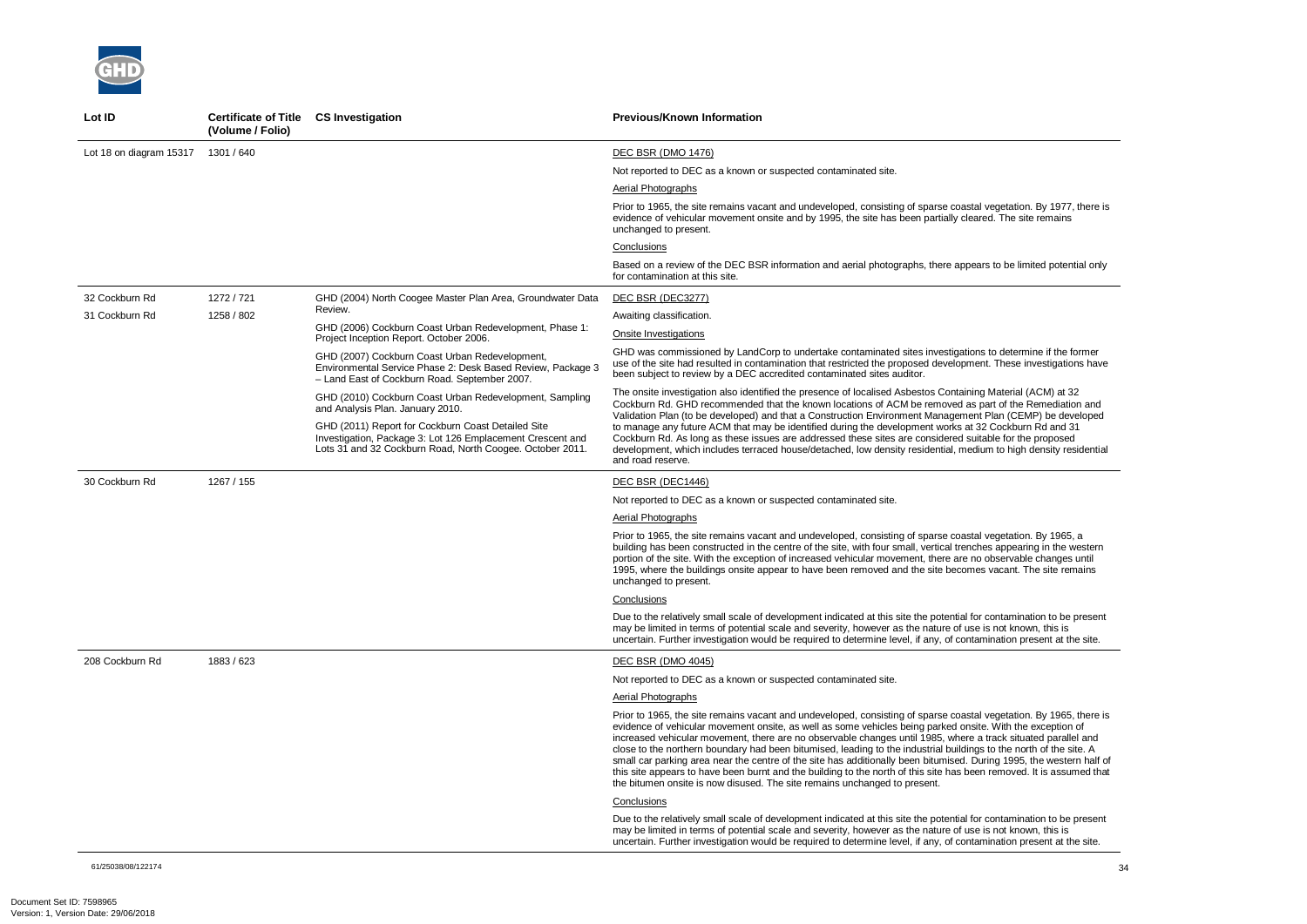

| Lot ID          | <b>Certificate of Title</b><br><b>CS Investigation</b><br>(Volume / Folio) | <b>Previous/Known Information</b>                                                                                                                                                                                                                                                                                                                                                                                                                                                                                                                |
|-----------------|----------------------------------------------------------------------------|--------------------------------------------------------------------------------------------------------------------------------------------------------------------------------------------------------------------------------------------------------------------------------------------------------------------------------------------------------------------------------------------------------------------------------------------------------------------------------------------------------------------------------------------------|
| 123 Cockburn Rd | 2052 / 986                                                                 | DEC BSR (DMO 1476)                                                                                                                                                                                                                                                                                                                                                                                                                                                                                                                               |
|                 |                                                                            | Not reported to DEC as a known or suspected contaminated site.                                                                                                                                                                                                                                                                                                                                                                                                                                                                                   |
|                 |                                                                            | Aerial Photographs                                                                                                                                                                                                                                                                                                                                                                                                                                                                                                                               |
|                 |                                                                            | A building is present onsite in 1953, potentially associated with the adjacent railway reserve. By 1965, this building<br>has been replaced with another building, consisting of four adjoining buildings (three orientated west to east and<br>ne orientated north to south). GHD understands that this building was part of the former Kreglinger Tannery. The<br>site has remained unchanged to present, with the exception of the eastern portion of the site being mostly cleared<br>in 1995 and experiencing regrowth in subsequent years. |
|                 |                                                                            | This site is currently occupied by Inside Out Direct Pty Ltd, which manufacture non-upholstered wood household<br>furniture. It is unknown how long they have been the site occupants. Potentially, Inside Out Direct Pty Ltd may be<br>associated the building to the south of this site, due it being located inside the same fence as the neighbouring<br>property and also due to the orientation of the of the neighbouring building and its distance from Cockburn Road.                                                                   |
|                 |                                                                            | Conclusions                                                                                                                                                                                                                                                                                                                                                                                                                                                                                                                                      |
|                 |                                                                            | Former use of the site includes a tannery. The DEC list the current land use of a tannery as a potentially<br>contaminating activity. Based on a review of available information and aerial photographs, there appears to be<br>moderate potential for contamination at this site. Further investigation would be required to determine level, if any,<br>of contamination present at the site.                                                                                                                                                  |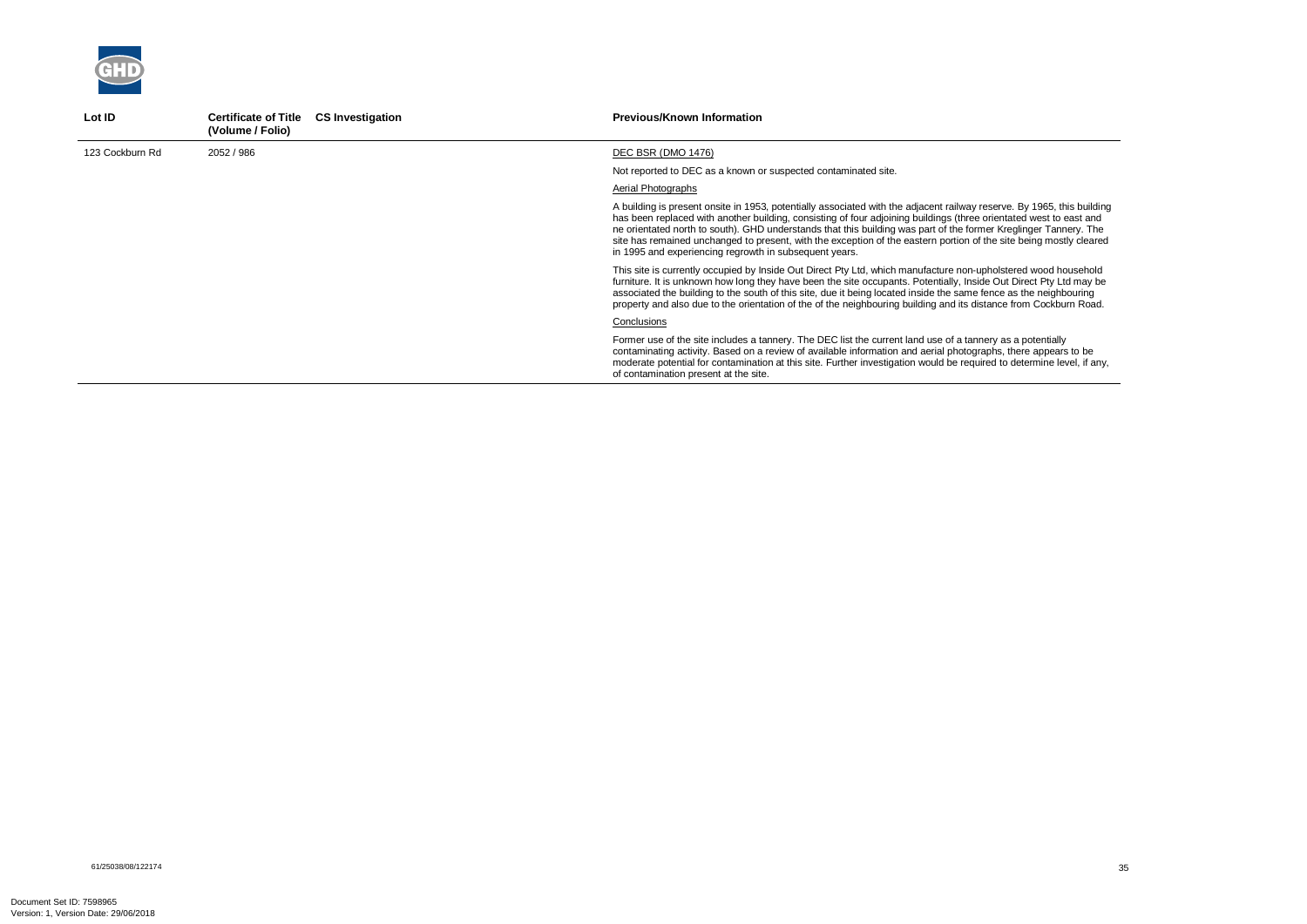

Lot ID **Certificate of Title CS Investigation** 

*The then Department of Commerce and Trade commissioned a soil investigation of the site in 1996 to provide information for its redevelopment for passive recreational purposes including a dual use pedestrian and cycle path, access road and car park. The soil investigation identified that hydrocarbons (such as fuel oils and combustion published in 'Assessment Levels for Soil, Sediment and Water' (Department of Environment, 2003). Hydrocarbons, cadmium, communater discharge and* 

*The site comprises Lot 2106, a portion of railway reserve extending north from McTaggart Cover for approximately 1.2 km, as well as Lot 2110, which lies directly west of the railway reserve, and includes Robb Road.* 

|                         | (Volume / Folio) |                                                                                                                                                                                                                                                                                                                                                                                                                                                                                                                                                                                                                                                                                                                                                                                                                                                                                     |
|-------------------------|------------------|-------------------------------------------------------------------------------------------------------------------------------------------------------------------------------------------------------------------------------------------------------------------------------------------------------------------------------------------------------------------------------------------------------------------------------------------------------------------------------------------------------------------------------------------------------------------------------------------------------------------------------------------------------------------------------------------------------------------------------------------------------------------------------------------------------------------------------------------------------------------------------------|
| Lot 2106 on plan 219339 | LR3037 / 854     | DEC BSR (11/90/110)                                                                                                                                                                                                                                                                                                                                                                                                                                                                                                                                                                                                                                                                                                                                                                                                                                                                 |
| (314 McTaggart Cove,    |                  | <b>Classification:</b> 09/09/2009 - Possibly contaminated - investigation required                                                                                                                                                                                                                                                                                                                                                                                                                                                                                                                                                                                                                                                                                                                                                                                                  |
| North Coogee)           |                  | <b>Nature and Extent of Contamination:</b>                                                                                                                                                                                                                                                                                                                                                                                                                                                                                                                                                                                                                                                                                                                                                                                                                                          |
|                         |                  | Hydrocarbons including fuel oils were identified in surface soils within the railway reserve along the eastern edge<br>of Robb Road, extending approximately 500 m north of McTaggart Cove. Lead was identified in surface soils<br>within the railway reserve north of Rollinson Road and west of the railway line.                                                                                                                                                                                                                                                                                                                                                                                                                                                                                                                                                                |
|                         |                  | <b>Reason for Classification:</b>                                                                                                                                                                                                                                                                                                                                                                                                                                                                                                                                                                                                                                                                                                                                                                                                                                                   |
|                         |                  | The site was originally reported to the DEC prior to the commencement of the Contaminated Sites Act 2003. A<br>portion of the site, north of Rollinson Road, was reported again on 26 March 2009. The site classification is based<br>on information submitted to DEC by August 2009.                                                                                                                                                                                                                                                                                                                                                                                                                                                                                                                                                                                               |
|                         |                  | The site comprises Lot 2106, a portion of railway reserve extending north from McTaggart Cover for approximate<br>1.2 km, as well as Lot 2110, which lies directly west of the railway reserve, and includes Robb Road.                                                                                                                                                                                                                                                                                                                                                                                                                                                                                                                                                                                                                                                             |
|                         |                  | Part of the site was historically occupied by the Robb Jetty Marshalling Yards, and stormwater drainage from an<br>abattoir further east was also discharged to the site. Railway yards and abattoirs are land uses that have the<br>potential to cause contamination, as specified in the guideline 'Potentially Contaminating Activities, Industries and<br>Landuses' (Department of Environment, 2004).                                                                                                                                                                                                                                                                                                                                                                                                                                                                          |
|                         |                  | The then Department of Commerce and Trade commissioned a soil investigation of the site in 1996 to provide<br>information for its redevelopment for passive recreational purposes including a dual use pedestrian and cycle pat<br>access road and car park. The soil investigation identified that hydrocarbons (such as fuel oils and combustion<br>residues) were present in surface soils near the railway tracks at concentrations exceeding Ecological<br>Investigation Levels (EILs) and Health-based Investigation Levels for parks and recreational land use (HIL-E), as<br>published in 'Assessment Levels for Soil, Sediment and Water' (Department of Environment, 2003). Hydrocarbon<br>cadmium, copper and zinc were also present in near surface soils at the former abattoir stormwater discharge an<br>rail wagon washdown areas at concentrations exceeding EILs. |
|                         |                  | DEC was informed in March 2009 that metals had been identified in soil in the northern portion of Lot 2110, north<br>of Rollinson Road, at concentrations exceeding EILs and, in some cases, HIL-E. DEC understands that further so<br>investigations are underway in this area, and is awaiting submission of the relevant reports.                                                                                                                                                                                                                                                                                                                                                                                                                                                                                                                                                |
|                         |                  | Soil sampling undertaken within the railway reserve (Lot 2106) just north of Rollinson Road in August 2008 and<br>March 2009 identified lead in soil exceeding EILs but below Health-based Investigation Levels for<br>commercial/industrial land use (HIL-F).                                                                                                                                                                                                                                                                                                                                                                                                                                                                                                                                                                                                                      |
|                         |                  | Groundwater investigations have not been carried out, and the quality of groundwater beneath the Site is<br>unknown.                                                                                                                                                                                                                                                                                                                                                                                                                                                                                                                                                                                                                                                                                                                                                                |
|                         |                  | The 1996 investigation report proposed that the identified impacted soils be excavated and sent for off-site<br>disposal to an appropriately licenced landfill facility and that validation of the resultant excavations be carried out<br>prior to backfilling. By the date of classification, DEC had not received a suitable validation report confirming that<br>the proposed remedial actions had been successfully implemented.                                                                                                                                                                                                                                                                                                                                                                                                                                               |
|                         |                  | As there are grounds to indicate possible contamination of the site, and since further investigation of soil and<br>groundwater and a risk assessment to determine the risk to human health, the environment, or any environmenta<br>value are required to determine the contamination status of the site, the site is classified as 'possibly contaminate<br>- investigation required'.                                                                                                                                                                                                                                                                                                                                                                                                                                                                                            |
|                         |                  | When the results of further soil and groundwater investigations are submitted to DEC, these will be reviewed, and<br>the site may be re-classified.                                                                                                                                                                                                                                                                                                                                                                                                                                                                                                                                                                                                                                                                                                                                 |
|                         |                  | Aerial Photographs                                                                                                                                                                                                                                                                                                                                                                                                                                                                                                                                                                                                                                                                                                                                                                                                                                                                  |
|                         |                  | The area to the east of the site was utilised as a railway prior to 1953. During 1965, there was a building built<br>across the northern part of the site. The site has been cleared during 1974 and by 1977, a railway ran the entire<br>length of the site. The site has remained unchanged to present.                                                                                                                                                                                                                                                                                                                                                                                                                                                                                                                                                                           |

**Previous/Known Information** 

*DEC was informed in March 2009 that metals had been identified in soil in the northern portion of Lot 2110, north of Rollinson Road, at concentrations exceeding EILs and, in some cases, HIL-E. DEC understands that further soil* 

*As there are grounds to indicate possible contamination of the site, and since further investigation of soil and groundwater and a risk assessment to determine the risk to human health, the environment, or any environmental value are required to determine the contamination status of the site, the site is classified as 'possibly contaminated*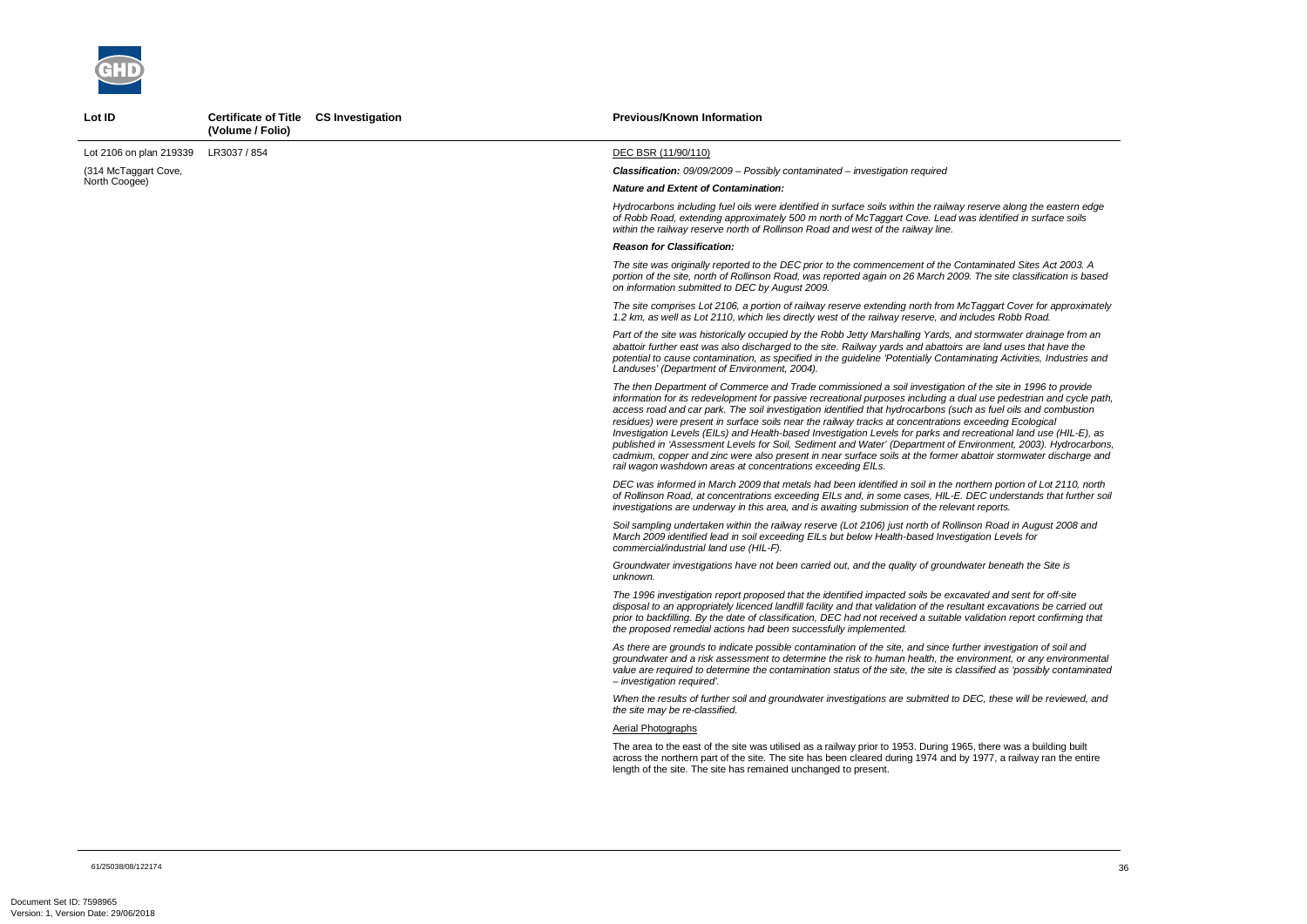*A Preliminary Site Investigation (reported in January 2008) identified potential sources of contamination, including evidence of spills/losses. The report recommended soil investigations to determine the contamination status of soil at the site. DEC understands that limited groundwater monitoring has been undertaken at the site, however, the* 



| Lot ID          | Certificate of Title CS Investigation<br>(Volume / Folio) | <b>Previous/Known Information</b>                                                                                                                                                                                                                                                                                                                                                                                                                                                                                                                                                                              |
|-----------------|-----------------------------------------------------------|----------------------------------------------------------------------------------------------------------------------------------------------------------------------------------------------------------------------------------------------------------------------------------------------------------------------------------------------------------------------------------------------------------------------------------------------------------------------------------------------------------------------------------------------------------------------------------------------------------------|
|                 |                                                           | Conclusions                                                                                                                                                                                                                                                                                                                                                                                                                                                                                                                                                                                                    |
|                 |                                                           | The DEC BSR indicated that part of the site was reported as being historically occupied by the Robb Jetty<br>Marshalling Yards, and stormwater drainage from an abattoir further east was also discharged to the site, both<br>land have the potential to cause contamination, as specified in the guideline 'Potentially Contaminating Activities,<br>Industries and Landuses' (Department of Environment, 2004). The historical aerials confirm use of the site as a<br>railway and railway reserve since 1953. Further investigation would be required to determine the current status of<br>contamination. |
| 221 Cockburn Rd | 2155 / 380                                                | DEC BSR (DEC9229)                                                                                                                                                                                                                                                                                                                                                                                                                                                                                                                                                                                              |
|                 |                                                           | <b>Classification:</b> $03/10/2008$ – Possibly contaminated – investigation required                                                                                                                                                                                                                                                                                                                                                                                                                                                                                                                           |
|                 |                                                           | <b>Nature and Extent of Contamination:</b>                                                                                                                                                                                                                                                                                                                                                                                                                                                                                                                                                                     |
|                 |                                                           | No sampling results are currently available to confirm the presence or extent of any possible contamination.                                                                                                                                                                                                                                                                                                                                                                                                                                                                                                   |
|                 |                                                           | <b>Reason for Classification:</b>                                                                                                                                                                                                                                                                                                                                                                                                                                                                                                                                                                              |
|                 |                                                           | The site was reported to the DEC as per reporting obligations under section 11 of the Contaminated Sites Act<br>2003. The classification is based on information submitted to DEC by September 2008.                                                                                                                                                                                                                                                                                                                                                                                                           |
|                 |                                                           | The site was reported because it has historically and is currently being used as an animal skin processing plant, a<br>land use that has the potential for cause contamination, as specified in the guideline 'Potentially Contaminating<br>Activities, Industries and Landuses' (Department of Environment, 2004).                                                                                                                                                                                                                                                                                            |
|                 |                                                           | A Preliminary Site Investigation (reported in January 2008) identified potential sources of contamination, including<br>evidence of spills/losses. The report recommended soil investigations to determine the contamination status of so<br>at the site. DEC understands that limited groundwater monitoring has been undertaken at the site, however, the<br>results have not been forwarded to DEC.                                                                                                                                                                                                         |
|                 |                                                           | As there are grounds to indicate possible contamination of the site, and since a suitable investigation of soil and/o<br>groundwater and a risk assessment to determine the risk to human health, the environment, or any environmenta<br>value has not been carried out, further works are required to determine the contamination status of the site, and<br>the site is therefore classified as 'possibly contaminated – investigation required'.                                                                                                                                                           |
|                 |                                                           | When the results of soil and groundwater investigations are submitted to DEC, these will be reviewed, and the sit<br>may be re-classified.                                                                                                                                                                                                                                                                                                                                                                                                                                                                     |
|                 |                                                           | Aerial Photographs                                                                                                                                                                                                                                                                                                                                                                                                                                                                                                                                                                                             |
|                 |                                                           | Prior to 1953, the site remained undeveloped, covered by sparse coastal vegetation. By 1965, industrial<br>development had commenced onsite, as a large industrial building with 'Waycop' written on the roof was<br>constructed. This building consisted of five thin, horizontal buildings, orientated east to west. By 1995, four of the<br>five sheds appear to have rusted rooves. In December 2011, these rooves appear to have been replaced or fixed<br>The site has remained unchanged to present.                                                                                                    |
|                 |                                                           | Conclusions                                                                                                                                                                                                                                                                                                                                                                                                                                                                                                                                                                                                    |
|                 |                                                           | This site was reported to the DEC as it was historically and is currently being used as an animal skin processing<br>plant, a land use that has the potential for cause contamination (DoE, 2004). Based on a review of the DEC BSR<br>information and aerial photographs, there appears to be potential for contamination at this site. Further<br>investigation would be required to determine level, if any, of contamination present at the site.                                                                                                                                                          |

*As there are grounds to indicate possible contamination of the site, and since a suitable investigation of soil and/or groundwater and a risk assessment to determine the risk to human health, the environment, or any environmental value has not been carried out, further works are required to determine the contamination status of the site, and*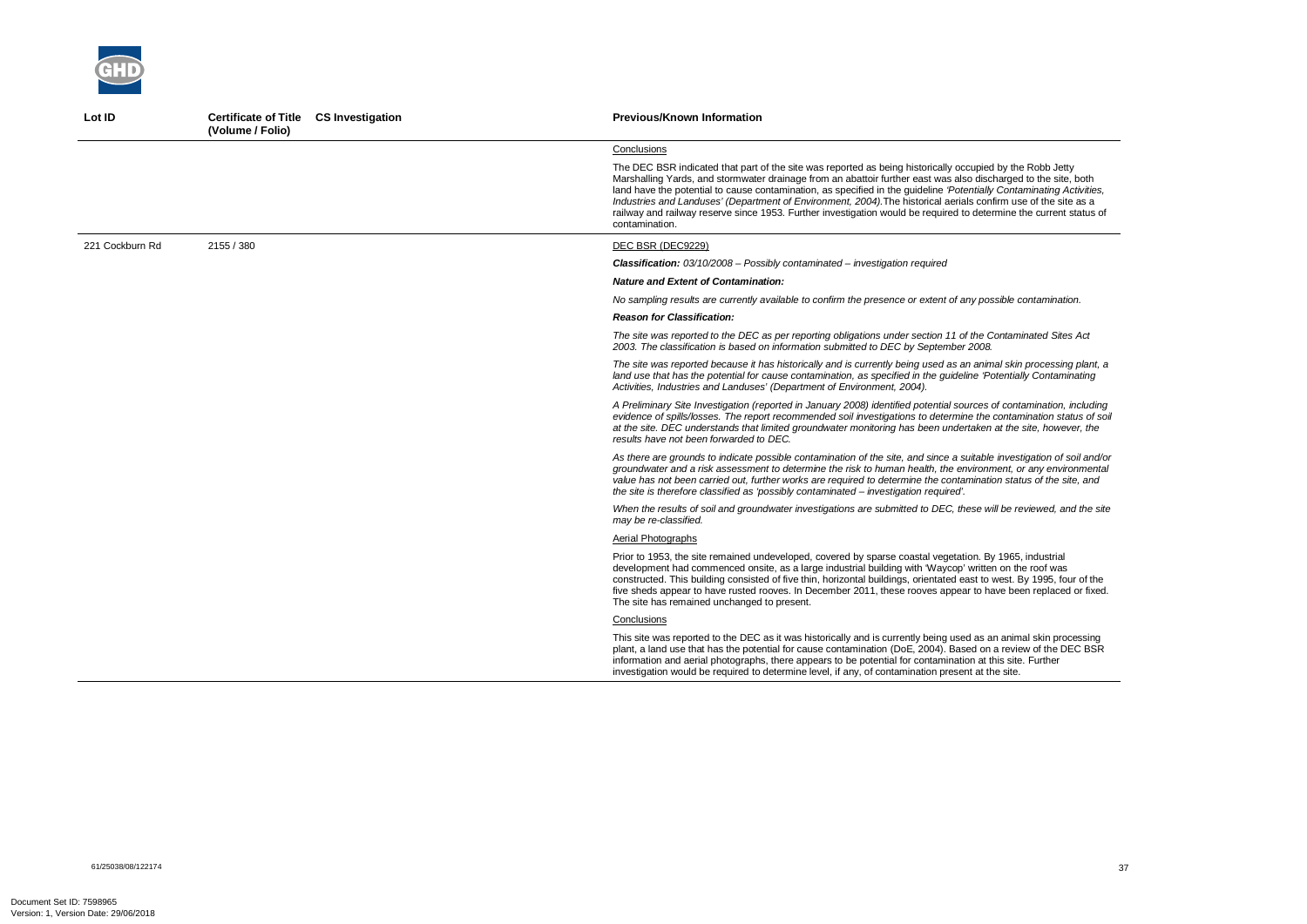

| Lot ID                | Certificate of Title CS Investigation<br>(Volume / Folio) |  | <b>Previous/Known Information</b>                                                                                                                                                                                                                                                                                                                                                                                                                                                                                                                                                                                                                                                                                                                                                                                                                                                                                                                                                                                                                                                                                                                                                                                                                                                                                                                                                  |
|-----------------------|-----------------------------------------------------------|--|------------------------------------------------------------------------------------------------------------------------------------------------------------------------------------------------------------------------------------------------------------------------------------------------------------------------------------------------------------------------------------------------------------------------------------------------------------------------------------------------------------------------------------------------------------------------------------------------------------------------------------------------------------------------------------------------------------------------------------------------------------------------------------------------------------------------------------------------------------------------------------------------------------------------------------------------------------------------------------------------------------------------------------------------------------------------------------------------------------------------------------------------------------------------------------------------------------------------------------------------------------------------------------------------------------------------------------------------------------------------------------|
| 152 Cockburn Rd       | 2155 / 379                                                |  | DEC BSR (DEC5596)                                                                                                                                                                                                                                                                                                                                                                                                                                                                                                                                                                                                                                                                                                                                                                                                                                                                                                                                                                                                                                                                                                                                                                                                                                                                                                                                                                  |
| (Lots 221 and 222     |                                                           |  | Awaiting classification.                                                                                                                                                                                                                                                                                                                                                                                                                                                                                                                                                                                                                                                                                                                                                                                                                                                                                                                                                                                                                                                                                                                                                                                                                                                                                                                                                           |
| Cockburn Rd)          |                                                           |  | Aerial Photographs                                                                                                                                                                                                                                                                                                                                                                                                                                                                                                                                                                                                                                                                                                                                                                                                                                                                                                                                                                                                                                                                                                                                                                                                                                                                                                                                                                 |
|                       |                                                           |  | Prior to 1953, the site remained undeveloped, covered by sparse coastal vegetation. By 1965, two small sheds<br>have been constructed in the western portion of the site, with a laydown area present in the centre of the site and a<br>small pond present just east of the laydown area. By 1974, the two small sheds in the western portion of the site<br>have been replaced by one larger building and two small industrial buildings are now located in the north-eastern<br>portion of the site. In 1981, it is possible to discern the area near the western boundary has been lowered (dug<br>out), the laydown area in the centre of the site has been extended and there appears to be an evaporation pond or<br>pit in the south-eastern corner. By 1995, the laydown area extends to the western boundary. The dug out area in<br>the north-eastern portion of the site also appears to have been levelled. By 1999, there is an increase in laydown<br>in the eastern portion of the site. In 2004, the laydown are appears to have been reorganised and reduced in size.<br>Between 2006 and 2007, the laydown materials in the south-eastern corner have been removed and three bunded<br>pits have been dug again. In April 2011, one of the ponds in the south-eastern corner appears to be filled with a<br>liquid. The site has remained unchanged to present. |
|                       |                                                           |  | This site is currently occupied by SCHÜTZ DSL Group (Coogee Drums), which are a leading international<br>producer of high-quality packaging systems, offering a range of products for liquid and dry filling goods, such as<br>intermediate bulk containers, stainless steel units and mild grease units, drums, small volume refillable containers<br>an reconditioned steel drums. This site is assumed to be a part of 146 Cockburn Road, which is also occupied by<br>SCHÜTZ DSL Group.                                                                                                                                                                                                                                                                                                                                                                                                                                                                                                                                                                                                                                                                                                                                                                                                                                                                                        |
|                       |                                                           |  | City of Cockburn Information                                                                                                                                                                                                                                                                                                                                                                                                                                                                                                                                                                                                                                                                                                                                                                                                                                                                                                                                                                                                                                                                                                                                                                                                                                                                                                                                                       |
|                       |                                                           |  | Information provided by the City of Cockburn indicates that this site has been occupied by SCHÜTZ DSL Group for<br>a number of years and is used for drum storage and cleaning. The use of this site may have resulted may have<br>resulted in some chemical spillages. Furthermore, it is understood that an evaporation pond is present at the site<br>and that there is potential for leakages from this pond.                                                                                                                                                                                                                                                                                                                                                                                                                                                                                                                                                                                                                                                                                                                                                                                                                                                                                                                                                                  |
|                       |                                                           |  | Conclusions                                                                                                                                                                                                                                                                                                                                                                                                                                                                                                                                                                                                                                                                                                                                                                                                                                                                                                                                                                                                                                                                                                                                                                                                                                                                                                                                                                        |
|                       |                                                           |  | The DEC list the current land use of chemical manufacturing, blending or mixing (plastics), drum or tank re-<br>conditioning or recycling facility and steel works as potentially contaminating activities. Based on a review of the<br>DEC BSR information and aerial photographs, there appears to be a moderate potential for contamination at this<br>site, however GHD understands that the current site owners have commissioned WSP to undertake contaminated<br>site investigations and remediation at this site.                                                                                                                                                                                                                                                                                                                                                                                                                                                                                                                                                                                                                                                                                                                                                                                                                                                          |
| Lot 252 on plan 26401 | 2217 / 015                                                |  | <b>DEC BSR</b>                                                                                                                                                                                                                                                                                                                                                                                                                                                                                                                                                                                                                                                                                                                                                                                                                                                                                                                                                                                                                                                                                                                                                                                                                                                                                                                                                                     |
|                       |                                                           |  | Not reported to DEC as a known or suspected contaminated site.                                                                                                                                                                                                                                                                                                                                                                                                                                                                                                                                                                                                                                                                                                                                                                                                                                                                                                                                                                                                                                                                                                                                                                                                                                                                                                                     |
|                       |                                                           |  | <b>Aerial Photographs</b>                                                                                                                                                                                                                                                                                                                                                                                                                                                                                                                                                                                                                                                                                                                                                                                                                                                                                                                                                                                                                                                                                                                                                                                                                                                                                                                                                          |
|                       |                                                           |  | From 1953 to present, the site appears to have been used as road for vehicles next to the railway reserve<br>(scattered vegetation strip). The track became a bitumised road between 1995 and 2000.                                                                                                                                                                                                                                                                                                                                                                                                                                                                                                                                                                                                                                                                                                                                                                                                                                                                                                                                                                                                                                                                                                                                                                                |
|                       |                                                           |  | Conclusions                                                                                                                                                                                                                                                                                                                                                                                                                                                                                                                                                                                                                                                                                                                                                                                                                                                                                                                                                                                                                                                                                                                                                                                                                                                                                                                                                                        |
|                       |                                                           |  | Based on a review of the DEC BSR information and aerial photographs, there appears to be a very limited<br>potential only for contamination.                                                                                                                                                                                                                                                                                                                                                                                                                                                                                                                                                                                                                                                                                                                                                                                                                                                                                                                                                                                                                                                                                                                                                                                                                                       |
| Lot 55 on plan 20584  | 2037 / 286                                                |  | <b>DEC BSR (DMO 1476)</b>                                                                                                                                                                                                                                                                                                                                                                                                                                                                                                                                                                                                                                                                                                                                                                                                                                                                                                                                                                                                                                                                                                                                                                                                                                                                                                                                                          |
|                       |                                                           |  | Not reported to DEC as a known or suspected contaminated site.                                                                                                                                                                                                                                                                                                                                                                                                                                                                                                                                                                                                                                                                                                                                                                                                                                                                                                                                                                                                                                                                                                                                                                                                                                                                                                                     |
|                       |                                                           |  | Aerial Photographs                                                                                                                                                                                                                                                                                                                                                                                                                                                                                                                                                                                                                                                                                                                                                                                                                                                                                                                                                                                                                                                                                                                                                                                                                                                                                                                                                                 |
|                       |                                                           |  | The site appears to be a road reserve. Prior to 1953, the site remained undeveloped, covered by sparse coastal<br>vegetation. By 1979, the site has been cleared and in 1981, the site forms part of the Cockburn Road reserve. The<br>site remains unchanged to present, with the exception of vegetation regrowth.                                                                                                                                                                                                                                                                                                                                                                                                                                                                                                                                                                                                                                                                                                                                                                                                                                                                                                                                                                                                                                                               |
|                       |                                                           |  | Conclusions                                                                                                                                                                                                                                                                                                                                                                                                                                                                                                                                                                                                                                                                                                                                                                                                                                                                                                                                                                                                                                                                                                                                                                                                                                                                                                                                                                        |
|                       |                                                           |  | Based on a review of the DEC BSR information and aerial photographs, there appears to be a very limited<br>potential only for contamination.                                                                                                                                                                                                                                                                                                                                                                                                                                                                                                                                                                                                                                                                                                                                                                                                                                                                                                                                                                                                                                                                                                                                                                                                                                       |

61/25038/08/122174<br>61/25038/08/122174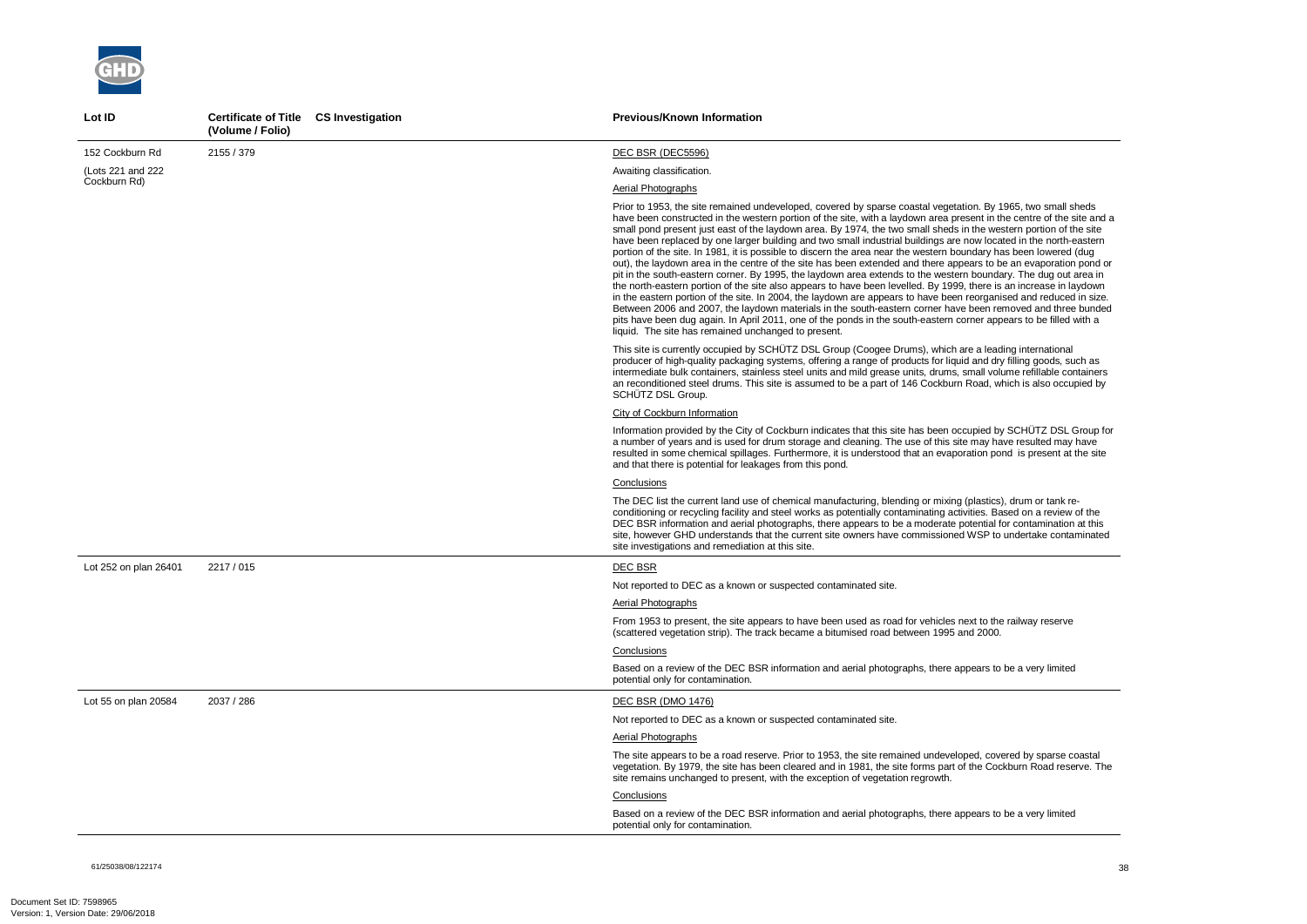

| Lot ID           | <b>Certificate of Title</b><br>(Volume / Folio) | <b>CS Investigation</b>                                                                                                                                 | <b>Previous/Known Information</b>                                                                                                                                                                                                                                                                                                            |
|------------------|-------------------------------------------------|---------------------------------------------------------------------------------------------------------------------------------------------------------|----------------------------------------------------------------------------------------------------------------------------------------------------------------------------------------------------------------------------------------------------------------------------------------------------------------------------------------------|
| 9906 Cockburn Rd | 2622 / 391                                      | GHD (2004) North Coogee Master Plan Area, Groundwater Data<br>Review.                                                                                   | <b>DEC BSR (DEC12104)</b>                                                                                                                                                                                                                                                                                                                    |
|                  |                                                 |                                                                                                                                                         | Awaiting classification.                                                                                                                                                                                                                                                                                                                     |
|                  |                                                 | GHD (2006) Cockburn Coast Urban Redevelopment, Phase 1:<br>Project Inception Report. October 2006.                                                      | Onsite Investigations                                                                                                                                                                                                                                                                                                                        |
|                  |                                                 | GHD (2007) Cockburn Coast Urban Redevelopment,<br>Environmental Service Phase 2: Desk Based Review, Package 4<br>- South Cockburn Area. September 2007. | GHD was commissioned by LandCorp to undertake contaminated sites investigations to determine if the former<br>use of the site had resulted in contamination that restricted the proposed development. These investigations have<br>been subject to review by a DEC accredited contaminated sites auditor.                                    |
|                  |                                                 | GHD (2008) Fisherman's Cooperative Sampling, Pre-Demolition<br>Sampling Results. July 2008.                                                             | The onsite investigation also identified the presence of localised Asbestos Containing Materials (ACM) associated<br>with remnant service infrastructure at 9906 Cockburn Rd. GHD recommended that the known locations of ACM be<br>removed as part of the Remediation and Validation Plan (to be developed) and that a CEMP be developed to |
|                  |                                                 | GHD (2010) Cockburn Coast Urban Redevelopment, Sampling<br>and Analysis Plan. January 2010.                                                             | manage any future ACM that may be identified during the development works at 9906 Cockburn Rd. As long as<br>these issues are addressed this site is considered suitable for the proposed mixed land use development.                                                                                                                        |
|                  |                                                 | GHD (2012) Report for Cockburn Coast Detailed Site<br>Investigation, Package 4: South Cockburn Area, North Coogee.<br>March 2012.                       |                                                                                                                                                                                                                                                                                                                                              |
| 9907 Cockburn Rd | 2622 / 392                                      | GHD (2004) North Coogee Master Plan Area, Groundwater Data<br>Review.                                                                                   | DEC BSR (DMO 7254)                                                                                                                                                                                                                                                                                                                           |
|                  |                                                 |                                                                                                                                                         | Not reported to DEC as a known or suspected contaminated site.                                                                                                                                                                                                                                                                               |
|                  |                                                 | GHD (2006) Cockburn Coast Urban Redevelopment, Phase 1:<br>Project Inception Report. October 2006.                                                      | Onsite Investigations                                                                                                                                                                                                                                                                                                                        |
|                  |                                                 | GHD (2007) Cockburn Coast Urban Redevelopment,<br>Environmental Service Phase 2: Desk Based Review, Package 4<br>- South Cockburn Area. September 2007. | GHD was commissioned by LandCorp to undertake contaminated sites investigations to determine if the former<br>use of the site had resulted in contamination that restricted the proposed development. These investigations have<br>been subject to review by a DEC accredited contaminated sites auditor.                                    |
|                  |                                                 | GHD (2010) Cockburn Coast Urban Redevelopment, Sampling<br>and Analysis Plan. January 2010.                                                             | The onsite investigations identified an isolated hydrocarbon impact and the presence of localised ACM.<br>Management measures will be implemented as part of the works commissioned by LandCorp to render the site<br>suitable for the proposed development. GHD recommended that hydrocarbon impacted soils and known locations             |
|                  |                                                 | GHD (2012) Report for Cockburn Coast Detailed Site<br>Investigation, Package 4: South Cockburn Area, North Coogee.<br>March 2012.                       | of ACM be removed as part of the Remediation and Validation Plan (to be developed) and that a CEMP be<br>developed to manage any future ACM that may be identified during the development works. As long as these<br>issues are addressed the site is considered suitable for the proposed mixed use development.                            |
| 9908 Cockburn Rd | 2622 / 393                                      | GHD (2004) North Coogee Master Plan Area, Groundwater Data                                                                                              | DEC BSR (DEC3280)                                                                                                                                                                                                                                                                                                                            |
| 26 Cockburn Rd   | 1382 / 584                                      | Review.                                                                                                                                                 | Awaiting classification.                                                                                                                                                                                                                                                                                                                     |
|                  |                                                 | GHD (2006) Cockburn Coast Urban Redevelopment, Phase 1:<br>Project Inception Report. October 2006.                                                      | Onsite Investigations                                                                                                                                                                                                                                                                                                                        |
|                  |                                                 | GHD (2007) Cockburn Coast Urban Redevelopment,<br>Environmental Service Phase 2: Desk Based Review, Package 4<br>- South Cockburn Area. September 2007. | GHD was commissioned by LandCorp to undertake contaminated sites investigations to determine if the former<br>use of the site had resulted in contamination that restricted the proposed development. These investigations have<br>been subject to review by a DEC accredited contaminated sites auditor.                                    |
|                  |                                                 | GHD (2010) Cockburn Coast Urban Redevelopment, Sampling<br>and Analysis Plan. January 2010.                                                             | The onsite investigation also identified the presence of localised ACM associated with fly-tipping. GHD<br>recommended that the known locations of ACM be removed as part of the Remediation and Validation Plan (to be<br>developed) and that a CEMP be developed to manage any future ACM that may be identified during the                |
|                  |                                                 | GHD (2012) Report for Cockburn Coast Detailed Site<br>Investigation, Package 4: South Cockburn Area, North Coogee.<br>March 2012.                       | development works. As long as these issues are addressed these sites are considered suitable for the proposed<br>mixed use development.                                                                                                                                                                                                      |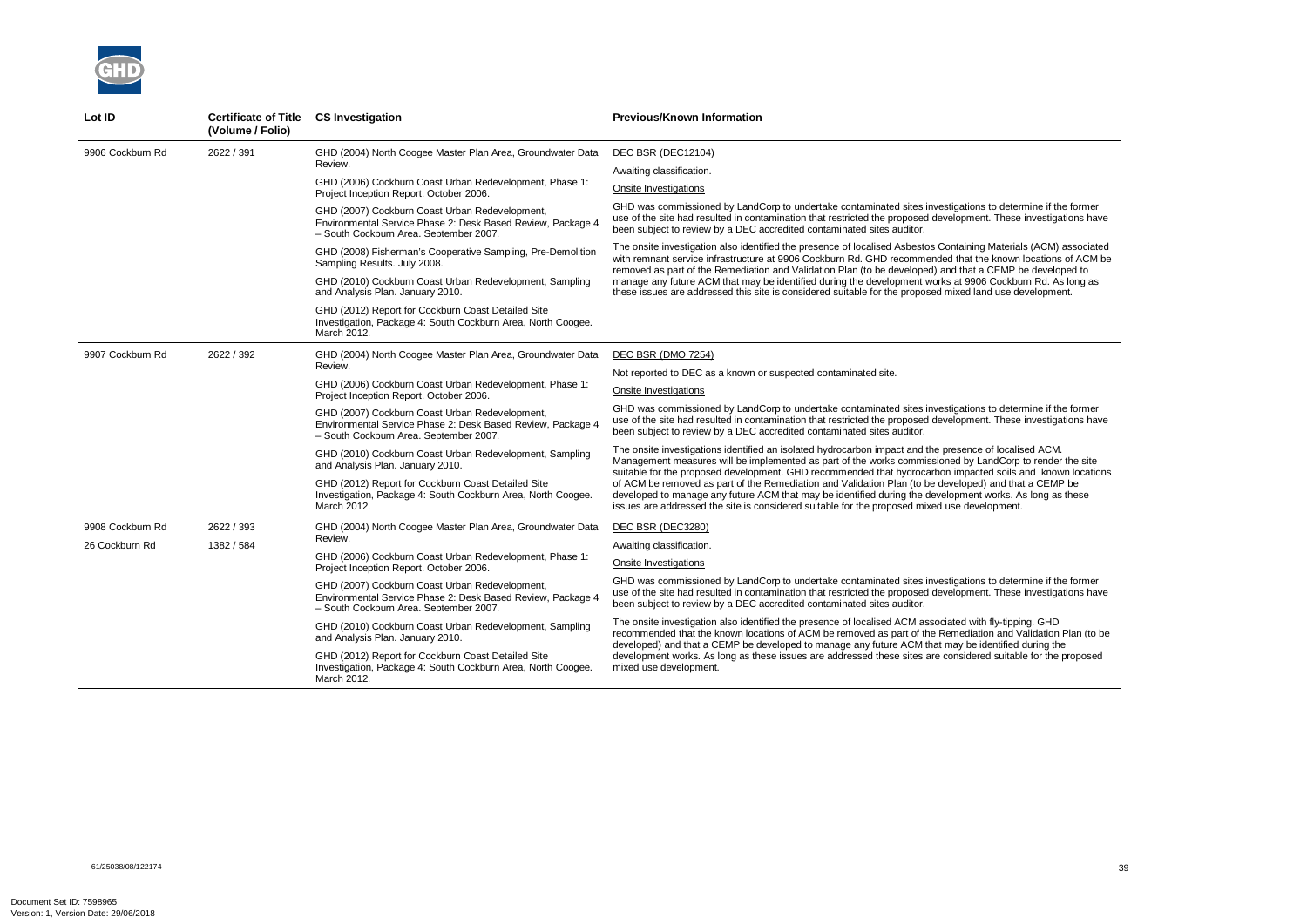

Lot ID **Certificate of Title CS Investigation** 

61/25038/08/122174 40

|                        | (Volume / Folio) |                                                                                                                                                                                                                                                                                                                                                                                                                                                                                                                                           |
|------------------------|------------------|-------------------------------------------------------------------------------------------------------------------------------------------------------------------------------------------------------------------------------------------------------------------------------------------------------------------------------------------------------------------------------------------------------------------------------------------------------------------------------------------------------------------------------------------|
| Lot 9909 on plan 47039 | LR3156 / 937     | DEC BSR (11/90/522 and DEC11225)                                                                                                                                                                                                                                                                                                                                                                                                                                                                                                          |
|                        |                  | Classification: 12/11/2009 - Decontaminated                                                                                                                                                                                                                                                                                                                                                                                                                                                                                               |
|                        |                  | <b>Nature and Extent of Contamination:</b>                                                                                                                                                                                                                                                                                                                                                                                                                                                                                                |
|                        |                  | Following remediation, no contamination remains at the Site.                                                                                                                                                                                                                                                                                                                                                                                                                                                                              |
|                        |                  | <b>Reason for Classification:</b>                                                                                                                                                                                                                                                                                                                                                                                                                                                                                                         |
|                        |                  | Background:                                                                                                                                                                                                                                                                                                                                                                                                                                                                                                                               |
|                        |                  | The site was reported to the DEC as part of the approvals process for residential subdivision of the site. The site<br>classification is based on information submitted to DEC by November 2009.                                                                                                                                                                                                                                                                                                                                          |
|                        |                  | The site forms part of the Port Coogee Development Area, Cockburn Road, North Coogee WA 6163.                                                                                                                                                                                                                                                                                                                                                                                                                                             |
|                        |                  | The site was historically used for industrial and commercial purposes including animal carcass processing works<br>and tanneries. These are land uses that have the potential to cause contamination as per the guideline 'Potentially<br>Contaminating Activities, Industries and Landuses' (Department of Environment, 2004).                                                                                                                                                                                                           |
|                        |                  | Soil Investigations:                                                                                                                                                                                                                                                                                                                                                                                                                                                                                                                      |
|                        |                  | The site was subject to soil and groundwater investigations and remediation works between 2005 and 2008. Soil<br>investigations identified the presence of heavy metals, organochlorine pesticides, hydrocarbons (i.e. from petrol or<br>diesel) and asbestos contamination within near surface soils across the site. The contaminant concentrations<br>exceeded Health Investigation Levels for residential land uses (as published in guideline 'Assessment Levels for<br>Soil, Sediment and Water', Department of Environment, 2003). |
|                        |                  | Soil contamination was remediated by excavation and off-site disposal and validated following the completion of<br>the remediation works. Soil remediation and validation works concluded in May 2007.                                                                                                                                                                                                                                                                                                                                    |
|                        |                  | Groundwater Investigations:                                                                                                                                                                                                                                                                                                                                                                                                                                                                                                               |
|                        |                  | An initial groundwater investigation identified the widespread presence of nutrient contamination at concentrations<br>exceeding Marine Water Ecosystems assessment criteria as published in guideline 'Assessment Levels for Soil,<br>Sediment and Water' (Department of Environment, 2003), within the superficial aquifer underlying the site.                                                                                                                                                                                         |
|                        |                  | A risk assessment demonstrated that the presence of elevated nutrients within shallow groundwater represented a<br>risk to the quality of the water within the proposed marina developments to the west of the site, which would give<br>rise to eutrophication and algal blooms.                                                                                                                                                                                                                                                         |
|                        |                  | Groundwater monitoring data accompanied by a Mandatory Auditor's Report prepared by an accredited<br>Contaminated Sites Auditor, was submitted to DEC in 2008, following two years of groundwater monitoring across<br>the site.                                                                                                                                                                                                                                                                                                          |
|                        |                  | The groundwater investigation was carried out in accordance with the standards set out in DEC's 'Contaminated<br>Sites Management Series' of guidelines. The investigation identified the presence of heavy metals, organochlorine<br>pesticides and nutrients exceeding ANZECC 2000 Marine Water Ecosystems Criteria as set out in the guideline<br>'Assessment Levels for Soil, Sediment and Water' (Department of Environment, 2003).                                                                                                  |
|                        |                  | On 17 August 2009 DEC received information confirming the extent of the groundwater plume and identifying the<br>cadastral lots impacted by groundwater contamination. The extent of the groundwater contamination plume was<br>further refined in new information presented to the DEC on 4 November 2009.                                                                                                                                                                                                                               |
|                        |                  | The site's remediation management program requires the design and operation of a Groundwater Interception<br>Drain (GID) to intercept and depress groundwater levels to minimise the recharge of contaminated groundwater<br>entering the proposed marina development. The ongoing management of abstraction from the GID is subject to a<br>5C Licence to Abstract Water issued and regulated by the Department of Water.                                                                                                                |
|                        |                  | Conclusions:                                                                                                                                                                                                                                                                                                                                                                                                                                                                                                                              |
|                        |                  | A screening risk assessment has demonstrated that after successful completion of soil remediation works, the site<br>is suitable for the proposed residential, public open space and the commercial uses and groundwater is suitable<br>for domestic garden irrigation uses. The operation and management of the GID will minimise the risk to the marina<br>environment.                                                                                                                                                                 |
|                        |                  | As the site was known to be contaminated but has been subject to remediation works and risk assessment that<br>has shown that the site is suitable for the proposed residential, public open space and the commercial land uses,<br>the site has been classified as 'decontaminated'.                                                                                                                                                                                                                                                     |

**Previous/Known Information**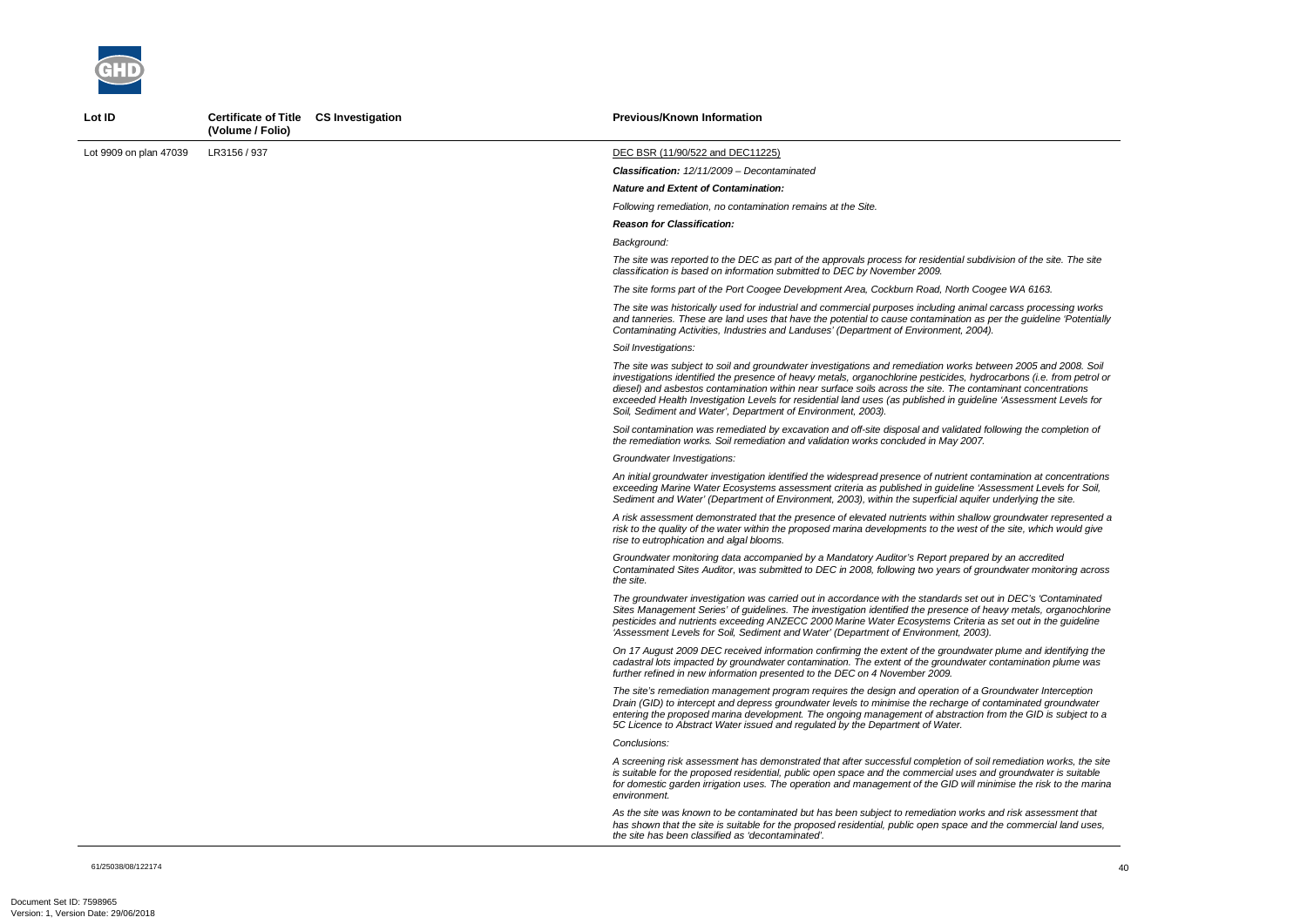| Lot ID          | Certificate of Title CS Investigation<br>(Volume / Folio) | <b>Previous/Known Information</b>                                                                                                                                                                                                                                                                                                                                                                                                                                                                                                                                                                                                                                                                                                                                                                                                                                              |
|-----------------|-----------------------------------------------------------|--------------------------------------------------------------------------------------------------------------------------------------------------------------------------------------------------------------------------------------------------------------------------------------------------------------------------------------------------------------------------------------------------------------------------------------------------------------------------------------------------------------------------------------------------------------------------------------------------------------------------------------------------------------------------------------------------------------------------------------------------------------------------------------------------------------------------------------------------------------------------------|
|                 |                                                           | In accordance with Department of Health advice if groundwater is being, or is proposed to be, abstracted DEC<br>recommends that analytical testing should be carried out to determine whether the groundwater is suitable for its<br>intended use.                                                                                                                                                                                                                                                                                                                                                                                                                                                                                                                                                                                                                             |
|                 |                                                           | Aerial Photographs                                                                                                                                                                                                                                                                                                                                                                                                                                                                                                                                                                                                                                                                                                                                                                                                                                                             |
|                 |                                                           | Prior to 1953, the site appears to have been used for cleared agriculture/stock grazing. In 1965, there is evidence<br>of vehicular movement (car tracks) across a small portion of the site. There were no significant changes onsite<br>until 1981, where the central portion of the site appears to have undergone excavation activities. In 1985, it<br>appears that there is a pond in the excavation area. By 1995, the excavation area has been levelled and is<br>covered by sparse coastal vegetation. Between January and July 2008, Spearwood Avenue is constructed onsite<br>and intersects the site in an east-west orientation. The site remains unchanged to present.                                                                                                                                                                                           |
|                 |                                                           | Conclusions                                                                                                                                                                                                                                                                                                                                                                                                                                                                                                                                                                                                                                                                                                                                                                                                                                                                    |
|                 |                                                           | Based on a review of the DEC BSR information and aerial photographs, there appears to be a very low potential<br>for contamination following the remediation of the site and the site appears suitable for the proposed mixed use.                                                                                                                                                                                                                                                                                                                                                                                                                                                                                                                                                                                                                                             |
| 51 Cockburn Rd  | 1117 / 087                                                | <b>DEC BSR (DMO 1476)</b>                                                                                                                                                                                                                                                                                                                                                                                                                                                                                                                                                                                                                                                                                                                                                                                                                                                      |
|                 |                                                           | Not reported to DEC as a known or suspected contaminated site.                                                                                                                                                                                                                                                                                                                                                                                                                                                                                                                                                                                                                                                                                                                                                                                                                 |
|                 |                                                           | Aerial Photographs                                                                                                                                                                                                                                                                                                                                                                                                                                                                                                                                                                                                                                                                                                                                                                                                                                                             |
|                 |                                                           | Prior to 1953, the site appears to have been mostly cleared, with a completely cleared square area in the centre of<br>the site and the remainder covered by sparse coastal vegetation. There is evidence of vehicular movement in 1974<br>across the centre of the site. There are no noticeable changes until 1981, where the site appears to have received<br>illegal dumping of waste in the centre of the site. By 1985, there is increased, sparse dumping of materials onsite.<br>In 1995, the western portion of the site is completely cleared. By 2000, the vegetation onsite has regrown, the<br>potentially burnt vegetation in the eastern portion of the site. In 2001, the vegetation has regrown to form low lying<br>grasses and bushes, with evidence of vehicular movement around the perimeter of the site. The site has remained<br>unchanged to present. |
|                 |                                                           | Conclusions                                                                                                                                                                                                                                                                                                                                                                                                                                                                                                                                                                                                                                                                                                                                                                                                                                                                    |
|                 |                                                           | Based on a review of the DEC BSR information and aerial photographs, there appears to be a very limited<br>potential only for contamination at this site.                                                                                                                                                                                                                                                                                                                                                                                                                                                                                                                                                                                                                                                                                                                      |
| 980 Cockburn Rd | 1117 / 087                                                | DEC BSR (DMO 1476)                                                                                                                                                                                                                                                                                                                                                                                                                                                                                                                                                                                                                                                                                                                                                                                                                                                             |
|                 |                                                           | Not reported to DEC as a known or suspected contaminated site.                                                                                                                                                                                                                                                                                                                                                                                                                                                                                                                                                                                                                                                                                                                                                                                                                 |
|                 |                                                           | Aerial Photographs                                                                                                                                                                                                                                                                                                                                                                                                                                                                                                                                                                                                                                                                                                                                                                                                                                                             |
|                 |                                                           | Prior to 1953, the site appears to have been covered by sparse coastal vegetation. There is evidence of vehicular<br>movement in 1974 across the south-western corner of the site. There are no noticeable changes until 1981, where<br>the site appears to have increased vehicular activity. By 1985, there is a major track running in a north-south<br>orientation interesting the centre of the site. By 2000, there is evidence of potentially burnt vegetation in the<br>western portion of the site. In 2001, the vegetation has regrown to form low lying grasses and bushes, with<br>evidence of vehicular movement across the centre of the site. The site has remained unchanged to present.                                                                                                                                                                       |
|                 |                                                           | Conclusions                                                                                                                                                                                                                                                                                                                                                                                                                                                                                                                                                                                                                                                                                                                                                                                                                                                                    |
|                 |                                                           | Based on a review of the DEC BSR information and aerial photographs, there appears to be a very limited<br>potential for contamination at this site.                                                                                                                                                                                                                                                                                                                                                                                                                                                                                                                                                                                                                                                                                                                           |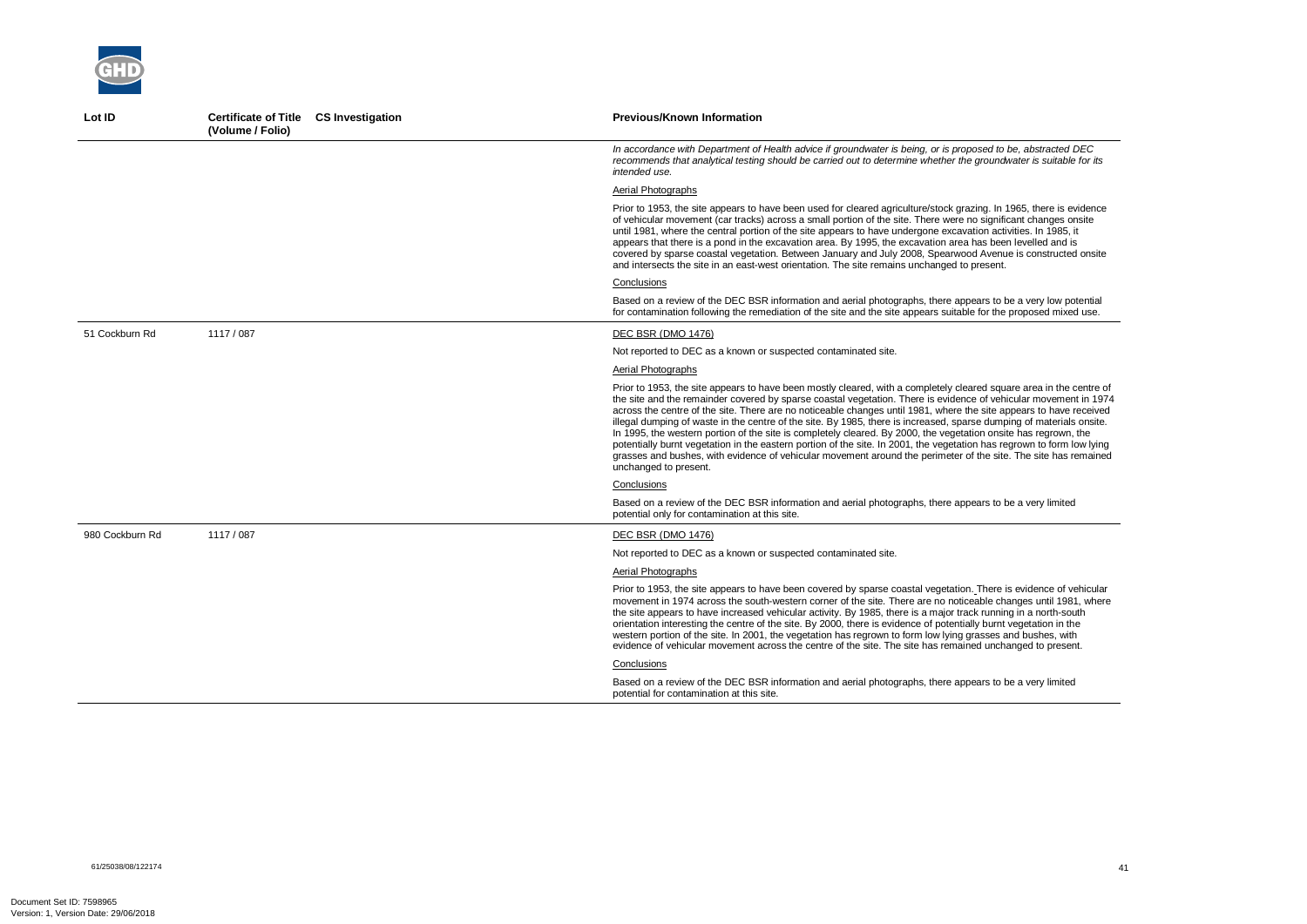61/25038/08/122174 42



| Lot ID                 | Certificate of Title CS Investigation<br>(Volume / Folio) | <b>Previous/Known Information</b>                                                                                                                                                                                                                                                                                                                                                                                                                                                                                                                                                                                                                                                                                                                                                                                           |
|------------------------|-----------------------------------------------------------|-----------------------------------------------------------------------------------------------------------------------------------------------------------------------------------------------------------------------------------------------------------------------------------------------------------------------------------------------------------------------------------------------------------------------------------------------------------------------------------------------------------------------------------------------------------------------------------------------------------------------------------------------------------------------------------------------------------------------------------------------------------------------------------------------------------------------------|
| 52 Cockburn Rd         | 1117 / 087                                                | DEC BSR (DMO 1476)                                                                                                                                                                                                                                                                                                                                                                                                                                                                                                                                                                                                                                                                                                                                                                                                          |
|                        |                                                           | Not reported to DEC as a known or suspected contaminated site.                                                                                                                                                                                                                                                                                                                                                                                                                                                                                                                                                                                                                                                                                                                                                              |
|                        |                                                           | <b>Aerial Photographs</b>                                                                                                                                                                                                                                                                                                                                                                                                                                                                                                                                                                                                                                                                                                                                                                                                   |
|                        |                                                           | Prior to 1953, the site appears to have been mostly cleared, with the remainder covered by sparse coastal<br>vegetation. There are no noticeable changes until 1981, where the site appears to have increased vehicular<br>activity and clearing. By 1985 placement of materials on the site to the north is encroaching on this site, however<br>this appears to be very minor. In 1995, the western portion of the site is completely cleared. By 2000, the<br>vegetation onsite has regrown, the potentially burnt vegetation in the eastern portion of the site. In 2001, the<br>vegetation has regrown to form low lying grasses and bushes, with evidence of vehicular movement around the<br>perimeter of the site. The site has remained unchanged to present.                                                      |
|                        |                                                           | Conclusions                                                                                                                                                                                                                                                                                                                                                                                                                                                                                                                                                                                                                                                                                                                                                                                                                 |
|                        |                                                           | Based on a review of the DEC BSR information and aerial photographs, there appears to be a limited potential<br>only for contamination on this site.                                                                                                                                                                                                                                                                                                                                                                                                                                                                                                                                                                                                                                                                        |
| Lot 4197 on plan 20584 | LR3038 / 208                                              | DEC BSR (DMO 1476)                                                                                                                                                                                                                                                                                                                                                                                                                                                                                                                                                                                                                                                                                                                                                                                                          |
|                        |                                                           | Not reported to DEC as a known or suspected contaminated site.                                                                                                                                                                                                                                                                                                                                                                                                                                                                                                                                                                                                                                                                                                                                                              |
|                        |                                                           | <b>Aerial Photographs</b>                                                                                                                                                                                                                                                                                                                                                                                                                                                                                                                                                                                                                                                                                                                                                                                                   |
|                        |                                                           | During 1953, the northern portion of the site is covered by sparse coastal vegetation, the central portion of the site<br>comprises excavations (possibly quarrying activities) and the southern portion of the site comprises dense<br>vegetation. By 1977, there are tracks present throughout all sections of the site. By 1981, there appears to be<br>vegetation growth throughout the site, in particular, the central part of the site where the excavations were. During<br>1995, the majority of the site and surrounds have been completely cleared, with limited vegetation remaining in the<br>central and southern portions of the site. By 2000, vegetation has regrown in the central portion of the site. Tracks<br>are visible throughout the site. The site has remained relatively unchanged to present. |
|                        |                                                           | Conclusions                                                                                                                                                                                                                                                                                                                                                                                                                                                                                                                                                                                                                                                                                                                                                                                                                 |
|                        |                                                           | Based on a review of the DEC BSR information and aerial photographs, there appears to be generally limited<br>potential only for contamination on this site, with the possible exception of former excavation locations (possible<br>localised quarry/backfill activities which have potential to contain contamination, albeit localised).                                                                                                                                                                                                                                                                                                                                                                                                                                                                                 |
| 25 Emplacement Cr      | 2037 / 273                                                | DEC BSR (DMO 1476)                                                                                                                                                                                                                                                                                                                                                                                                                                                                                                                                                                                                                                                                                                                                                                                                          |
|                        |                                                           | Not reported to DEC as a known or suspected contaminated site.                                                                                                                                                                                                                                                                                                                                                                                                                                                                                                                                                                                                                                                                                                                                                              |
|                        |                                                           | Aerial Photographs                                                                                                                                                                                                                                                                                                                                                                                                                                                                                                                                                                                                                                                                                                                                                                                                          |
|                        |                                                           | Prior to 1965, the majority of the site was covered by dense vegetation. By 1974, there is a track onsite, located in<br>an east to west orientation, in the northern portion of the site. The site remained unchanged until 1995, where it<br>has been completely cleared of all vegetation. By 2000, a building is located on the western portion of the site, with<br>associated car parking located north of the building. The eastern portion of the site remains vacant land. A second<br>industrial building has been constructed to the east of the original building in 2008, and the car parking area has<br>been extended to the eastern boundary. This area to the east is being used as a storage area for boats. The site<br>has remained relatively unchanged to present.                                    |
|                        |                                                           | Currently, the site operates as:                                                                                                                                                                                                                                                                                                                                                                                                                                                                                                                                                                                                                                                                                                                                                                                            |
|                        |                                                           | • Unit 1: Lazco Engineering; and                                                                                                                                                                                                                                                                                                                                                                                                                                                                                                                                                                                                                                                                                                                                                                                            |
|                        |                                                           | • Unit 2: formerly All Marine Services (now vacant and available for lease).                                                                                                                                                                                                                                                                                                                                                                                                                                                                                                                                                                                                                                                                                                                                                |
|                        |                                                           | Conclusions                                                                                                                                                                                                                                                                                                                                                                                                                                                                                                                                                                                                                                                                                                                                                                                                                 |
|                        |                                                           | Based on a review of the DEC BSR information and aerial photographs, there appears to be a limited potential<br>only for contamination on this site (e.g leaks/spills/ washing down activities causing substances to enter drains)<br>due to extensive site coverage with a building and sealed surfacing.                                                                                                                                                                                                                                                                                                                                                                                                                                                                                                                  |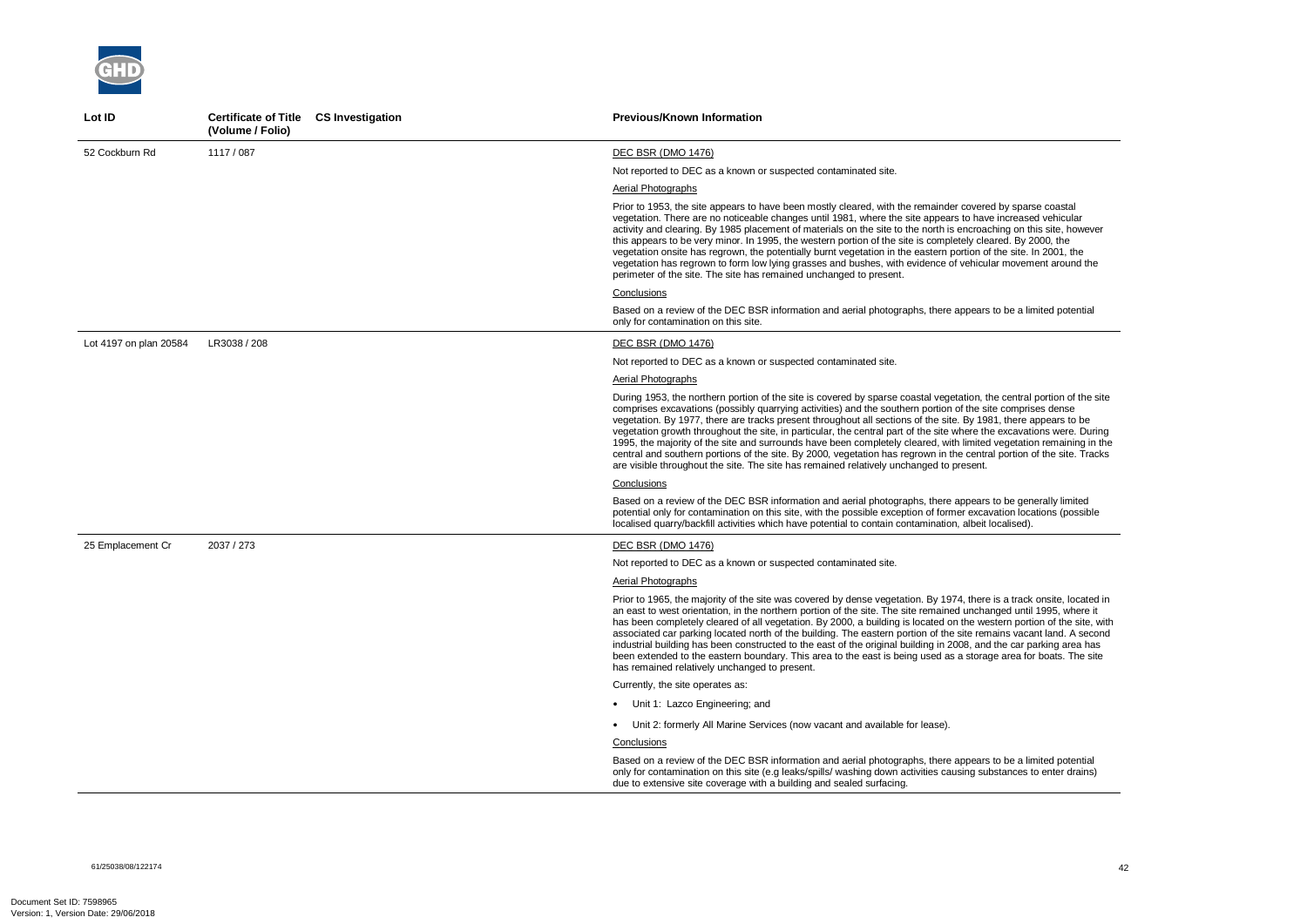61/25038/08/122174 43



| Lot ID                | Certificate of Title CS Investigation<br>(Volume / Folio) | <b>Previous/Known Information</b>                                                                                                                                                                                                                                                                                                                                                                                                                                                                                                                                                                                                                                                                                                                                                                                                                                                                                            |
|-----------------------|-----------------------------------------------------------|------------------------------------------------------------------------------------------------------------------------------------------------------------------------------------------------------------------------------------------------------------------------------------------------------------------------------------------------------------------------------------------------------------------------------------------------------------------------------------------------------------------------------------------------------------------------------------------------------------------------------------------------------------------------------------------------------------------------------------------------------------------------------------------------------------------------------------------------------------------------------------------------------------------------------|
| 4199 Cockburn Rd      | LR3106 / 264                                              | <b>DEC BSR (DMO 1476)</b>                                                                                                                                                                                                                                                                                                                                                                                                                                                                                                                                                                                                                                                                                                                                                                                                                                                                                                    |
|                       |                                                           | Not reported to DEC as a known or suspected contaminated site.                                                                                                                                                                                                                                                                                                                                                                                                                                                                                                                                                                                                                                                                                                                                                                                                                                                               |
|                       |                                                           | <b>Aerial Photographs</b>                                                                                                                                                                                                                                                                                                                                                                                                                                                                                                                                                                                                                                                                                                                                                                                                                                                                                                    |
|                       |                                                           | Prior to 1953, the site was covered by sparse coastal vegetation. The site remained unchanged until 1981, where<br>is has been partially cleared. The site remained unchanged until 1995, where it has been completely cleared of all<br>vegetation. By 2008, vegetation has regrown onsite and there is evidence of vehicular movements. The site has<br>remained relatively unchanged to present.                                                                                                                                                                                                                                                                                                                                                                                                                                                                                                                          |
|                       |                                                           | Currently, this lot resides as vacant land surrounded by a limestone retaining wall. There appears to be illegal<br>dumping/vehicular movement onsite (eg. cars).                                                                                                                                                                                                                                                                                                                                                                                                                                                                                                                                                                                                                                                                                                                                                            |
|                       |                                                           | Conclusions                                                                                                                                                                                                                                                                                                                                                                                                                                                                                                                                                                                                                                                                                                                                                                                                                                                                                                                  |
|                       |                                                           | Based on a review of the DEC BSR information and aerial photographs, there appears to be a limited potential<br>only for contamination on this site, most likely to be related to illegal surface dumping.                                                                                                                                                                                                                                                                                                                                                                                                                                                                                                                                                                                                                                                                                                                   |
| 4195 Cockburn Rd      | LR3106 / 260                                              | <b>DEC BSR (DMO 1476)</b>                                                                                                                                                                                                                                                                                                                                                                                                                                                                                                                                                                                                                                                                                                                                                                                                                                                                                                    |
|                       |                                                           | Not reported to DEC as a known or suspected contaminated site.                                                                                                                                                                                                                                                                                                                                                                                                                                                                                                                                                                                                                                                                                                                                                                                                                                                               |
|                       |                                                           | Aerial Photographs                                                                                                                                                                                                                                                                                                                                                                                                                                                                                                                                                                                                                                                                                                                                                                                                                                                                                                           |
|                       |                                                           | Prior to 1953 to 1981, the site comprised cleared and vacant land. The site remained unchanged until 1995, where<br>it has been completely cleared of all vegetation. By 2008, vegetation has regrown onsite. The site has remained<br>relatively unchanged to present.                                                                                                                                                                                                                                                                                                                                                                                                                                                                                                                                                                                                                                                      |
|                       |                                                           | Currently, this lot resides as vacant land surrounded by a limestone retaining wall.                                                                                                                                                                                                                                                                                                                                                                                                                                                                                                                                                                                                                                                                                                                                                                                                                                         |
|                       |                                                           | Conclusions                                                                                                                                                                                                                                                                                                                                                                                                                                                                                                                                                                                                                                                                                                                                                                                                                                                                                                                  |
|                       |                                                           | Based on a review of the DEC BSR information and aerial photographs, there appears to be a very limited<br>potential only for contamination on this site most likely to be related to illegal surface dumping.                                                                                                                                                                                                                                                                                                                                                                                                                                                                                                                                                                                                                                                                                                               |
| 15 Emplacement Cr     |                                                           | <b>DEC BSR (DMO 1476)</b>                                                                                                                                                                                                                                                                                                                                                                                                                                                                                                                                                                                                                                                                                                                                                                                                                                                                                                    |
| (1/15 Emplacement Cr) | 2142 / 066                                                | Not reported to DEC as a known or suspected contaminated site.                                                                                                                                                                                                                                                                                                                                                                                                                                                                                                                                                                                                                                                                                                                                                                                                                                                               |
| (2/15 Emplacement Cr) | 2142 / 067                                                | Aerial Photographs                                                                                                                                                                                                                                                                                                                                                                                                                                                                                                                                                                                                                                                                                                                                                                                                                                                                                                           |
| (3/15 Emplacement Cr) | 2142 / 068                                                | Prior to 1953, the site was covered by sparse coastal vegetation, with a building bordering the site to the north and<br>a dark shadow indicative of a quarry face, bordering the site to the south. By 1965, the building bordering the site<br>to the south appears to have been removed and the probable quarry activity extended to the south-east of the site.<br>By 1974, a small track is apparent intersecting the site across the north-western corner and vegetation onsite has<br>regrown. The site remained unchanged until 1995, where it has been completely cleared of all vegetation. By<br>2000, a building is located in the centre of the site, with associated car parking located west of the building and a<br>laydown/storage area located east of the building. Apart from vehicular movements and an increase in use of the<br>laydown area, the site has remained relatively unchanged to present. |
|                       |                                                           | Currently, this lot resides as three different businesses, being                                                                                                                                                                                                                                                                                                                                                                                                                                                                                                                                                                                                                                                                                                                                                                                                                                                             |
|                       |                                                           | • Gymnastics Western Australia - Hamilton Hill (formerly located here)                                                                                                                                                                                                                                                                                                                                                                                                                                                                                                                                                                                                                                                                                                                                                                                                                                                       |
|                       |                                                           | E Bauwerk Werkstatt- potentially BAUWERK Paint                                                                                                                                                                                                                                                                                                                                                                                                                                                                                                                                                                                                                                                                                                                                                                                                                                                                               |
|                       |                                                           | Livestock Express                                                                                                                                                                                                                                                                                                                                                                                                                                                                                                                                                                                                                                                                                                                                                                                                                                                                                                            |
|                       |                                                           | • Cotech                                                                                                                                                                                                                                                                                                                                                                                                                                                                                                                                                                                                                                                                                                                                                                                                                                                                                                                     |
|                       |                                                           | Conclusions                                                                                                                                                                                                                                                                                                                                                                                                                                                                                                                                                                                                                                                                                                                                                                                                                                                                                                                  |
|                       |                                                           | Based on a review of the DEC BSR information and aerial photographs, there is potential for contamination to be<br>present at the site associated with quarry/infill activity prior to construction of the current form of development.                                                                                                                                                                                                                                                                                                                                                                                                                                                                                                                                                                                                                                                                                      |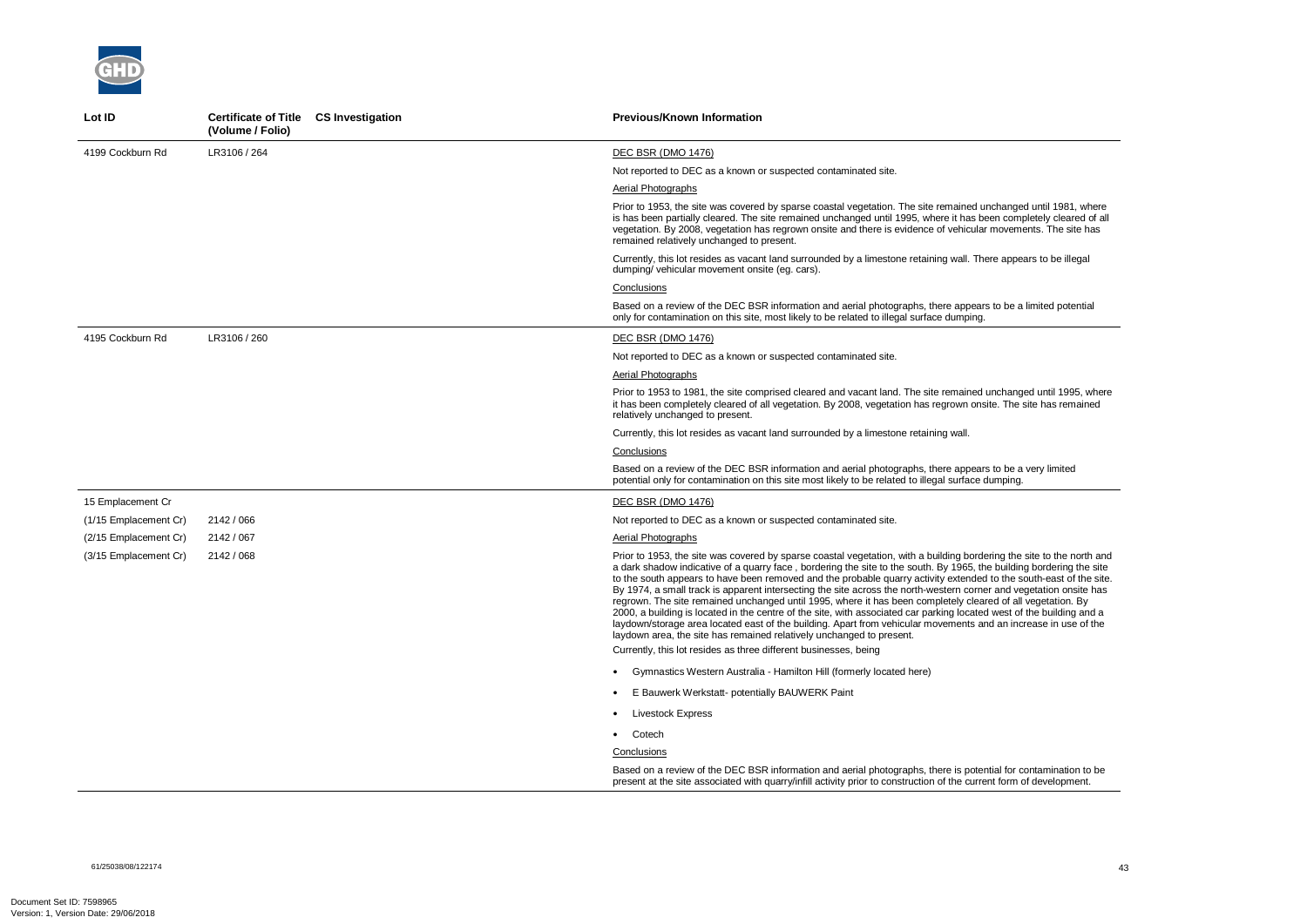

| Lot ID               | Certificate of Title CS Investigation<br>(Volume / Folio) |  | <b>Previous/Known Information</b>                                                                                                                                                                                                                                                                                                                                                                                                                                                                                                                                                                                                                                                                                                                                                                                                                                                                 |
|----------------------|-----------------------------------------------------------|--|---------------------------------------------------------------------------------------------------------------------------------------------------------------------------------------------------------------------------------------------------------------------------------------------------------------------------------------------------------------------------------------------------------------------------------------------------------------------------------------------------------------------------------------------------------------------------------------------------------------------------------------------------------------------------------------------------------------------------------------------------------------------------------------------------------------------------------------------------------------------------------------------------|
| 7 Emplacement Cr     | 2037 / 265                                                |  | DEC BSR (DMO 1476)                                                                                                                                                                                                                                                                                                                                                                                                                                                                                                                                                                                                                                                                                                                                                                                                                                                                                |
|                      |                                                           |  | Not reported to DEC as a known or suspected contaminated site.                                                                                                                                                                                                                                                                                                                                                                                                                                                                                                                                                                                                                                                                                                                                                                                                                                    |
|                      |                                                           |  | Aerial Photographs                                                                                                                                                                                                                                                                                                                                                                                                                                                                                                                                                                                                                                                                                                                                                                                                                                                                                |
|                      |                                                           |  | Prior to 1965, the site was mostly cleared, with the remainder covered by sparse coastal vegetation. By 1974, a<br>track is present onsite, running from north-west corner and passing through the centre of the southern boundary of<br>the site. The site has been cleared in the centre during 1981, leaving a large circle of what appears to be gravel<br>surfacing, leading to a small track intersecting the southern boundary of the site. The site remained unchanged<br>until 1995, where it has been completely cleared of all vegetation. By 2000, a building is located on the south-<br>eastern corner of the site, with associated car parking located north and west of the building. The site has been<br>demolished in 2012 following a fire at the site, with just the concrete pad and bitumised surface remaining. The<br>site has remained relatively unchanged to present. |
|                      |                                                           |  | Currently, the site resides as FSL Systems (Fremantle Steam Laundry), which are a supplier of work wear and<br>linen hire, including services in uniform rental, dust control mats, continuous towels, recycling of protective clothing<br>and rag supply.                                                                                                                                                                                                                                                                                                                                                                                                                                                                                                                                                                                                                                        |
|                      |                                                           |  | Conclusions                                                                                                                                                                                                                                                                                                                                                                                                                                                                                                                                                                                                                                                                                                                                                                                                                                                                                       |
|                      |                                                           |  | Based on a review of the DEC BSR information and aerial photographs, there appears to be a potential for<br>contamination on this site based on chemicals likely to have been used at the site and destruction of the main<br>building by fire. However, given the protection afforded by sealed surfacing at the site and potential for dilution/<br>limited persistence the potential for contamination by be limited. Further investigation would be required to<br>determine level, if any, of contamination present at the site.,                                                                                                                                                                                                                                                                                                                                                            |
| 5 Emplacement Cr     |                                                           |  | DEC BSR (DMO 1476)                                                                                                                                                                                                                                                                                                                                                                                                                                                                                                                                                                                                                                                                                                                                                                                                                                                                                |
| (1/5 Emplacement Cr) | 2101 / 437                                                |  | Not reported to DEC as a known or suspected contaminated site.                                                                                                                                                                                                                                                                                                                                                                                                                                                                                                                                                                                                                                                                                                                                                                                                                                    |
| (2/5 Emplacement Cr) | 2101 / 438                                                |  | Aerial Photographs                                                                                                                                                                                                                                                                                                                                                                                                                                                                                                                                                                                                                                                                                                                                                                                                                                                                                |
| (3/5 Emplacement Cr) | 2101 / 439                                                |  | Prior to 1953 until 1979, the site was covered by sparse coastal vegetation, becoming denser in subsequent years.<br>During 1981, a track was constructed onsite, running in a north to south orientation thought the centre of the site.<br>The site remained unchanged until 1995, where it has been completely cleared of all vegetation. By 2000, a                                                                                                                                                                                                                                                                                                                                                                                                                                                                                                                                           |
| (4/5 Emplacement Cr) | 2101 / 440                                                |  |                                                                                                                                                                                                                                                                                                                                                                                                                                                                                                                                                                                                                                                                                                                                                                                                                                                                                                   |
| (5/5 Emplacement Cr) | 2101 / 441                                                |  | building is located in the centre of the site, with associated car parking located south, west and east of the building.<br>In 2008, there appears to be small red brick buildings attached to the main building and an extension of the main<br>building towards the northern boundary. Apart from vehicular movements and an increase in use of the laydown<br>area, the site has remained relatively unchanged to present.                                                                                                                                                                                                                                                                                                                                                                                                                                                                     |
|                      |                                                           |  | • Units 2, 3, 4 and 5 are all vacant and available for lease.                                                                                                                                                                                                                                                                                                                                                                                                                                                                                                                                                                                                                                                                                                                                                                                                                                     |
|                      |                                                           |  | Currently, the site is occupied by Rags to Riches Op Shop and formerly by Aqua Dearborn (water treatment).                                                                                                                                                                                                                                                                                                                                                                                                                                                                                                                                                                                                                                                                                                                                                                                        |
|                      |                                                           |  | Conclusions                                                                                                                                                                                                                                                                                                                                                                                                                                                                                                                                                                                                                                                                                                                                                                                                                                                                                       |
|                      |                                                           |  | Based on a review of the DEC BSR information and aerial photographs, there appears to be a limited potential<br>only for contamination on this site.                                                                                                                                                                                                                                                                                                                                                                                                                                                                                                                                                                                                                                                                                                                                              |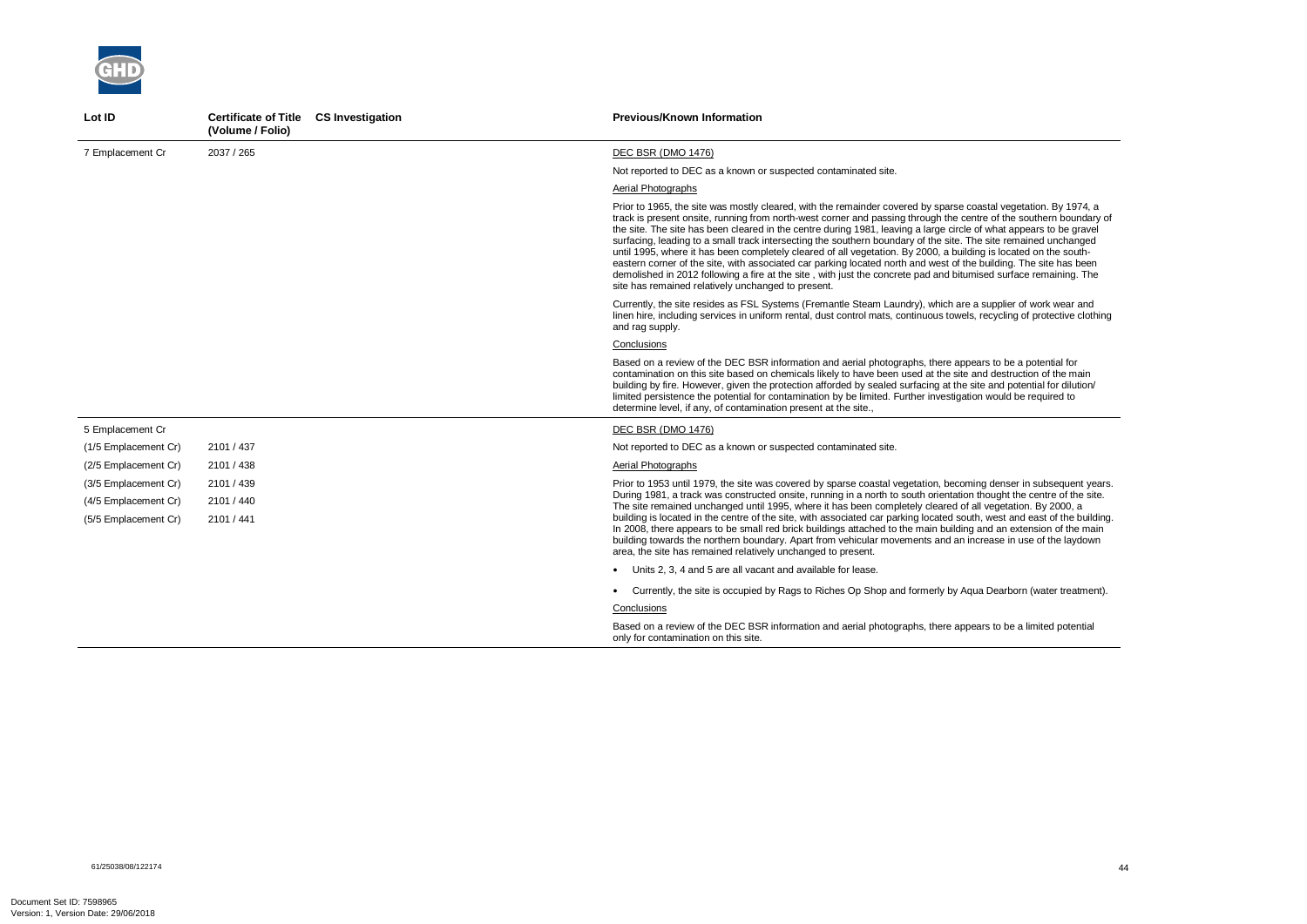

| Lot ID            | Certificate of Title CS Investigation<br>(Volume / Folio) | <b>Previous/Known Information</b>                                                                                                                                                                                                                                                                                                                                                                                                                                                                                                                                                                                                                                                                                                                                                                                                                                                                                                                                                                             |
|-------------------|-----------------------------------------------------------|---------------------------------------------------------------------------------------------------------------------------------------------------------------------------------------------------------------------------------------------------------------------------------------------------------------------------------------------------------------------------------------------------------------------------------------------------------------------------------------------------------------------------------------------------------------------------------------------------------------------------------------------------------------------------------------------------------------------------------------------------------------------------------------------------------------------------------------------------------------------------------------------------------------------------------------------------------------------------------------------------------------|
| 1 Emplacement Cr  | 2037 / 263                                                | <b>DEC BSR (DMO 1476)</b>                                                                                                                                                                                                                                                                                                                                                                                                                                                                                                                                                                                                                                                                                                                                                                                                                                                                                                                                                                                     |
|                   |                                                           | Not reported to DEC as a known or suspected contaminated site.                                                                                                                                                                                                                                                                                                                                                                                                                                                                                                                                                                                                                                                                                                                                                                                                                                                                                                                                                |
|                   |                                                           | Aerial Photographs                                                                                                                                                                                                                                                                                                                                                                                                                                                                                                                                                                                                                                                                                                                                                                                                                                                                                                                                                                                            |
|                   |                                                           | Prior to 1953, the site was partly cleared, with the remainder covered by sparse coastal vegetation. By 1965, a<br>track is present running north to south near the western boundary of the site. The City of Cockburn also identified<br>the presence of military infrastructure at this site, however GHD understands that this military infrastructure was<br>never operational and therefore is not considered to pose a risk of contamination. By 1977, dense vegetation has<br>regrown in the eastern portion of the site. The site remained unchanged until 1995, where it has been completely<br>cleared of all vegetation. By 2000, a building is located in the centre of the site, with associated car parking located<br>south, west and east of the building. There appears to be an extension of the main building along the northern<br>boundary in 2008. Apart from vehicular movements and an increase in use of the laydown area, the site has<br>remained relatively unchanged to present. |
|                   |                                                           | The site is currently occupied by:                                                                                                                                                                                                                                                                                                                                                                                                                                                                                                                                                                                                                                                                                                                                                                                                                                                                                                                                                                            |
|                   |                                                           | Tradelink- bathroom products and service                                                                                                                                                                                                                                                                                                                                                                                                                                                                                                                                                                                                                                                                                                                                                                                                                                                                                                                                                                      |
|                   |                                                           | Stepping Stones Wellness Clinic- pain relief system                                                                                                                                                                                                                                                                                                                                                                                                                                                                                                                                                                                                                                                                                                                                                                                                                                                                                                                                                           |
|                   |                                                           | Inside Out Health Lounge- natural health practitioner                                                                                                                                                                                                                                                                                                                                                                                                                                                                                                                                                                                                                                                                                                                                                                                                                                                                                                                                                         |
|                   |                                                           | Conclusions                                                                                                                                                                                                                                                                                                                                                                                                                                                                                                                                                                                                                                                                                                                                                                                                                                                                                                                                                                                                   |
|                   |                                                           | Based on a review of the DEC BSR information and aerial photographs, there appears to be a very limited<br>potential only for contamination on this site, based on the above land uses.                                                                                                                                                                                                                                                                                                                                                                                                                                                                                                                                                                                                                                                                                                                                                                                                                       |
| 23 Emplacement Cr | 2037 / 272                                                | DEC BSR (DMO 1476)                                                                                                                                                                                                                                                                                                                                                                                                                                                                                                                                                                                                                                                                                                                                                                                                                                                                                                                                                                                            |
|                   |                                                           | Not reported to DEC as a known or suspected contaminated site.                                                                                                                                                                                                                                                                                                                                                                                                                                                                                                                                                                                                                                                                                                                                                                                                                                                                                                                                                |
|                   |                                                           | <b>Aerial Photographs</b>                                                                                                                                                                                                                                                                                                                                                                                                                                                                                                                                                                                                                                                                                                                                                                                                                                                                                                                                                                                     |
|                   |                                                           | Prior to 1953, the majority of the site was covered by dense vegetation, with a small portion in the north-eastern<br>corner comprising cleared land. During 1965, the site has undergone clearing and comprises sparse, coastal<br>vegetation. By 1974, most of the vegetation onsite appears to have regrown. The site remained unchanged until<br>1995, where it has been completely cleared of all vegetation. By 2000, a building is located on the southern portion<br>of the site, with associated car parking located north of the building. The site has remained relatively unchanged to<br>present.                                                                                                                                                                                                                                                                                                                                                                                                |
|                   |                                                           | This site is currently occupied by PK Print, an environmentally certified printing company.                                                                                                                                                                                                                                                                                                                                                                                                                                                                                                                                                                                                                                                                                                                                                                                                                                                                                                                   |
|                   |                                                           | Conclusions                                                                                                                                                                                                                                                                                                                                                                                                                                                                                                                                                                                                                                                                                                                                                                                                                                                                                                                                                                                                   |
|                   |                                                           | Based on a review of the DEC BSR information and aerial photographs, there appears to be a very limited<br>potential only for contamination on this site, based on the above land use.                                                                                                                                                                                                                                                                                                                                                                                                                                                                                                                                                                                                                                                                                                                                                                                                                        |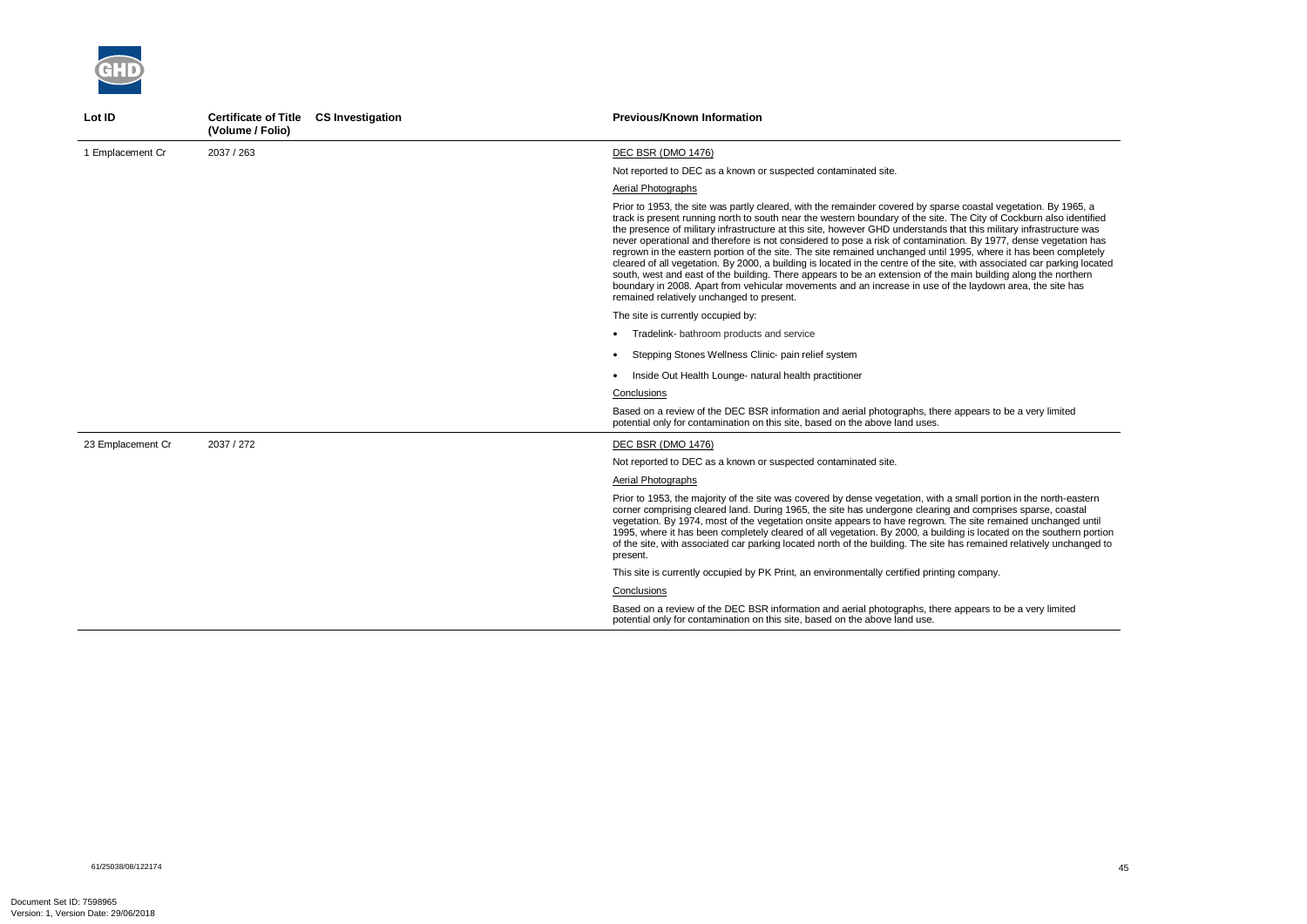

| Lot ID                | Certificate of Title CS Investigation<br>(Volume / Folio) | <b>Previous/Known Information</b>                                                                                                                                                                                                                                                                                                                                                                                                                                                                                                                                                                                                                                                                                                                                                                                                                                                                                                                                                                                                      |
|-----------------------|-----------------------------------------------------------|----------------------------------------------------------------------------------------------------------------------------------------------------------------------------------------------------------------------------------------------------------------------------------------------------------------------------------------------------------------------------------------------------------------------------------------------------------------------------------------------------------------------------------------------------------------------------------------------------------------------------------------------------------------------------------------------------------------------------------------------------------------------------------------------------------------------------------------------------------------------------------------------------------------------------------------------------------------------------------------------------------------------------------------|
| 21 Emplacement Cr     | 2037 / 271                                                | <b>DEC BSR (DMO 1476)</b>                                                                                                                                                                                                                                                                                                                                                                                                                                                                                                                                                                                                                                                                                                                                                                                                                                                                                                                                                                                                              |
|                       |                                                           | Not reported to DEC as a known or suspected contaminated site.                                                                                                                                                                                                                                                                                                                                                                                                                                                                                                                                                                                                                                                                                                                                                                                                                                                                                                                                                                         |
|                       |                                                           | Aerial Photographs                                                                                                                                                                                                                                                                                                                                                                                                                                                                                                                                                                                                                                                                                                                                                                                                                                                                                                                                                                                                                     |
|                       |                                                           | Prior to 1953, the site was covered by sparse coastal vegetation, with partially cleared land in the north portion of<br>the site. The site has undergone clearing in 1965, with the majority of the site now free of vegetation. By 1974,<br>vegetation has regrown along the northern and southern boundaries and a track is present in the centre of the site,<br>located in an east to west orientation. In 1977, there is a second track visible onsite, located parallel and north of<br>the original track. The site remained unchanged until 1995, where it has been completely cleared of all vegetation.<br>By 2000, a building is located in the centre portion of the site, with associated car parking located west of the<br>building and a laydown/storage area located east of the building. In 2008, there is potentially the addition of a few<br>small sheds or trucks onsite. Apart from vehicular movements and an increase in use of the laydown area, the site<br>has remained relatively unchanged to present. |
|                       |                                                           | The site is currently occupied by Metro Ice, manufacturers of tube, flake, bulk and block ice.                                                                                                                                                                                                                                                                                                                                                                                                                                                                                                                                                                                                                                                                                                                                                                                                                                                                                                                                         |
|                       |                                                           | Conclusions                                                                                                                                                                                                                                                                                                                                                                                                                                                                                                                                                                                                                                                                                                                                                                                                                                                                                                                                                                                                                            |
|                       |                                                           | Based on a review of the DEC BSR information and aerial photographs, there appears to be a very limited<br>potential only for contamination on this site, based on the above land use.                                                                                                                                                                                                                                                                                                                                                                                                                                                                                                                                                                                                                                                                                                                                                                                                                                                 |
| 19 Emplacement Cr     |                                                           | DEC BSR (DMO 1476)                                                                                                                                                                                                                                                                                                                                                                                                                                                                                                                                                                                                                                                                                                                                                                                                                                                                                                                                                                                                                     |
| (1/19 Emplacement Cr) | 2099 / 924                                                | Not reported to DEC as a known or suspected contaminated site.                                                                                                                                                                                                                                                                                                                                                                                                                                                                                                                                                                                                                                                                                                                                                                                                                                                                                                                                                                         |
| (2/19 Emplacement Cr) | 2099 / 925                                                | Aerial Photographs                                                                                                                                                                                                                                                                                                                                                                                                                                                                                                                                                                                                                                                                                                                                                                                                                                                                                                                                                                                                                     |
| (3/19 Emplacement Cr) | 2099 / 926                                                | Prior to 1965, the site was covered by sparse coastal vegetation, with partially cleared land in the north portion of<br>the site. By 1974, vegetation has regrown over the majority of the site, and a track is visible running from the<br>centre of the southern boundary to the north-western corner of the site. The site remained unchanged until 1995,<br>where it has been completely cleared of all vegetation. By 2000, a building is located on the eastern portion of the<br>site, with associated car parking located west and south of the building. During 2008, the main building has been<br>extended to the eastern boundary. Two small red rooves have been added to the front of the main building in<br>2012. Apart from vehicular movements and an increase in use of the laydown area, the site has remained<br>relatively unchanged to present.                                                                                                                                                                |
|                       |                                                           | Currently, the site is occupied by:                                                                                                                                                                                                                                                                                                                                                                                                                                                                                                                                                                                                                                                                                                                                                                                                                                                                                                                                                                                                    |
|                       |                                                           | Dale and Waters- online plus size clothing                                                                                                                                                                                                                                                                                                                                                                                                                                                                                                                                                                                                                                                                                                                                                                                                                                                                                                                                                                                             |
|                       |                                                           | <b>Bella Furniture</b>                                                                                                                                                                                                                                                                                                                                                                                                                                                                                                                                                                                                                                                                                                                                                                                                                                                                                                                                                                                                                 |
|                       |                                                           | • CABA Australia – life support system engineers                                                                                                                                                                                                                                                                                                                                                                                                                                                                                                                                                                                                                                                                                                                                                                                                                                                                                                                                                                                       |
|                       |                                                           | Conclusions                                                                                                                                                                                                                                                                                                                                                                                                                                                                                                                                                                                                                                                                                                                                                                                                                                                                                                                                                                                                                            |
|                       |                                                           | Based on a review of the DEC BSR information and aerial photographs, there appears to be a limited potential<br>only for contamination on this site.                                                                                                                                                                                                                                                                                                                                                                                                                                                                                                                                                                                                                                                                                                                                                                                                                                                                                   |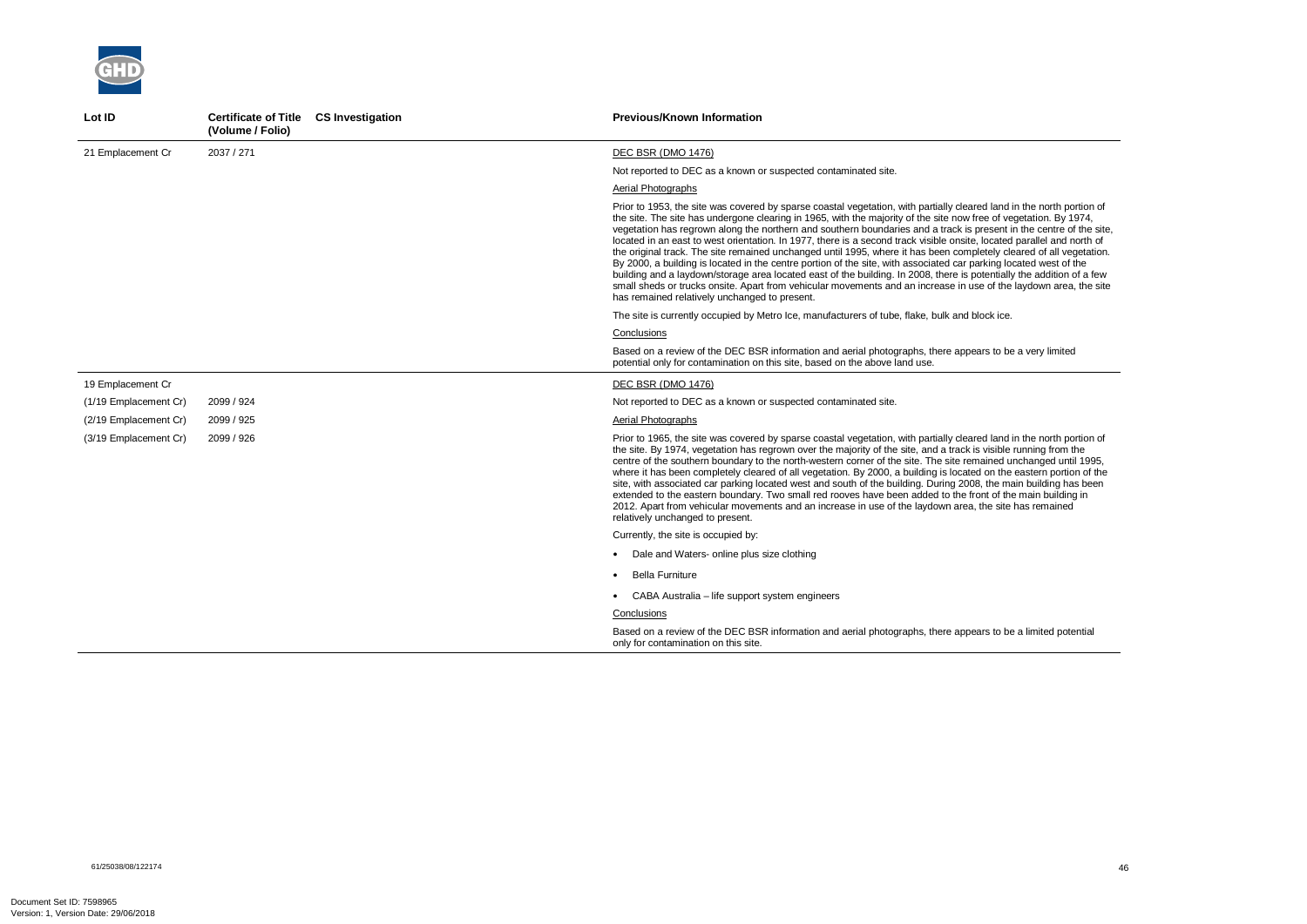

| Lot ID            | Certificate of Title CS Investigation<br>(Volume / Folio) | <b>Previous/Known Information</b>                                                                                                                                                                                                                                                                                                                                                                                                                                                                                                                                                                                                                                                                                                                                                                                                                                                                                                                                                                                                                                                                                                                                                       |
|-------------------|-----------------------------------------------------------|-----------------------------------------------------------------------------------------------------------------------------------------------------------------------------------------------------------------------------------------------------------------------------------------------------------------------------------------------------------------------------------------------------------------------------------------------------------------------------------------------------------------------------------------------------------------------------------------------------------------------------------------------------------------------------------------------------------------------------------------------------------------------------------------------------------------------------------------------------------------------------------------------------------------------------------------------------------------------------------------------------------------------------------------------------------------------------------------------------------------------------------------------------------------------------------------|
| 17 Emplacement Cr | 2037 / 269                                                | <b>DEC BSR (DMO 1476)</b>                                                                                                                                                                                                                                                                                                                                                                                                                                                                                                                                                                                                                                                                                                                                                                                                                                                                                                                                                                                                                                                                                                                                                               |
|                   |                                                           | Not reported to DEC as a known or suspected contaminated site.                                                                                                                                                                                                                                                                                                                                                                                                                                                                                                                                                                                                                                                                                                                                                                                                                                                                                                                                                                                                                                                                                                                          |
|                   |                                                           | Aerial Photographs                                                                                                                                                                                                                                                                                                                                                                                                                                                                                                                                                                                                                                                                                                                                                                                                                                                                                                                                                                                                                                                                                                                                                                      |
|                   |                                                           | Prior to 1953, the south-eastern portion of the site was cleared, there was a possible quarry located near the<br>northern boundary of the site and what appears to be a building in the north-western corner of the site. The<br>remainder of the site was covered by sparse coastal vegetation. By 1965, the quarry near the northern boundary of<br>the site has moved offsite to the east. In 1974, the quarry appears to be partially onsite in the north-eastern corner.<br>The building in the north-western corner remains present onsite, as does the sparse coastal vegetation for the<br>remainder of the site. By 1977, there appears to be potentially piles of disturbed sand or light coloured vegetation<br>in the centre of the site. The quarry appears to be getting larger in size by 1981. The site remained unchanged<br>until 1995, where it has been completely cleared of all vegetation. By 2000, a building is located on the eastern<br>portion of the site, with associated car parking located west of the building. Apart from vehicular movements and<br>an increase in use of the laydown area, the site has remained relatively unchanged to present. |
|                   |                                                           | Currently, the site is occupied by Flowserve, which is a manufacturer and aftermarket service provider of flow<br>control products and services.                                                                                                                                                                                                                                                                                                                                                                                                                                                                                                                                                                                                                                                                                                                                                                                                                                                                                                                                                                                                                                        |
|                   |                                                           | Conclusions                                                                                                                                                                                                                                                                                                                                                                                                                                                                                                                                                                                                                                                                                                                                                                                                                                                                                                                                                                                                                                                                                                                                                                             |
|                   |                                                           | Based on a review of the DEC BSR information and aerial photographs, there is potential for contamination to be<br>present at the site associated with quarry/infill activity prior to construction of the current form of development.                                                                                                                                                                                                                                                                                                                                                                                                                                                                                                                                                                                                                                                                                                                                                                                                                                                                                                                                                 |
| 13 Emplacement Cr | 2037 / 267                                                | DEC BSR (DMO 1476)                                                                                                                                                                                                                                                                                                                                                                                                                                                                                                                                                                                                                                                                                                                                                                                                                                                                                                                                                                                                                                                                                                                                                                      |
|                   |                                                           | Not reported to DEC as a known or suspected contaminated site.                                                                                                                                                                                                                                                                                                                                                                                                                                                                                                                                                                                                                                                                                                                                                                                                                                                                                                                                                                                                                                                                                                                          |
|                   |                                                           | Aerial Photographs                                                                                                                                                                                                                                                                                                                                                                                                                                                                                                                                                                                                                                                                                                                                                                                                                                                                                                                                                                                                                                                                                                                                                                      |
|                   |                                                           | Prior to 1953, the site was covered by sparse coastal vegetation, with a track intersecting the site in a north-east to<br>south-westerly orientation and a building present on the southern boundary of the site. By 1965, the building on the<br>southern boundary has been removed. In 1974, a second track is present onsite, branching off from the original<br>track in a north-eastern orientation. The site remained unchanged until 1995, where it has been completely cleared<br>of all vegetation. By 2000, a building is located on the eastern portion of the site, with associated car parking<br>located west of the building. Apart from vehicular movements and an increase in use of the laydown area, the site<br>has remained relatively unchanged to present.                                                                                                                                                                                                                                                                                                                                                                                                      |
|                   |                                                           | Currently, the site is occupied by:                                                                                                                                                                                                                                                                                                                                                                                                                                                                                                                                                                                                                                                                                                                                                                                                                                                                                                                                                                                                                                                                                                                                                     |
|                   |                                                           | Eco Max- wastewater treatment services                                                                                                                                                                                                                                                                                                                                                                                                                                                                                                                                                                                                                                                                                                                                                                                                                                                                                                                                                                                                                                                                                                                                                  |
|                   |                                                           | -Reodrain- leach drain for disposal of wastewater via infiltration and evaporation                                                                                                                                                                                                                                                                                                                                                                                                                                                                                                                                                                                                                                                                                                                                                                                                                                                                                                                                                                                                                                                                                                      |
|                   |                                                           | Conclusions                                                                                                                                                                                                                                                                                                                                                                                                                                                                                                                                                                                                                                                                                                                                                                                                                                                                                                                                                                                                                                                                                                                                                                             |
|                   |                                                           | Based on a review of the DEC BSR information and aerial photographs, there appears to be a limited potential<br>only for contamination on this site restricted to use prior to the current form of development.                                                                                                                                                                                                                                                                                                                                                                                                                                                                                                                                                                                                                                                                                                                                                                                                                                                                                                                                                                         |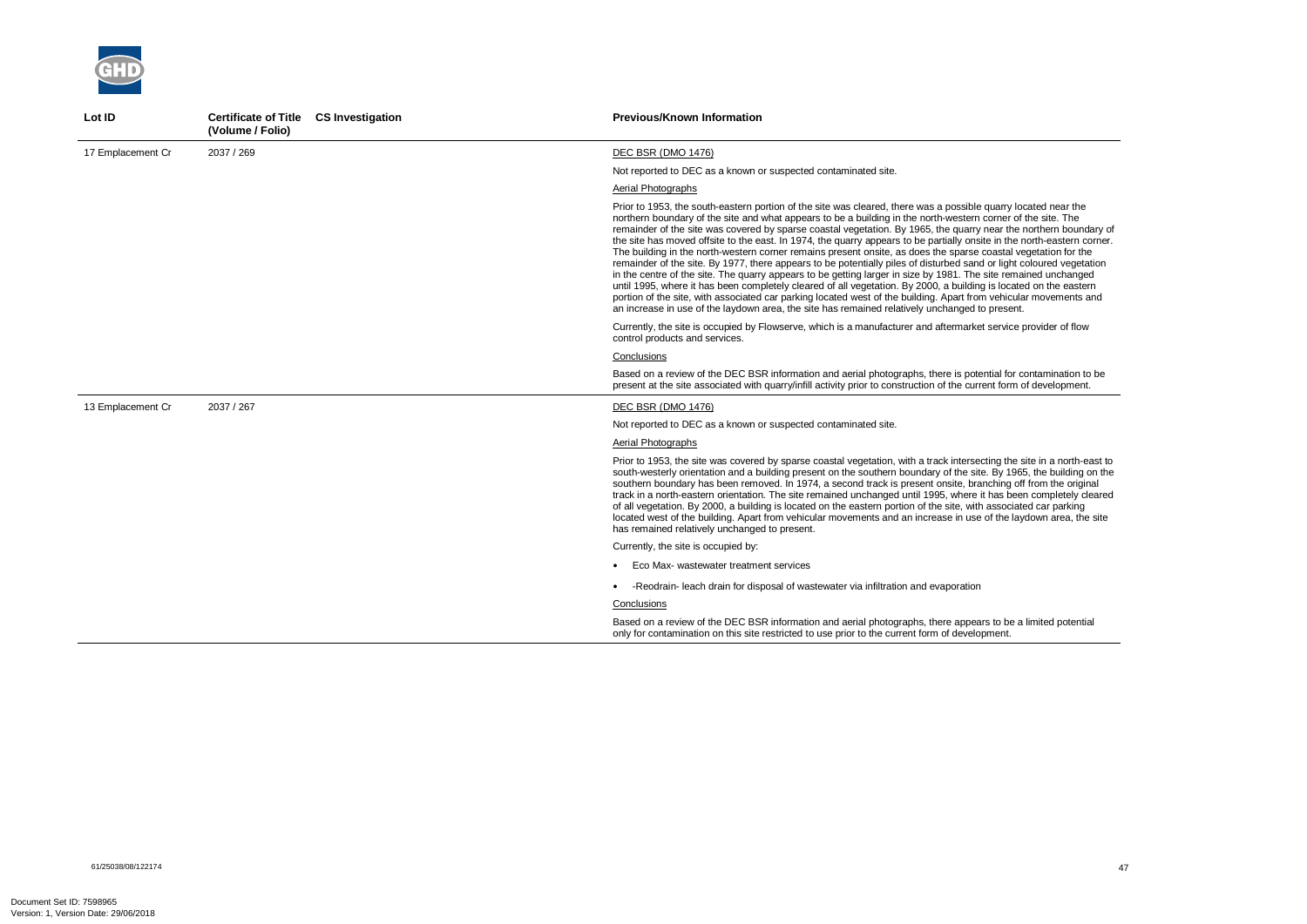61/25038/08/122174 48



| Lot ID            | Certificate of Title CS Investigation<br>(Volume / Folio) | <b>Previous/Known Information</b>                                                                                                                                                                                                                                                                                                                                                                                                                                                                                                                                                                                                                                                                                                                                                                                                                                                                                                                                                                                                                        |
|-------------------|-----------------------------------------------------------|----------------------------------------------------------------------------------------------------------------------------------------------------------------------------------------------------------------------------------------------------------------------------------------------------------------------------------------------------------------------------------------------------------------------------------------------------------------------------------------------------------------------------------------------------------------------------------------------------------------------------------------------------------------------------------------------------------------------------------------------------------------------------------------------------------------------------------------------------------------------------------------------------------------------------------------------------------------------------------------------------------------------------------------------------------|
| 11 Emplacement Cr | 2037 / 266                                                | <b>DEC BSR (DMO 1476)</b>                                                                                                                                                                                                                                                                                                                                                                                                                                                                                                                                                                                                                                                                                                                                                                                                                                                                                                                                                                                                                                |
|                   |                                                           | Not reported to DEC as a known or suspected contaminated site.                                                                                                                                                                                                                                                                                                                                                                                                                                                                                                                                                                                                                                                                                                                                                                                                                                                                                                                                                                                           |
|                   |                                                           | Aerial Photographs                                                                                                                                                                                                                                                                                                                                                                                                                                                                                                                                                                                                                                                                                                                                                                                                                                                                                                                                                                                                                                       |
|                   |                                                           | Prior to 1965, the site was covered by sparse coastal vegetation. By 1974, a track is present intersecting the site in<br>a north to south orientation through the centre of the site and the vegetation has regrown. The site remained<br>unchanged until 1995, where it has been completely cleared of all vegetation. By 2000, a building is located on the<br>eastern portion of the site, with associated car parking located west of the building. Apart from vehicular<br>movements and an increase in use of the laydown area, the site has remained relatively unchanged to present.                                                                                                                                                                                                                                                                                                                                                                                                                                                            |
|                   |                                                           | Currently, the site is occupied by:                                                                                                                                                                                                                                                                                                                                                                                                                                                                                                                                                                                                                                                                                                                                                                                                                                                                                                                                                                                                                      |
|                   |                                                           | • Marlin Marine Solutions- provide a full range of vessel and marina docking products, designed to simplify                                                                                                                                                                                                                                                                                                                                                                                                                                                                                                                                                                                                                                                                                                                                                                                                                                                                                                                                              |
|                   |                                                           | mooring                                                                                                                                                                                                                                                                                                                                                                                                                                                                                                                                                                                                                                                                                                                                                                                                                                                                                                                                                                                                                                                  |
|                   |                                                           | Canna- producer of nutrients and growing mediums for the cultivation of fast growing plants                                                                                                                                                                                                                                                                                                                                                                                                                                                                                                                                                                                                                                                                                                                                                                                                                                                                                                                                                              |
|                   |                                                           | Conclusions                                                                                                                                                                                                                                                                                                                                                                                                                                                                                                                                                                                                                                                                                                                                                                                                                                                                                                                                                                                                                                              |
|                   |                                                           | Based on a review of the DEC BSR information and aerial photographs, there appears to be a limited potential<br>only for contamination on this site restricted to use prior to the current form of development.                                                                                                                                                                                                                                                                                                                                                                                                                                                                                                                                                                                                                                                                                                                                                                                                                                          |
| 16 Emplacement Cr | 2037 / 276                                                | DEC BSR (DMO 1476)                                                                                                                                                                                                                                                                                                                                                                                                                                                                                                                                                                                                                                                                                                                                                                                                                                                                                                                                                                                                                                       |
|                   |                                                           | Not reported to DEC as a known or suspected contaminated site.                                                                                                                                                                                                                                                                                                                                                                                                                                                                                                                                                                                                                                                                                                                                                                                                                                                                                                                                                                                           |
|                   |                                                           | <b>Aerial Photographs</b>                                                                                                                                                                                                                                                                                                                                                                                                                                                                                                                                                                                                                                                                                                                                                                                                                                                                                                                                                                                                                                |
|                   |                                                           | Prior to 1953, the site was covered by sparse coastal vegetation, with a track intersecting the site in a north-east to<br>south-westerly orientation. By 1965, the site appears to have been cleared of the majority of vegetation onsite.<br>During 1974, a major track is visible in the south-western corner, in addition to the original track. There appears to<br>be a disturbance in the centre of the site during 1981. The site remained unchanged until 1995, where it has been<br>completely cleared of all vegetation. By 2000, a building is located on the south-western corner of the site, with<br>associated car parking located north, south and west of the building. The rest of the site remains vacant land until<br>2008, where it has been bitumised and used as a laydown/storage area. Apart from vehicular movements and an<br>increase in use of the laydown area, the site has remained relatively unchanged to present.                                                                                                   |
|                   |                                                           | Currently, the site is occupied by Southern Trading Australia, which supply specialised seafood products.                                                                                                                                                                                                                                                                                                                                                                                                                                                                                                                                                                                                                                                                                                                                                                                                                                                                                                                                                |
|                   |                                                           | Conclusions                                                                                                                                                                                                                                                                                                                                                                                                                                                                                                                                                                                                                                                                                                                                                                                                                                                                                                                                                                                                                                              |
|                   |                                                           | Based on a review of the DEC BSR information and aerial photographs, there appears to be a limited potential<br>only for contamination on this site, based on the above land use.                                                                                                                                                                                                                                                                                                                                                                                                                                                                                                                                                                                                                                                                                                                                                                                                                                                                        |
| 12 Emplacement Cr | 2037 / 278                                                | DEC BSR (DMO 1476)                                                                                                                                                                                                                                                                                                                                                                                                                                                                                                                                                                                                                                                                                                                                                                                                                                                                                                                                                                                                                                       |
|                   |                                                           | Not reported to DEC as a known or suspected contaminated site.                                                                                                                                                                                                                                                                                                                                                                                                                                                                                                                                                                                                                                                                                                                                                                                                                                                                                                                                                                                           |
|                   |                                                           | <b>Aerial Photographs</b>                                                                                                                                                                                                                                                                                                                                                                                                                                                                                                                                                                                                                                                                                                                                                                                                                                                                                                                                                                                                                                |
|                   |                                                           | Prior to 1965, there was evidence of small infrastructure, such as a building, shed or water tank, present on<br>cleared land located near the centre of the site. There is a track present running east to west near the southern<br>boundary of the site and the remainder of the site is covered by sparse coastal vegetation. The onsite<br>infrastructure has been removed by 1974 and by 1977, the site appears to be a thoroughfare for vehicles, as there<br>are multiple tracks intersecting the site. The site remained unchanged until 1995, where it has been completely<br>cleared of all vegetation. By 2000, there appears to be a trench onsite from the southern boundary to the centre of<br>the site. There also appear to be a concrete pad near the northern boundary. The building is present in 2008 along<br>the northern boundary, with associated car parking along the eastern boundary. Apart from vehicular movements<br>and an increase in use of the laydown area, the site has remained relatively unchanged to present. |
|                   |                                                           | Currently, the site is occupied by Early Bird Seafood and Bait.                                                                                                                                                                                                                                                                                                                                                                                                                                                                                                                                                                                                                                                                                                                                                                                                                                                                                                                                                                                          |
|                   |                                                           | Conclusions                                                                                                                                                                                                                                                                                                                                                                                                                                                                                                                                                                                                                                                                                                                                                                                                                                                                                                                                                                                                                                              |
|                   |                                                           | Based on a review of the DEC BSR information and aerial photographs, there appears to be a limited potential<br>only for contamination on this site, based on the above land use.                                                                                                                                                                                                                                                                                                                                                                                                                                                                                                                                                                                                                                                                                                                                                                                                                                                                        |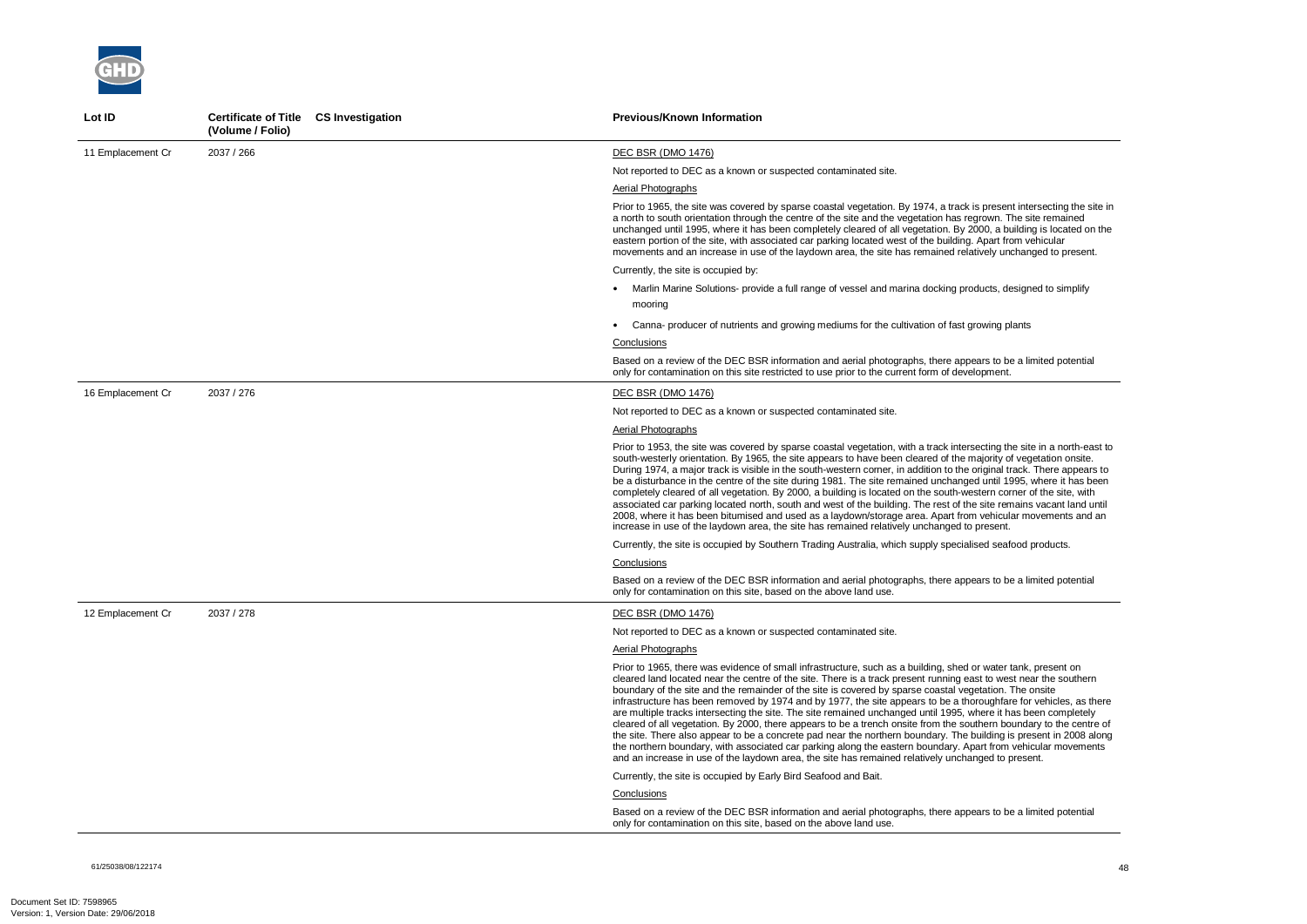

| Lot ID               | <b>Certificate of Title CS Investigation</b><br>(Volume / Folio) | <b>Previous/Known Information</b>                                                                                                                                                                                                                                                                                                                                                                                                                                                                                                                                                                                                                                                                                                                                                                                                                                                                                                                                |
|----------------------|------------------------------------------------------------------|------------------------------------------------------------------------------------------------------------------------------------------------------------------------------------------------------------------------------------------------------------------------------------------------------------------------------------------------------------------------------------------------------------------------------------------------------------------------------------------------------------------------------------------------------------------------------------------------------------------------------------------------------------------------------------------------------------------------------------------------------------------------------------------------------------------------------------------------------------------------------------------------------------------------------------------------------------------|
| 8 Emplacement Cr     |                                                                  | <b>DEC BSR (DMO 1476)</b>                                                                                                                                                                                                                                                                                                                                                                                                                                                                                                                                                                                                                                                                                                                                                                                                                                                                                                                                        |
| (1/8 Emplacement Cr) | 2733 / 822                                                       | Not reported to DEC as a known or suspected contaminated site.                                                                                                                                                                                                                                                                                                                                                                                                                                                                                                                                                                                                                                                                                                                                                                                                                                                                                                   |
| (2/8 Emplacement Cr) | 2733 / 823                                                       | Aerial Photographs                                                                                                                                                                                                                                                                                                                                                                                                                                                                                                                                                                                                                                                                                                                                                                                                                                                                                                                                               |
| (3/8 Emplacement Cr) | 2733 / 824                                                       | Prior to 1965, the site comprises cleared land in the centre of the site, with evidence of small infrastructure, such                                                                                                                                                                                                                                                                                                                                                                                                                                                                                                                                                                                                                                                                                                                                                                                                                                            |
| (4/8 Emplacement Cr) | 2733 / 825                                                       | as a building, shed or water tank, located on cleared land near the western boundary of the site. The remainder of<br>the site is covered by sparse coastal vegetation. The small infrastructure on the western boundary of the site has                                                                                                                                                                                                                                                                                                                                                                                                                                                                                                                                                                                                                                                                                                                         |
| (5/8 Emplacement Cr) | 2733 / 826                                                       | been removed by 1974. Two tracks, forking to form a 'Y' shape, are present onsite during 1981. The site remained                                                                                                                                                                                                                                                                                                                                                                                                                                                                                                                                                                                                                                                                                                                                                                                                                                                 |
| (6/8 Emplacement Cr) | 2733 / 827                                                       | unchanged until 1995, where it has been completely cleared of all vegetation. By 2008, a building has been<br>constructed in the south-western corner of the site and associated car parking is coated to the north and east of<br>the building. The entire site has been bitumised. Apart from vehicular movements and an increase in use of the<br>laydown area, the site has remained relatively unchanged to present.                                                                                                                                                                                                                                                                                                                                                                                                                                                                                                                                        |
|                      |                                                                  | Currently, the site is occupied by:                                                                                                                                                                                                                                                                                                                                                                                                                                                                                                                                                                                                                                                                                                                                                                                                                                                                                                                              |
|                      |                                                                  | • So Cal Limos- car hire services                                                                                                                                                                                                                                                                                                                                                                                                                                                                                                                                                                                                                                                                                                                                                                                                                                                                                                                                |
|                      |                                                                  | Stazo Marine Accessories Australia- manufacturing and distributing marine equipment                                                                                                                                                                                                                                                                                                                                                                                                                                                                                                                                                                                                                                                                                                                                                                                                                                                                              |
|                      |                                                                  | Conclusions                                                                                                                                                                                                                                                                                                                                                                                                                                                                                                                                                                                                                                                                                                                                                                                                                                                                                                                                                      |
|                      |                                                                  | Based on a review of the DEC BSR information and aerial photographs, there appears to be a limited potential<br>only for contamination on this site, based on the above land uses.                                                                                                                                                                                                                                                                                                                                                                                                                                                                                                                                                                                                                                                                                                                                                                               |
| 2 Emplacement Cr     | 2037 / 282                                                       | <b>DEC BSR (DMO 1476)</b>                                                                                                                                                                                                                                                                                                                                                                                                                                                                                                                                                                                                                                                                                                                                                                                                                                                                                                                                        |
|                      |                                                                  | Not reported to DEC as a known or suspected contaminated site.                                                                                                                                                                                                                                                                                                                                                                                                                                                                                                                                                                                                                                                                                                                                                                                                                                                                                                   |
|                      |                                                                  | Aerial Photographs                                                                                                                                                                                                                                                                                                                                                                                                                                                                                                                                                                                                                                                                                                                                                                                                                                                                                                                                               |
|                      |                                                                  | Prior to 1953, the site was covered by sparse coastal vegetation. By 1965, there is a track intersecting the site in a<br>north-south orientation located near the western boundary. The site remained unchanged until 1995, where it has<br>been completely cleared of all vegetation. By 2000, a building is located on the eastern portion of the site, with<br>associated car parking located north and west of the building and a laydown/storage area located south of the<br>building. Apart from vehicular movements and an increase in use of the laydown area, the site has remained<br>relatively unchanged to present.                                                                                                                                                                                                                                                                                                                               |
|                      |                                                                  | The site is currently in use by Alba Oils (a refiner of high quality vegetable oils and fats).                                                                                                                                                                                                                                                                                                                                                                                                                                                                                                                                                                                                                                                                                                                                                                                                                                                                   |
|                      |                                                                  | Conclusions                                                                                                                                                                                                                                                                                                                                                                                                                                                                                                                                                                                                                                                                                                                                                                                                                                                                                                                                                      |
|                      |                                                                  | Based on a review of the DEC BSR information and aerial photographs, there appears to be a limited potential<br>only for contamination on this site most likely to be restricted to minor leaks/spills from non-vegetable oil/fat<br>related ancillary processes/equipment (if present).                                                                                                                                                                                                                                                                                                                                                                                                                                                                                                                                                                                                                                                                         |
| 6 Emplacement Cr     | 2037 / 281                                                       | <b>DEC BSR (DMO 1476)</b>                                                                                                                                                                                                                                                                                                                                                                                                                                                                                                                                                                                                                                                                                                                                                                                                                                                                                                                                        |
| (Lot 119 Emplacement |                                                                  | Not reported to DEC as a known or suspected contaminated site.                                                                                                                                                                                                                                                                                                                                                                                                                                                                                                                                                                                                                                                                                                                                                                                                                                                                                                   |
| Cr)                  |                                                                  | <b>Aerial Photographs</b>                                                                                                                                                                                                                                                                                                                                                                                                                                                                                                                                                                                                                                                                                                                                                                                                                                                                                                                                        |
|                      |                                                                  | Prior to 1965, the site was covered by sparse coastal vegetation, with evidence of small infrastructure, such as a<br>building, shed or water tank, located on cleared land on the eastern boundary of the site. Information provided by<br>the City of Cockburn indicates that this infrastructure may have been associated with military operations within the<br>area. GHD understands that this military infrastructure was never operational and therefore is not considered to<br>pose a risk of contamination. This infrastructure was removed between 1965 and 1974. Regrowth of vegetation is<br>visible by 1977. The site remained unchanged until 1995, where it has been completely cleared of all vegetation.<br>There is evidence of vehicular movements onsite during 2008 and by 2012, the entire site has been bitumised and<br>a small building is located in the north-western corner. The site has remained relatively unchanged to present. |
|                      |                                                                  | The current land use is vacant land.                                                                                                                                                                                                                                                                                                                                                                                                                                                                                                                                                                                                                                                                                                                                                                                                                                                                                                                             |
|                      |                                                                  | Conclusions                                                                                                                                                                                                                                                                                                                                                                                                                                                                                                                                                                                                                                                                                                                                                                                                                                                                                                                                                      |
|                      |                                                                  | Based on a review of the DEC BSR information and aerial photographs, there appears to be a very limited<br>potential only for contamination on this site.                                                                                                                                                                                                                                                                                                                                                                                                                                                                                                                                                                                                                                                                                                                                                                                                        |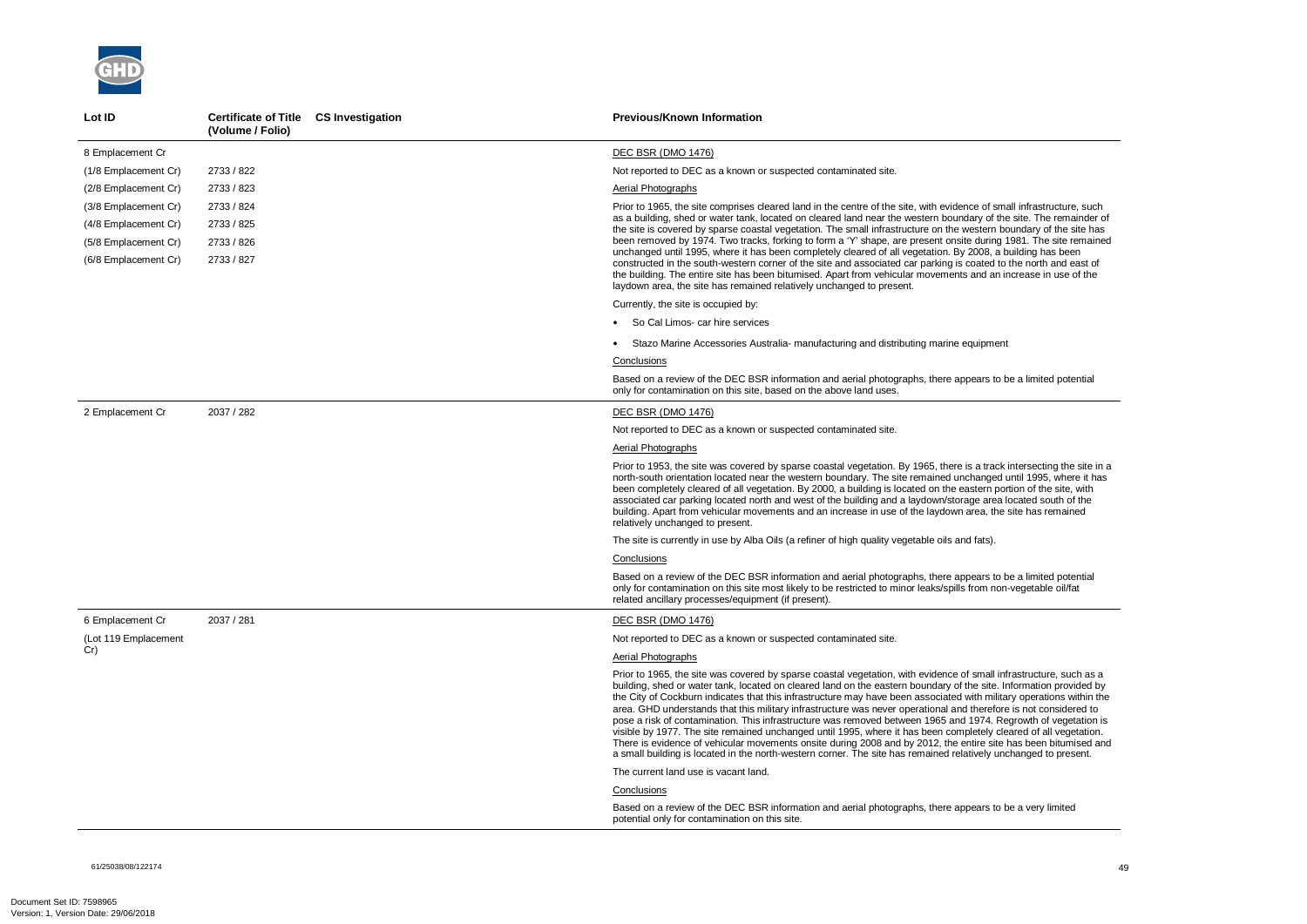ity of Cockburn Local Government Inventory as *South Beach Battery (remains) is evidence of the importance of defending the Western Australian coastline, and in particular Fremantle Harbour and Cockburn Sound (Mitchell, 2009).* 

s of a dual purpose gun level anti aircraft and coast outh Beach was never to contamination at the site. itchell, 2009).

to be a limited potential

vater tank, located on the City of Cockburn thin the area. GHD considered to pose a risk of inder of the site was covered by space to dense completely. the southern portion of the the south and west of the increase in use of the

cessing Facility.

to be a limited potential

on in the north-eastern corner there is an additional track nced in 1974. Another track nged until 1995, where it has of the site. with associated o the eastern boundary. Apart

d processing facility.

to be a limited potential



| Lot ID               | Certificate of Title CS Investigation<br>(Volume / Folio) | <b>Previous/Known Information</b>                                                                                                                                                                                                                                                                                                                                                                                                                                                                                                                                                                                                                                                                                                                                                                                                                                                                                               |
|----------------------|-----------------------------------------------------------|---------------------------------------------------------------------------------------------------------------------------------------------------------------------------------------------------------------------------------------------------------------------------------------------------------------------------------------------------------------------------------------------------------------------------------------------------------------------------------------------------------------------------------------------------------------------------------------------------------------------------------------------------------------------------------------------------------------------------------------------------------------------------------------------------------------------------------------------------------------------------------------------------------------------------------|
| 4196 Emplacement Cr  | LR3038 / 206                                              | DEC BSR (1103/05)                                                                                                                                                                                                                                                                                                                                                                                                                                                                                                                                                                                                                                                                                                                                                                                                                                                                                                               |
| (City of Cockburn    |                                                           | Awaiting classification.                                                                                                                                                                                                                                                                                                                                                                                                                                                                                                                                                                                                                                                                                                                                                                                                                                                                                                        |
| Reserve 43945R)      |                                                           | Aerial Photographs                                                                                                                                                                                                                                                                                                                                                                                                                                                                                                                                                                                                                                                                                                                                                                                                                                                                                                              |
|                      |                                                           | Prior to 1953, there was evidence of small infrastructure onsite. This is listed by the Cit<br>Government Inventory as South Beach Battery (remains) is evidence of the importance<br>Australian coastline, and in particular Fremantle Harbour and Cockburn Sound (Mitche                                                                                                                                                                                                                                                                                                                                                                                                                                                                                                                                                                                                                                                      |
|                      |                                                           | This infrastructure was installed in 1944 and housed land based, single barrel versions<br>mounted in twin turrets in Royal Navy Anti Aircraft cruisers, intended to provided high Id<br>artillery cover for Fremantle Harbour and the Sound (Mitchell, 2009). The Battery at So<br>finished and never became operational and therefore is not considered to pose a risk to<br>The entire installation was destroyed except for the excavated remains now visible (Mit                                                                                                                                                                                                                                                                                                                                                                                                                                                          |
|                      |                                                           | The site now operates as an unsealed park, vested in the City of Cockburn.                                                                                                                                                                                                                                                                                                                                                                                                                                                                                                                                                                                                                                                                                                                                                                                                                                                      |
|                      |                                                           | Conclusions                                                                                                                                                                                                                                                                                                                                                                                                                                                                                                                                                                                                                                                                                                                                                                                                                                                                                                                     |
|                      |                                                           | Based on a review of the DEC BSR information and aerial photographs, there appears<br>only for contamination on this site.                                                                                                                                                                                                                                                                                                                                                                                                                                                                                                                                                                                                                                                                                                                                                                                                      |
| 14 Emplacement Cr    | 2037 / 277                                                | <b>DEC BSR (DMO 1476)</b>                                                                                                                                                                                                                                                                                                                                                                                                                                                                                                                                                                                                                                                                                                                                                                                                                                                                                                       |
| (Lot 115 Emplacement |                                                           | Not reported to DEC as a known or suspected contaminated site.                                                                                                                                                                                                                                                                                                                                                                                                                                                                                                                                                                                                                                                                                                                                                                                                                                                                  |
| Cr)                  |                                                           | Aerial Photographs                                                                                                                                                                                                                                                                                                                                                                                                                                                                                                                                                                                                                                                                                                                                                                                                                                                                                                              |
|                      |                                                           | Prior to 1953, there was evidence of small infrastructure, such as a building, shed or w<br>cleared land was located near the near the centre of the site. Information provided by t<br>indicates that this infrastructure may have been associated with military operations with<br>understands that this military infrastructure was never operational and therefore is not<br>contamination. A track intersected the site in an east to west orientation and the remair<br>by sparse to dense coastal vegetation. The site remained unchanged until 1995, where<br>cleared of all vegetation. By 2000, a building is in the process of being constructed on t<br>site. The building is present onsite during 2008 and associated car parking located to th<br>building. The entire site has been bitumised. Apart from vehicular movements and an in<br>laydown area, the site has remained relatively unchanged to present. |
|                      |                                                           | Currently, the site is utilised by Ricciardi Seafoods and Cold stores as a Seafood Proce                                                                                                                                                                                                                                                                                                                                                                                                                                                                                                                                                                                                                                                                                                                                                                                                                                        |
|                      |                                                           | Conclusions                                                                                                                                                                                                                                                                                                                                                                                                                                                                                                                                                                                                                                                                                                                                                                                                                                                                                                                     |
|                      |                                                           | Based on a review of the DEC BSR information and aerial photographs, there appears<br>only for contamination on this site.                                                                                                                                                                                                                                                                                                                                                                                                                                                                                                                                                                                                                                                                                                                                                                                                      |
| 31 Emplacement Cr    | 2172 / 918                                                | <b>DEC BSR (DMO 1476)</b>                                                                                                                                                                                                                                                                                                                                                                                                                                                                                                                                                                                                                                                                                                                                                                                                                                                                                                       |
|                      |                                                           | Not reported to DEC as a known or suspected contaminated site.                                                                                                                                                                                                                                                                                                                                                                                                                                                                                                                                                                                                                                                                                                                                                                                                                                                                  |
|                      |                                                           | Aerial Photographs                                                                                                                                                                                                                                                                                                                                                                                                                                                                                                                                                                                                                                                                                                                                                                                                                                                                                                              |
|                      |                                                           | Prior to 1953, the site was covered by sparse coastal vegetation, with dense vegetation<br>and a track intersecting the site in a north-east to south-easterly orientation. By 1965, t<br>onsite orientated in a north-west to south-east direction, which becomes more pronoun<br>is located nearby the original north-east to south-west track. The site remained unchan<br>been completely cleared of all vegetation. By 2000, a building is located in the centre o<br>car parking located all around the building, with a section of concrete pad extending to<br>from vehicular movements, the site has remained relatively unchanged to present.                                                                                                                                                                                                                                                                         |
|                      |                                                           | Currently, the site is occupied by Far West Scallops Industries, which is a scallop food                                                                                                                                                                                                                                                                                                                                                                                                                                                                                                                                                                                                                                                                                                                                                                                                                                        |
|                      |                                                           | Conclusions                                                                                                                                                                                                                                                                                                                                                                                                                                                                                                                                                                                                                                                                                                                                                                                                                                                                                                                     |
|                      |                                                           | Based on a review of the DEC BSR information and aerial photographs, there appears<br>only for contamination on this site.                                                                                                                                                                                                                                                                                                                                                                                                                                                                                                                                                                                                                                                                                                                                                                                                      |

61/25038/08/122174<br>61/25038/08/122174